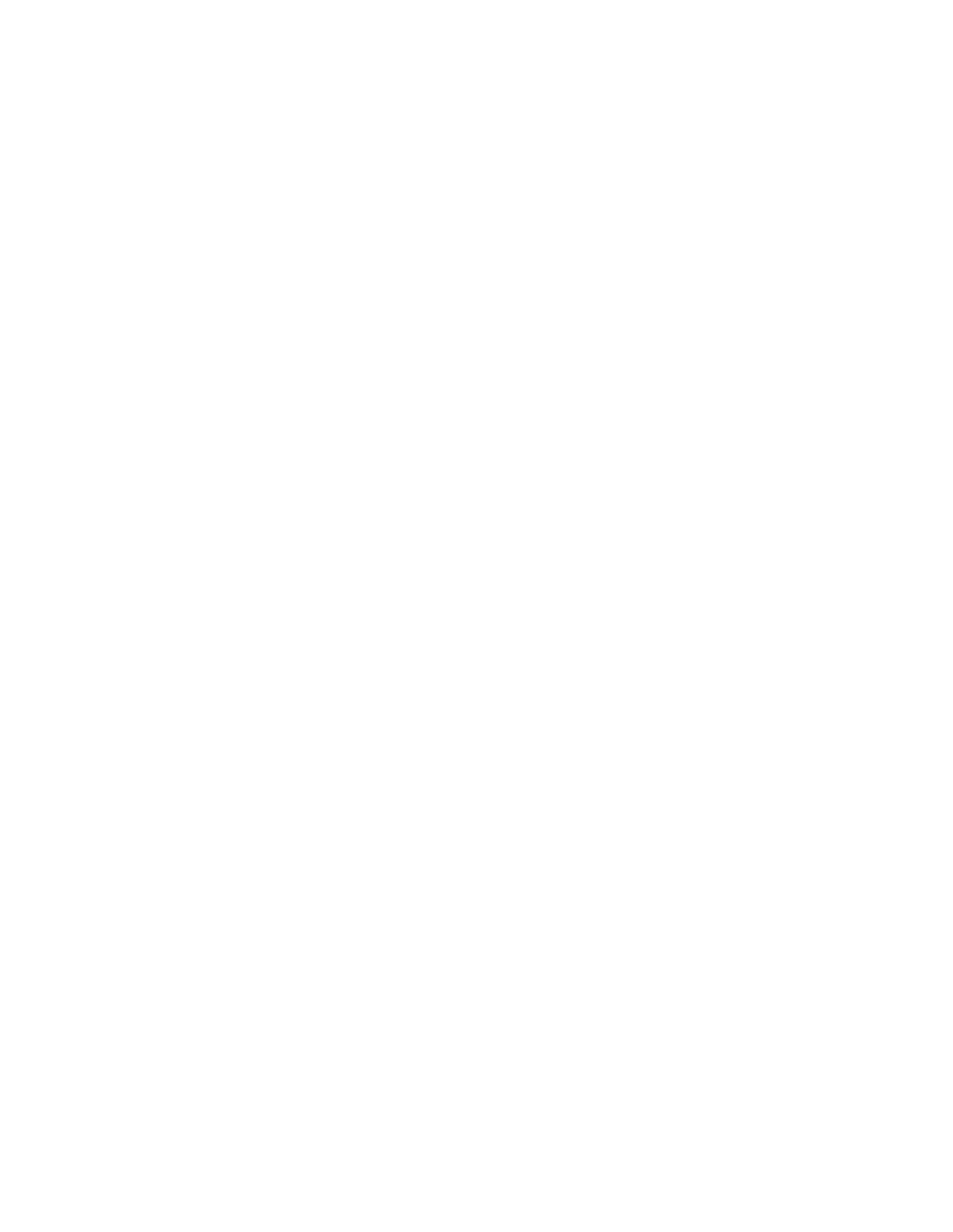# **THE BANK OF NEW YORK MELLON CORPORATION PILLAR 3 DISCLOSURE REPORT MARCH 31, 2015 TABLE OF CONTENTS**

|                                                                                                         | Page                    |
|---------------------------------------------------------------------------------------------------------|-------------------------|
| <b>Disclosure Road Map</b>                                                                              | $\overline{2}$          |
| <b>Introduction</b>                                                                                     | $\overline{3}$          |
| <b>Scope of Application</b>                                                                             | $\overline{\mathbf{6}}$ |
| <b>Capital Structure</b>                                                                                | $\overline{9}$          |
| <b>Capital Adequacy</b>                                                                                 | $\frac{12}{1}$          |
| <b>Credit Risk: General Disclosures</b>                                                                 | 16                      |
| Credit Risk: Disclosures for Portfolios Subject to IRB Risk-based Capital Formulas                      | 24                      |
| Counterparty Credit Risk for Derivative Contracts, Repo-Style Transactions and Eligible Margin<br>Loans | <u>32</u>               |
| <b>Credit Risk Mitigation</b>                                                                           | <u>38</u>               |
| <b>Securitization Exposures</b>                                                                         | $\overline{41}$         |
| <b>Operational Risk</b>                                                                                 | 46                      |
| <b>Equities Not Subject to Market Risk Rule</b>                                                         | 50                      |
| <b>Market Risk</b>                                                                                      | $\overline{53}$         |
| <b>Interest Rate Risk for Non-Trading Activities</b>                                                    | 56                      |
| <b>Supplementary Leverage Ratio</b>                                                                     | 57                      |
| <b>Forward-Looking Statements</b>                                                                       | 59                      |
| Acronyms                                                                                                | 60                      |
| <b>Glossary</b>                                                                                         | 61                      |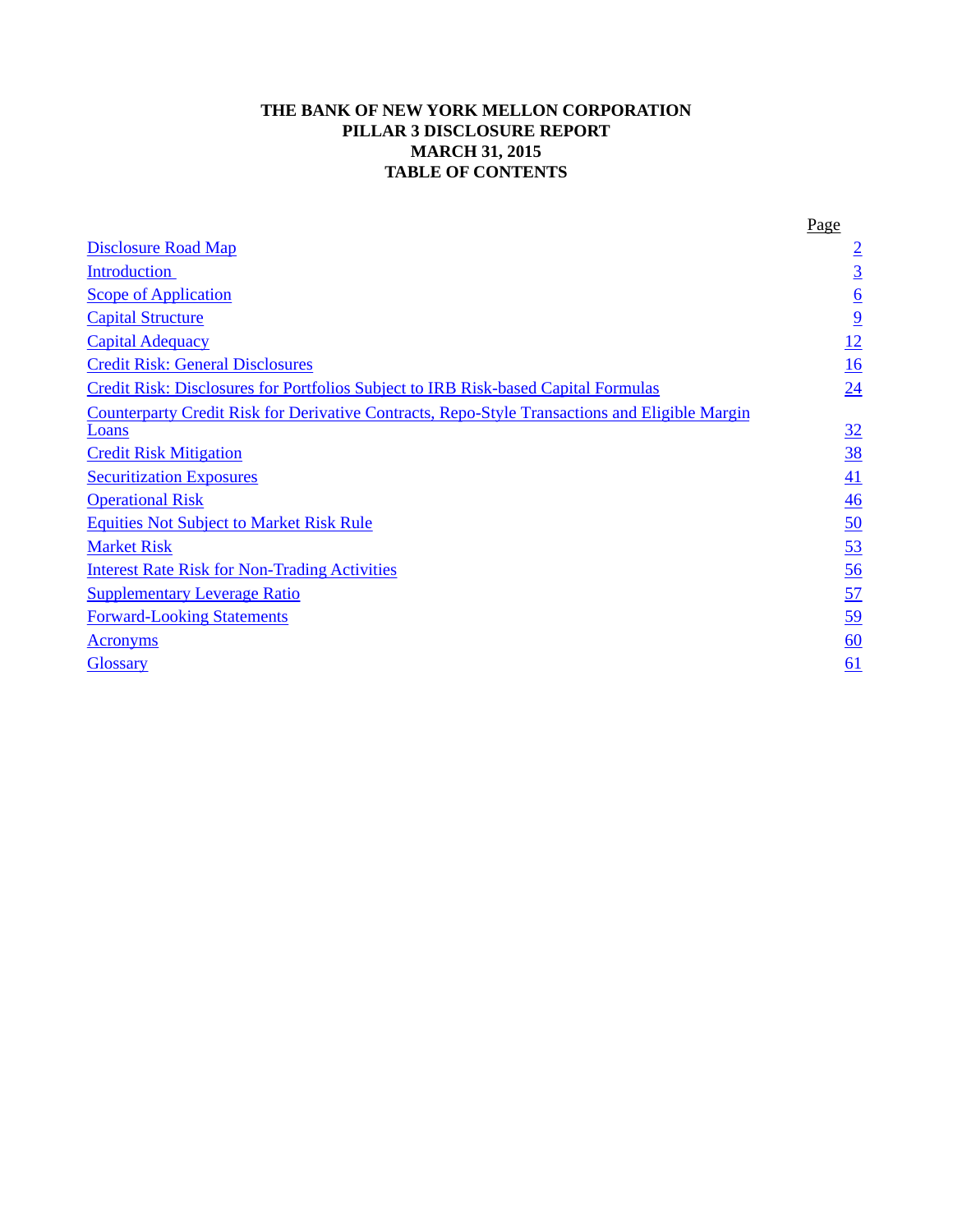# <span id="page-3-0"></span>**Disclosure Road Map**

The table below shows where disclosures relating to topics addressed in this Pillar 3 disclosure report can be found in The Bank of New York Mellon Corporation's Quarterly Report on Form 10-Q for the quarterly period ended March 31, 2015, and the 2014 Annual Report to Shareholders (the "Annual Report") included with the Annual Report on Form 10-K.

|                                                                                          |                                                     | 1st Quarter 2015<br>Form 10-Q | 2014<br>Annual Report |
|------------------------------------------------------------------------------------------|-----------------------------------------------------|-------------------------------|-----------------------|
| Pillar 3 Section                                                                         | Disclosure Topic                                    | Page Reference(s)             |                       |
|                                                                                          | Capital Requirements- Existing U.S Requirements     | Annual Only                   | 80                    |
|                                                                                          | Capital Requirements- Basel III Final Capital Rules | <b>Annual Only</b>            | 81                    |
| Introduction                                                                             | New Measures of Capital                             | Annual Only                   | 82                    |
|                                                                                          | Leverage Ratios                                     | Annual Only                   | 83                    |
|                                                                                          | Variable Interest Entities                          | 80                            | 155-156,<br>184-185   |
| Scope of Application                                                                     | Restrictions on Transfer of Capital:                |                               |                       |
|                                                                                          | Payment of Dividends                                | 36                            | 58, 199               |
|                                                                                          | Capital Planning                                    | Annual Only                   | 78-79                 |
|                                                                                          | <b>Capital Components</b>                           | 43                            | N/A                   |
| Capital Structure                                                                        | <b>Preferred Stock</b>                              | 81-82                         | 186-187               |
|                                                                                          | <b>Trust-Preferred Securities</b>                   | 44                            | 183-184               |
|                                                                                          | Economic Capital                                    | Annual Only                   | 76                    |
| Capital Adequacy                                                                         | Capital Planning and Stress Testing                 | 56-57                         | 76, 79-80             |
|                                                                                          | <b>Basel III Ratios- Advanced Approach</b>          | 43                            | 63                    |
|                                                                                          | Governance                                          | Annual Only                   | 71                    |
|                                                                                          | <b>Risk Appetite Statement</b>                      | Annual Only                   | 71-72                 |
|                                                                                          | Primary Types of Risk                               | Annual Only                   | 72                    |
|                                                                                          | Credit Risk Management                              | Annual Only                   | 74-75                 |
| Credit Risk: General Disclosures                                                         | Past Due/Nonaccrual/Impaired Loans                  | Annual Only                   | 157-158               |
|                                                                                          | Allowance for Loan Loss                             | 32-33                         | 36-37, 52,<br>158-159 |
|                                                                                          | Impaired, Past Due and Nonaccrual Loans             | $72 - 73$                     | 172-174               |
|                                                                                          | Allowance for Credit Loss Activity                  | 70                            | 171                   |
| Credit Risk: Disclosures for Portfolios<br>Subject to IRB Risk-based Capital<br>Formulas | Net Charge-offs                                     | 32                            | N/A                   |
|                                                                                          | Credit Limits                                       | 101                           | 226                   |
|                                                                                          | <b>Credit Valuation Adjustment</b>                  | 46                            | 68                    |
| Counterparty Risk for Derivative<br>Contracts, Repo-Style Transactions and               | <b>Credit Rating Downgrade</b>                      | 101-102                       | 226-227               |
| Eligible Margin Loans                                                                    | Potential Close Out Exposures (Fair Value)          | 102                           | 227                   |
|                                                                                          | <b>Securities Lending Transactions</b>              | 105-106                       | 219                   |
|                                                                                          | Risk Factors: Operational Risk-Business Continuity  | Annual Only                   | 107                   |
| <b>Operational Risk</b>                                                                  | Overview                                            | Annual Only                   | 73                    |
|                                                                                          | Operational/Business Risk Management                | Annual Only                   | 73-75                 |
|                                                                                          | Trading Activities and Risk Management              | 45-47                         | 66-68                 |
| Market Risk                                                                              | <b>Market Risk</b>                                  | Annual Only                   | 72,74                 |
| <b>Interest Rate Risk for Non-Trading</b>                                                | Asset/Liability Management                          | 47-48                         | 68-69                 |
| Activities                                                                               | Estimated Changes in Net Interest Revenue           | 47                            | 69                    |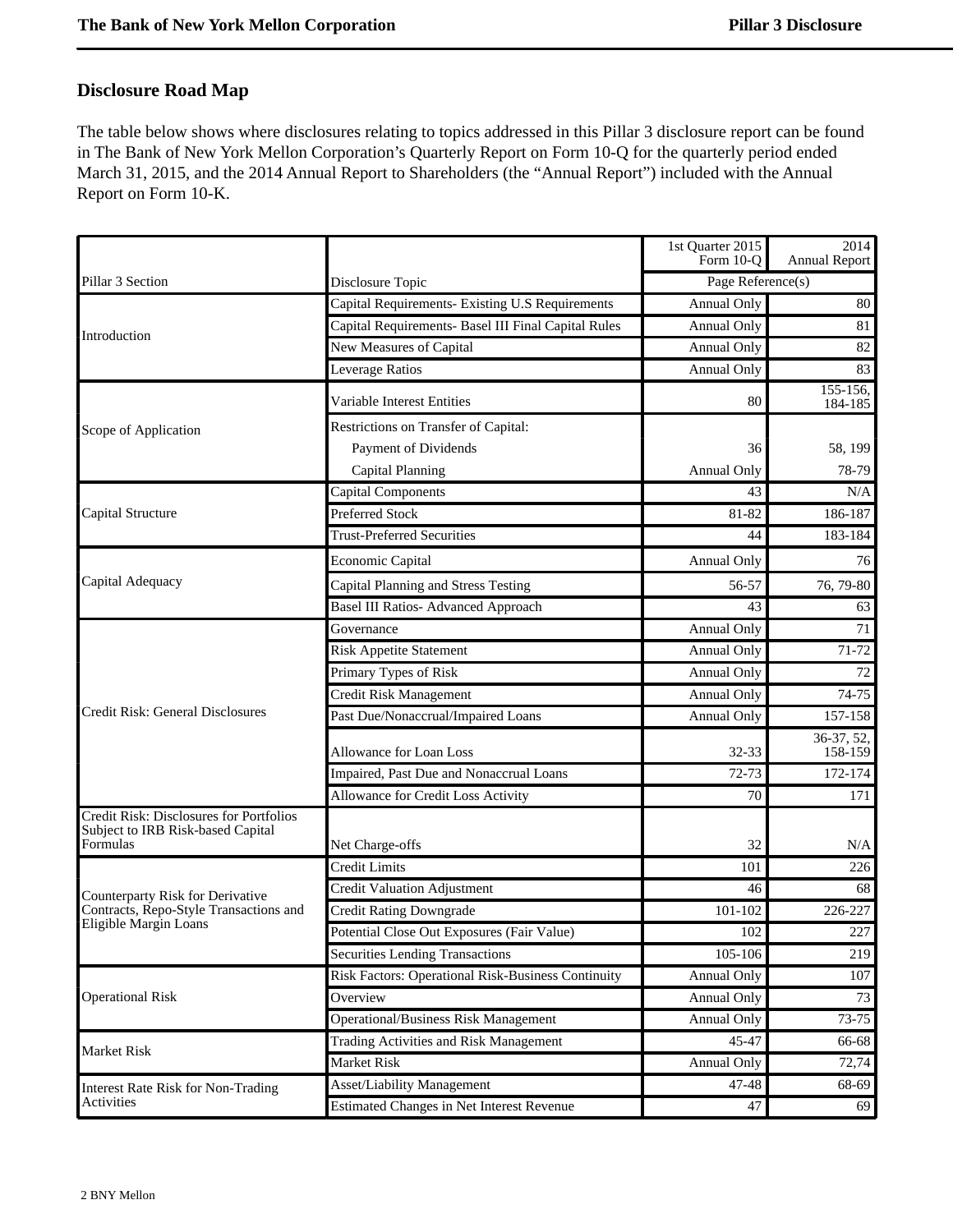# <span id="page-4-0"></span>**Introduction**

In this Pillar 3 disclosure report (this "Report"), references to "our," "we," "us," "BNY Mellon," the "Company" and similar terms refer to The Bank of New York Mellon Corporation and its consolidated subsidiaries. References in this Report to "Parent" or the "Holding Company" refer to The Bank of New York Mellon Corporation on a standalone basis.

Certain business terms and commonly used acronyms used in this Report are defined in the Glossary and Acronyms sections.

Investors should also read the section titled "Forward-looking Statements."

BNY Mellon is the corporate brand of The Bank of New York Mellon Corporation (NYSE symbol: BK). BNY Mellon is a global investments company dedicated to helping its clients manage and service their financial assets throughout the investment lifecycle. Whether providing financial services for institutions, corporations or individual investors, BNY Mellon delivers informed investment management and investment services in 35 countries and more than 100 markets. As of March 31, 2015, BNY Mellon had \$28.5 trillion in assets under custody and/or administration, and \$1.7 trillion in assets under management. BNY Mellon can act as a single point of contact for clients looking to create, trade, hold, manage, service, distribute or restructure investments.

### *Basis of Presentation*

The accounting and financial reporting policies of BNY Mellon, a global financial services company, conform to U.S. generally accepted accounting principles ("GAAP") and prevailing industry practices.

There are no differences in the basis of consolidation between BNY Mellon's Annual Report on Form 10-K and Quarterly Report on Form 10-Q as filed with the Securities and Exchange Commission (the "SEC") and this Report.

### **Capital Guidelines and Proposals**

### *Capital Requirements - Existing U.S. Requirements*

As a bank holding company ("BHC"), we are subject to consolidated regulatory capital rules administered by the Board of Governors of the Federal Reserve System (the "Federal Reserve"). Our bank subsidiaries are subject to similar capital requirements administered by the Federal Reserve in the case of The Bank of New York Mellon and by the Office of the Comptroller of the Currency ("OCC") in the case of our national bank subsidiaries, BNY Mellon, N.A. and The Bank of New York Mellon Trust Company, National Association. These requirements are intended to ensure that banking organizations have adequate capital given the risk levels of their assets and off-balance sheet financial exposures.

### *Advanced Approaches Risk-Based Capital Rules*

The U.S. federal banking agencies' "Advanced Approaches" risk-based capital rules are generally applicable to banking organizations having \$250 billion or more in total consolidated assets or \$10 billion or more in on- balance sheet foreign exposures (including BNY Mellon) and based upon the advanced internal ratings-based ("IRB") approach for credit risk and the advanced measurement approach for operational risk in the Basel Committee on Banking Supervision's ("Basel Committee") comprehensive June 2006 release, *International Convergence of Capital Measurement and Capital Standards: A Revised Framework* ("Basel II"). On Feb. 21, 2014, the Federal Reserve announced that BNY Mellon had been approved to exit parallel run reporting for U.S. regulatory capital purposes. As a result, on April 1, 2014 BNY Mellon transitioned from the general risk-based capital rules to the Advanced Approaches, subject to ongoing qualification. For purposes of determining whether we meet minimum risk-based capital requirements, starting with the second quarter of 2014, our common equity Tier 1 ("CET1"), Tier 1, and total capital ratios are determined using the higher of the risk-weighted assets ("RWA") as calculated under the general riskbased capital rules (which began using the Capital Rules' (as defined below) new Standardized Approach (as defined below) commencing on Jan. 1, 2015) and under the Advanced Approaches.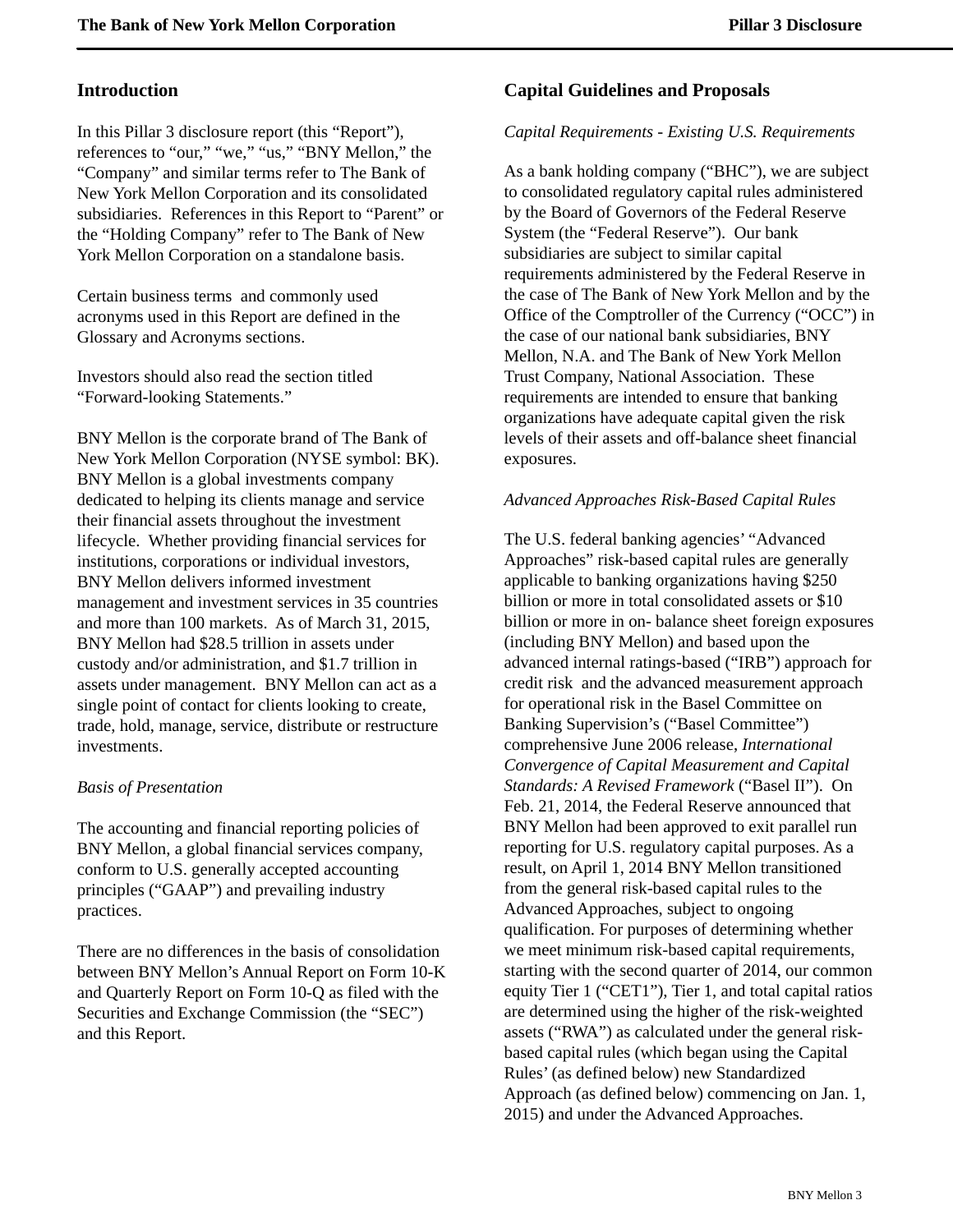### *Capital Requirements - Basel III Final Capital Rules*

In July 2013, the U.S. federal banking agencies approved revised capital regulations establishing a new comprehensive capital framework for U.S. banking organizations (the "Final Capital Rules" and the U.S federal baking agencies' current regulatory capital rules, including the changes introduced by the Final Capital Rules, the "Capital Rules"). The Final Capital Rules are largely based on the Basel Committee's December 2010 final capital framework for strengthening international capital standards, now officially identified by the Basel Committee as "Basel III", and also implement, through the new "Standardized Approach" , a revised calculation of RWA that, effective Jan. 1, 2015, replaced the calculation of RWA under the general risk-based capital rules.

### *Leverage Ratios*

The U.S. federal banking agencies historically have required banks to meet a minimum Tier 1 leverage ratio. The Final Capital Rules retain this Tier 1 leverage ratio but now require a minimum 4% ratio for all banking organizations (eliminating the exception for certain banking organization to maintain only a 3% minimum). At March 31, 2015, the Tier 1 leverage ratio for The Bank of New York Mellon Corporation was 5.6%.

The Final Capital Rules also implement a new 3% Basel III-based SLR for Advanced Approaches banking organizations, including BNY Mellon, to become effective Jan. 1, 2018. Unlike the Tier 1 leverage ratio, the supplementary leverage ratio ("SLR") includes certain off-balance sheet exposures in the denominator, including the potential future credit exposure of derivative contracts and 10% of the notional amount of unconditionally cancelable commitments.

Subsequent to the U.S. federal banking agencies' adoption of the Final Capital Rules, the Basel Committee finalized (in Jan. 2014) modifications to the Basel III SLR. Those modifications adjusted the SLR's denominator (referred to as the "exposure amount") by making changes to the calculation of the exposure amount attributable to certain derivatives exposures and certain securities financing transactions but retained the minimum Tier 1 SLR requirement of 3%. In September 2014, the U.S. federal banking agencies issued a final rule

modifying the SLR denominator in the U.S. to align with the final Basel III changes to the SLR denominator.

In April 2014, the U.S. federal banking agencies adopted an "enhanced" SLR for banking organizations with total consolidated assets of more than \$700 billion or assets under custody of more than \$10 trillion, as well as their depository institution subsidiaries. The enhanced SLR would apply to the eight U.S. banking organizations that have been identified as G-SIBs by the Financial Stability Board (including BNY Mellon) and their insured depository institution subsidiaries. The enhanced SLR requires BNY Mellon and other U.S. G-SIBs to maintain a SLR of greater than 5% (composed of the current minimum requirement of 3% plus a greater than 2% buffer) and requires bank subsidiaries of those bank holding companies, to maintain a 6% SLR in order to qualify as "well capitalized" under the prompt corrective action regulations discussed below. The final enhanced SLR rule for U.S. G-SIBs, like the SLR more generally applicable to all Advanced Approaches banking organizations, will become effective on Jan. 1, 2018.

The quantitative disclosure required by the Capital Rules is provided in "Supplementary Leverage Ratio" section in this Report.

For further discussion of the regulatory capital framework and additional regulatory matters relevant to the Company, see the "Supervision and Regulation" section of the 2014 Form 10-K.

# *Pillar 3 Disclosure Report*

The U.S. federal banking agencies have included within the Capital Rules public disclosure requirements, with an expressed objective of improving market discipline and encouraging sound risk-management practices. The Basel Committee introduced public disclosure requirements under Pillar 3 of Basel II, which were designed to complement the minimum capital requirements and the supervisory review process by encouraging market discipline through enhanced and meaningful public disclosure. The Basel Committee introduced additional disclosure requirements in Basel III, which, under the Capital Rules, apply to BNY Mellon. The Capital Rules includes specific qualitative and quantitative disclosure requirements concerning certain material risks. This Report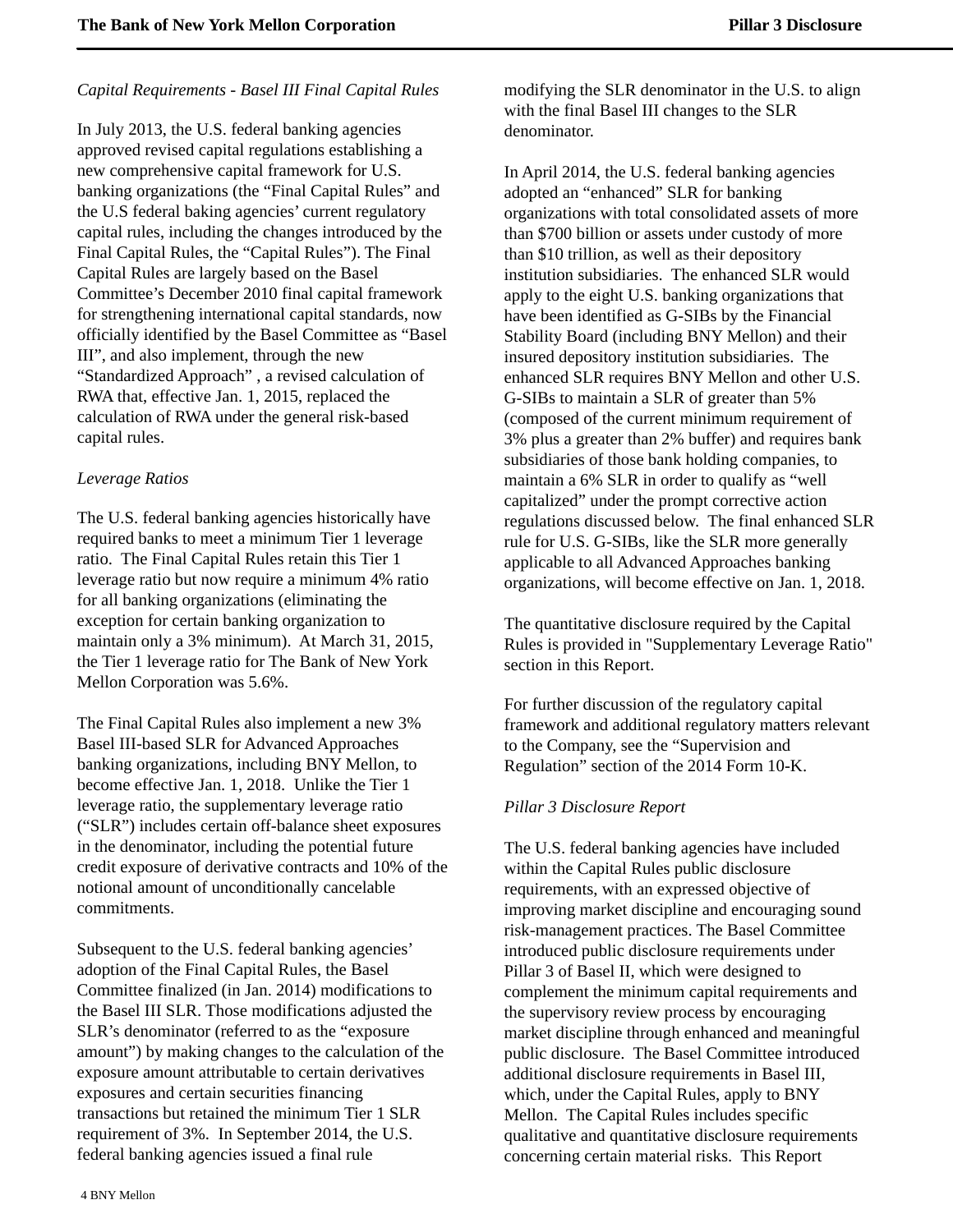includes disclosure intended to address these disclosure requirements, as well as disclosure intended to address disclosure requirements contained in the Capital Rules' market risk rule (which is contained in the section titled "Market Risk" in this report).

The U.S. banking agencies require Pillar 3 disclosures at the holding company level for each calendar quarter. Under the Capital Rules, separate Pillar 3 disclosures are not required for consolidated subsidiaries of Advanced Approaches banking organizations, even if those subsidiaries themselves are Advanced Approaches banking organizations. Similarly, the Capital Rules do not require separate disclosures from consolidated subsidiaries of banking organizations subject to the market risk rule. A separate Pillar 3 disclosure report therefore has not been prepared for any of our consolidated subsidiaries. Nevertheless, this Report describes risk management policies and procedures, risk weighting methodologies, accounting policies and financial results, among other items, that apply to or encompass our consolidated subsidiaries. In addition, the U.S. banking agencies permit certain Pillar 3 requirements to be satisfied by inclusion within the Annual Report on Form 10-K and Quarterly Report on Form 10-Q ("SEC Reports"). In certain cases, BNY Mellon makes reference to its other public disclosures in this Report.

On Jan. 28, 2015, the Basel Committee issued final revisions to the Pillar 3 disclosure requirements of the Basel framework. The revised disclosure requirements aim to provide market participants with greater comparability across banks' disclosures. The Basel Committee contemplates that the revised requirements will take effect as of the fourth quarter of 2016. The U.S. federal banking agencies have not yet proposed rules implementing the revised requirements.

# *Policy and Approach - Comparison with Annual and Quarterly Reports, Verification and Sign off*

This Report discloses BNY Mellon's assets both in terms of credit exposure and RWA. For the purposes of this Report, credit exposure is defined as the estimate of the amount at risk in the event of a default (before any recoveries). This estimate takes into account certain contractual commitments related to undrawn lines of credit, and is referred to as Exposure at Default ("EAD"). In contrast, the assets on BNY

Mellon's balance sheet, as published in our SEC Reports, are reported as the outstanding balance only. Therefore, exposure values in this Report can differ from asset values as reported in our other published SEC Reports.

BNY Mellon has followed the requirements of the Capital Rules when disclosing credit exposures and RWA. Throughout this Report, tables show credit exposures or RWA split into various exposure classes (counterparties). Some of these classes are specified in the Capital Rules. When the regulations are not explicit, such as in geographic analyses, we allocate the exposure class on the same basis as our Annual Report or as noted in the specific table.

BNY Mellon internally verifies and approves this Report according to the requirements of a dedicated disclosure policy approved by our Board of Directors. This includes a review by our Disclosure Committee to ensure that external disclosures (including this Report) present the Company's risk profile comprehensively, subject to information being material and not proprietary or confidential. The disclosure policy addresses internal controls and disclosure controls and procedures associated with the preparation of this Report. One or more senior officers of BNY Mellon must attest that the contents of this Report satisfy the requirements of the Capital Rule. In preparing this Report, BNY Mellon may employ concepts of materiality. Information may be regarded as material for purposes of this Report based on standards similar to those used when making materiality determinations for filing SEC Reports. There are no requirements for external auditing of this Report; however CET1, Tier 1, and Total capital ratios will be tested by external auditors as part of the annual financial statement audit.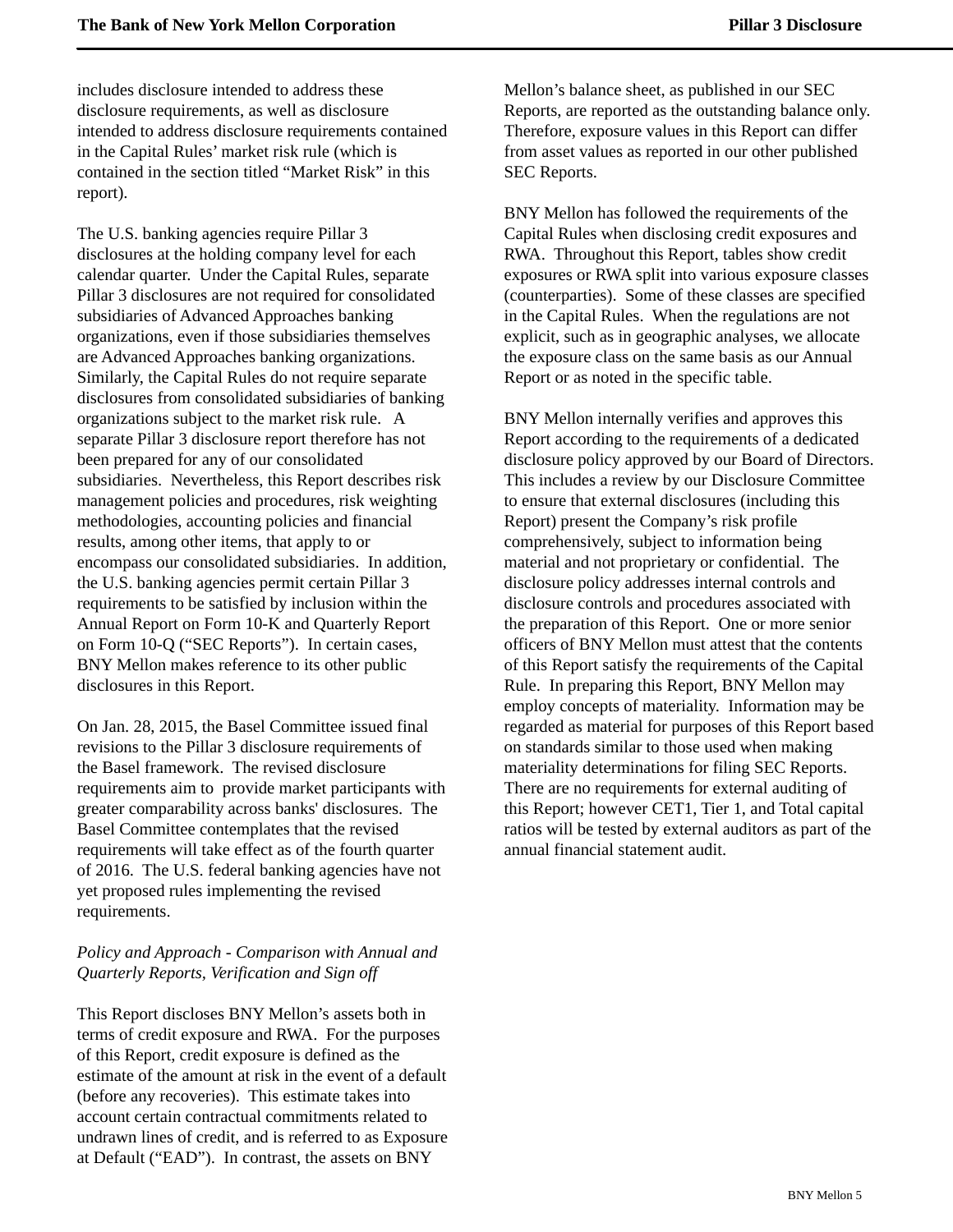# <span id="page-7-0"></span>**Scope of Application**

The Bank of New York Mellon Corporation is the ultimate parent company to all members of its consolidated group and is subject to consolidated supervision by the Federal Reserve. The information in this Report is presented on a consolidated basis that includes BNY Mellon and its subsidiaries. A list of our primary subsidiaries can be found in Exhibit 21.1 of our 2014 Form 10-K.

### *Variable Interest Entities*

Accounting guidance on the consolidation of VIEs is included in ASC 810 Consolidation, ASU 2009-17 "Improvements to Financial Reporting by Enterprises Involved with Variable Interest Entities", and ASU 2010-10 "Amendments for Certain Investment Funds," which defers ASU 2009-17 for certain asset managers' interests in entities that apply the specialized accounting guidance for investment companies or that have the attributes of investment companies and for interests in money market funds.

VIEs are defined as certain entities in which the equity investors:

- do not have sufficient equity at risk for the entity to finance its activities without additional subordinated financial support; or
- lack one or more of the following characteristics of a controlling financial interest:
	- the power, through voting rights or similar rights, to direct the activities of an entity that most significantly impact the entity's economic performance (ASU 2009-17 model).
	- the direct or indirect ability to make decisions about the entity's activities through voting rights or similar rights (ASC 810 model).
	- the obligation to absorb the expected losses of the entity.
	- the right to receive the expected residual returns of the entity.

We consider the underlying facts and circumstances of individual transactions when assessing whether or not an entity is a VIE. BNY Mellon is required to consolidate a VIE if BNY Mellon is determined to be the primary beneficiary.

As a result of ASU 2010-10, BNY Mellon continues to apply ASC 810 to its mutual funds, hedge funds,

private equity funds, collective investment funds and real estate investment trusts. If these entities are determined to be VIEs, primary beneficiary calculations are prepared in accordance with ASC 810 to determine whether or not BNY Mellon is the primary beneficiary and required to consolidate the VIE. The primary beneficiary of a VIE is the party that absorbs a majority of the VIE's expected losses, receives a majority of its expected residual returns or both.

BNY Mellon has one securitization and several CLOs, which are assessed for consolidation in accordance with ASU 2009-17. The primary beneficiary of these VIE's is the party that has both: (1) the power to direct the activities of the VIE that most significantly impact that entity's economic performance, and (2) the obligation to absorb losses, or the right to receive benefits, from the VIE that could potentially be significant to the VIE.

If BNY Mellon can exert control over the financial and operating policies of an investee, which generally can occur if there is a 50% or more voting interest or if partners or members of an investee do not have certain substantive rights, BNY Mellon consolidates the investee.

Investees structured as limited partnerships or limited liability companies for which BNY Mellon is either the general partner or managing member are presumed to be controlled by BNY Mellon. In accordance with ASC 810-20 Control of Partnerships and Similar Entities, we review the rights of the limited partners and members to determine whether that presumption can be overcome. The presumption of control is overcome when the limited partners or managing members have the ability to dissolve the entity, can remove BNY Mellon, as the general partner or managing member without cause based on a simple majority vote of unaffiliated limited partners or members or have other substantive participating rights. If the presumption of control is not overcome, the entity is consolidated.

BNY Mellon's VIEs generally include certain retail, institutional and alternative investment funds offered to its retail and institutional customers in which it acts as the fund's investment manager. BNY Mellon earns management fees on these funds as well as performance fees in certain funds. It may also provide start-up capital in its new funds. These VIEs are included in the scope of ASU 2010-10, which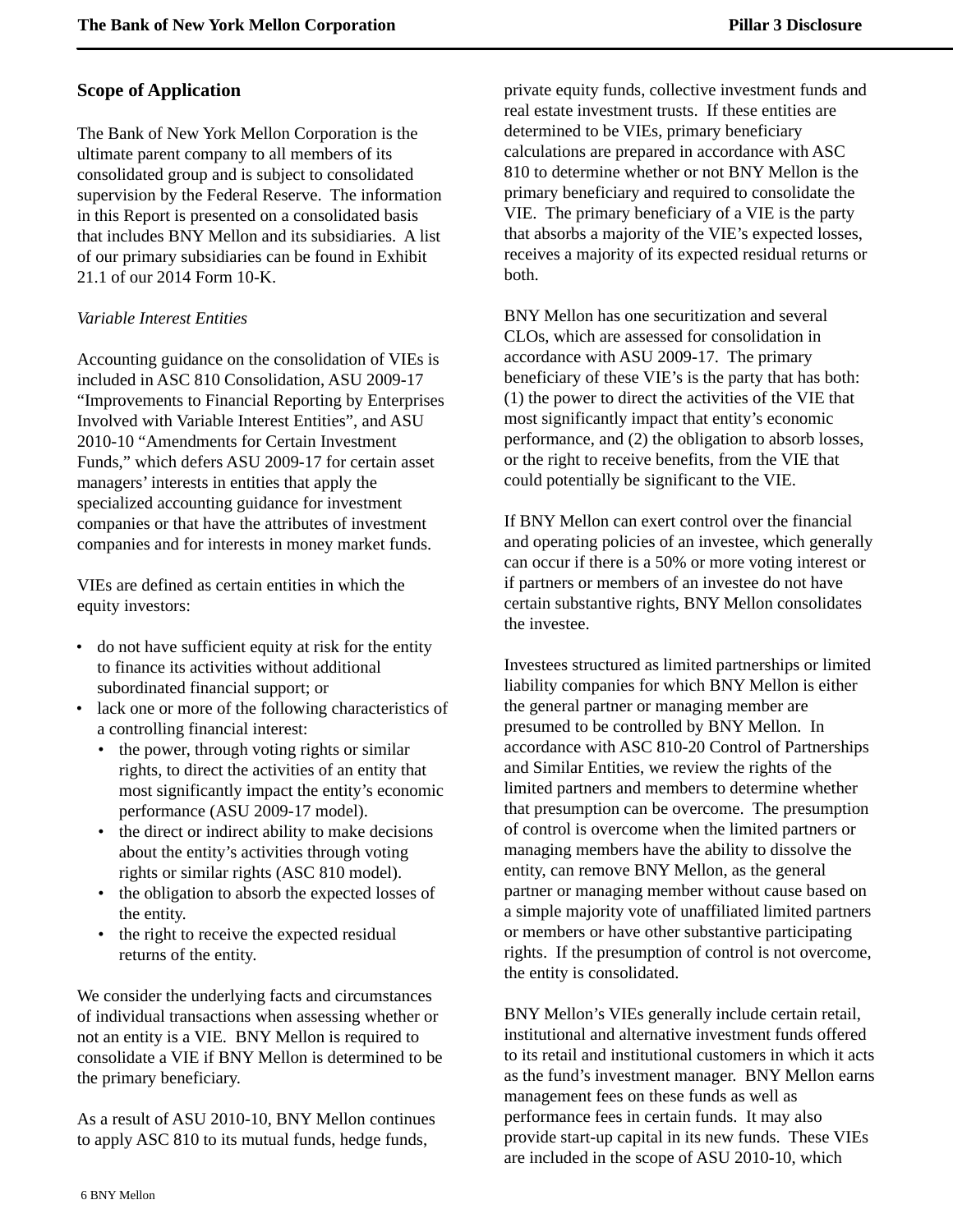defers the application of ASU 2009-17 for certain investment funds, and are reviewed for consolidation based on the guidance in ASC 810, Consolidation.

BNY Mellon has other VIEs, including securitization trusts and CLOs, in which BNY Mellon serves as the investment manager. In addition, we provide trust and custody services for a fee to entities sponsored by other corporations in which we have no other interest. These VIEs are evaluated under the guidance included in ASU 2009-17. BNY Mellon has one securitization and several CLOs, which were assessed and consolidated in accordance with ASU 2009-17.

As of March 31, 2015, we had \$8.8 billion in assets included in our consolidated financial statements related to VIEs or other investment management funds we are required to consolidate. Approximately \$7.9 billion of these assets were classified as trading assets while the remainder is classified as available for sale securities or other assets. These consolidated investment management funds are risk weighted in accordance with the Capital Rules' requirements. The net assets of any consolidated VIE are solely available to settle the liabilities of the VIE and to settle any investors' ownership liquidation requests, including any seed capital invested in the VIE by BNY Mellon.

Additionally, BNY Mellon had \$119 million included in its consolidated financial statements for nonconsolidated VIE assets as of March 31, 2015 where we are not the primary beneficiary. These assets relate solely to seed capital or residual interest invested in the VIEs. These assets are risk weighted in accordance with the Capital Rules' requirements.

BNY Mellon has non-controlling equity interests in various venture capital investments, strategic joint ventures and trade or clearing associations which are risk weighted according to the Capital Rules' requirements. Investments where our percentage of voting stock or equity ownership ranges between 20% to 50% are accounted for under the equity method of accounting. See page 154 of BNY Mellon's 2014 Annual Report for a listing of our most significant equity method investments as of Dec. 31, 2014.

Those equities where our share in the voting stock or equity of the investee is less than 20% are accounted for under the cost method of accounting. See the "Equities Not Subject to Market Risk" section of this Report for a further discussion of these accounting treatments.

BNY Mellon does not have any non-consolidated entities that are deducted from regulatory capital. The minimum regulatory capital requirements of our insurance subsidiaries are deducted for regulatory purposes with 50% deducted from each of Other Tier 1 Capital and Tier 2 Capital.

### *Restrictions on Transfer of Capital*

The Parent is a legal entity separate and distinct from its bank subsidiaries and other subsidiaries. Dividends and interest from its subsidiaries are the Parent's principal sources of funds to make capital contributions or loans to its subsidiaries, to service its own debt, to honor its guarantees of debt issued by its subsidiaries or of trust preferred securities issued by a trust or to make its own capital distributions. Various federal and state statutes and regulations limit the amount of dividends that may be paid to the Parent by our bank subsidiaries without regulatory consent. If, in the opinion of the applicable federal regulatory agency, a depository institution under its jurisdiction is engaged in or is about to engage in an unsafe or unsound practice (which, depending on the financial condition of the bank, could include the payment of dividends), the regulator may require, after notice and hearing, that the bank cease and desist from such practice. The OCC, the Federal Reserve and the FDIC have indicated that the payment of dividends would constitute an unsafe and unsound practice if the payment would reduce a depository institution's capital to an inadequate level. Moreover, under the FDI Act, an insured depository institution may not pay any dividends if the institution is undercapitalized or if the payment of the dividend would cause the institution to become undercapitalized. In addition, the U.S. federal bank regulatory agencies have issued policy statements which provide that FDIC-insured depository institutions and their holding companies should generally pay dividends only out of their current operating earnings.

In general, the amount of dividends that may be paid by our U.S. banking subsidiaries is limited to the lesser of the amounts calculated under a "recent earnings" test and an "undivided profits" test. Under the recent earnings test, a dividend may not be paid if the total of all dividends declared and paid by the entity in any calendar year exceeds the current year's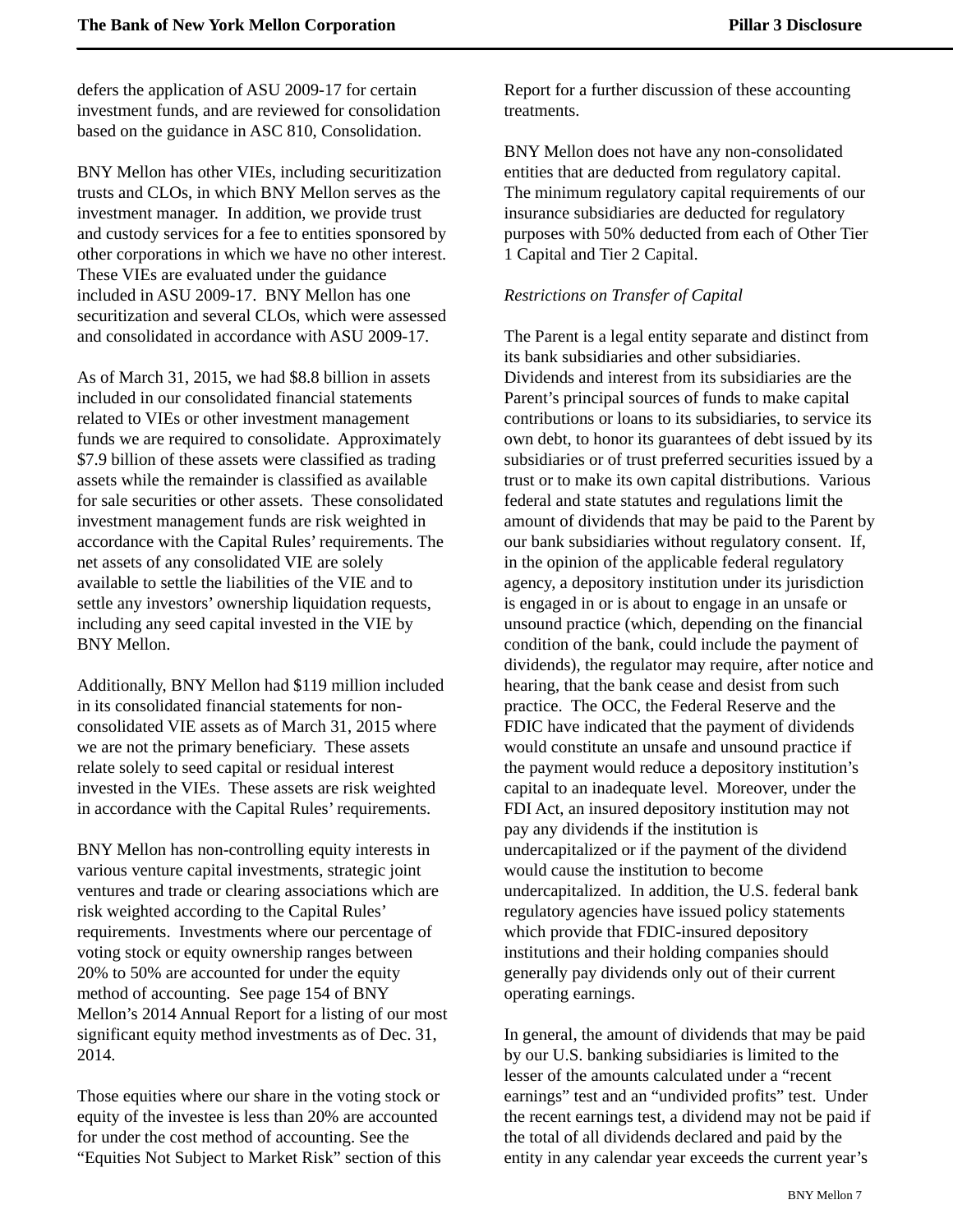net income combined with the retained net income of the two preceding years, unless the entity obtains prior regulatory approval. Under the undivided profits test, a dividend may not be paid in excess of the entity's "undivided profits" (generally, accumulated net profits that have not been paid out as dividends or transferred to surplus). The ability of its bank subsidiaries to pay dividends to the Parent may also be affected by various minimum capital requirements for banking organizations.

Subsequent to March 31, 2015, our bank subsidiaries could declare dividends to the Parent of approximately \$1.6 billion, without the need for a regulatory waiver. In addition, at March 31, 2015, non-bank subsidiaries of the Parent had liquid assets of approximately \$1.4 billion.

The Federal Reserve and the OCC have issued additional guidelines that require BHCs and national banks to continually evaluate the level of cash dividends in relation to their respective operating income, capital needs, asset quality and overall financial condition.

The Federal Reserve Act limits and requires collateral for extensions of credit by our insured subsidiary banks to BNY Mellon and certain of its non-bank affiliates. Also, there are restrictions on the amounts of investments by such banks in stock and other securities of BNY Mellon and such affiliates, and restrictions on the acceptance of their securities as collateral for loans by such banks. Extensions of credit by the banks to each of our affiliates are limited to 10% of such bank's regulatory capital, and in the aggregate for BNY Mellon and all such affiliates to 20%, and collateral must be between 100% and 130% of the amount of the credit, depending on the type of collateral.

In the event of impairment of the capital stock of one of the Parent's national banks or The Bank of New York Mellon, the Parent, as the banks' stockholder, could be required to pay such deficiency.

# *Surplus of Insurance Subsidiaries and Subsidiary Regulatory Capital*

BNY Mellon and each of its subsidiary banks are subject to capital adequacy requirements promulgated by federal regulatory agencies. The Federal Reserve establishes capital requirements, including well capitalized standards for The Bank of New York Mellon Corporation, the consolidated holding company. The Bank of New York Mellon, our largest bank subsidiary, is a New York state member regulated bank. The OCC has similar requirements for BNY Mellon, N.A., the Company's national bank. Certain non-bank subsidiaries of the Company are required to maintain minimum levels of shareholders' equity as specified by various U.S. and foreign regulatory agencies, including the SEC, the Financial Conduct Authority, the Prudential Regulation Authority and other foreign regulators.

BNY Mellon also has insurance subsidiaries that are regulated by various national and state regulatory agencies. Most of these insurance subsidiaries are required to meet minimum capital levels. We have insurance subsidiaries that offer life, accident, health and annuity products. Additionally, we have captive insurance subsidiaries that provide property and casualty insurance coverage for the primary benefit of BNY Mellon and its subsidiaries. As captive insurance subsidiaries, they primarily insure the risks of those BNY Mellon entities related to it through common ownership. The insured businesses pay premiums to the captive insurance subsidiaries in exchange for insurance. Three of our five insurance subsidiaries are underwriters in some capacity and currently only underwrite the risks associated with BNY Mellon and its subsidiaries. As of March 31, 2015, these insurance subsidiaries had \$1.5 billion of aggregate capital surplus in excess of their statutory minimum requirements which is included in the total capital of BNY Mellon.

All of BNY Mellon's subsidiaries with regulatory capital requirements are operating above regulatory minimums.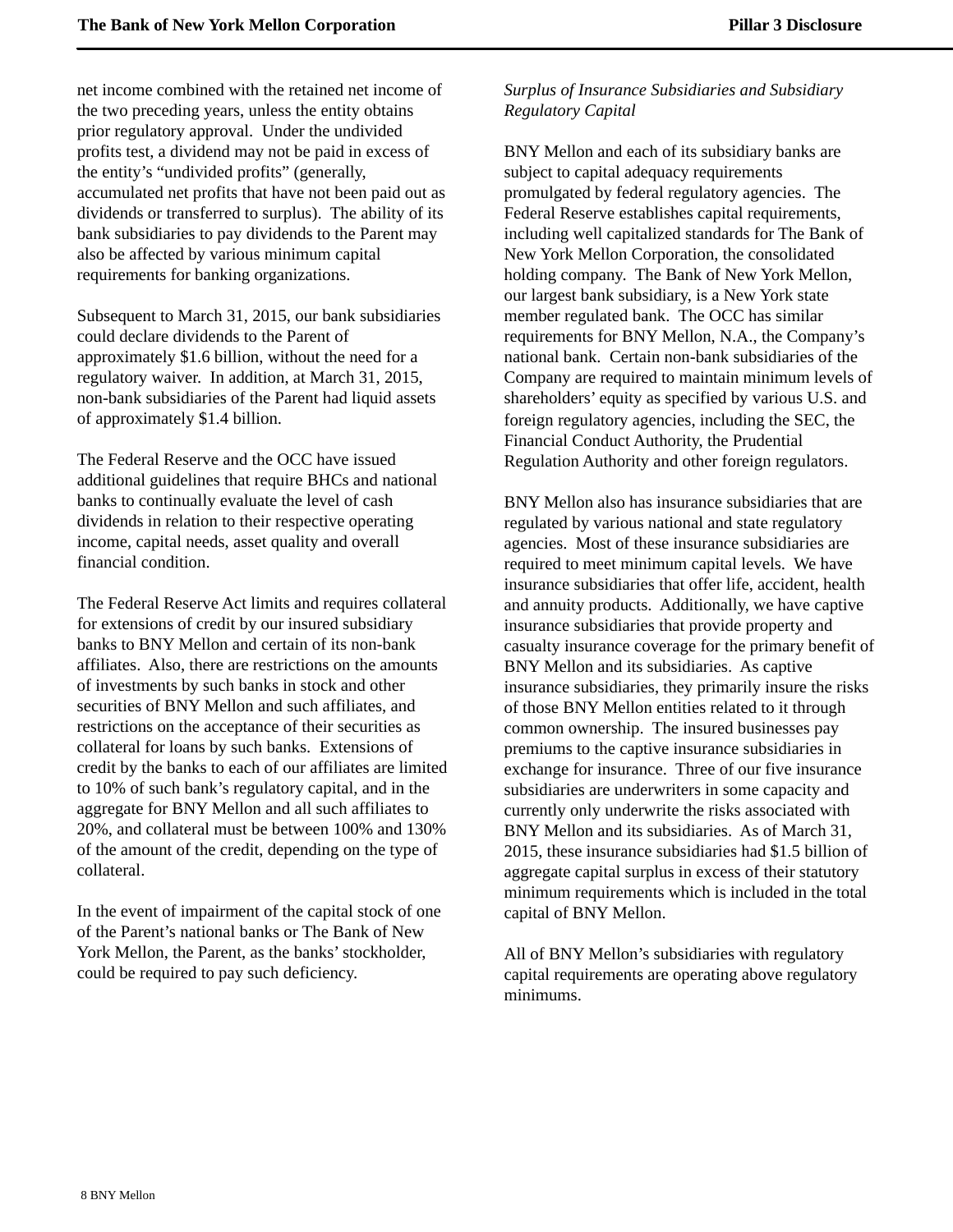# <span id="page-10-0"></span>**Capital Structure**

The following table presents BNY Mellon's capital components, which are set forth in the columns titled "Advanced Approaches – Transitional" at March 31, 2015 and Dec. 31, 2014, described in the Capital Rules as phased-in to date.

| <b>Basel III capital components</b>                                                                   | <b>Advanced Approaches - Transitional</b> |                |    |               |  |  |  |
|-------------------------------------------------------------------------------------------------------|-------------------------------------------|----------------|----|---------------|--|--|--|
| (dollars in millions)                                                                                 |                                           | March 31, 2015 |    | Dec. 31, 2014 |  |  |  |
| CET1:                                                                                                 |                                           |                |    |               |  |  |  |
| Common stock (par value)                                                                              | \$                                        | 13             | \$ | 13            |  |  |  |
| Additional paid-in capital                                                                            |                                           | 24,887         |    | 24,626        |  |  |  |
| Retained earnings                                                                                     |                                           | 18,257         |    | 17,683        |  |  |  |
| Accumulated other comprehensive income (loss), net of tax                                             |                                           | (1, 856)       |    | (1,187)       |  |  |  |
| Less: Treasury stock                                                                                  |                                           | (5,209)        |    | (4,809)       |  |  |  |
| Common equity                                                                                         |                                           | 36,092         |    | 36,326        |  |  |  |
| Goodwill and intangible assets                                                                        |                                           | (17,755)       |    | (17, 425)     |  |  |  |
| Net pension fund assets                                                                               |                                           | (42)           |    | (17)          |  |  |  |
| Deferred tax assets                                                                                   |                                           | (7)            |    | (4)           |  |  |  |
| Other $(a)$                                                                                           |                                           | 5              |    | 5             |  |  |  |
| <b>Total CET1</b>                                                                                     |                                           | 18,293         |    | 18,885        |  |  |  |
| Other Tier 1 capital:                                                                                 |                                           |                |    |               |  |  |  |
| Preferred stock                                                                                       |                                           | 1,562          |    | 1,562         |  |  |  |
| Trust-preferred securities                                                                            |                                           | 74             |    | 156           |  |  |  |
| Disallowed deferred tax assets                                                                        |                                           | (9)            |    | (14)          |  |  |  |
| Net pension fund assets                                                                               |                                           | (63)           |    | (69)          |  |  |  |
| Other $(b)$                                                                                           |                                           | (5)            |    | (17)          |  |  |  |
| Total Tier 1 capital                                                                                  |                                           | 19,852         |    | 20,503        |  |  |  |
| Tier 2 capital:                                                                                       |                                           |                |    |               |  |  |  |
| Trust-preferred securities                                                                            |                                           | 223            |    | 156           |  |  |  |
| Subordinated debt                                                                                     |                                           | 298            |    | 298           |  |  |  |
| Excess of eligible credit reserve over total expected credit<br>losses (up to $0.60\%$ of credit RWA) |                                           | 17             |    | 13            |  |  |  |
| Other $(c)$                                                                                           |                                           | (1)            |    | (12)          |  |  |  |
| Total Tier 2 capital                                                                                  |                                           | 537            |    | 455           |  |  |  |
| Total capital - Advanced Approach                                                                     | \$                                        | 20,389         | \$ | 20,958        |  |  |  |

*(a) Includes an adjustment related to gains on cash flow hedges, as well as 40 percent of the debit valuation adjustment ("DVA") at March 31, 2015 and 20 percent at Dec. 31, 2014.* 

*(b) Includes 60 percent of the debit valuation adjustment at March 31, 2015, and 80 percent at Dec. 31, 2014; 50 percent of the regulatory capital requirements of insurance underwriting subsidiaries at March 31, 2015 and Dec. 31, 2014.* 

*(c) Includes 50 percent of the deduction for the regulatory capital requirements of insurance underwriting subsidiaries at March 31, 2015 and Dec. 31, 2014.*

As reflected in the table above, CET1 on a transitional basis was \$18.3 billion at March 31, 2015, a decrease of \$0.6 billion compared with \$18.9 billion at Dec. 31, 2014. The decrease in capital was driven primarily by a decrease in AOCI related to foreign currency translation adjustments and the impact of higher goodwill and intangible deductions primarily due to phase-in requirements, partially offset by earnings retention.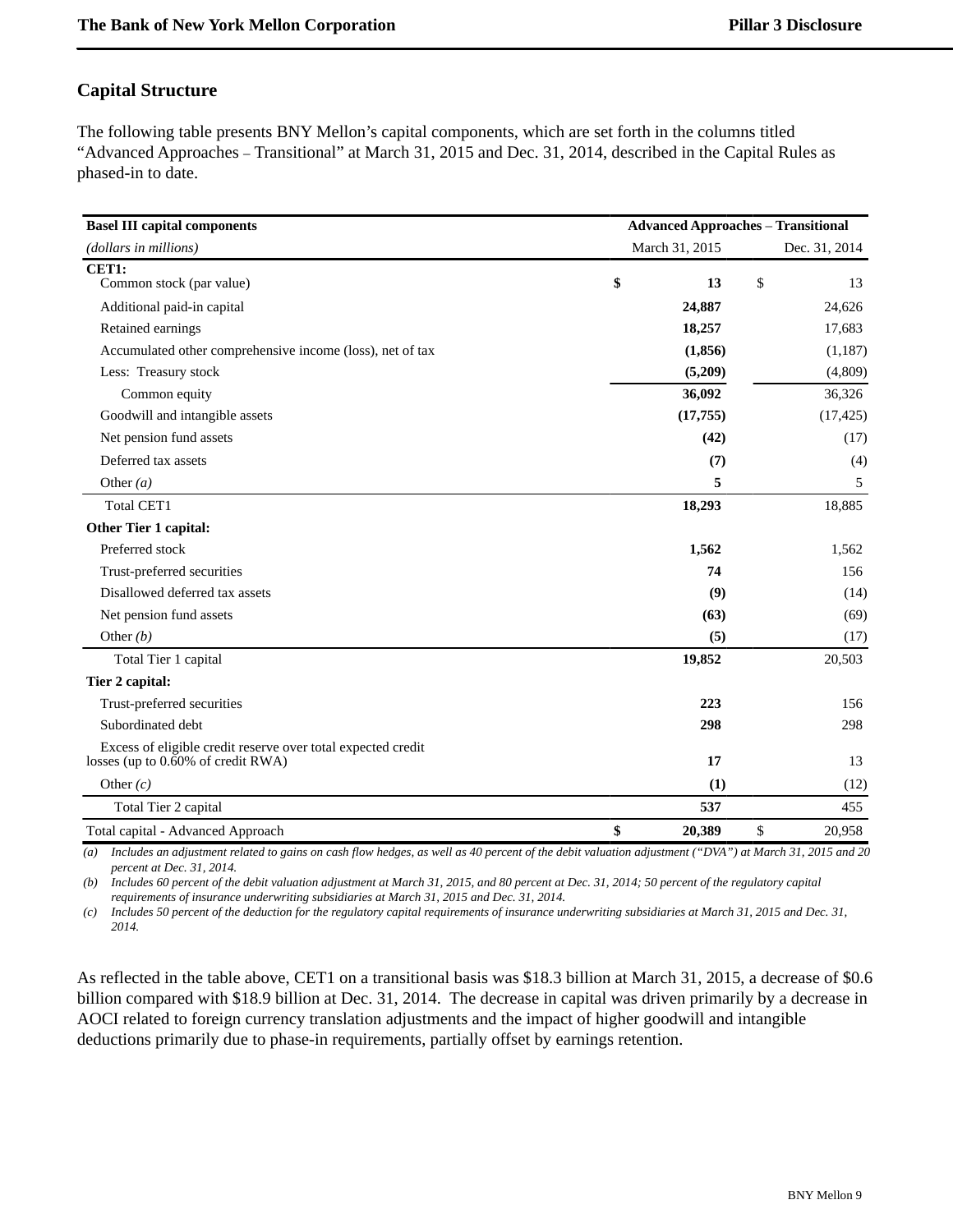### *Preferred Stock*

*noted)*

BNY Mellon has 100 million authorized shares of preferred stock with a par value of \$0.01. The table below presents a summary of BNY Mellon's preferred stock issued and outstanding at March 31, 2015.

#### **Preferred stock summary**

*(dollars in millions, unless otherwise*

| <b>Series</b> | <b>Description</b>                                   | Liquidation<br>preference<br>per share<br>(in dollars) | <b>Total shares</b><br>issued and<br>outstanding | <b>Carrying value</b><br>at March 31,<br>2015 ( <i>a</i> ) | Per annum<br>dividend rate                                                                                                             |
|---------------|------------------------------------------------------|--------------------------------------------------------|--------------------------------------------------|------------------------------------------------------------|----------------------------------------------------------------------------------------------------------------------------------------|
| Series A      | Noncumulative<br>Perpetual<br><b>Preferred Stock</b> | \$<br>100,000                                          | $5,001$ \$                                       | 500                                                        | Greater of (i) three-month LIBOR<br>plus 0.565% for the related<br>distribution<br>period; or $(ii)$ 4.000%                            |
| Series C      | Noncumulative<br>Perpetual<br>Preferred Stock        | 100,000                                                | 5,825                                            | 568                                                        | 5.2%                                                                                                                                   |
| Series D      | Noncumulative<br>Perpetual<br>Preferred Stock        | 100,000                                                | 5,000                                            | 494                                                        | 4.50% commencing Dec. 20, 2013<br>to but excluding June 20, 2023,<br>then a floating rate equal to the<br>three-month LIBOR plus 2.46% |
| <b>Total</b>  |                                                      |                                                        | 15,826 \$                                        | 1,562                                                      |                                                                                                                                        |

*(a) The carrying value of the Series C and Series D Preferred stock is recorded net of issuance costs.*

Holders of both the Series A and Series C preferred stock are entitled to receive dividends on each dividend payment date (March 20, June 20, September 20 and December 20 of each year), if declared by BNY Mellon's Board of Directors. Holders of the Series D preferred stock are entitled to receive dividends, if declared by our board of directors, on each June 20 and December 20, to but excluding June 20, 2023; and on each March 20, June 20, September 20 and December 20, from and including June 20, 2023. BNY Mellon's ability to declare or pay dividends on, or purchase, redeem or otherwise acquire, shares of our common stock or any of our shares that rank junior to the preferred stock as to the payment of dividends and/or the distribution of any assets on any liquidation, dissolution or windingup of BNY Mellon will be prohibited, subject to certain restrictions, in the event that we do not declare and pay in full preferred dividends for the then current dividend period of the Series A preferred stock or the last preceding dividend period of the Series C and Series D preferred stock.

All of the outstanding shares of the Series A preferred stock are owned by Mellon Capital IV, which will pass through any dividend on the Series A preferred stock to the holders of its Normal Preferred Capital Securities. All of the outstanding shares of the Series C and Series D preferred stock are held by the depositary of the depositary shares, which will pass

through the applicable portion of any dividend on the Series C and Series D preferred stock to the holders of record of their respective depositary shares.

The preferred stock is not subject to the operation of a sinking fund and is not convertible into, or exchangeable for, shares of our common stock or any other class or series of our other securities. Subject to the restrictions in BNY Mellon's 2007 replacement capital covenant, subsequently amended on May 8 and Sept. 11, 2012, we may redeem the Series A preferred stock, in whole or in part, at our option. We may also, at our option, redeem the shares of the Series C preferred stock in whole or in part, on or after the dividend payment date in September 2017 and the Series D preferred stock in whole or in part, on or after the dividend payment date in June 2023. Both the Series C or Series D preferred stock can be redeemed in whole but not in part at any time within 90 days following a regulatory capital treatment event (as defined in the Certificate of Designations of the Series C preferred stock and the Certificate of Designations of the Series D preferred stock).

Terms of the Series A preferred stock, Series C preferred stock, and Series D preferred stock are more fully described in each of their Certificate of Designations, each of which is filed as an Exhibit to Form 10-Q for the quarter ended March 31, 2015.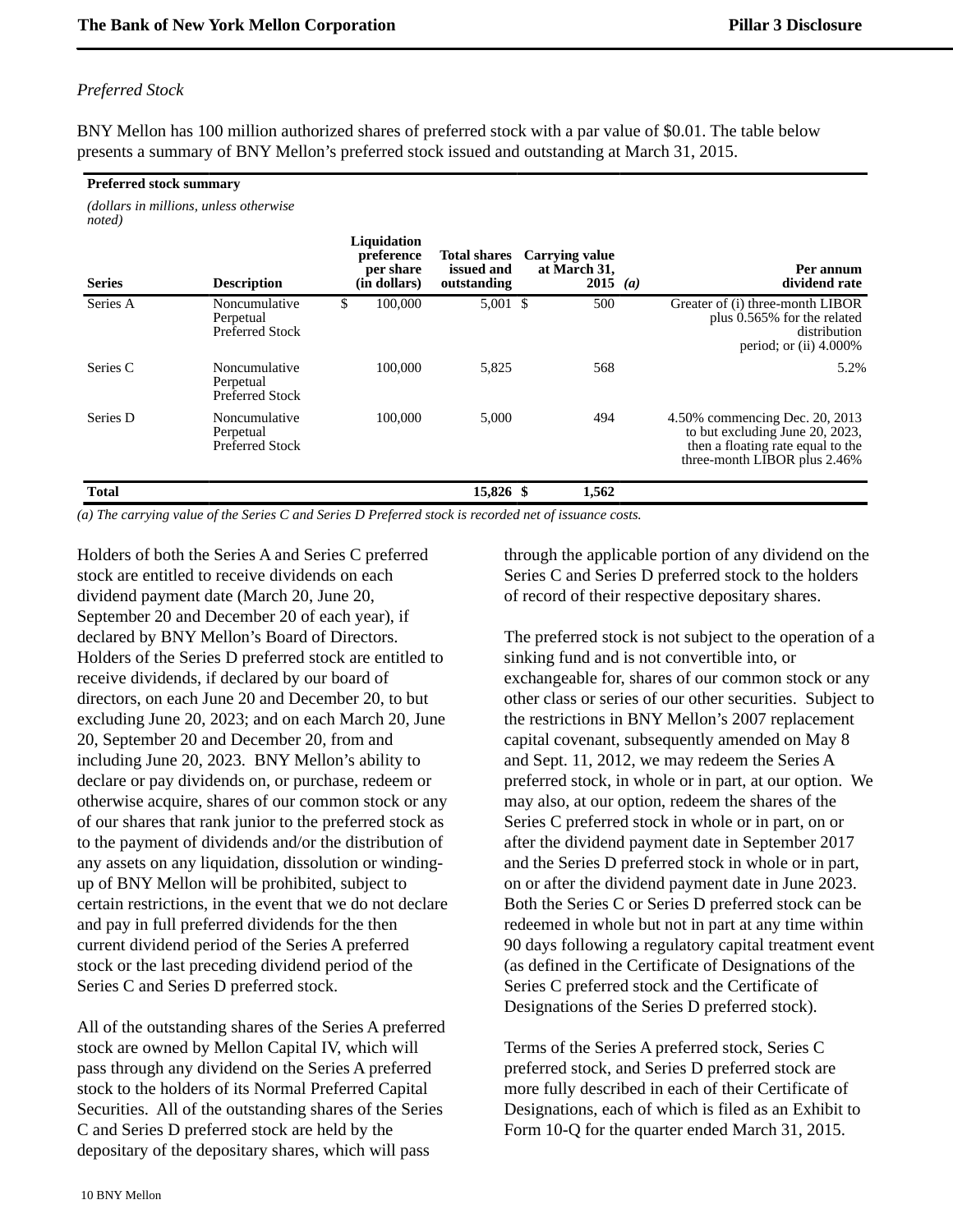### *Trust-preferred Securities*

In accordance with the Capital Rules, 25 percent of the amount of the following trust preferred securities are included in our transitional Tier 1 capital and the other 75 percent is included in Tier 2 Capital at March 31, 2015.

| Trust preferred securities at March 31, 2015<br>(dollar amounts in millions) | Amount of junior<br>subordinated<br>debentures | Interest<br>rate | Assets<br>of trust | $\left( a\right)$ | Due<br>date | Call<br>date | Call<br>price            |
|------------------------------------------------------------------------------|------------------------------------------------|------------------|--------------------|-------------------|-------------|--------------|--------------------------|
| MEL Capital III $(b)$                                                        | 297                                            | $6.37\%$ \$      | 294                |                   | 2036        | 2016         | Par                      |
| MEL Capital IV                                                               | $\overline{\phantom{a}}$                       |                  | 500                |                   | __          | __           | $\overline{\phantom{a}}$ |
| <b>Total</b>                                                                 | 297                                            |                  | 794                |                   |             |              |                          |

 *(a) Represents junior subordinated deferrable interest debentures of BNY Mellon in the case of MEL Capital III and BNY Mellon's Series A preferred stock in the case of MEL Capital IV.*

*(b) Amount was translated from Sterling into U.S. dollars on a basis of U.S. \$1.48 to £1, the rate of exchange on March 31, 2015.*

Mellon Capital III, a Delaware statutory trust owned by BNY Mellon, issued trust preferred securities in 2006. At March 31, 2015, the sole assets of Mellon Capital III are junior subordinated debentures of BNY Mellon with maturities and interest rates that match the trust preferred securities. BNY Mellon's obligations provide a full and unconditional guarantee of payment of distributions and other amounts due on the trust preferred securities. The guarantee does not guarantee payment of distributions or other amounts due when Mellon Capital III does not have funds available to make such payments.

Mellon Capital IV, a Delaware statutory trust owned by BNY Mellon, issued trust preferred securities in June 2007. The sole assets of Mellon Cap IV originally were junior subordinated debentures and a stock purchase contract for preferred stock. Through a remarketing in May 2012, the junior subordinated debentures issued by BNY Mellon and held by Mellon Capital IV were sold to third party investors and then exchanged for BNY Mellon's senior notes, which were sold in a public offering. The proceeds of the sale of the senior notes were used to fund the purchase by Mellon Capital IV of \$500 million of BNY Mellon's Series A preferred stock, which was issued on June 20, 2012. At March 31, 2015, the Series A preferred stock was the sole asset of Mellon Capital IV.

At March 31, 2015, we had \$297 million of trust preferred securities outstanding, of which 25% currently qualify as Tier 1 capital and 75% as Tier 2 capital. Under the Final Capital Rules, these trust preferred securities may continue to be included in Tier 1 capital up to the following percentages: calendar year 2015 - 25% and calendar year 2016 and beyond - 0%. Certain amounts of trust preferred securities that are excluded from additional Tier 1 capital due to this phase-in schedule may be eligible for inclusion in Tier 2 capital, pursuant to the standards established in the Final Capital Rules. Any decision to take action with respect to these trust preferred securities will be based on several considerations including interest rates and the availability of cash and capital.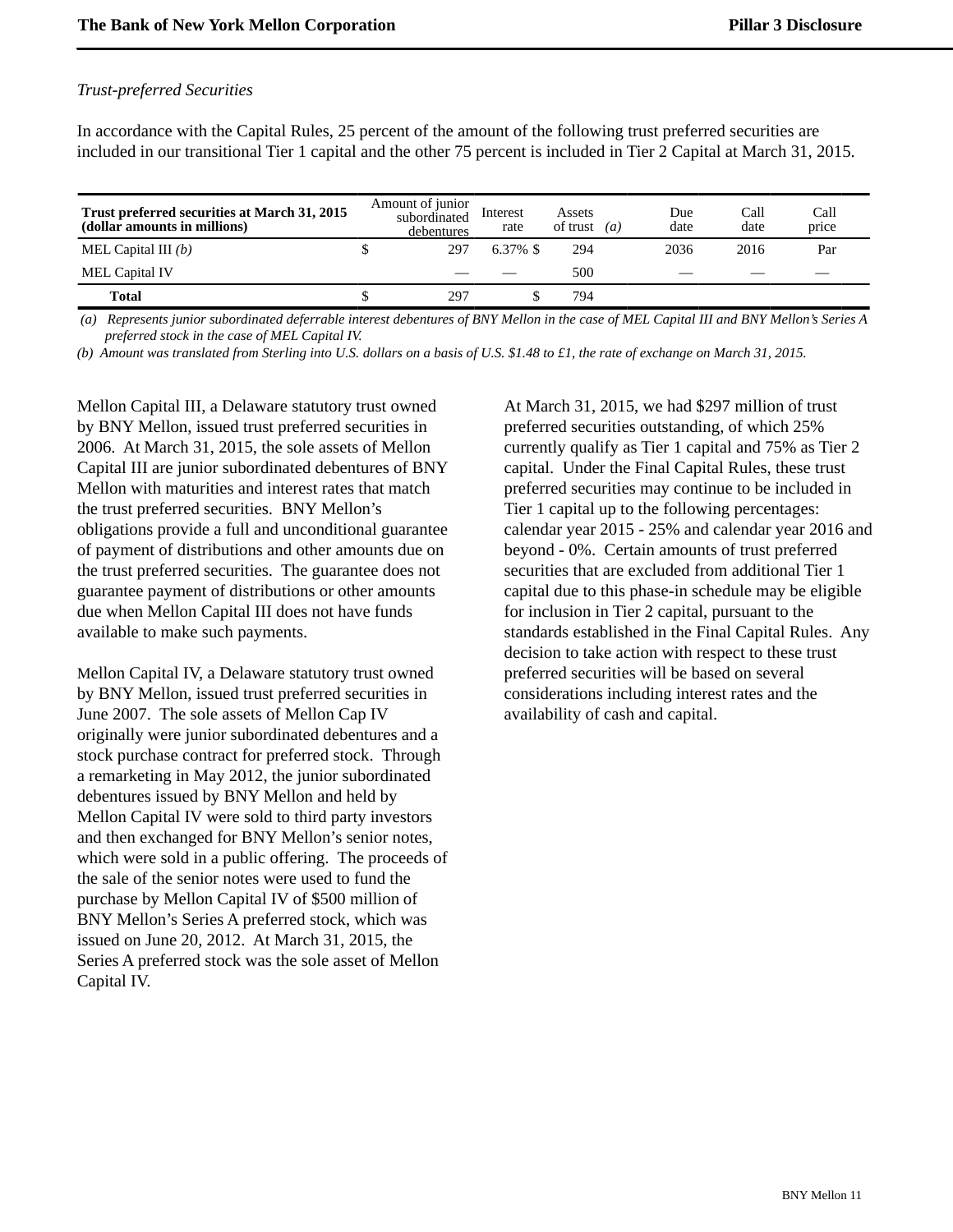### *Qualifying Subordinated Debt*

As of March 31, 2015, \$298 million of subordinated debt is included as Tier 2 regulatory capital. Regulatory capital treatment requires capital to be discounted on a straight-line basis over the final five years of maturity. For accounting purposes, the capital instruments below are included in long-term debt.

The following table details the primary terms and conditions of the qualifying subordinated debt included in Tier 2 regulatory capital. The balances disclosed are determined in accordance with GAAP balance sheet carrying amounts and the Capital Rules.

| <b>Terms and Conditions of Qualifying</b><br>Subordinated Debt – March 31, 2015 |   | Tier 2<br><b>Regulatory</b> | Carrving |       |              |                 |          |
|---------------------------------------------------------------------------------|---|-----------------------------|----------|-------|--------------|-----------------|----------|
| (dollars in millions)                                                           |   | Capital                     | Value    | Rate  | <b>Issue</b> | <b>Maturity</b> | Callable |
| <b>BNY Mellon Corporation</b>                                                   | S | 100S                        | 250      | 5.50% | SD           | Dec-2017        | No       |
| The Bank of New York Mellon                                                     |   | 50                          | 250      | 5.45  | <b>SD</b>    | Apr-2016        | No       |
| <b>Mellon Funding Corporation</b>                                               |   | 148                         | 247      | 5.50  | SD           | Nov-2018        | No.      |
| <b>Total Qualifying Subordinated Debt</b>                                       |   | 298S                        | 747      |       |              |                 |          |

*SD – Subordinated debt.*

# <span id="page-13-0"></span>**Capital Adequacy**

### *Capital Management*

The Bank of New York Mellon Corporation is committed to maintaining a well capitalized position. Our Corporate Finance Group, which is part of the Corporate Treasury division, has joint responsibility with our Basel & Capital Adequacy Group within Risk Management and Compliance for the development of the annual capital plan. It is the Company's policy to maintain strong capital levels and establish sufficient capital while considering asset size, quality and duration, off-balance sheet commitments, risk characteristics, growth and economic conditions. Capital management is one of senior management's most important ongoing responsibilities. The Chairman and the Chief Financial Officer ("CFO") determine the appropriate level of capital in an assessment that considers our internal economic capital usage, regulatory guidelines, rating agency policies, and expectations of the marketplace.

Our Capital Management Policy sets forth our capital management principles with respect to capital planning, capital usage and capital actions based on a continual assessment of risk and business factors. It also sets forth the governance process used to make such decisions and the factors that we consider when developing our capital plan and determining when capital actions are appropriate. Any updates to

this policy must be approved by both our Asset Liability Committee ("ALCO") and the Board of Directors or a designated committee of the Board.

Corporate Treasury coordinates with our Basel & Capital Adequacy, Management Reporting, and Regulatory Reporting Groups to project capital levels and ratios and develop a base capital plan for the prescribed planning period. To date, this has occurred in the fourth quarter of each calendar year. In the future, this will occur in the first quarter of the calendar year. The capital plan is reviewed and approved by the CFO and Chief Risk Officer ("CRO"), ALCO, and then the Board of Directors. We then submit the plan to the Federal Reserve as part of the Comprehensive Capital Analysis and Review ("CCAR") process.

When developing the capital plan, BNY Mellon considers the requirements under each of the banking supervision accords set forth by the Basel Committee (Basel I and Basel III). BNY Mellon continually monitors our capital position and ensures that any contemplated capital actions would not limit our ability to meet the capital requirements under both capital regimes. Management monitors progress under the capital plan on a monthly basis. Updates to the projections of capital levels and ratios are presented to senior management at least once a month at the meetings of ALCO.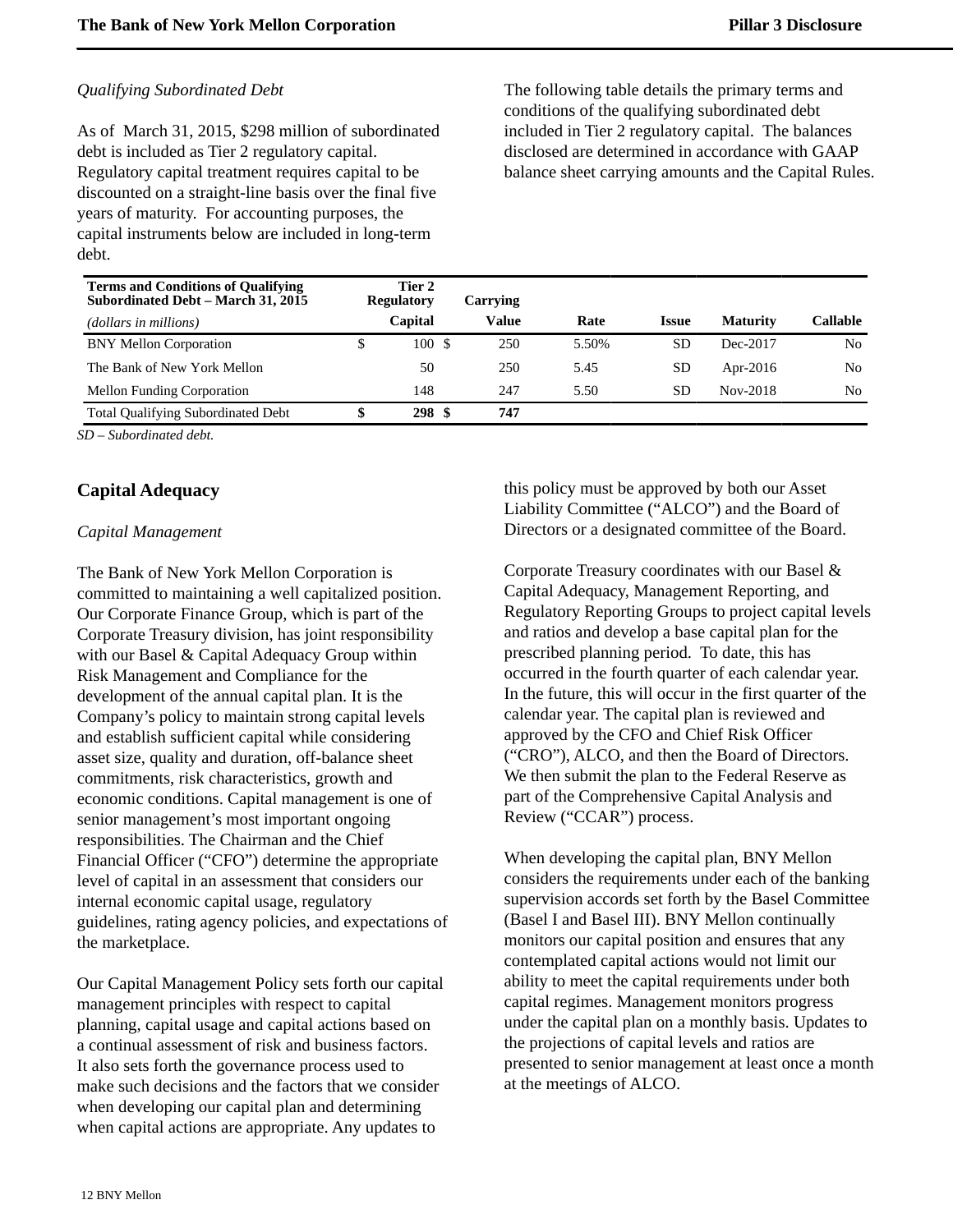### *Economic Capital Required*

BNY Mellon has implemented a methodology to quantify economic capital. We define economic capital as the capital required to protect against unexpected economic losses over a one-year period at a level consistent with the solvency of a target debt rating. We quantify economic capital requirements for the risks inherent in our business activities using statistical modeling techniques and then aggregate them at the consolidated level. A capital reduction, or diversification benefit, is applied to reflect the unlikely event of experiencing an extremely large loss in each type of risk at the same time. Economic capital requirements are directly related to our risk profile. As such, they have become a part of our internal capital adequacy assessment process and, along with regulatory capital, are a key component to ensuring that the actual level of capital is commensurate with our risk profile and sufficient to provide the financial flexibility to undertake future strategic business initiatives.

The framework and methodologies to quantify each of our risk types have been developed by the Basel & Capital Adequacy Group and are designed to be consistent with our risk management principles. The framework has been approved by senior management and has been reviewed by the Risk Committee of the Board of Directors. Due to the evolving nature of quantification techniques, we expect to continue to refine the methodologies used to estimate our economic capital requirements.

### *Capital Planning and Stress Testing*

BNY Mellon's capital distributions are subject to Federal Reserve oversight. The major component of that oversight is the Federal Reserve's CCAR, implementing its capital plan rules. These rules require BHCs having \$50 billion or more in total consolidated assets (including BNY Mellon) to submit annual capital plans to their respective Federal Reserve Bank. We are also required to collect and report certain related data on a quarterly basis to allow the Federal Reserve to monitor progress against the annual capital plans. BNY Mellon and other affected BHCs may pay dividends, repurchase stock, and make other capital distributions only in accordance with a capital plan that has been reviewed by the Federal Reserve and as to which the Federal Reserve has not objected. The Federal Reserve may object to a capital plan if the plan does not show that

the covered BHC will meet, for each quarter throughout the nine-quarter planning horizon covered by the capital plan, all minimum regulatory capital ratios under applicable capital rules as in effect for that quarter and maintain a Tier 1 common to riskweighted assets ratio of at least 5% calculated under existing general risk-based capital rules as currently in effect, in each case on a *pro forma* basis under the base case and stressed scenarios (including a severely adverse scenario provided by the Federal Reserve). The capital plan rules also stipulate that a covered BHC may not make a capital distribution unless after giving effect to the distribution it will meet all minimum regulatory capital ratios and maintain a Tier 1 common to risk-weighted assets ratio of at least 5%.

The purpose of CCAR is to ensure that these BHCs have robust, forward-looking capital planning processes that account for their unique risks and that permit continued operations during times of economic and financial stress. The CCAR rule, consistent with prior Federal Reserve Board guidance, provides that capital plans contemplating dividend payout ratios exceeding 30% of projected after-tax net income will receive particularly close scrutiny.

In October 2014, the Federal Reserve revised aspects of its rules pertaining to CCAR and Dodd Frank Act stress tests ("DFAST"). These revisions include, among other changes, proposals to limit the ability of a BHC subject to CCAR to make capital distributions in a given quarter if its actual capital issuances in that quarter are less than the amount indicated in its capital plan and to eliminate the need to obtain prior approval for accretive issuances of capital instruments that would qualify for inclusion in the numerator of regulatory capital ratios. In addition, these rules will revise the timeline for the submission of capital plans and stress tests for BHCs subject to CCAR. Under these rules, for the 2015 capital plan cycle, these BHCs were required to submit capital plans on or before Jan. 5, 2015, unchanged from prior years. For subsequent cycles, beginning in 2016, BHCs will be required to submit their capital plans and stress testing results to the Federal Reserve one quarter later (on or before April 5).

In order to provide a transition to this timing, the Federal Reserve's objection or non-objection to capital plans submitted in January 2015, including BNY Mellon's, will cover a five-quarter period commencing with the second quarter of 2015 and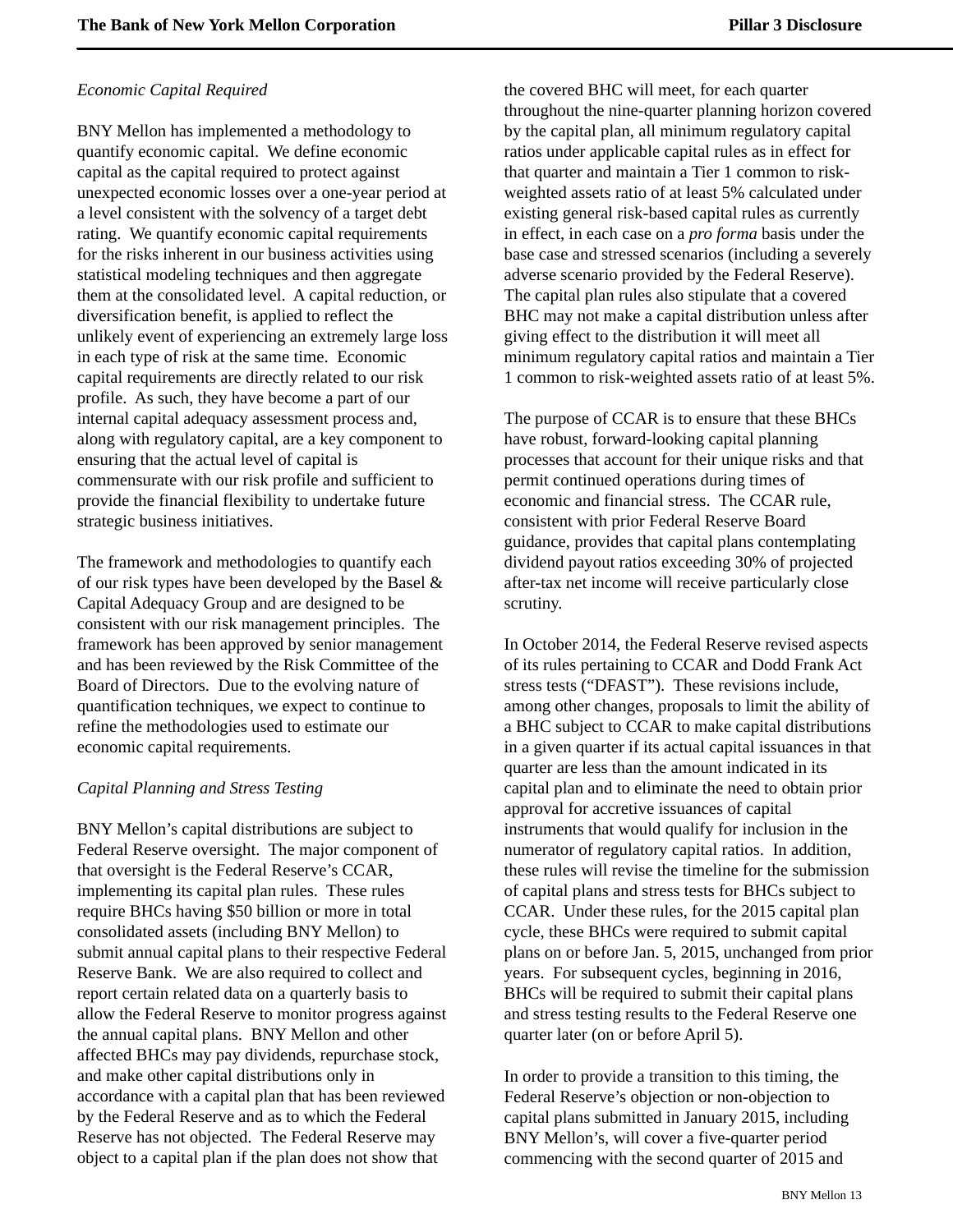extending through the second quarter of 2016. The objection or non-objection will switch to a fourquarter period in years thereafter.

We submitted our 2015 capital plan to the Federal Reserve on Jan. 5, 2015. In March 2015, BNY Mellon received confirmation that the Federal Reserve did not object to our 2015 capital plan submitted in connection with CCAR. The board of directors subsequently approved the repurchase of up to \$3.1 billion worth of common stock beginning in the second quarter of 2015 and continuing through the first quarter of 2016. Common stock repurchases of \$700 million are contingent on a prior issuance of \$1 billion of qualifying preferred stock.

In addition to the CCAR stress testing requirements, Federal Reserve regulations also include DFAST, which were adopted in final form in October 2012. The CCAR and DFAST requirements substantially overlap, and the Federal Reserve implements them at the BHC level on a coordinated basis. Under these DFAST regulations, we are required to undergo regulatory stress tests conducted by the Federal Reserve annually, and to conduct our own internal stress tests pursuant to regulatory requirements twice annually. In addition, The Bank of New York Mellon is required to conduct its own annual internal stress test (although this bank is permitted to combine certain reporting and disclosure of its stress test results with the results of BNY Mellon). These requirements involve both company-run and supervisory-run testing of capital under various scenarios, including baseline, adverse and severely adverse scenarios provided by the appropriate banking regulator. Results from our annual companyrun stress tests are reported to the appropriate regulators and published. We published the results of our most recent company-run stress test on March 11, 2015.

It is the policy of the Company to perform Enterprisewide Stress Testing at regular intervals as part of its Internal Capital Adequacy Assessment Process ("ICAAP"). Additionally, the Company performs an analysis of capital adequacy in a stressed environment in its Enterprise-Wide Stress Test Framework, as required by the enhanced prudential standards issued pursuant to the Dodd-Frank Act Wall Street Reform and Consumer Responsibility Act (the "Dodd-Frank Act").

Enterprise-Wide Stress Testing performs analysis across the Company's Lines of Business, products, geographic areas, and risk types incorporating the results from the different underlying models and projections given a certain stress-test scenario. It is an important component of assessing the adequacy of capital (as in the ICAAP) as well as identifying any high risk touch points in business activities. Furthermore, by integrating enterprise-wide stress testing into the Company's capital planning process, the results provide a forward-looking evaluation of the ability to complete planned capital actions in a more-adverse-than-anticipated economic environment.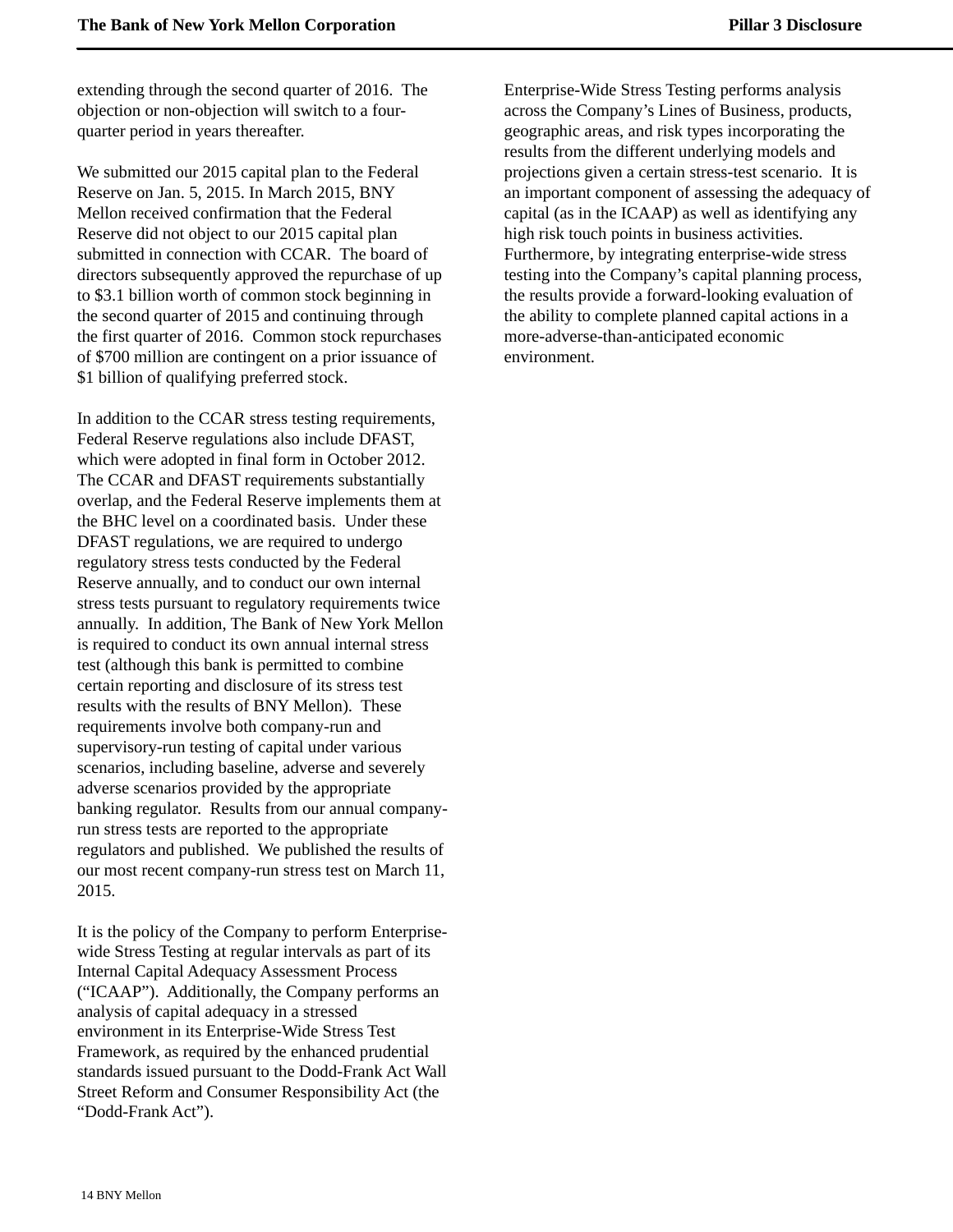### *Risk-weighted Assets*

The following table presents our RWA by exposure type calculated using the Final Capital Rules' risk-weightings under the Transitional Approach:

|                                                        |    |                       | <b>Advanced Approaches - Transitional</b> |         |  |
|--------------------------------------------------------|----|-----------------------|-------------------------------------------|---------|--|
| <b>Basel III Risk-weighted assets</b><br>(in millions) |    | <b>March 31, 2015</b> | Dec. 31, 2014                             |         |  |
| Wholesale exposures                                    | \$ | 80,782                | \$                                        | 77,942  |  |
| Retail exposures:                                      |    |                       |                                           |         |  |
| Residential mortgage                                   |    | 964                   |                                           | 1,005   |  |
| Other retail                                           |    | 218                   |                                           | 200     |  |
| Securitization exposures                               |    | 10,119                |                                           | 10,911  |  |
| Cleared transactions                                   |    | 396                   |                                           | 553     |  |
| Equity exposures $(a)$                                 |    | 5,468                 |                                           | 5,126   |  |
| Other assets                                           |    | 13,177                |                                           | 12,845  |  |
| Total credit RWA                                       |    | 111,124               |                                           | 108,582 |  |
| Total credit RWA x $1.06(b)$                           |    | 117,791               |                                           | 115,097 |  |
| Credit valuation adjustment ("CVA")                    |    | 5,111                 |                                           | 5,025   |  |
| Market risk:                                           |    |                       |                                           |         |  |
| Non specific                                           |    | 1,542                 |                                           | 1,386   |  |
| Standardized approach for specific risk                |    | 1,854                 |                                           | 1,660   |  |
| Total market risk                                      |    | 3,396                 |                                           | 3,046   |  |
| Operational risk                                       |    | 56,375                |                                           | 45,112  |  |
| <b>Total RWA</b>                                       | \$ | 182,673               | \$                                        | 168,280 |  |

*(a) All direct equity exposures for BNY Mellon are subject to the simple risk weight approach; equity exposures to investment funds are currently weighted using various look-through approaches as appropriate.* 

*(b) Gross-up of 6% applies under the Advanced Approach.*

Our Advanced Approaches RWA under the Transitional Approach totaled \$182.7 billion at March 31, 2015, an increase of \$14.4 billion compared with \$168.3 billion at Dec. 31, 2014. The increase primarily reflects operational risk due to external loss events. Credit risk-weighted assets totaled \$111.1 billion and included wholesale exposures of \$80.8 billion. Wholesale exposures include corporate, bank, sovereign, commercial realestate secured loans, OTC derivatives, repo-style and margin lending transactions and represents 73% of our total credit risk-weighted assets at March 31, 2015.

The remaining credit-related risk exposures included securitization exposures of \$10.1 billion, cleared transactions of \$0.4 billion, equities of \$5.5 billion, retail of \$1.2 billion, and other assets not included in a defined exposure category of \$13.2 billion.

The remaining Advanced Approaches RWA at March

31, 2015 included operational risk of \$56.4 billion, market risk of \$3.4 billion, and a CVA for derivative exposures intended to capture changes in credit spreads applicable to BNY Mellon's counterparties short of an actual default of \$5.1 billion.

Regulators establish certain levels of capital for bank holding companies and banks, including BNY Mellon and our bank subsidiaries, in accordance with established quantitative measurements. For the Parent to maintain its status as a financial holding company, our bank subsidiaries and BNY Mellon must, among other things, qualify as "well capitalized".

As of March 31, 2015, BNY Mellon and our bank subsidiaries were considered "well capitalized" on the basis of the Tier 1 and Total capital to risk-weighted assets ratios and, in the case of our bank subsidiaries, the leverage capital ratio (Tier 1 capital to quarterly average assets as defined for regulatory purposes).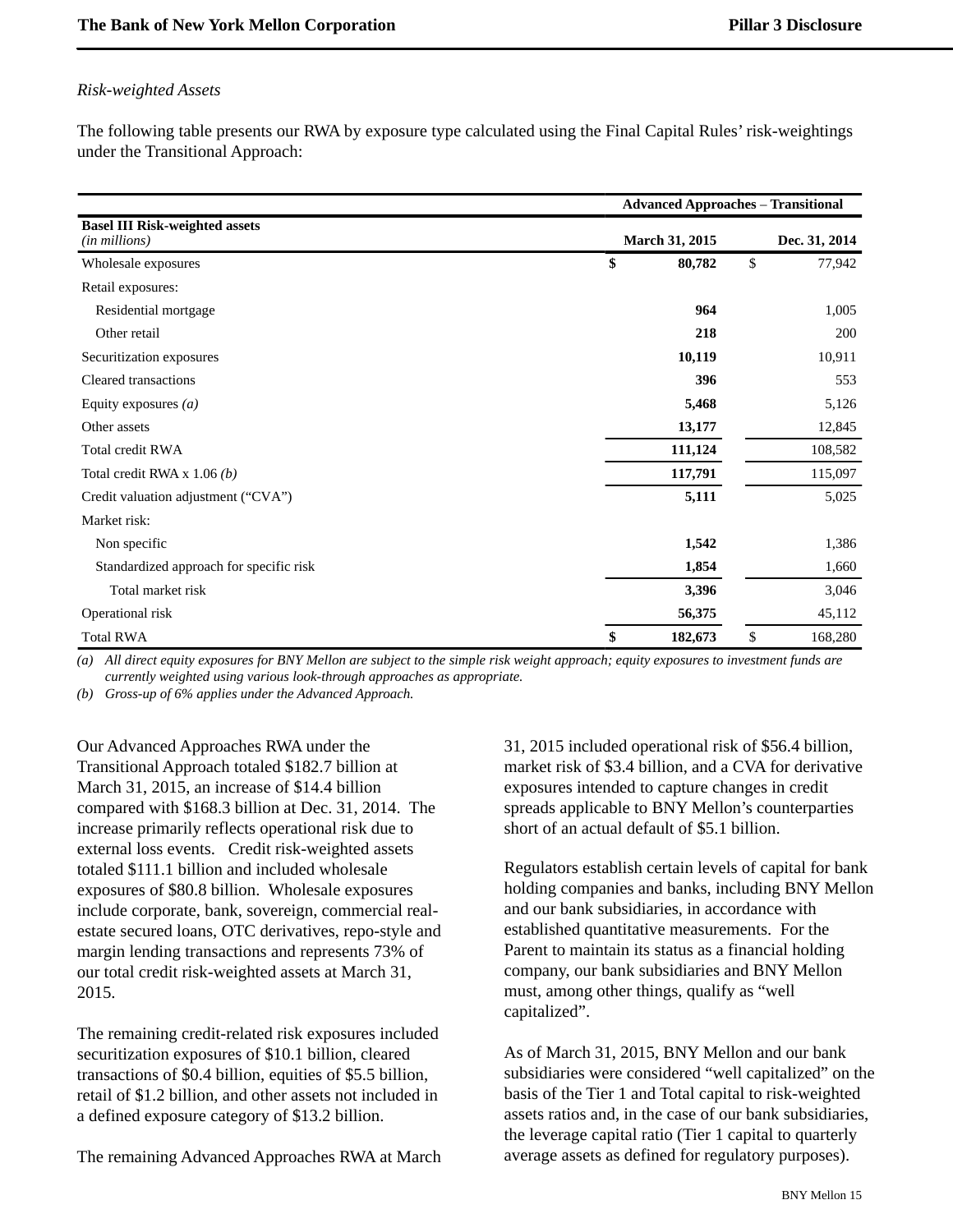The following table provide RWA and risk-based capital ratios for the Holding Company and for our two largest depository institution subsidiaries.

At March 31, 2015 our CET1 ratio calculated under the Capital Rules'Advanced Approaches was 10.0%, on a transitional basis.

| <b>Basel III risk-based capital ratios- (Advanced Approach)</b> |               | <b>March 31, 2015</b> |          |       |
|-----------------------------------------------------------------|---------------|-----------------------|----------|-------|
| (dollar amounts in millions)                                    | <b>RWA</b>    | CET <sub>1</sub>      | Tier 1   | Total |
| BHC:                                                            |               |                       |          |       |
| The Bank of New York Mellon Corporation                         | \$<br>182,673 | $10.0\%$              | $10.9\%$ | 11.2% |
| Depository Institution Subsidiaries:                            |               |                       |          |       |
| The Bank of New York Mellon                                     | 128,199       | 11.6                  | 12.0     | 12.3  |
| BNY Mellon, N.A.                                                | 9.483         | 13.6                  | 13.6     | 13.7  |

### <span id="page-17-0"></span>**Credit Risk: General Disclosures**

### *General Risk Management - Governance*

Risk management and oversight begins with the Board of Directors and two key Board committees: the Risk Committee and the Audit Committee.

The Risk Committee is comprised entirely of independent directors and meets on a regular basis to review and assess the control processes with respect to the Company's inherent risks. They also review and assess the risk management activities of the Company and the Company's fiduciary risk policies and activities. Policy formulation and day-to-day oversight of the Risk Management Framework is delegated to the Chief Risk Officer, who, together with the Chief Auditor and Chief Compliance Officer, helps ensure an effective risk management governance structure. The roles and responsibilities of the Risk Committee are described in more detail in its charter, a copy of which is available on our website, www.bnymellon.com.

The Audit Committee is also comprised entirely of independent directors, all of whom are financially literate within the meaning of the NYSE listing standards, and two of whom have been determined to be an audit committee financial expert as set out in the rules and regulations under the Securities Exchange Act of 1934, as amended, with accounting or related financial management expertise within the meaning of the NYSE listing standards. All members of the Audit Committee have been determined to have banking and financial management expertise within the meaning of the FDIC rules. The Audit Committee meets on a regular basis to perform an oversight review of the integrity of the financial statements and

financial reporting process, compliance with legal and regulatory requirements, our independent registered public accountant's qualifications and independence, and the performance of our registered public accountant and internal audit function. The Audit Committee also reviews management's assessment of the adequacy of internal controls. The functions of the Audit Committee are described in more detail in its charter, a copy of which is available on our website, www.bnymellon.com.

### *Risk Management - Structure*

The Senior Risk Management Committee ("SRMC") is the most senior management body responsible for ensuring that emerging risks are weighed against the corporate risk appetite and that any material amendments to the risk appetite statement are properly vetted and recommended to the Executive Committee and the Board for approval. The SRMC also reviews any material breaches to our risk appetite and approves action plans required to remediate the issue. SRMC provides oversight for the risk management, compliance and ethics framework. The Chief Executive Officer, Chief Risk Officer and Chief Financial Officer are among SRMC's members.

### *Risk appetite statement*

BNY Mellon defines risk appetite as the level of risk it is normally willing to accept while pursuing the interest of our major stakeholders, including our clients, shareholders, employees and regulators. The Company has adopted the following as its risk appetite statement: Risk-taking is a fundamental characteristic of providing financial services and arises in every transaction we undertake. Our risk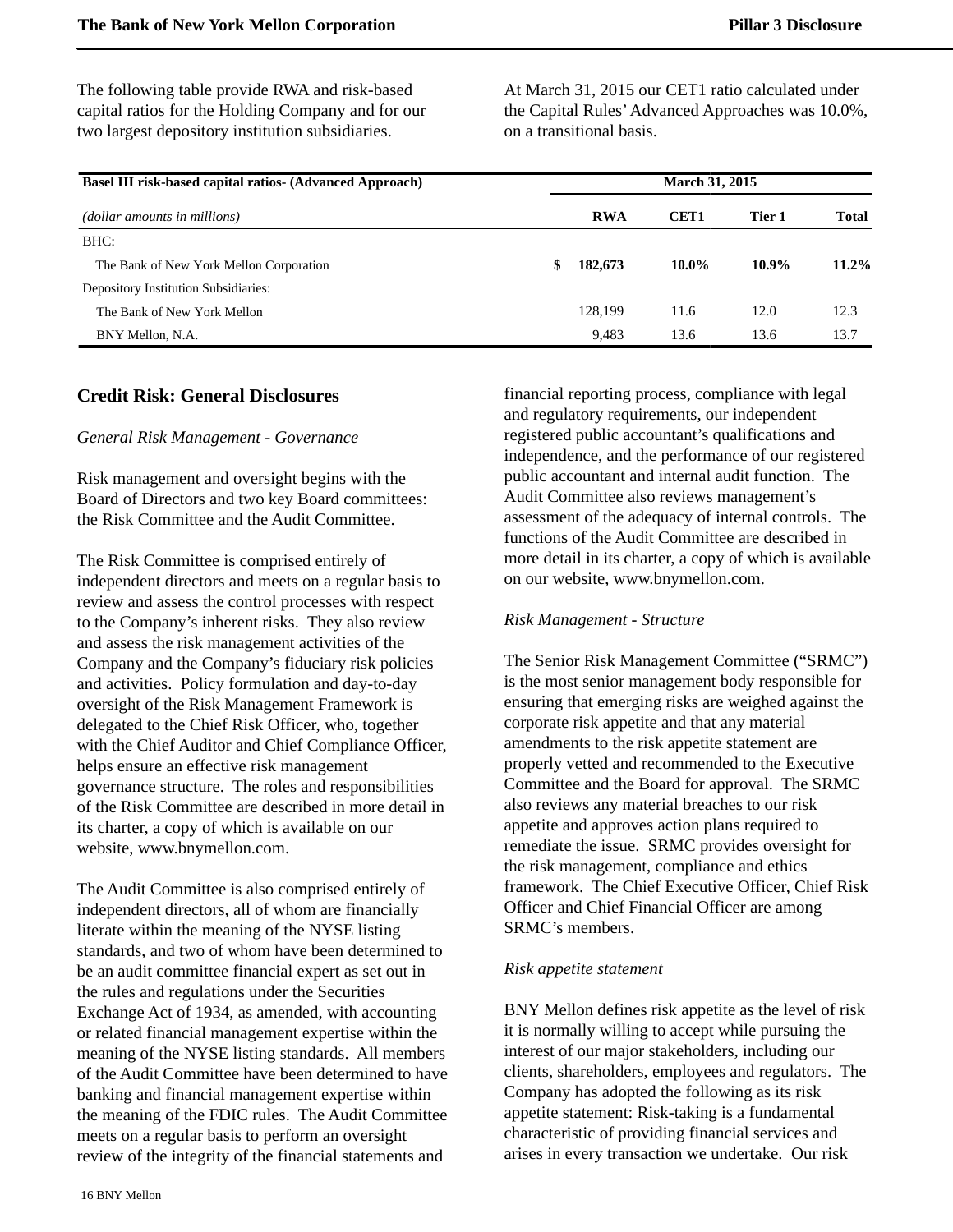appetite is driven by the fact our Company is the global leader in providing services that enable the management and servicing of financial assets in more than 100 markets worldwide and has been designated by international regulators as one of the 30 Global Systemically Important Financial Institutions ("G-SIFIs"). This designation recognizes our fundamental importance to the health and operation of the global capital markets and carries with it a responsibility to maintain the highest standards of excellence. As a result, we are committed to maintaining a strong balance sheet throughout market cycles and to delivering operational excellence to meet the expectations of our major stakeholders, including our clients, shareholders, employees and regulators. The balance sheet will be characterized as liquid, with strong asset quality, ready access to external funding sources at competitive rates and a strong capital structure that supports our risk-taking activities and is adequate to absorb potential losses. These characteristics support our goal of having superior debt ratings among the best within our peer group, which comprises other trust and investment firms. To that end, the Company's Risk Management Framework has been designed to:

- ensure that appropriate risk tolerances ("limits") are in place to govern our risk taking activities across all businesses and risk types;
- ensure that our risk appetite principles permeate the Company's culture and are incorporated into our strategic decision-making processes;
- ensure rigorous monitoring and reporting of key risk metrics to senior management and the Board of Directors; and
- ensure that there is an on-going, and forwardlooking, capital planning process to support our risk taking activities."

### *Primary risk types*

The understanding, identification and management of risk are essential elements for the successful management of BNY Mellon. Our primary risk categories are:

**Credit:** The possible loss we would suffer if any of our borrowers or other counterparties were to default on their obligations to us. Credit risk is resident in the majority of our assets, but primarily concentrated in the loan and securities books, as well as offbalance-sheet exposures such as lending commitments, letters of credit, and securities lending indemnifications.

**Operational/business:** The risk of loss resulting from inadequate or failed internal processes, human factors and systems, breaches of technology and information systems, or from external events. Also includes fiduciary risk, reputational risk, and litigation risk.

**Market:** The risk of loss due to adverse changes in the financial markets. Our market risks are primarily interest rate, foreign exchange, and equity risk. Market risk particularly impacts our exposures that are marked-to-market such as the securities portfolio, trading book, and equity investments.

**Liquidity:** The risk that BNY Mellon cannot meet its cash and collateral obligations at a reasonable cost for both expected and unexpected cash flows, without adversely affecting daily operations or financial conditions. Liquidity risk can arise from cash flow mismatches, market constraints from inability to convert assets to cash, inability to raise cash in the markets, deposit run-off, or contingent liquidity events. Thus, liquidity risk can be inherent in the majority of our balance sheet exposures.

### *Credit Risk Management*

To balance the value of our activities with the credit risk incurred in pursuing them, we set and monitor internal credit limits for activities that entail credit risk, most often on the size of the exposure and the maximum maturity of credit extended. For credit exposures driven by changing market rates and prices, exposure measures include an add-on for such potential changes.

We manage credit risk at both the individual exposure level as well as the portfolio level. Credit risk at the individual exposure level is managed through our credit approval system and involves four approval levels up to and including the Chief Risk Officer of the Company. The requisite approvals are based upon the size and relative risk of the aggregate exposure under consideration. The Credit Risk Group is responsible for approving the size, terms and maturity of all credit exposures as well as the ongoing monitoring of the creditworthiness of the counterparty. In addition, they are responsible for assigning and maintaining the risk ratings on each exposure.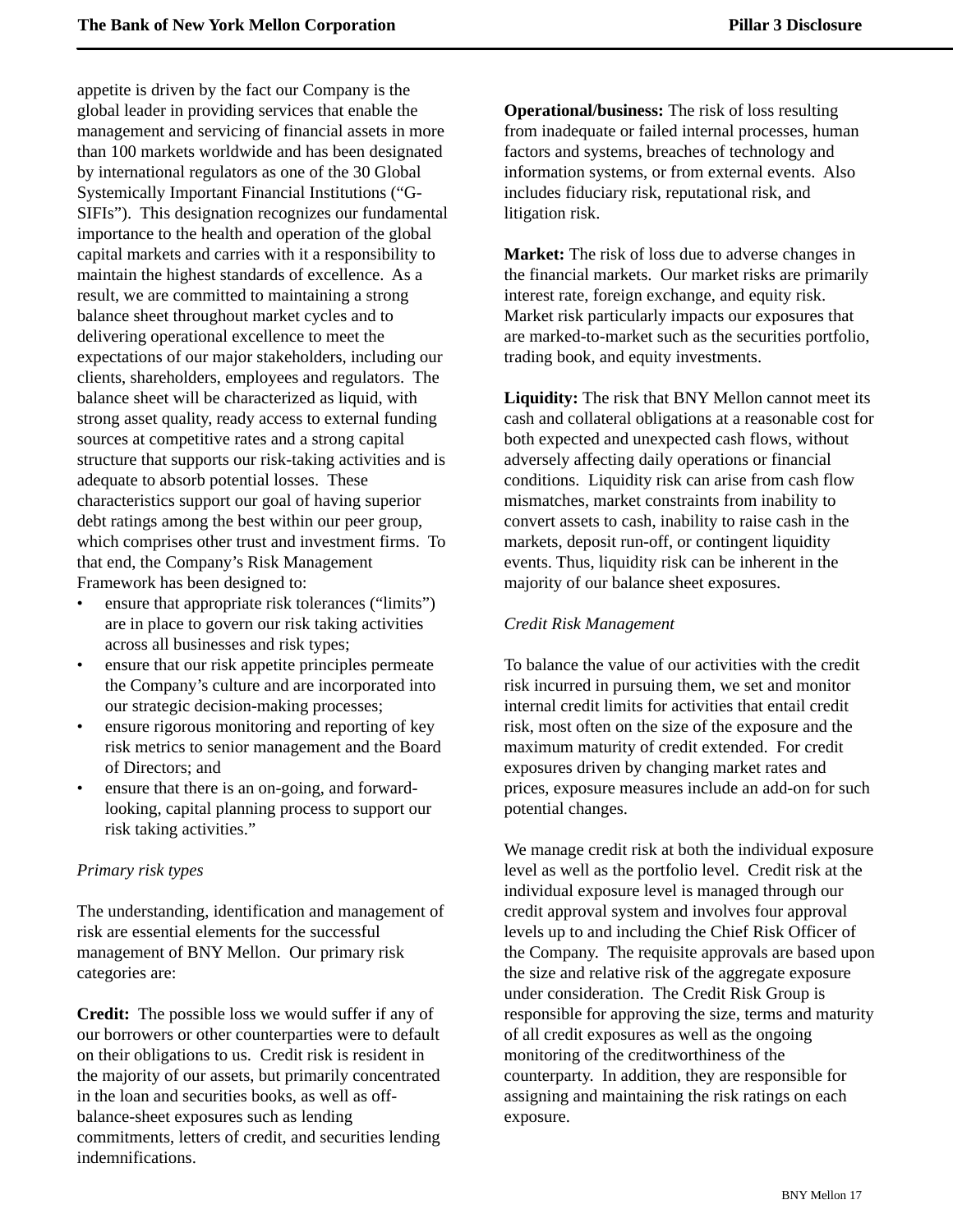Credit risk management at the portfolio level is supported by the Basel & Capital Adequacy Group, within the Risk Management and Compliance Sector. The Basel & Capital Adequacy Group is responsible for calculating two fundamental credit measures. First, we project a statistically probable credit loss, used to help determine the appropriate loan loss reserve and to measure customer profitability. Credit loss considers three basic components: the estimated size of the exposure whenever default might occur, the probability of default before maturity and the severity of the loss we would incur, commonly called "loss given default." For institutional lending, where most of our credit risk is created, unfunded commitments are assigned a usage given default percentage. Borrowers/Counterparties are assigned ratings by Credit Portfolio Managers ("CPMs") and the Chief Credit Officer ("CCO") on an 18-grade scale, which translate to a scaled probability of default. Additionally, transactions are assigned lossgiven-default ratings (on a 7-grade scale) that reflect the transactions' structures including the effects of guarantees, collateral, and relative seniority of position.

The second fundamental measurement of credit risk calculated by the Basel & Capital Adequacy Group is called economic capital. Our economic capital model estimates the capital required to support the overall credit risk portfolio. Using a Monte Carlo simulation engine and measures of correlation among borrower defaults, the economic model examines extreme and highly unlikely scenarios of portfolio credit loss in order to estimate credit-related capital, and then allocates that capital to individual borrowers and exposures. The credit-related capital calculation supports a second tier of policy standards and limits by serving as an input to both profitability analysis and concentration limits of capital at risk with any one borrower, industry or country.

The Basel & Capital Adequacy Group is responsible for the calculation methodologies and the estimates of the inputs used in those methodologies for the determination of expected loss and economic capital. These methodologies and input estimates are regularly evaluated to ensure their appropriateness and accuracy. As new techniques and data become available, Basel & Capital Adequacy attempts to incorporate, where appropriate, those techniques or data.

Credit risk is intrinsic to much of the banking business. However, BNY Mellon seeks to limit both on- and off-balance sheet credit risk through prudent underwriting and the use of capital only where riskadjusted returns warrant. We seek to manage risk and improve our portfolio diversification through syndications, asset sales, credit enhancements, credit derivatives, and active collateralization and netting agreements. In addition, we have a separate Credit Risk Review Group, which is part of Internal Audit, made up of experienced loan review officers who perform timely reviews of the loan files and credit ratings assigned to the loans.

### *Risk Measurement & Reporting Systems*

The purpose of the Company's risk measurement and reporting systems is to ensure that all risks and exposures are comprehensively captured, with all of the attributes necessary to support robust decision making by senior management and risk mitigation within approved risk appetite levels.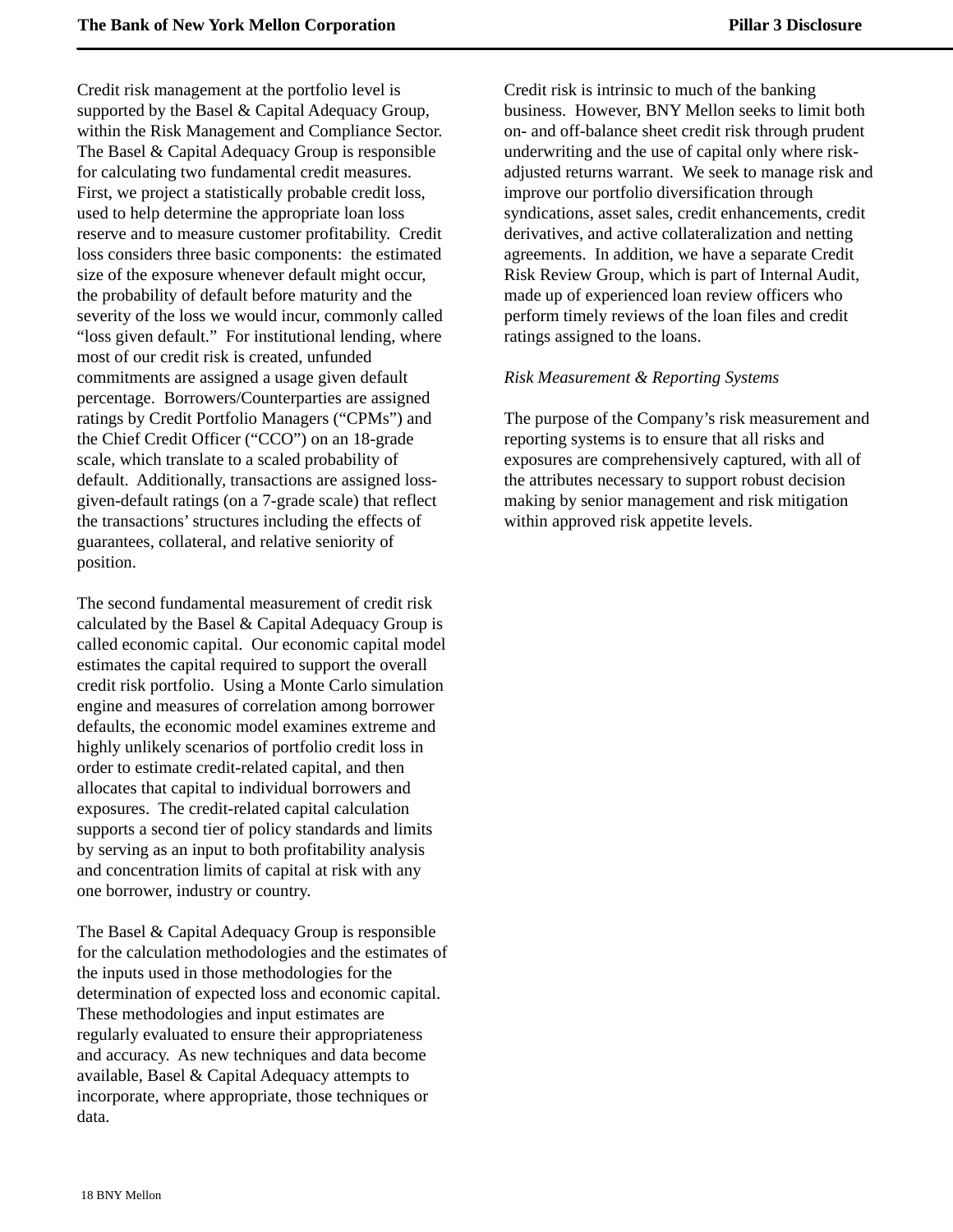### *Credit Risk Exposure*

The following tables detail total credit exposure before the effect of credit risk mitigation (such as collateral and netting) and distribute the exposure by geographic region, counterparty and remaining contractual maturity. In order to remove the effects of credit risk mitigants, we have grossed up exposures for the following product types: OTC derivatives, margin loans and repurchase agreements ("repo")/reverse repurchase agreement ("reverse repo") transactions. The cumulative effect of credit risk mitigants was \$38.7 billion as of March 31, 2015. Credit exposure is presented using EAD for all tables presented below. In addition, we have off-balance sheet credit risks associated with securities lending indemnification and indemnification for securities for which BNY Mellon acts as an agent on behalf of CIBC Mellon clients, that are excluded from the table below of \$310 billion and \$68 billion, respectively at March 31, 2015. For more information, see Note 17 in our Form 10-Q for the quarter ended March 31, 2015.

| Credit risk exposure before effect of credit risk mitigation – quarter end and average $(a)$ |                       |   |                  |
|----------------------------------------------------------------------------------------------|-----------------------|---|------------------|
| ( <i>in millions</i> )                                                                       | <b>March 31, 2015</b> |   | 10 Average $(b)$ |
| Deposits with banks, securities and loans                                                    | \$<br>280,556         |   | 278,347          |
| Unused commitments $(c)$                                                                     | 26,952                |   | 26,697           |
| OTC derivatives                                                                              | 32,166                |   | 32,736           |
| Repo-style transactions and margin lending                                                   | 58,876                |   | 57,083           |
| Total credit risk exposure $(d)$                                                             | 398,550               | S | 394,863          |

*(a) Credit risk exposure represents exposure before the effect of credit risk mitigation such as collateral, guarantees and netting.*

*(b) Calculated on a simple average of the beginning and ending quarterly balances.*

*(c) Includes unused commitments, commercial letters of credit ("L/C") and standby L/C's.*

*(d) Excludes equities and securitizations.*

As reflected in the table above, total EAD was \$398.6 billion at March 31, 2015, primarily consisting of:

- Deposits with banks, securities and loans exposure was \$280.6 billion consisting primarily debt securities, Federal Reserve Bank placements, interest bearing deposits, pass through mortgage backed securities, nonpass through mortgage backed securities, other loans, loans with financial institution, real estate loans, and collateralized loan obligations.
- OTC derivatives exposure was \$32.2 billion and consists primarily of interest rate contracts and foreign exchange contracts.
- Repo-style transactions and margin lending exposure was \$58.9 billion and primarily consists of federal funds purchased and reverse repos, federal funds sold and repos, margin loans and broker dealer secured loans.

The following table distributes credit exposure by geographic region based on the counterparty's country of risk.

| Credit risk exposure before effect of credit risk mitigation- by geographic region $(a)$ |    |                 |             |             |              |  |  |  |  |  |  |
|------------------------------------------------------------------------------------------|----|-----------------|-------------|-------------|--------------|--|--|--|--|--|--|
| at March 31, 2015                                                                        |    |                 |             |             |              |  |  |  |  |  |  |
| $(in$ millions $)$                                                                       |    | <b>Americas</b> | <b>EMEA</b> | <b>APAC</b> | <b>Total</b> |  |  |  |  |  |  |
| Deposits with banks, securities and loans                                                | \$ | 217,435 \$      | 45.029 \$   | 18,092 \$   | 280,556      |  |  |  |  |  |  |
| Unused commitments $(c)$                                                                 |    | 24.511          | 2.197       | 244         | 26,952       |  |  |  |  |  |  |
| OTC derivatives                                                                          |    | 17.679          | 13,001      | 1.486       | 32,166       |  |  |  |  |  |  |
| Repo-style transactions and margin lending                                               |    | 54.896          | 279         | 3.701       | 58,876       |  |  |  |  |  |  |
| Total credit risk exposure $(d)$                                                         | \$ | 314,521 \$      | 60,506 \$   | 23,523 \$   | 398,550      |  |  |  |  |  |  |

*Note: Please see the table titled "Credit risk exposure before effect of credit risk mitigation- quarter end and average" above for footnotes.*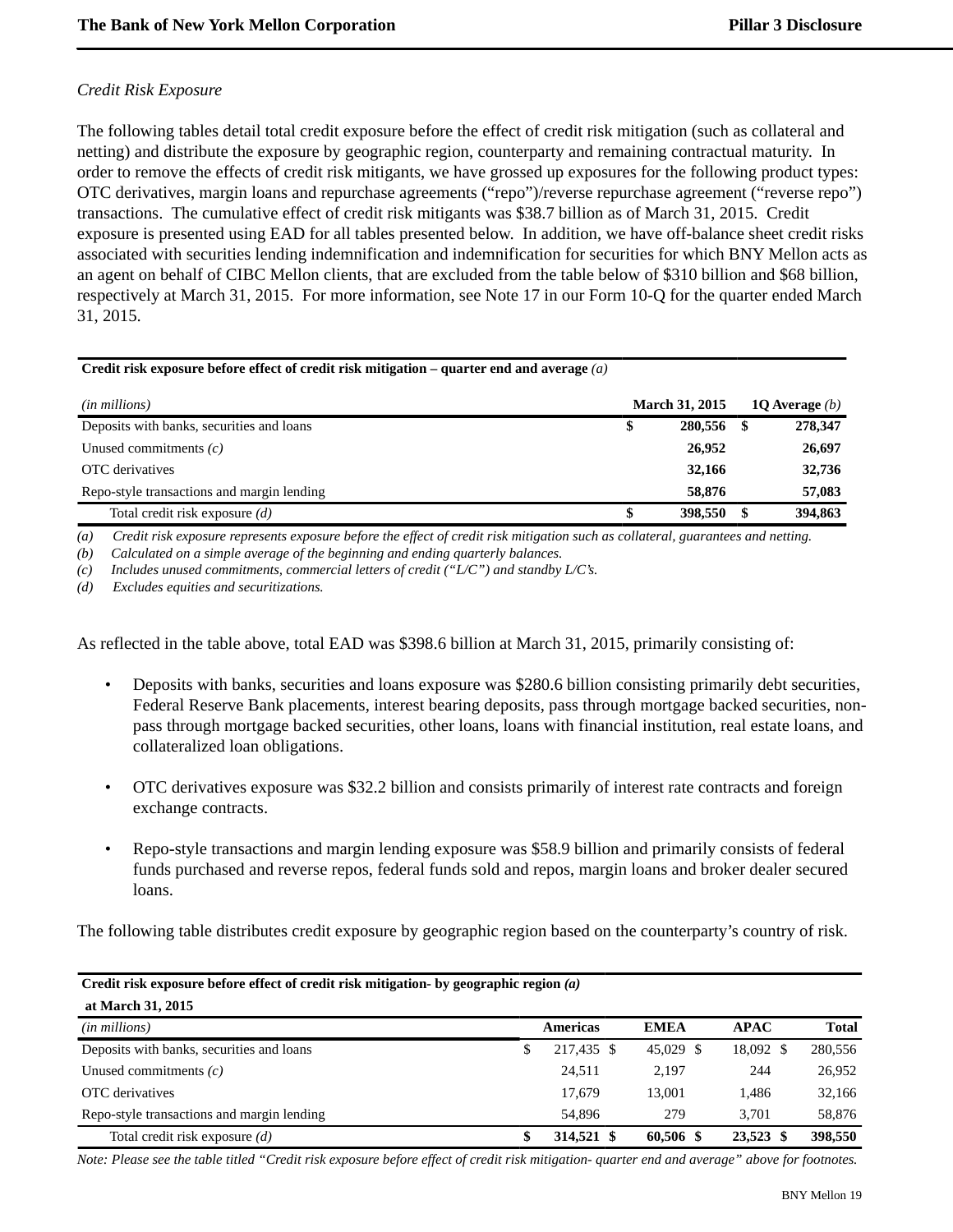Exposures were primarily located in the Americas and EMEA regions at March 31, 2015.

- EAD in the Americas totaled \$314.5 billion, primarily consisting of debt securities, Federal Reserve Bank placements, pass through mortgage backed securities, federal funds sold and repos, federal funds purchased and reverse repos, non-pass through mortgage backed securities, unused loan commitments, margin loans, interest rate contracts, real estate loans, collateralized loan obligations, interest bearing deposits,indemnifications and other loans.
- EAD in EMEA totaled \$60.5 billion and included interest bearing placements, foreign exchange contracts and interest rate contracts.

The following table distributes credit exposure by counterparty type.

| Credit risk exposure before effect of credit risk mitigation- by counterparty type $(a)$<br>at March 31, 2015 |    |           |    |                          |     |             |                              |  |        |                |
|---------------------------------------------------------------------------------------------------------------|----|-----------|----|--------------------------|-----|-------------|------------------------------|--|--------|----------------|
| ( <i>in millions</i> )                                                                                        |    | Corporate |    | Sovereign                |     | <b>Bank</b> | Real<br><b>Estate</b><br>(e) |  | Retail | <b>Total</b>   |
| Deposits with banks, securities and loans                                                                     | \$ | 94.825    | -S | 147,588 \$               |     | 32,968 \$   | $1,961$ \$                   |  | 3,214  | 280.556<br>S   |
| Unused commitments $(c)$                                                                                      |    | 24,603    |    | 90                       |     | 1.875       | 266                          |  | 118    | 26,952         |
| OTC derivatives                                                                                               |    | 14.412    |    | 577                      |     | 17,177      |                              |  |        | 32,166         |
| Repo-style transactions and margin lending                                                                    |    | 52.734    |    | $\overline{\phantom{a}}$ |     | 6,142       |                              |  |        | 58,876         |
| Total credit risk exposure $(d)$                                                                              |    | 186,574   | -S | 148,255                  | \$. | 58,162 \$   | $2,227$ \$                   |  | 3,332  | 398,550<br>SS. |

*Note: Please see footnotes (a), (c) and (d) to the table titled "Credit risk exposure before effect of credit risk mitigation- quarter end and average" above.*

 *(e) Real estate includes High-Volatility Commercial Real Estate ("HVCRE") and Income Producing Real Estate ("IPRE").*

Exposures by counterparty were primarily in corporate, sovereign and bank counterparties at March 31, 2015.

- Corporate exposures were \$186.6 billion and consisted of pass through mortgage backed securities, federal funds sold and repos, federal funds purchased and reverse repos, other loans, unused loan commitments, non-pass through mortgage backed securities, margin loans, debt securities, collateralized loan obligations, interest rate contracts, foreign exchange contracts, real estate loans and indemnifications.
- Exposures to sovereigns totaled \$148.3 billion and consisted primarily of Federal Reserve Bank placements, debt securities, and interest bearing deposits.
- Exposures to banks were \$58.2 billion and were primarily made up of interest bearing deposits, interest rate contracts, loans with financial institutions and foreign exchange contracts.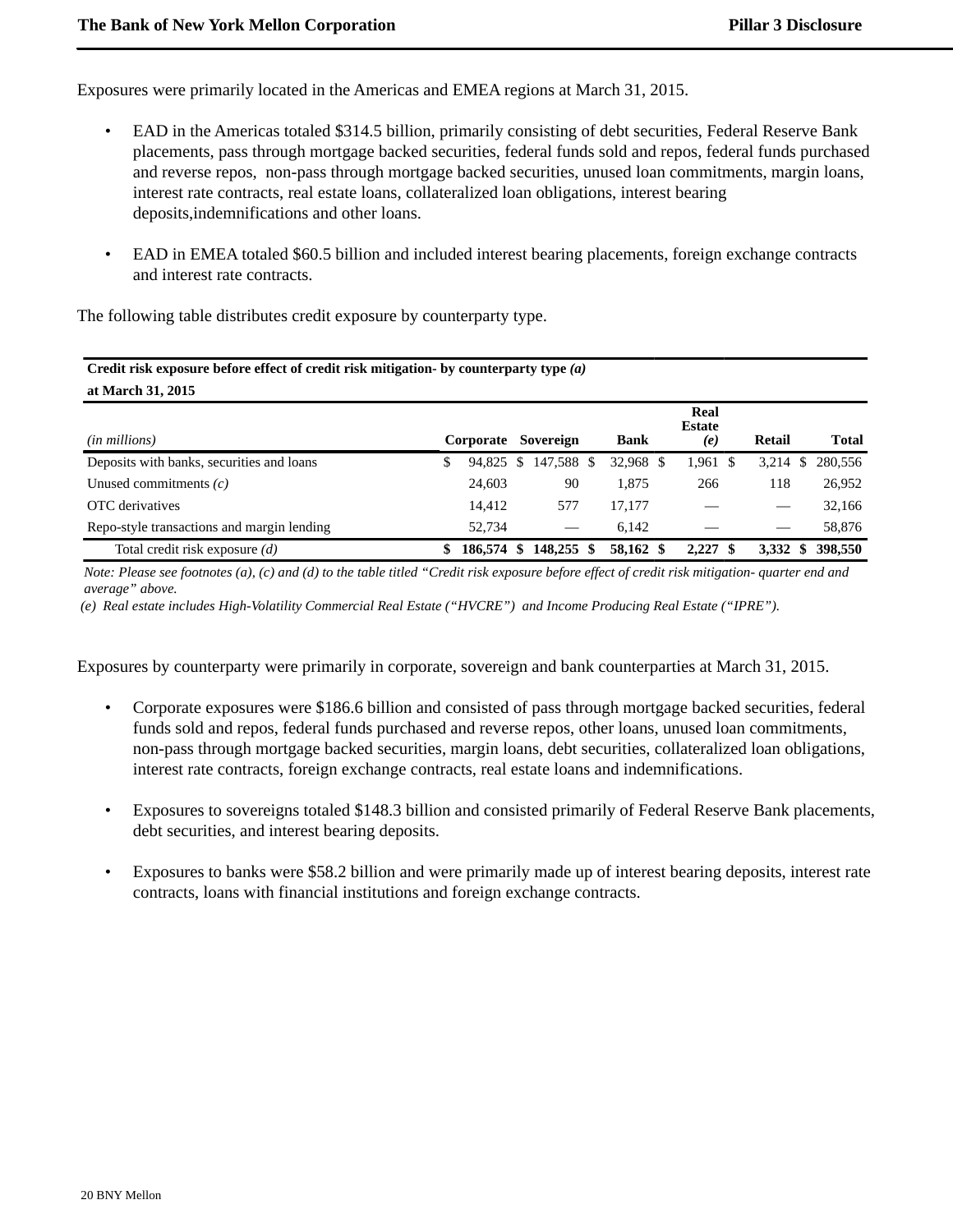The following table distributes credit exposure by remaining contractual maturity.

**Credit risk exposure before effect of risk mitigation by remaining contractual maturity** *(a)*

| Create risk exposure before effect of risk intugation by remaining contractual maturity (a) |                    |                             |                  |              |
|---------------------------------------------------------------------------------------------|--------------------|-----------------------------|------------------|--------------|
| at March 31, 2015                                                                           |                    |                             |                  |              |
| ( <i>in millions</i> )                                                                      | Within<br>1 year   | <b>Between</b><br>1-5 years | After<br>5 years | <b>Total</b> |
| Deposits with banks, securities and loans                                                   | \$<br>146,546 \$   | 50,947 \$                   | 83,063 \$        | 280,556      |
| Unused commitments $(c)$                                                                    | 9,250              | 15,755                      | 1.947            | 26,952       |
| OTC derivatives                                                                             | 15,553             | 5.061                       | 11,552           | 32,166       |
| Repo-style transactions and margin lending                                                  | 54.676             | 4.093                       | 107              | 58,876       |
| Total credit risk exposure $(d)$                                                            | \$<br>$226,025$ \$ | 75,856 \$                   | 96,669 \$        | 398,550      |

*Note: Please see the table titled "Credit risk exposure before effect of credit risk mitigation- quarter end and average" above for footnotes.*

As reflected in the table above, the \$398.6 billion in total EAD at March 31, 2015 consisted of federal reserve placements, interest bearing deposits, margin loans, federal funds purchased and reverse repos, federal funds sold and repos, foreign exchange contracts, loans with financial institutions, debt securities and other loans occurring in the "within 1 year" maturity band.

#### *Past Due/Nonaccrual/Impaired Loans*

Commercial loans are placed on nonaccrual status when principal or interest is past due 90 days or more, or when there is reasonable doubt that interest or principal will be collected. Exceptions require approval of the Company's CCO or the CRO.

When a first lien residential mortgage loan reaches 90 days delinquent, it is subject to an impairment test and may be placed on nonaccrual status. At 180 days delinquent, the loan is subject to further impairment testing. The loan will remain on accrual status if the realizable value of the collateral exceeds the unpaid principal balance plus accrued interest. If the loan is impaired, a charge-off is taken and the loan is placed on nonaccrual status. At 270 days delinquent, all first lien mortgages are placed on nonaccrual status. Second lien mortgages are automatically placed on nonaccrual status when they reach 90 days delinquent.

When a loan is placed on nonaccrual status, previously accrued and uncollected interest is reversed against current period interest revenue. When doubt exists as to the collectability of the remaining investment in a nonaccrual asset, any interest payments received must be applied to reduce the recorded investment in the asset to the extent necessary to eliminate such doubt. However, as long as the remaining recorded investment in the asset is deemed fully collectable, some or all of the cash interest received may be treated as interest income.

Placement of a loan on "interest-to-principal" basis or recognition of interest on a cash basis requires the approval of the Company's CCO or the CRO.

As a general rule, a nonaccrual asset may be restored to accrual status when none of its principal and interest is due and unpaid, and the Company expects repayment of the remaining contractual principal and interest. These criteria may be met when (1) all principal and interest are reasonably assured of repayment within a reasonable period and (2) after a sustained period of repayment performance (which is generally a minimum of 6 months). However, such assets should continue to be reported as past due until they are brought completely current. A nonaccrual loan secured by residential real estate may be restored to accrual status only when none of its principal and interest is due and unpaid, and the Company expects repayment of the remaining contractual principal and interest.

A loan is considered to be impaired when it is probable that we will be unable to collect all principal and interest amounts due according to the contractual terms of the loan agreement. An impairment allowance on loans \$1 million or greater is required to be measured based upon the loan's market price, the present value of expected future cash flows, discounted at the loan's initial effective interest rate, or at fair value of the collateral if the loan is collateral dependent. If the loan valuation is less than the recorded value of the loan, an impairment allowance is established by a provision for credit loss.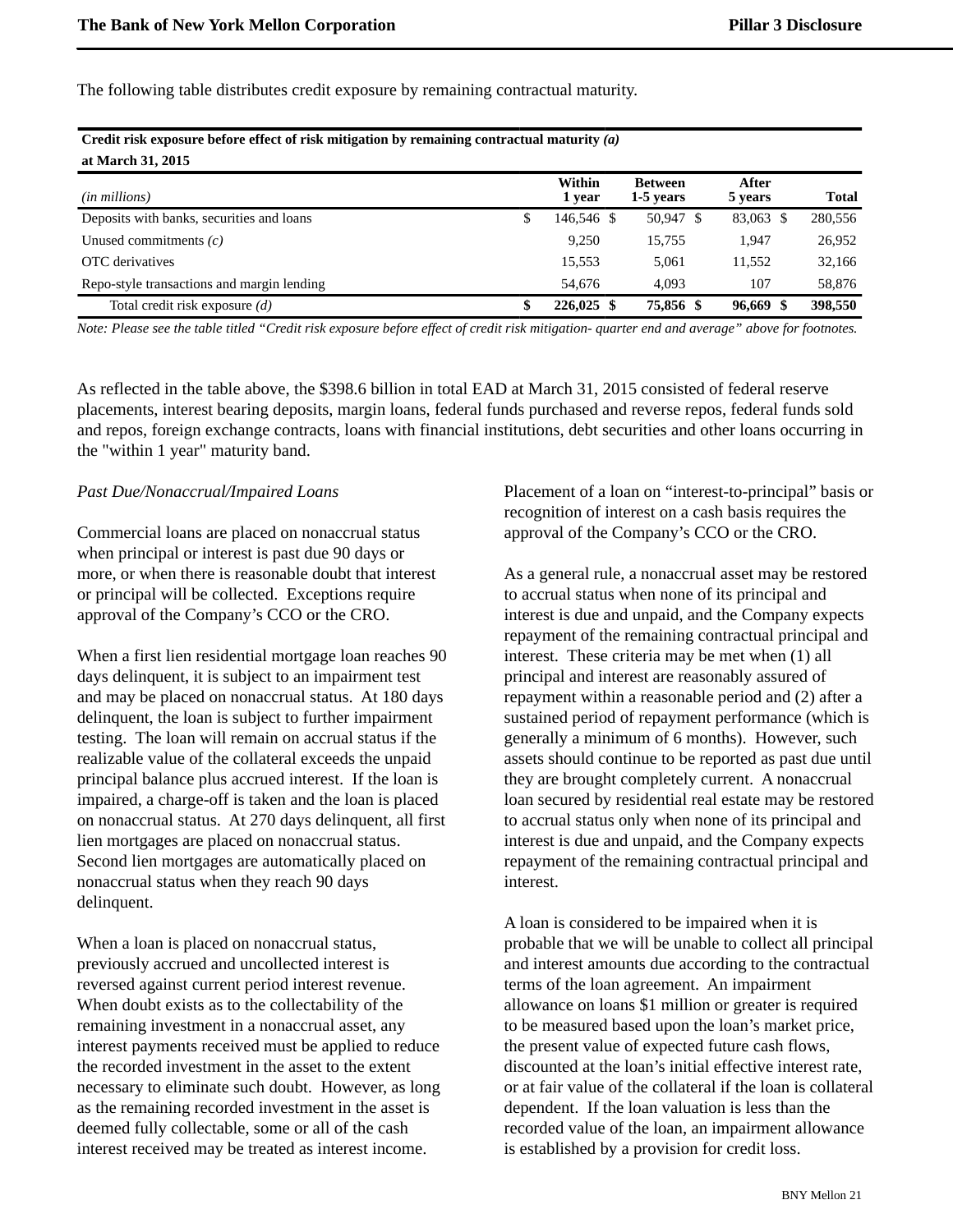Impairment allowances are not needed when the recorded investment in an impaired loan is less than the loan valuation. All residential mortgage loans (unpaid principal balance) are subject to impairment testing and resulting charge-off at 180 days delinquency. Any unpaid principal balance in excess of the value of the property, less cost to sell, is classified as loss. Fraudulent loans should be classified as loss and charged off no later than 90 days of discovery or within the time frames specified within this classification policy, whichever is sooner.

The principal of commercial loans is charged off, either in whole or in part, when based on facts and circumstances a serious doubt arises as to the collectability of all or a portion of the principal. A charge-off memo is prepared by the account officer and must be approved by the CCO and the CRO.

Consumer loans that are not secured by residential real estate are charged off when they become 120 days past due. Residential mortgage loans delinquent 180 days or more are charged off to the extent unpaid principal balance plus superior liens (such as taxes and co-op fees) exceed the appraised value less 10%. In addition, charge-offs may be taken at the discretion of management which in some cases may represent the full balance of the loan.

### *Allowance for Loan Losses and Allowance for Lending- Related Commitments*

The allowance for loan losses, shown as a valuation allowance to loans, and the allowance for lendingrelated commitments recorded in other liabilities are referred to as BNY Mellon's allowance for credit losses. The accounting policy for the determination of the adequacy of the allowances has been identified as a "critical accounting estimate" as it requires us to make numerous complex and subjective estimates and assumptions relating to amounts that are inherently uncertain.

The allowance for loan losses is maintained to absorb losses inherent in the loan portfolio as of the balance sheet date based on our judgment. The allowance determination methodology is designed to provide procedural discipline in assessing the appropriateness of the allowance. Credit losses are charged against the allowance. Recoveries are added to the allowance.

The methodology for determining the allowance for lending-related commitments considers the same factors as the allowance for loan losses, as well as an estimate of the probability of drawdown. We utilize a quantitative methodology and qualitative framework for determining the allowance for loan losses and the allowance for lending-related commitments. Within this qualitative framework, management applies judgment when assessing internal risk factors and environmental factors to compute an additional allowance for each component of the loan portfolio.

The three elements of the allowance for loan losses and the allowance for lending-related commitments include the qualitative allowance framework. The three elements are:

- an allowance for impaired credits of \$1 million or greater;
- an allowance for higher risk-rated credits and pass-rated credits; and
- an allowance for residential mortgage loans.

Our lending is primarily to institutional customers. As a result, our loans are generally larger than \$1 million. Therefore, the first element, impaired credits, is based on individual analysis of all impaired loans of \$1 million or greater. The allowance is measured by the difference between the recorded value of impaired loans and their impaired value. Impaired value is either the present value of the expected future cash flows from the borrower, the market value of the loan, or the fair value of the collateral, if the loan is collateral dependent.

The second element, higher risk-rated credits and pass-rated credits, is based on our probable loss model. Individual credit analyses are performed on such loans before being assigned a credit rating. All borrowers are assigned to pools based on their credit rating. The probable loss inherent in each loan in a pool incorporates the borrower's credit rating, loss given default rating and maturity. The loss given default incorporates a recovery expectation and an estimate of the use of the facility at default (usage given default). The borrower's probability of default is derived from the associated credit rating. Borrower ratings are reviewed at least annually and are periodically mapped to third-party databases, including rating agency and default and recovery databases, to ensure ongoing consistency and validity. Higher risk-rated credits are reviewed quarterly. In the fourth quarter of 2014, we adopted the probable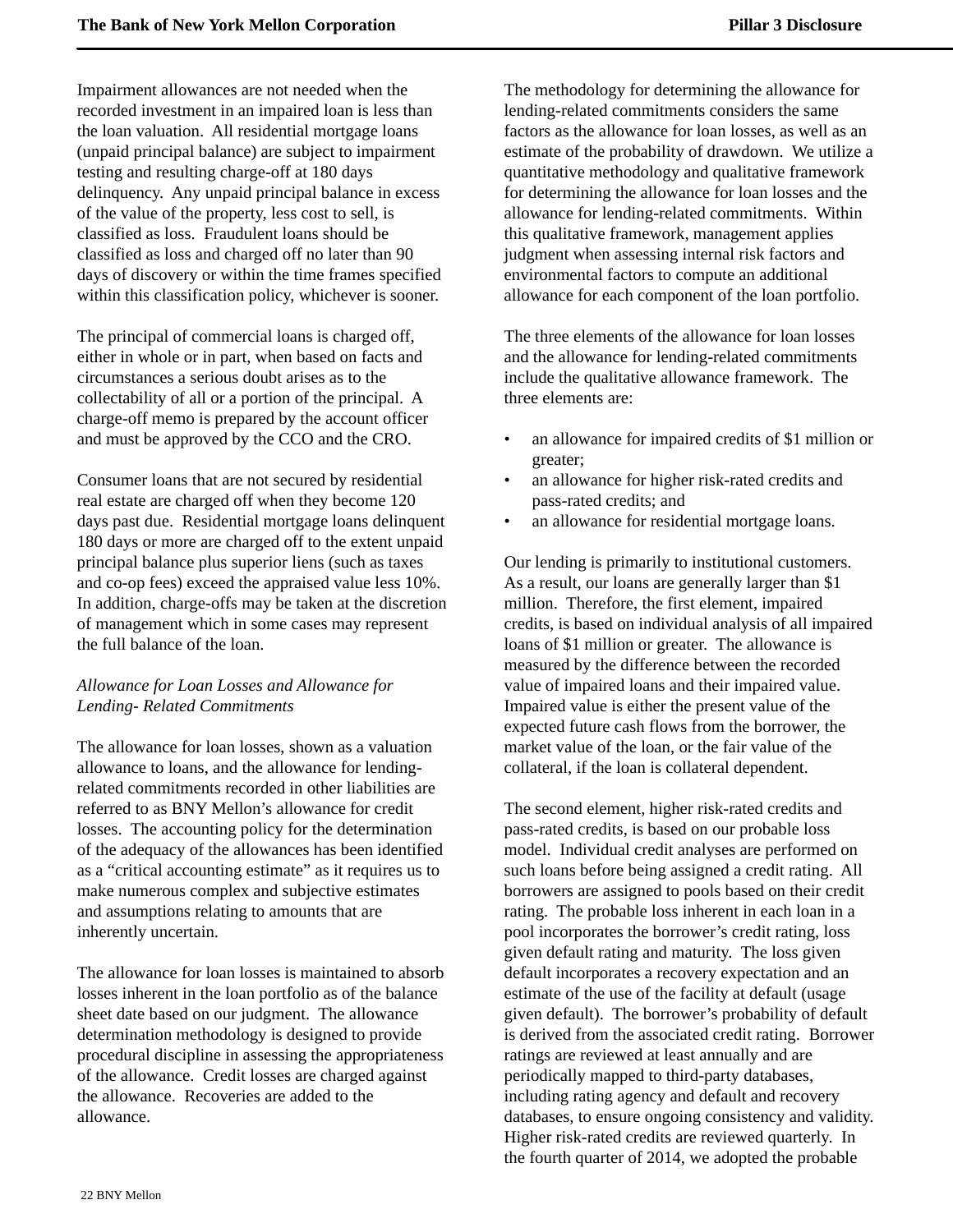loss model to calculate the allowance for the Wealth Management mortgage portfolio which resulted in a \$2 million increase in the allowance for this portfolio. In prior periods, the allowance was calculated using a delinquency pool approach as described below in the third element for the allowance for residential mortgage loans.

The third element, the allowance for residential mortgage loans, is determined by segregating five mortgage pools into delinquency periods ranging from current through foreclosure. Each of these delinquency periods is assigned a probability of default. A specific loss given default is assigned for each mortgage pool. BNY Mellon assigns all residential mortgage pools, except home equity lines of credit, a probability of default and loss given default based on default and loss data derived from internal historical data related to our residential mortgage portfolio. The resulting probable loss factor (the probability of default multiplied by the loss given default) is applied against the loan balance to determine the allowance held for each pool. For home equity lines of credit, probability of default and loss given default are based on external data from third-party databases due to the small size of the portfolio and insufficient internal data.

The qualitative framework is used to determine an additional allowance for each portfolio based on the factors below:

Internal risk factors:

- Nonperforming loans to total non-margin loans;
- Criticized assets to total loans and lending-related commitments;
- Ratings volatility;
- Borrower concentration; and
- Significant concentration in high risk industries.

Environmental risk factors:

- U.S. non-investment grade default rate;
- Unemployment rate; and
- Change in real GDP.

To the extent actual results differ from forecasts or management's judgment, the allowance for credit losses may be greater or less than future charge-offs. The allocation of the allowance for credit losses is inherently judgmental, and the entire allowance for credit losses is available to absorb credit losses regardless of the nature of the loss.

The tables below set forth information about our impaired, past due, and nonaccrual loans.

| Impaired, past due and nonaccrual loans at March 31, 2015 |                                                                        |                                  |    |             |       |                    |                   |                                       |
|-----------------------------------------------------------|------------------------------------------------------------------------|----------------------------------|----|-------------|-------|--------------------|-------------------|---------------------------------------|
|                                                           | <b>Impaired</b><br><b>Impaired</b><br>Days past due and still accruing |                                  |    |             |       |                    |                   |                                       |
| ( <i>in millions</i> )                                    | loans<br>with an<br>allowance                                          | loans<br>without an<br>allowance |    | $30 - 59$   | 60-89 | $>90$              | Total<br>past due | <b>Nonaccrual</b><br>$\left(a\right)$ |
| Domestic                                                  |                                                                        |                                  |    |             |       |                    |                   |                                       |
| Commercial                                                | \$                                                                     | \$                               | \$ | \$.         | \$    |                    | \$                | \$                                    |
| Commercial real estate                                    |                                                                        |                                  |    | 43          |       |                    | 43                |                                       |
| Financial institutions                                    |                                                                        |                                  |    | 6           |       |                    | 6                 |                                       |
| Wealth management loans and<br>mortgages                  | 6                                                                      | 2                                |    | 48          |       |                    | 48                | 12                                    |
| Other residential mortgages                               |                                                                        |                                  |    | 20          | 5     | 4                  | 29                | 111                                   |
| Total domestic                                            | 6                                                                      | $\overline{c}$                   |    | 117         | 5     | 4                  | 126               | 124                                   |
| Foreign $(b)$                                             |                                                                        |                                  |    | 30          | 20    |                    | 50                |                                       |
| <b>Total</b>                                              | \$<br>6                                                                | \$<br>$\overline{2}$             | \$ | 147<br>- \$ | 25 \$ | <sup>\$</sup><br>4 | 176S              | 124                                   |

*(a) Loans of consolidated investment management funds are not part of BNY Mellon's loan portfolio. Included in the loans of consolidated investment management funds are nonperforming loans of \$73 million at March 31, 2015. These loans are recorded at fair value and therefore do not impact the provision for credit losses and allowance for loan losses, and accordingly are excluded from the table above.*

*(b) Substantially all of these past due loans have been repaid subsequent to March 31, 2015.*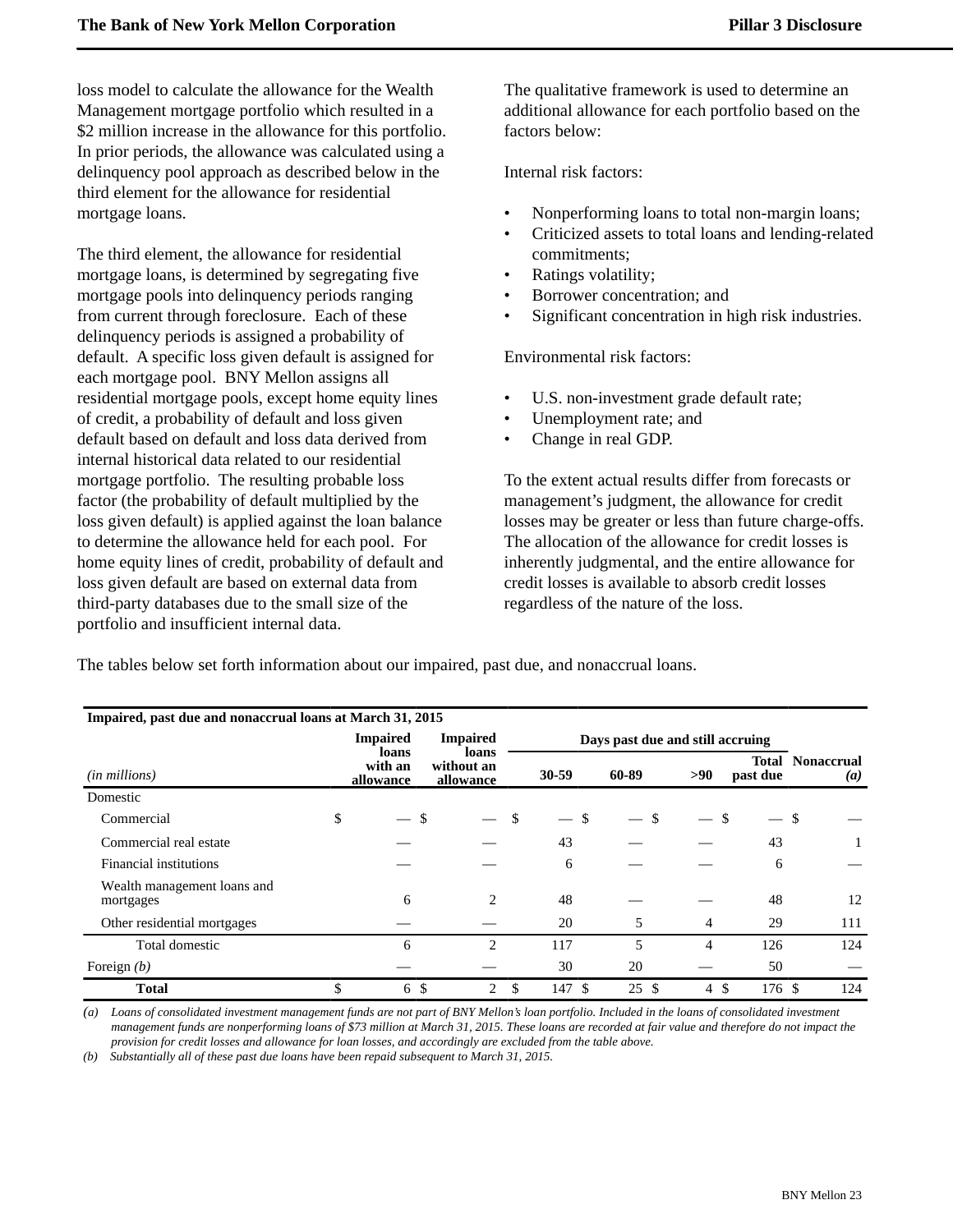**Allowance for credit losses activity for the quarter ended March 31, 2015**

| (in millions)                             | Commercial             | Commercial<br>real estate |               | Financial<br>institutions |             | Lease<br>financings |                    | Wealth<br>management<br>loans and<br>mortgages | Other<br>residential<br>mortgages |                | All<br>Other |                   | Foreign               |                    | Total             |
|-------------------------------------------|------------------------|---------------------------|---------------|---------------------------|-------------|---------------------|--------------------|------------------------------------------------|-----------------------------------|----------------|--------------|-------------------|-----------------------|--------------------|-------------------|
| Beginning balance                         | \$<br>60 \$            | 50 \$                     |               | 31 \$                     |             | 32                  | \$                 | 22S                                            | 41                                | $\mathfrak{S}$ |              |                   | \$<br>44 \$           |                    | 280               |
| Charge-offs                               |                        |                           |               |                           |             |                     |                    |                                                |                                   |                |              |                   |                       |                    |                   |
| Recoveries                                |                        |                           |               |                           |             |                     |                    |                                                |                                   |                |              |                   |                       |                    | 1                 |
| Net (charge-offs) recoveries              |                        |                           |               |                           |             |                     |                    |                                                |                                   |                |              |                   |                       |                    |                   |
| Provision                                 | 5                      | 3                         |               | $\overline{c}$            |             | (1)                 |                    | (1)                                            | (2)                               |                |              |                   | (4)                   |                    | 2                 |
| Ending balance                            | \$<br>$65 \text{ }$ \$ | 53 \$                     |               | 33 <sup>°</sup>           |             | 31 <sup>°</sup>     |                    | $21 \text{ }$                                  | 40 <sup>°</sup>                   |                |              |                   | \$<br>40 <sup>°</sup> |                    | 283               |
| Allowance for:                            |                        |                           |               |                           |             |                     |                    |                                                |                                   |                |              |                   |                       |                    |                   |
| Loans losses                              | \$<br>20 <sup>5</sup>  | 31S                       |               | 19S                       |             | 31S                 |                    | 16 \$                                          | 40 \$                             |                |              |                   | \$<br>33S             |                    | 190               |
| Lending-related commitments               | 45                     | 22                        |               | 14                        |             |                     |                    | 5                                              |                                   |                |              |                   | 7                     |                    | 93                |
| Individually evaluated for<br>impairment: |                        |                           |               |                           |             |                     |                    |                                                |                                   |                |              |                   |                       |                    |                   |
| Loan balance                              | \$<br>$-$ \$           |                           | $\mathcal{S}$ |                           | $\mathbf S$ |                     | $\mathbf{\hat{S}}$ | 8 \$                                           |                                   | \$             |              |                   | \$                    | $\mathcal{S}$      | 8                 |
| Allowance for loan losses                 |                        |                           |               |                           |             |                     |                    |                                                |                                   |                |              |                   |                       |                    |                   |
| Collectively evaluated for<br>impairment: |                        |                           |               |                           |             |                     |                    |                                                |                                   |                |              |                   |                       |                    |                   |
| Loan balance                              | \$<br>$1,686$ \$       | 2,881 \$                  |               | 5,665 \$                  |             | $1,197$ \$          |                    | 11,539 \$                                      | 1,181                             |                | \$22,079     | $\left( a\right)$ |                       |                    | \$15,950 \$62,178 |
| Allowance for loan losses                 | 20                     | 31                        |               | 19                        |             | 31                  |                    | 15                                             | 40                                |                |              |                   | 33                    | $\mathbf{\hat{S}}$ | 189               |

The following table sets forth information on our allowance for credit losses activity.

 *(a)Includes \$1,513 million of domestic overdrafts, \$19,459 million of margin loans and \$1,107 million of other loans at March 31, 2015.*

# <span id="page-25-0"></span>**Credit Risk: Disclosures for Portfolios Subject to IRB Risk-based Capital Formulas**

Under the Advanced Approaches risk-based capital rules, BNY Mellon uses the IRB advanced approach for quantifying risk in its credit portfolios.The IRB advanced approach is a method of calculating credit risk capital requirements using internal PD, LGD, and EAD models.

### *Overview of Wholesale Internal Rating System*

Our internal rating system includes two types of ratings – a borrower rating and a facility rating. A borrower rating is assigned to each customer; a facility rating is assigned to each exposure.

A borrower rating is intended to reflect the statistical probability that a customer will default on its debt obligations during the next year. The PD associated with each borrower is calculated annually by the Basel & Capital Adequacy Group. The PDs represent long-run default rates from both internal and external empirical data.

The facility rating reflects the percentage loss we would incur for that facility if the customer were to default on payment of a particular facility. A facility rating is determined by assessing the type of credit exposure, the borrower's corporate and capital structure, credit enhancements linked to our facility (e.g., security or guarantees), the nature of the borrower's assets, and other aspects of the facility to arrive at an estimate of loss in the event of default. The LGD associated with each facility rating is calculated annually by Group. The LGDs are informed by historic loss rates from both internal and external empirical data.

### *Ratings Assignment Process*

BNY Mellon employs an internal system to facilitate the assignment of ratings, document the factors considered in the rating process and archive this data for historic analysis. A borrower rating is assigned when any new credit relationship is established; a facility rating is assigned when a new facility is approved.

Credit underwriters propose ratings on each deal, after which a division executive within risk management reviews and approves the final ratings. Ratings are continually monitored for accuracy in the ordinary course of business as prescribed in the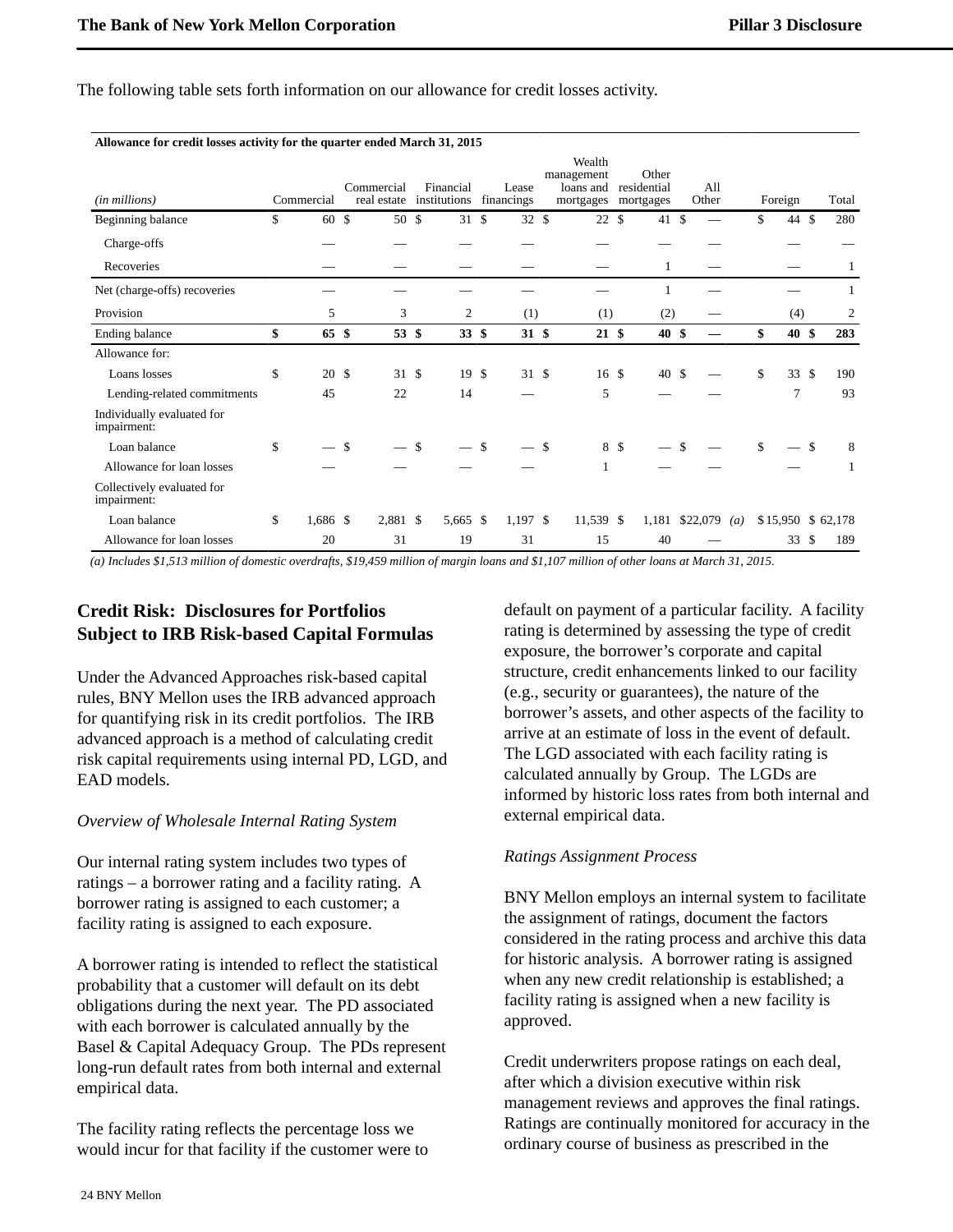Company's Risk Policy. All borrowers with credit exposure must be re-rated annually.

### *Borrower Rating Process*

We rely on a variety of inputs to assign wholesale borrower ratings. External ratings, internallydeveloped scorecards and expert judgment are all employed to assign appropriate ratings to customers.

### *Facility Rating Process*

Facility ratings derive from an internal model which considers facility type, structure, and collateral as the principal drivers of recovery, with expert judgment also allowed where these factors do not address all the potential facility risk.

### *Ratings Migration*

Our rating scales incorporate longer-term fundamentals into the rating determination, while proactively downgrading during deteriorating conditions. Downgrades occur on a proactive basis, especially during credit downturns, while upgrades tend to lag credit conditions due to conservatism. Migration of ratings within the credit portfolio is tracked regularly and subject to annual auditing.

### *Credit Risk Governance*

The Company manages its wholesale credit risk at both the individual exposure level and at the portfolio level. Credit risk at the individual exposure level is managed via the credit approval process, with risk management executives responsible for approving the size, terms, and maturity of all credit exposures, as well as assigning and maintaining borrower and facility ratings.

Credit risk at the portfolio level is managed by a centralized group, which calculates our economic capital for credit risk and loan loss reserves. Committees meet within risk management to review risk policies, modeling and quantitative approaches. They also meet on each sub-portfolio to set exposure limits, review concentrations, set portfolio strategy, and discuss improvements to the credit risk management framework.

*Quantification of Wholesale Risk Parameters, Summary of Advanced Approaches Requirements and Company Implementation*

Quantification is the process of translating observed risk characteristics into meaningful measurements based on observed data. Simply put, it is the process to derive the numerical components of the credit risk rating system for use in risk management. The quantification process is subject to the governance processes described above.

The results of the quantification process are essential to the risk management function at the Company and are applied in risk quantification under regulatory capital standards. As these risk parameters are used to evaluate individual credits and the overall portfolio and will ultimately determine regulatory capital, they must be determined with a high degree of accuracy.

BNY Mellon has historically had a low default portfolio for wholesale exposures and consequently, has been forced to rely upon supplemental external data in order to calibrate the quantification system. BNY Mellon obtains the data from numerous external sources to augment its internal historic data. Internal systems have been improved to track all data relevant for quantification, but external data will likely continue to be necessary indefinitely, to address the size and low default profile of the portfolio.

# *Quantification of PD*

Our PD quantification model uses information of credit ratings and observed default rates in Standard and Poor's ("S&P") measure of rating bands and loans in order to estimate PD of given BNY Mellon internal borrower ratings. The PD estimates are longrun averages of default rates for S&P rating categories. The Company relies upon external data from S&P due to the absence of sufficient internal default data by rating.

Every borrower is assigned a borrower rating that maps to one-year PDs for use in credit risk management. The PD estimates are long-run averages of observed default rates based on obligors within a one-year window. This section details the process by which borrower ratings and PDs are generated.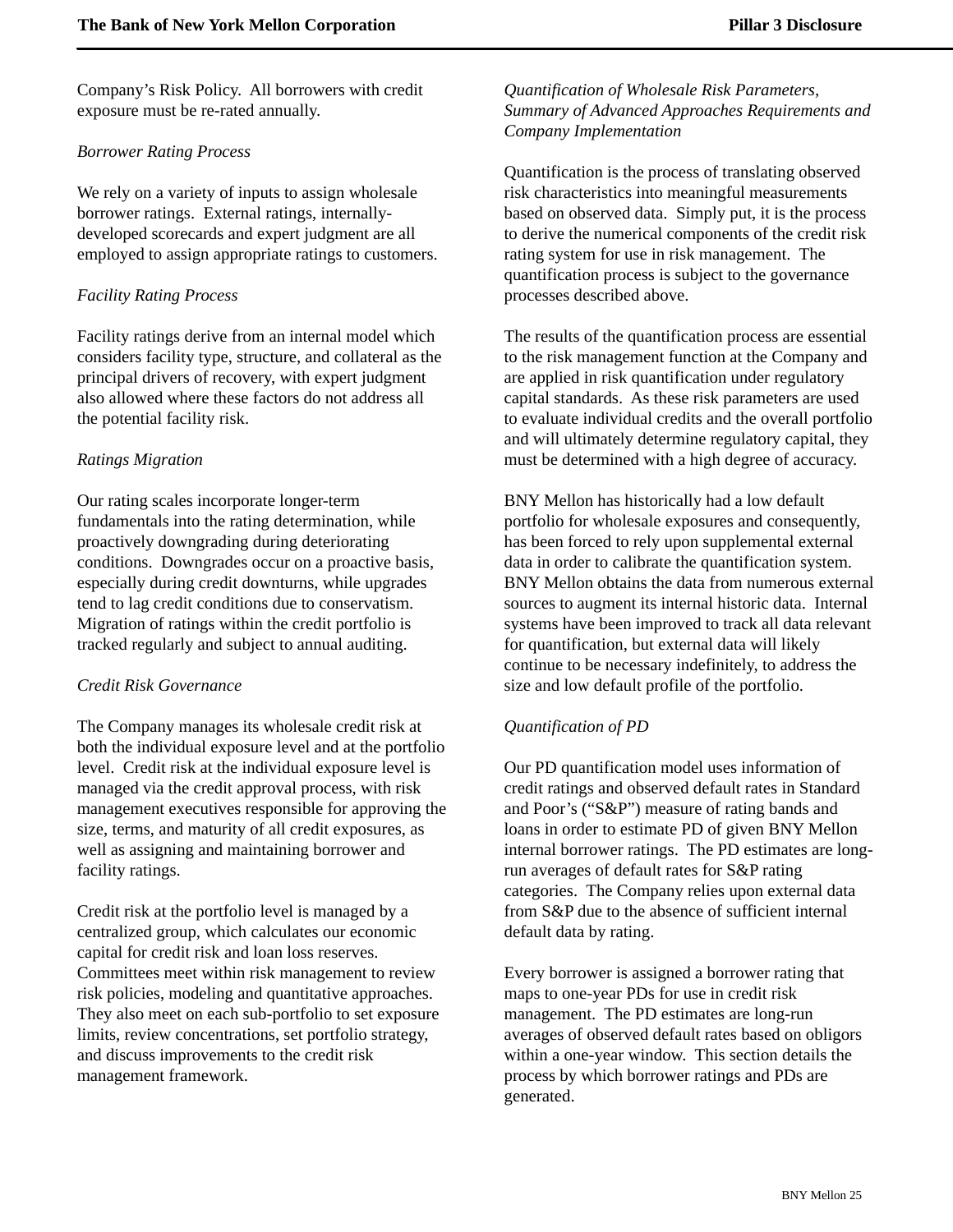### *Borrower Ratings Basis Groups*

BNY Mellon has created rating groups in which borrowers with similar risk characteristics (and therefore similar default characteristics) are grouped together. Within each rating basis group, particular benchmarks are available as starting points for the internal rating assignment workflow. Available benchmarks include a range of publicly-available ratings, as well as the output of internal scorecard models.

Once a borrower's benchmark is chosen, the rater may adjust the rating up or down based on certain factors. Adjustments address factors not appropriately considered by the chosen benchmark. Ratings are monitored and reviewed for continued accuracy in the ordinary course of business. All borrowers with credit exposure must be re-rated annually with few exceptions.

### *PD Assignment*

Once a borrower has a final rating, PD rates are applied based on an annual quantification analysis. This analysis incorporates internal and external data to determine the most appropriate PD for each rating.

# *Quantification of LGD*

The Company assigns a rating representing the predicted loss severity to each credit facility. The model incorporates the factors named above, and allows expert adjustment by the user, as in the case of borrower ratings, which addresses factors not appropriately considered by the model.

Once final facility ratings are assigned, each rating receives an LGD percentage for use in quantitative analysis. Internal and external data as well as industry studies all contribute to the annual quantification process that sets the LGD percent for each facility rating.

# *Quantification of EAD*

EAD reflects the entire portion of drawn amounts plus a percentage of undrawn availability. The rate of undrawn availability included in the final EAD is the UGD.

UGD is defined as the expected percent of the commitment that will be used in the event of default. The drawn portions of every facility carry an implicit UGD of 100%. Undrawn portions of facilities carry a UGD between 0% and 100% depending on the prospect for additional draws prior to default. The Company performs an annual quantification to determine the factors that affect facility usage leading up to default and to set UGD percentages based on those factors.

### *Uses of Parameter Quantification*

We use the results of the quantification process for regulatory capital, economic capital and EL analyses. The EL, in turn, drives the loan loss reserve calculation.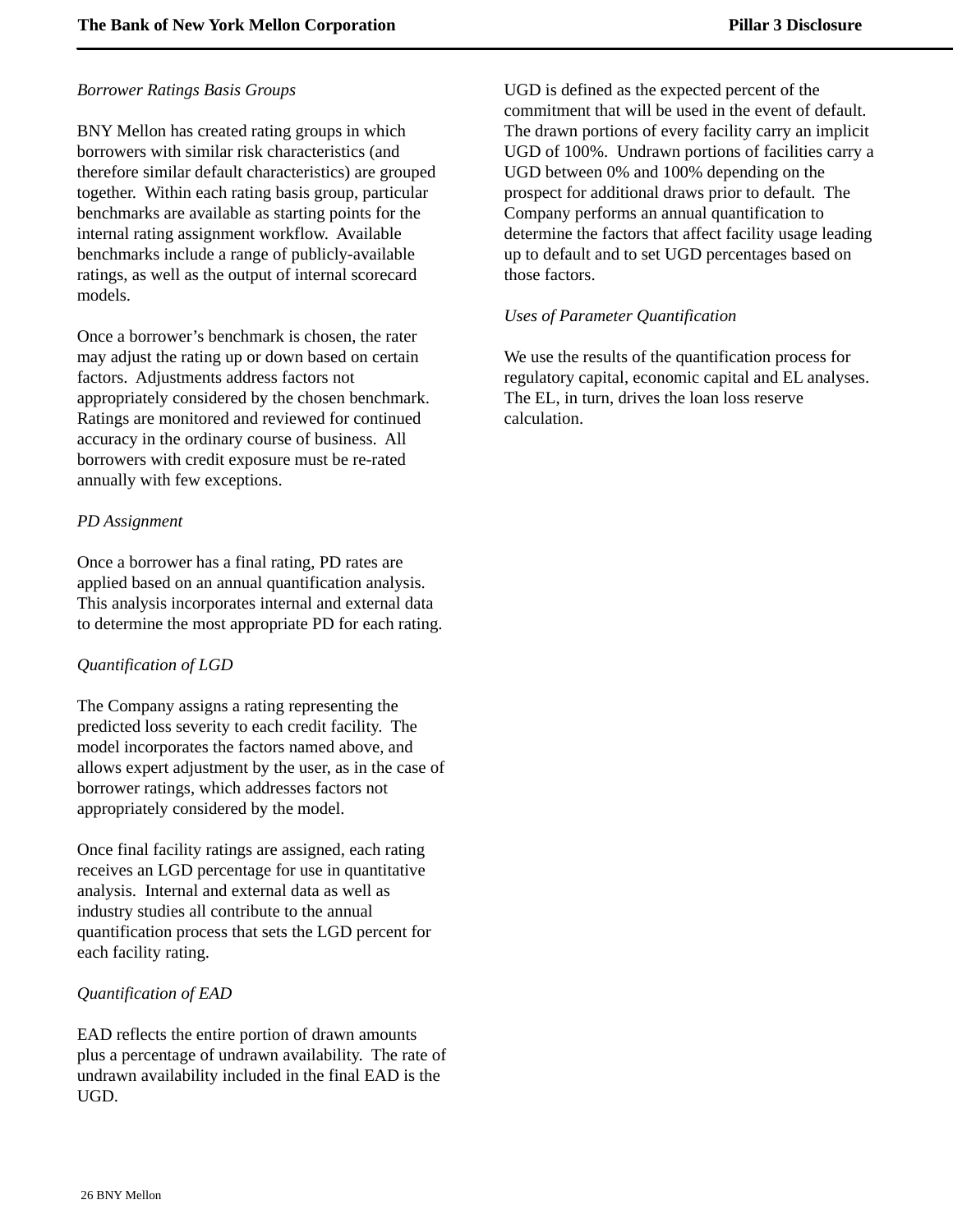The following tables provide details of BNY Mellon's IRB advanced approach risk parameters used to calculate RWA and capital under the Advanced Approaches risk-based capital rules and set out the distribution of exposures by PD bands.

| <b>Wholesale exposures at March 31, 2015</b>                                    |               |                              |                               |                              |                         |                               |
|---------------------------------------------------------------------------------|---------------|------------------------------|-------------------------------|------------------------------|-------------------------|-------------------------------|
| (dollar amounts in millions)                                                    | <b>EAD</b>    | Weighted<br>Average<br>PD(a) | Weighted<br>Average<br>LGD(a) | Weighted<br>Average<br>RW(a) | Undrawn<br>Amount $(b)$ | Weighted<br>Average<br>CCF(c) |
| <b>General Wholesale</b>                                                        |               |                              |                               |                              |                         |                               |
| 0.00 to $< 0.15\%$                                                              | \$<br>280,057 | 0.04%                        | 36.50%                        | 14.87%                       | - \$<br>34,352          | 64.13%                        |
| 0.50 to $< 0.75\%$                                                              | 9.075         | 0.56                         | 37.37                         | 64.28                        | 3,169                   | 67.41                         |
| $0.75$ to $< 1.35\%$                                                            | 5,828         | 0.90                         | 48.35                         | 95.45                        | 2,182                   | 90.74                         |
| 2.50 to $< 5.50\%$                                                              | 2,319         | 2.65                         | 50.79                         | 159.84                       | 591                     | 80.86                         |
| 5.50 to $<$ 10.00%                                                              | 6.723         | 8.14                         | 46.92                         | 186.47                       | 150                     | 81.50                         |
| 20.00 to $<$ 100.00%                                                            | 149           | 39.29                        | 32.94                         | 173.10                       | 86                      | 99.87                         |
| 100.00% (default)                                                               | 25            | 100.00                       | 45.20                         | 100.00                       | 3                       | 100.00                        |
| General Wholesale subtotal                                                      | 304,176       | 0.30                         | 37.09                         | 22.87                        | 40,533                  | 66.21                         |
| <b>OTC Derivatives, Repo-style</b><br><b>Transactions and Margin Loans</b>      |               |                              |                               |                              |                         |                               |
| 0.00 to $< 0.03\%$                                                              | \$<br>151     | 0.02%                        | 54.00%                        | 18.35 % \$                   |                         | $-\%$                         |
| 0.03 to $< 0.10\%$                                                              | 19.072        | 0.05                         | 53.14                         | 12.51                        |                         |                               |
| 0.10 to $< 0.15\%$                                                              | 30,431        | 0.11                         | 53.47                         | 22.43                        |                         |                               |
| 0.50 to $< 0.75\%$                                                              | 1.167         | 0.56                         | 44.70                         | 49.70                        |                         |                               |
| $0.75$ to $< 1.35\%$                                                            | 596           | 0.90                         | 40.65                         | 74.52                        |                         |                               |
| 2.50 to $< 5.50\%$                                                              | 734           | 2.60                         | 36.30                         | 77.34                        |                         |                               |
| 5.50 to $<$ 10.00%                                                              | 16            | 6.57                         | 53.01                         | 168.75                       |                         |                               |
| 10.00 to $<$ 100.00%                                                            | 37            | 39.29                        | 37.75                         | 193.01                       |                         |                               |
| Eligible Margin Loans- 300% RW                                                  | 96            | 300.00                       |                               | 300.00                       |                         |                               |
| OTC Derivatives, Repo-style<br><b>Transactions and Margin Loans</b><br>Subtotal | 52,300        | 0.17                         | 52.66                         | 21.45                        |                         |                               |
| <b>Total</b>                                                                    | \$<br>356,476 | 0.28%                        | 39.37%                        | 22.66%                       | -\$<br>40,533           | 66.21%                        |

*(a) Weighted averages have been weighted by the sum of EAD within each of the PD bands.*

*(b) Undrawn amount is defined as the difference between the drawn balance and the limit.*

*(c) Weighted average credit conversion factor ("CCF") has been weighted by the sum of undrawn amount within each of the PD bands.*

At March 31, 2015, wholesale exposures were \$356.5 billion. The majority of the general wholesale exposures occurred in PD band 0.00 to less than 0.15%. These exposures primarily consist Federal Reserve Bank placements, interest bearing placements, MBS pass through securities, US treasury and sovereign debt securities, MBS non-pass through securities, unused loan commitments, loans with financial institutions and other loans. OTC Derivatives, repo-style transactions and margin loans consisted of primarily exposures to Foreign exchange, interest rate contracts, equity derivative contracts and securities lending transactions.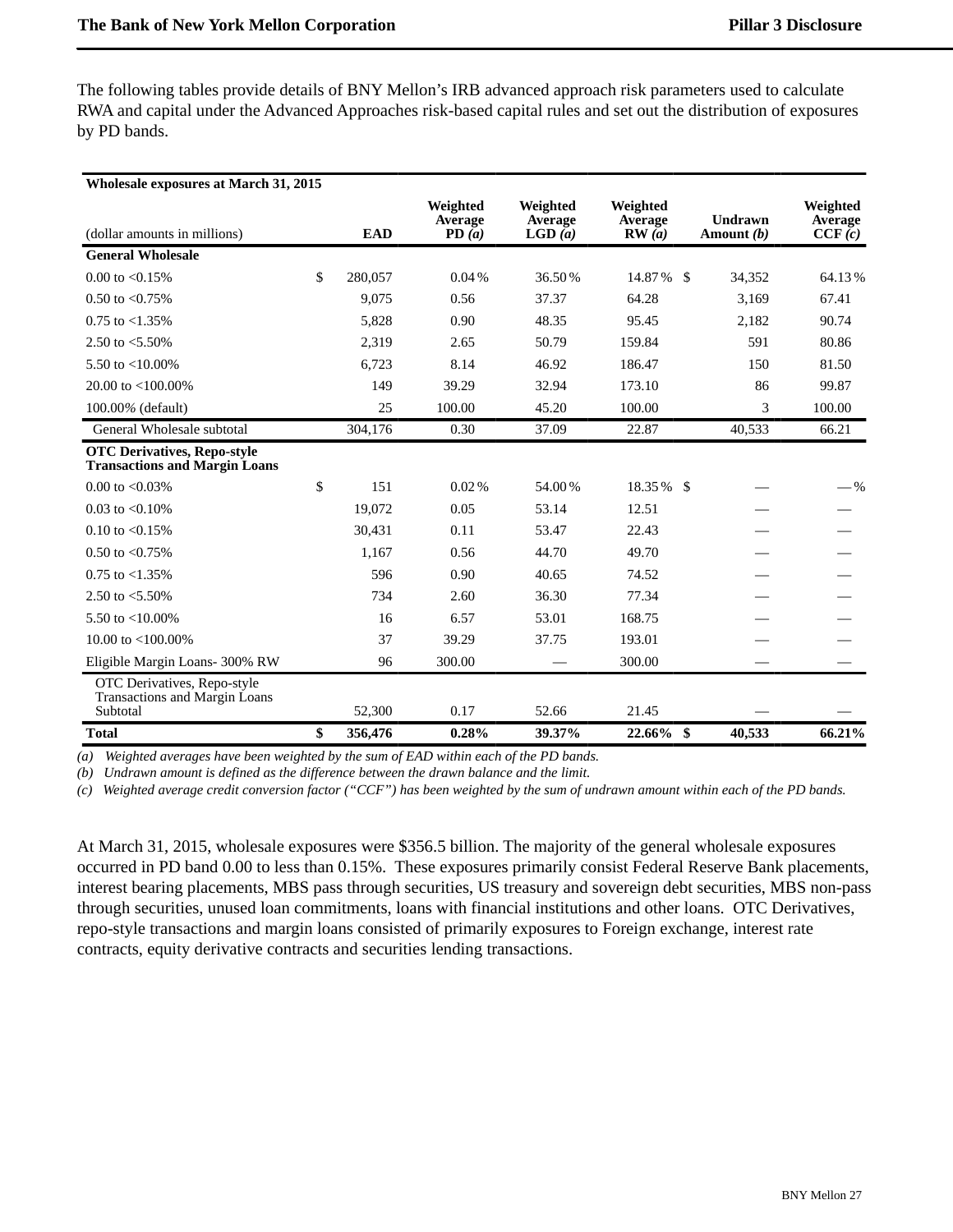Our general wholesale exposures consist of corporate, sovereign, bank, and real estate exposures. Separate tables for each of these components are disclosed below.

| Corporate exposures at March 31, 2015 |               |                                     |                               |                                     |                         |                                      |
|---------------------------------------|---------------|-------------------------------------|-------------------------------|-------------------------------------|-------------------------|--------------------------------------|
| (dollar amounts in millions)          | <b>EAD</b>    | Weighted<br><b>Average</b><br>PD(a) | Weighted<br>Average<br>LGD(a) | Weighted<br><b>Average</b><br>RW(a) | Undrawn<br>Amount $(b)$ | Weighted<br><b>Average</b><br>CCF(c) |
| $0.00$ to $< 0.15\%$                  | \$<br>101.429 | 0.06%                               | 41.62%                        | 25.08% \$                           | 31.987                  | 63.27%                               |
| $0.50$ to $\leq 0.75\%$               | 6.457         | 0.56                                | 34.09                         | 63.56                               | 2.997                   | 66.78                                |
| $0.75$ to $< 1.35\%$                  | 3,112         | 0.90                                | 44.66                         | 97.37                               | 1,934                   | 91.92                                |
| 2.50 to $< 5.50\%$                    | 1,817         | 2.66                                | 50.43                         | 165.66                              | 519                     | 82.06                                |
| 5.50 to $< 10.00\%$                   | 6,515         | 8.19                                | 47.02                         | 187.25                              | 117                     | 91.95                                |
| 20.00 to $\lt$ 100.00%                | 80            | 39.29                               | 32.51                         | 167.34                              | 47                      | 100.00                               |
| $100.00\%$ (default)                  | 18            | 100.00                              | 42.68                         | 100.00                              | 3                       | 100.00                               |
| Subtotal                              | \$<br>119.428 | 0.62%                               | 41.71%                        | 40.14%<br>- \$                      | 37,604                  | 65.42%                               |

*Note: Please see the footnotes to the first table in this section ("Credit Risk: Disclosures for Portfolios Subject to IRB Risk-based Capital Formulas") of the Report.* 

Corporate exposures were \$119.4 billion at March 31, 2015. The majority of the exposures occurred in PD band 0.00 to less than 0.15%. Exposures within this PD band totaled \$101.4 billion or 85% of total corporate exposures. These exposures are primarily made up of pass through securities MBS, non-pass through MBS, unused loan commitments, debt securities, and other loans.

| Sovereign exposures at March 31, 2015 |  |            |                              |                               |                              |  |                         |                               |  |  |
|---------------------------------------|--|------------|------------------------------|-------------------------------|------------------------------|--|-------------------------|-------------------------------|--|--|
| (dollar amounts in millions)          |  | <b>EAD</b> | Weighted<br>Average<br>PD(a) | Weighted<br>Average<br>LGD(a) | Weighted<br>Average<br>RW(a) |  | Undrawn<br>Amount $(b)$ | Weighted<br>Average<br>CCF(c) |  |  |
| $0.00$ to $< 0.15\%$                  |  | 146.507    | 0.03%                        | 31.18%                        | $6.53\%$ \$                  |  | 159                     | 56.54%                        |  |  |
| 0.50 to $< 0.75\%$                    |  | 1.171      | 0.56                         | 40.33                         | 59.67                        |  |                         |                               |  |  |
| Subtotal                              |  | 147.678    | 0.03%                        | 31.25%                        |                              |  | 159                     | 56.54%                        |  |  |

*Note: Please see the footnotes to the first table in this section ("Credit Risk: Disclosures for Portfolios Subject to IRB Risk-based Capital Formulas") of the Report.* 

Sovereign exposures were \$147.7 billion at March 31, 2015. Nearly all of the exposures occurred in PD band 0.00 to less than 0.15%. These exposures are primarily made up of Federal Reserve Bank placements, interest bearing placements, U.S. Treasury securities and sovereign government debt securities.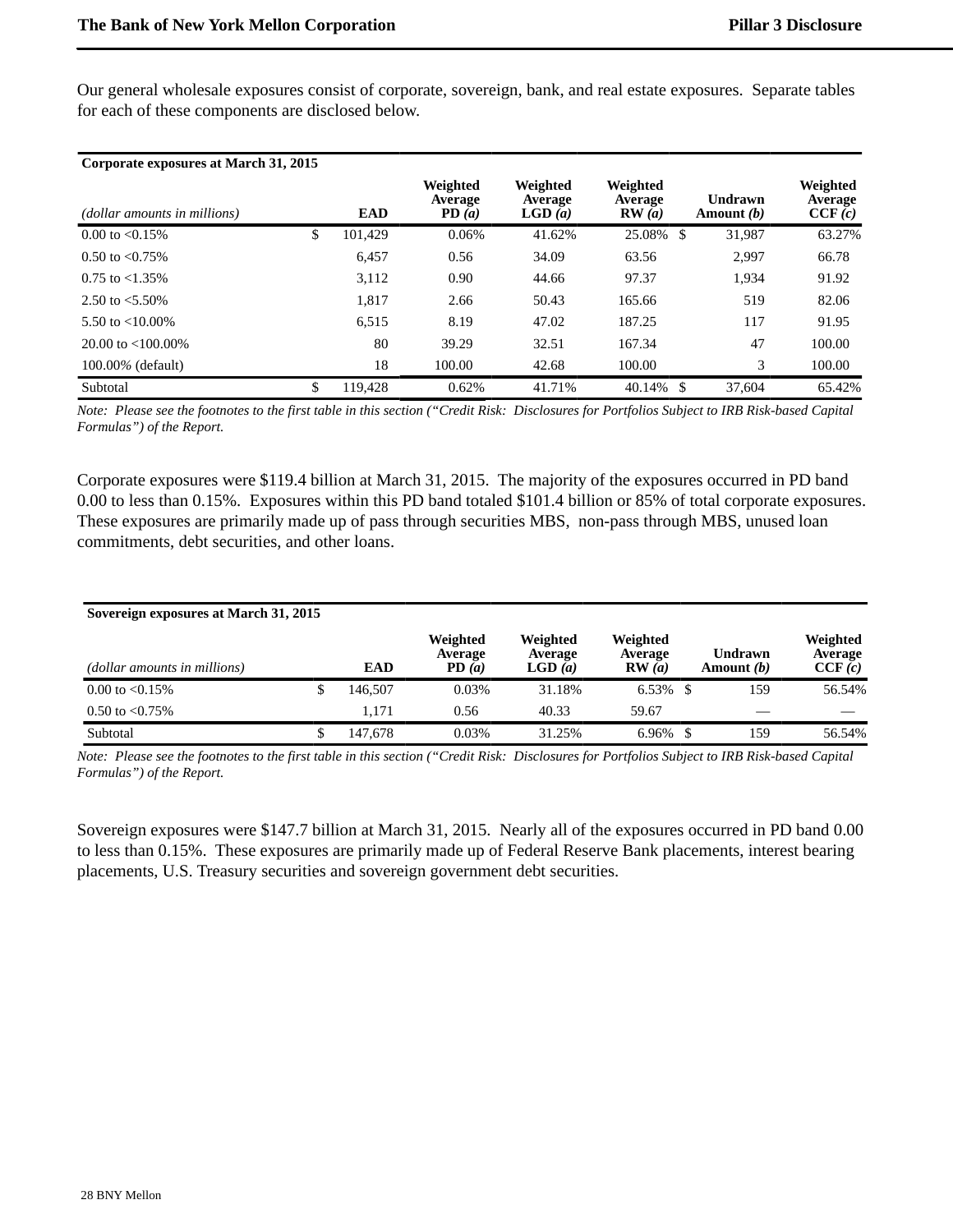#### **Bank exposures at March 31, 2015**

| (dollar amounts in millions) | <b>EAD</b>     | Weighted<br><b>Average</b><br>PD(a) | Weighted<br>Average<br>LGD(a) | Weighted<br><b>Average</b><br>RW(a) | Undrawn<br>Amount (b) | Weighted<br><b>Average</b><br>CCF(c) |
|------------------------------|----------------|-------------------------------------|-------------------------------|-------------------------------------|-----------------------|--------------------------------------|
| $0.00 \text{ to } < 0.15\%$  | \$<br>30.929   | 0.09%                               | 44.67%                        | 20.23%<br>-\$                       | 2,122                 | 78.28%                               |
| $0.50$ to $\leq 0.75\%$      | 1,143          | 0.56                                | 50.02                         | 68.01                               | 83                    | 85.74                                |
| $0.75$ to $< 1.35\%$         | 2,242          | 0.90                                | 53.19                         | 92.88                               | 103                   | 77.58                                |
| 2.50 to $< 5.50\%$           | 299            | 2.66                                | 50.90                         | 127.80                              | 15                    | 76.21                                |
| 5.50 to $< 10.00\%$          | 166            | 6.97                                | 45.58                         | 162.23                              | 33                    | 44.06                                |
| $20.00 \text{ to } 100.00\%$ | 62             | 39.29                               | 31.90                         | 169.54                              | 39                    | 99.72                                |
| 100% (default)               | $\overline{c}$ | 100.00                              | 47.00                         | 100.00                              |                       |                                      |
| Subtotal                     | \$<br>34,843   | 0.29%                               | 45.43%                        | 28.35%<br>-\$                       | 2.395                 | 78.38%                               |

 *Note: Please see the footnotes to the first table in this section ("Credit Risk: Disclosures for Portfolios Subject to IRB Risk-based Capital Formulas") of the Report.* 

Bank exposures were \$34.8 billion at March 31, 2015. The majority of the exposures occurred in PD band 0.00 to less than 0.15%. Exposures within this PD band totaled \$30.9 billion or 89% of total bank exposures. These exposures are primarily made up of interest bearing deposits and placements and loans with financial institutions.

| Real Estate exposures at March 31, 2015 |             |                              |                               |                              |                                |                               |
|-----------------------------------------|-------------|------------------------------|-------------------------------|------------------------------|--------------------------------|-------------------------------|
| (dollar amounts in millions)            | EAD         | Weighted<br>Average<br>PD(a) | Weighted<br>Average<br>LGD(a) | Weighted<br>Average<br>RW(a) | <b>Undrawn</b><br>Amount $(b)$ | Weighted<br>Average<br>CCF(c) |
| $0.00 \text{ to } < 0.15\%$             | \$<br>1,192 | 0.09%                        | 42.03%                        | 30.63%                       | 84<br>-\$                      | 47.59%                        |
| $0.50$ to $\leq 0.75\%$                 | 304         | 0.56                         | 47.94                         | 83.19                        | 89                             | 71.61                         |
| $0.75$ to $< 1.35\%$                    | 474         | 0.90                         | 49.69                         | 95.02                        | 145                            | 84.37                         |
| 2.50 to $< 5.50\%$                      | 203         | 2.61                         | 53.79                         | 154.95                       | 57                             | 71.03                         |
| 5.50 to $< 10.00\%$                     | 42          | 6.24                         | 38.00                         | 161.70                       |                                |                               |
| $20.00$ to $\lt$ 100.00%                | 7           | 39.29                        | 47.00                         | 269.77                       |                                |                               |
| 100.00% (default)                       | 5           | 100.00                       | 53.98                         | 100.00                       |                                |                               |
| Subtotal                                | \$<br>2,227 | 1.01%                        | 45.50%                        | 66.22%                       | 375<br>-S                      | 71.05%                        |

*Note: Please see the footnotes to the first table in this section ("Credit Risk: Disclosures for Portfolios Subject to IRB Risk-based Capital Formulas") of the Report. Real estate includes HVCRE and IPRE.*

Real estate exposures were \$2.2 billion at March 31, 2015. The majority of the exposures occurred in PD band 0.00 to less than 0.15%.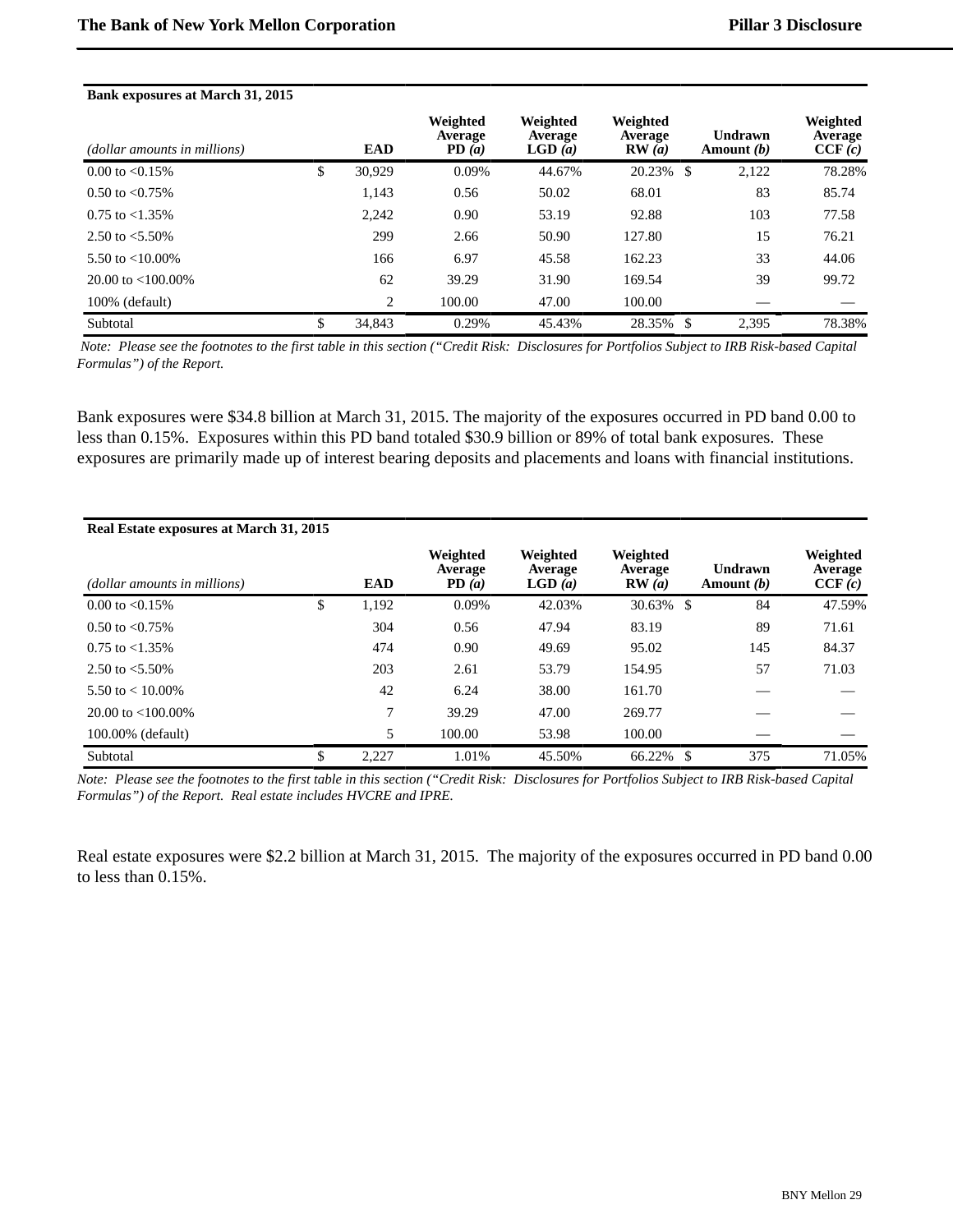### *Retail quantification*

### *Retail Segmentation Process*

The retail segmentation process uses various factors relevant to the credit risk of retail borrowers to group those borrowers into pools for risk quantification purposes. Quantification of each parameter (PD, LGD and EAD) then occurs at the pool level.

In the first phase of segmentation, the Company assigns each retail exposure to one of three retail subcategories:

- 1) **Exposures Secured by Residential Mortgages** – include primarily mortgages (first and subsequent) on one-to-four-family residential properties.
- 2) **Qualifying Revolving Exposures ("QRE")** include revolving exposures unconditionally cancelable by the Company, with total exposure less than \$100,000.
- 3) **Other Retail Exposures**  include exposures where BNY Mellon, N.A. provides consumer and non-consumer lines of credit to certain unaffiliated third-party borrowers that are secured by securities owned by the borrowers or certain unaffiliated-third party guarantors.

Within each of these broader segments, we delineate additional pools based on relevant risk criteria. The pooling methodology aims to provide meaningful differentiation so that there are no material differences in the EL severity of individual exposures within each pool. Every retail exposure must be categorized in this way.

### *Retail Parameters*

PD, LGD and EAD parameter calculations are performed on non-defaulted retail exposures. For defaulted exposures we do not need these parameters because they are automatically risk weighted at 100%. The calculations are done at both the pool and sub pool level and mapped to each retail exposure within these pools. Historical data retention is a critical component of calculation and validation of retail parameters. External data augments our internal data where doing so provides more robust risk estimates.

### *Defaulted Retail Exposures*

Retail exposures are considered defaulted if certain past due criteria are met. These criteria vary depending on segment and product type.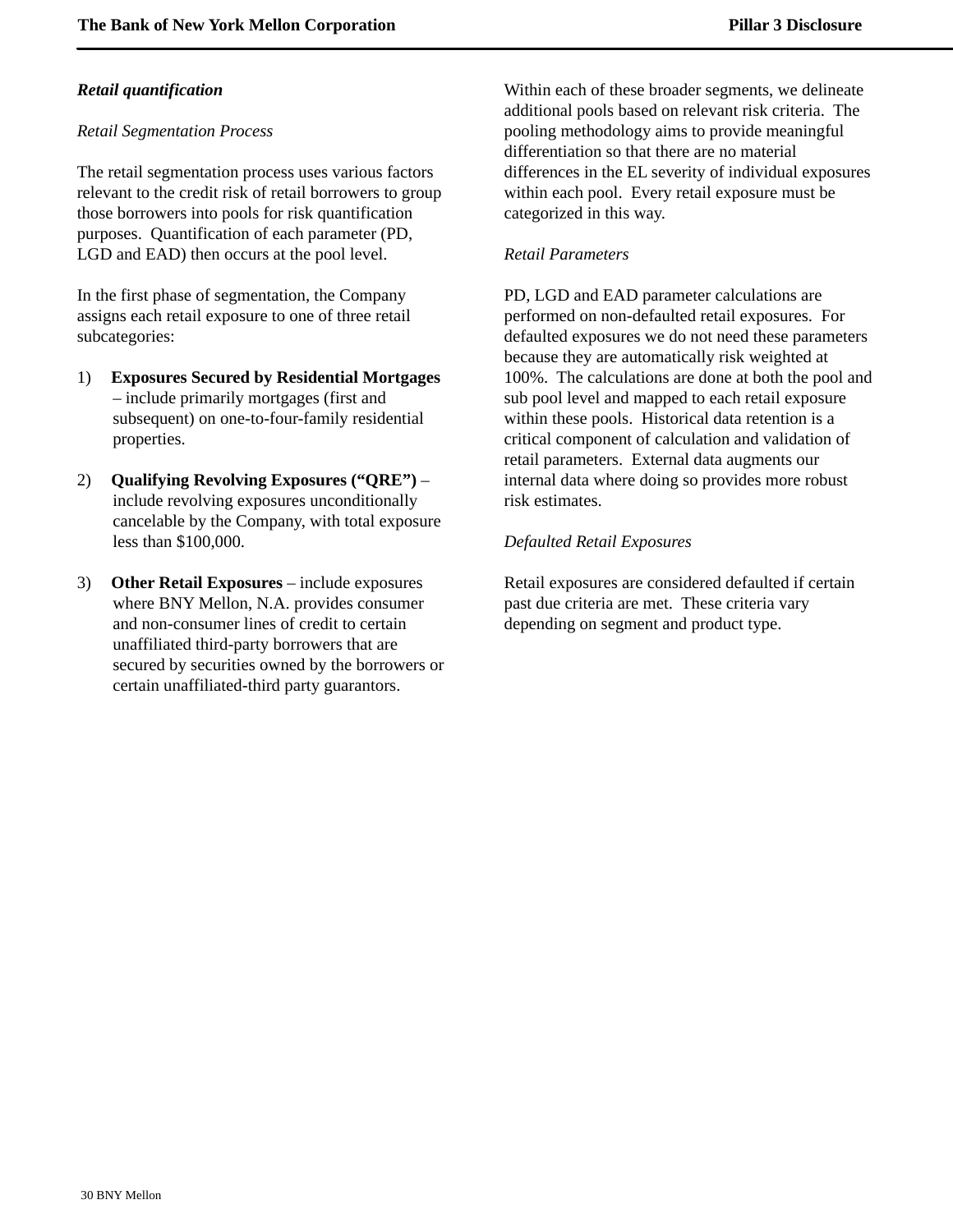The following table presents BNY Mellon's retail exposures.

#### **Retail Exposures by PD at March 31, 2015**

| (dollar amounts in millions) | <b>EAD</b>     | Weighted<br>Average<br>PD(a) | Weighted<br>Average<br>LGD(a) | Weighted<br>Average<br>RW(a) | <b>Undrawn</b><br>Amount $(b)$ |
|------------------------------|----------------|------------------------------|-------------------------------|------------------------------|--------------------------------|
| <b>Residential mortgage</b>  |                |                              |                               |                              |                                |
| $0.10 \text{ to} < 0.15\%$   | \$<br>546      | 0.14%                        | 31.50%                        | $9.67\%$ \$                  |                                |
| $0.25$ to $< 0.35\%$         | 20             | 0.25                         | 48.57                         | 22.99                        |                                |
| $0.75$ to $< 1.35\%$         | 245            | 0.81                         | 36.80                         | 40.04                        |                                |
| 1.35 to $< 2.50\%$           | $\overline{2}$ | 1.83                         | 100.00                        | 184.97                       |                                |
| 2.50 to $< 5.50\%$           | 276            | 5.04                         | 42.27                         | 139.80                       |                                |
| 10.00 to $< 20.00\%$         | $\,$ 8 $\,$    | 11.35                        | 32.87                         | 157.16                       |                                |
| 20.00 to $<$ 100%            | 15             | 33.41                        | 39.30                         | 218.32                       |                                |
| 100.00% (default)            | 118            | 100.00                       | 39.16                         | 100.00                       |                                |
| <b>Revolving</b>             |                |                              |                               |                              |                                |
| $0.10 \text{ to} < 0.15\%$   | 103            | 0.11                         | 100.00                        | 25.56                        |                                |
| 1.35 to $< 2.50\%$           | 118            | 1.97                         | 100.00                        | 193.60                       | 118                            |
| 100.00% (default)            | 1              | 100.00                       | 100.00                        | 100.00                       |                                |
| <b>Other Retail</b>          |                |                              |                               |                              |                                |
| 1.00 to $< 1.50\%$           | 1,855          | 1.00                         | 10.00                         | 10.17                        |                                |
| 2.00 to $< 2.50\%$           | 7              | 2.00                         | 10.00                         | 12.89                        |                                |
| 4.00 to $< 5.00\%$           | 5              | 4.95                         | 100.00                        | 147.45                       |                                |
| $8.00 \text{ to} < 10.00\%$  | 13             | 8.39                         | 100.00                        | 159.72                       |                                |
| <b>Total Retail</b>          | \$<br>3,332    | 4.49%                        | 26.16%                        | 35.49% \$                    | 118                            |

*(a) Weighted averages have been weighted by the sum of EAD within each of the PD bands.*

*(b) Undrawn amount is defined as the difference between the drawn balance and the limit.*

As reflected in the table above, total retail EAD was \$3.3 billion at March 31, 2015. The majority of the exposures occurred in other retail loans for PD band 1.00 to less than 1.50% and residential mortgage for PD bands 0.10 to less than 0.15%. Other retail loan exposures primarily consist of consumer single payments loans, such as household, family or other personal needs loans, secured by assets other than real estate. Residential mortgage exposures consist of one to four family closed end first liens.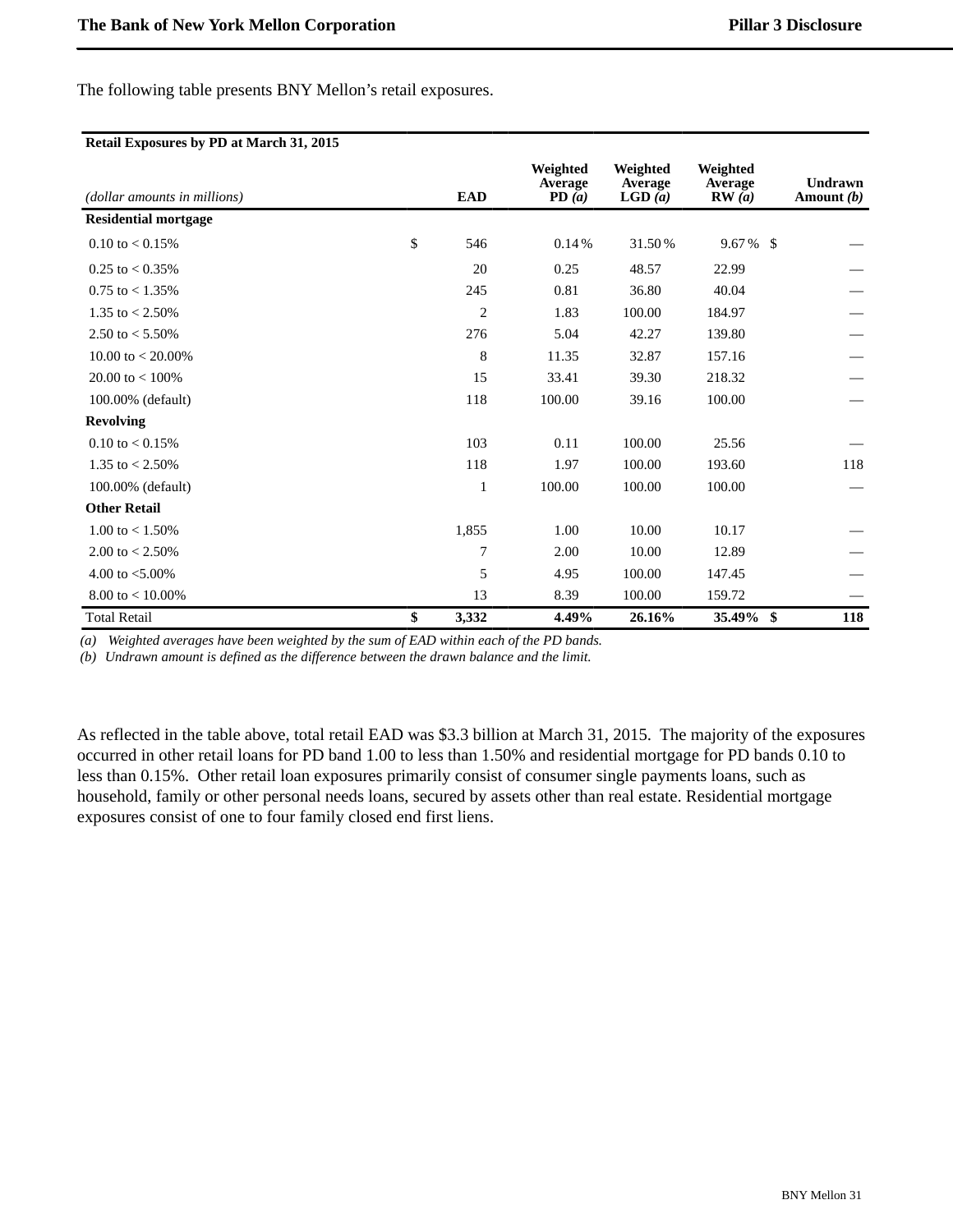### *Net Recoveries (Charge-offs)*

The following table presents BNY Mellon's net charge-offs for the first quarter of 2015 and fourth quarter of 2014.

| Net (charge-offs) recoveries |         |   |         |
|------------------------------|---------|---|---------|
| ( <i>in millions</i> )       | 1Q 2015 |   | 4Q 2014 |
| Wholesale                    | \$      | S | (9)     |
| Retail:                      |         |   |         |
| Residential                  | 1       |   |         |
| QRE                          |         |   |         |
| Other                        |         |   |         |
| Total retail                 |         |   |         |
| Total                        | \$      | S | (9)     |

Net recoveries were \$1 million in the first quarter of 2015 and reflected in the Other residential mortgages portfolio. Net charge-offs were \$9 million in the fourth quarter of 2014, which, included \$8 million of commercial loans.

# <span id="page-33-0"></span>**Counterparty Credit Risk for Derivative Contracts, Repo-Style Transactions and Eligible Margin Loans**

BNY Mellon engages in market-making activities on behalf of its customers in the foreign exchange ("FX") cash and derivatives markets. This function requires us to regularly enter into future-settling financial contracts with customers ("counterparties") whose market values will fluctuate day-to-day based on prevailing market conditions. Whenever the market value of such positions is positive, it represents an effective extension of credit by the Company to the customer. If the customer were not to perform on its obligations in that situation, we would be at risk of suffering an economic loss on the value of those contracts and may need to resort to recovering the lost value in bankruptcy courts. This risk is known as "counterparty default risk."

Additionally, BNY Mellon can suffer market losses due to the deterioration of the credit quality of a counterparty short of its non-performance or default. Because the value of a counterparty's credit quality is factored into the market valuation of the portfolio held with that counterparty, falling credit quality can reduce this value and require a negative adjustment in our income statement. A significant and broad-based

deterioration in credit quality across BNY Mellon's trading counterparties can result in a material loss of market value. This risk is known as CVA risk.

Counterparty default risk and CVA risk together represent two components of overall counterparty risk assumed by BNY Mellon in its FX and derivative market-making activities.

BNY Mellon's counterparty risk is heavily concentrated in our largest bank subsidiary, The Bank of New York Mellon, resulting from market-making activities of its Global Markets business which operates in FX cash markets and also in interest rate, equity and FX derivative markets. Incremental counterparty risk is also assumed in the operations of BNY Mellon Capital Markets which transacts MBS to-be-announced (which are forward mortgage securities, such as pass-throughs issued by agencies) and forward-settling US Treasury trades with its customers.

Marginal amounts of counterparty risk come from a small book of credit derivatives that The Bank of New York Mellon periodically enters into to synthetically reduce concentrations of credit exposures existing in its loan book.

BNY Mellon engages in a variety of risk management activities to control and limit the degree of counterparty risk assumed by its businesses. These activities include:

- Limit management of various counterparty-level exposure metrics
- Set up of netting agreements and collateral exchange terms with large counterparties
- Approval and monitoring of collateral exchanges
- Calculation and review of stress and sensitivity metrics
- Monitoring of wrong-way risk reports
- Review of country-level risk concentrations
- Monitoring of settlement failures
- Special review of "large-exposure" counterparties
- Economic capital analyses
- Active hedging of CVA risk by the business
- Other ad hoc analyses

To support its high-volume FX business, BNY Mellon uses technology-driven, real-time pre-trade credit checks that provide indications to the FX sales team or to the electronic platform executing trades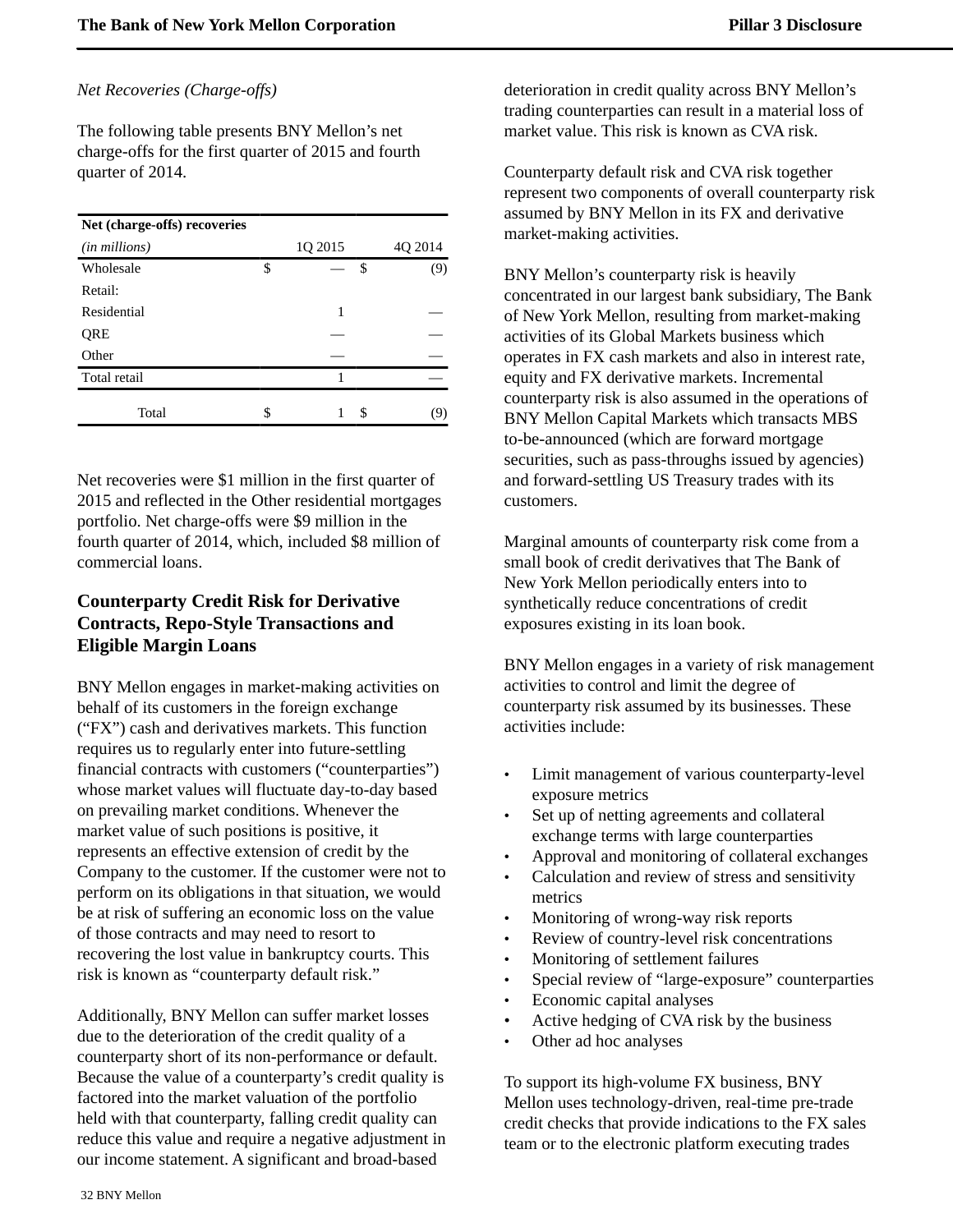whether the proposed business fits within proper credit parameters. For trades touching the sales area, sales team members use these signals to ensure the proposal fits within existing credit lines or to prompt a request for special approval if a limit will be breached. For electronic platforms, the pre-trade credit response is final. If a customer's trade request fails on credit grounds, the trade is not executed.

Additionally, we have established legal agreements with many of our counterparties that help reduce counterparty risk inherent in FX and derivative trading activity.

The most common legal agreement used by market participants is a master netting agreement that can significantly reduce exposure size by permitting effective offsets to exposure provided by any "negatively valued" trades existing with the counterparty. In particular, two kinds of netting can be negotiated with counterparties under such an agreement.

Close-out netting provisions provide BNY Mellon a strong legal basis to view the exposure to a defaulted counterparty as the netted value of the various positively and negatively valued trades in the portfolio instead of just the sum of the positively valued trades as would be the prudent way to view exposure in the absence of a netting agreement.

Settlement netting pertains to exchanges of FX currency amounts on the settlement date, and requires the counterparties to net offsetting currency flows into a single netted currency flow. This helps reduce the size of "pay away" risk when settling contracts.

Master netting agreements used in connection with our FX and derivative trading activity are usually based on two legal templates - the ISDA Master Agreement developed by the International Swaps and Derivatives Association ("ISDA") or the Foreign Exchange and Currency Option Master Agreement.

Additionally, within a master netting agreement, collateral exchange terms can be defined in a "Credit Support Annex" ("CSA") to establish rules by which the trading counterparties are required to post collateral to each other against the netted market value of open trades covered by the agreement. Key CSA terms include:

- Unsecured threshold- Collateral is exchanged only when the netted exposure is greater than the unsecured threshold.
- Minimum transfer amount- The minimum posting amount for new collateral calls.
- Monitoring frequency- Frequency at which collateral calls are made, usually daily.
- Haircuts on security collateral- Haircuts protect the party accepting the collateral against any abrupt drops in its value due to market changes.
- Types of collateral accepted under the agreement-BNY Mellon generally accepts cash, U.S. Treasuries and U.S. Agency securities. Other securities will be accepted on occasion with the approval of Risk Management.

In certain cases, BNY Mellon will establish collateral exchange terms outside a CSA on a contract by contract basis. This is internally known as tradespecific collateral, and can take the form of an initial cash or security posting to cover the potential future exposure of a particular trade. Trade-specific collateral terms are written into the trade contract the trade "confirmation" - and often arise as a feature of certain equity derivatives where the counterparty agrees to pledge shares supporting the settlement of the contract at the start of the trade instead of at its maturity.

Additionally, optional termination triggers can be defined within a master agreement that permit BNY Mellon to force the counterparty to immediately cashsettle the current market value of all open contracts if the counterparty's credit rating falls below a certain trigger level. These termination events protect us from having to hold on to open contracts with a counterparty experiencing credit difficulties.

When both netting and collateral terms are actively in operation, counterparty risk can be reduced to a small fraction of what it would be otherwise. These arrangements never completely eliminate counterparty risk, but they are effective in significantly reducing that risk.

For additional details on these and other credit risk management methods employed by BNY Mellon, see the "Credit Risk Mitigation" section of this Report.

Recoveries of less than \$1.0 million were recorded in the first quarter of 2015.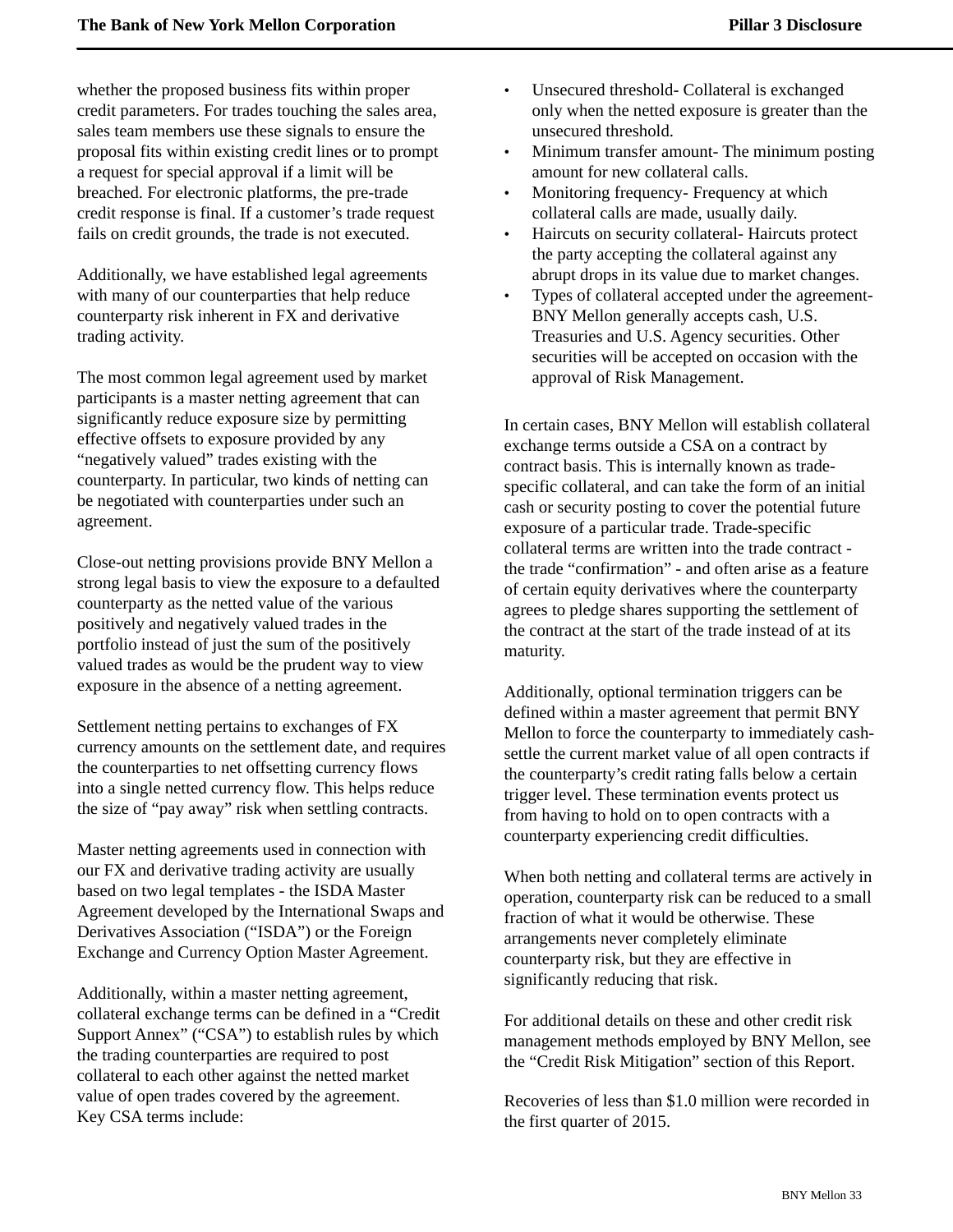The Global Markets Documentation Committee reviews and approves variations in the Company's documentation standards as it relates to derivative transactions. In addition, this committee reviews all outstanding confirmations to identify potential exposure to the Company.

### *Economic Capital*

As discussed previously in the "Capital Adequacy" section of this Report, BNY Mellon has implemented a methodology to estimate Company-wide economic capital needs to support the safe-operation of its various businesses including the market-making FX and derivative businesses, repo-style transactions and eligible margin loans. The computation and review of economic capital is a part of BNY Mellon's ICAAP and, along with regulatory capital, represents a key risk management activity. This ensures that the actual level of capital held by the Company is commensurate with its risk profile and that it is sufficient to provide the financial flexibility to undertake future strategic business initiatives. Please see the discussion in the "Capital Adequacy - Economic Capital" section of this Report, for additional information regarding the development and approval of the framework and methodologies used to quantify each of our risk types.

### *Credit Limits*

We assess credit risk of our counterparties through regular examination of their financial statements, confidential communication with the management of those counterparties and regular monitoring of publicly available credit rating information. This and other information is used to develop proprietary credit rating metrics used to assess credit quality.

For FX and derivative businesses, Credit Underwriting teams set and monitor three types of counterparty limits to control the pre-settlement and settlement risk of trades. Pre-settlement risk is the risk that a counterparty defaults before it has fulfilled all its contractual obligations causing a loss of any positive net market value to BNY Mellon. Settlement risk - sometimes called pay-away risk - is the risk that on the settlement of an FX contract, BNY Mellon pays its currency obligation to the counterparty but the counterparty never pays in its currency obligation to BNY Mellon causing a loss of the whole contract principal.

Pre-settlement risk is managed through limits established on a stressed exposure and the maximum tenor of contracts. The stressed exposure calculation — internally called Cross-Product Potential Risk ("CPPR") — captures the 95th percentile peak exposure that could be produced by a counterparty's portfolio over its lifetime. It is based on a Monte Carlo simulation of market factors that impact the pricing of the contracts and considers diversification of exposures across product categories and any netting and collateral arrangements that may be in place.

The tenor limit works in conjunction with the CPPR limit to control pre-settlement exposures, and defines the longest trade maturity BNY Mellon is willing to accept with a counterparty.

For FX trading, daily settlement limits are established to control the aggregate size of FX amounts permitted to settle with a counterparty on any given settlement date.

Limits are actively monitored using end-of-day snapshots and also on a real-time basis for FX activity using intraday reports and desktop monitoring tools. Detailed policies and procedures govern the limit management process and cover activities such as:

- Formal acknowledgment procedures for limit excesses
- Strict adherence by on-site credit officers to excess approval authorities, and escalation procedures when those authorities are exceeded
- Approval and monitoring of collateral amounts posted and received
- Monitoring of settlement fails
- Periodic portfolio and master agreement documentation reviews

Credit risk also includes operational credit risk arising from investment servicing activities.

We manage credit risk at both the individual exposure level as well as at the portfolio level. Credit risk at the individual exposure level is managed through the credit approval system involving Operational Credit Managers, ("OCMs"), CPMs, Credit Division Heads ("CDHs"), the CCO and the CRO. This group, collectively, "Credit Risk Management", is responsible for approving the size, terms and maturity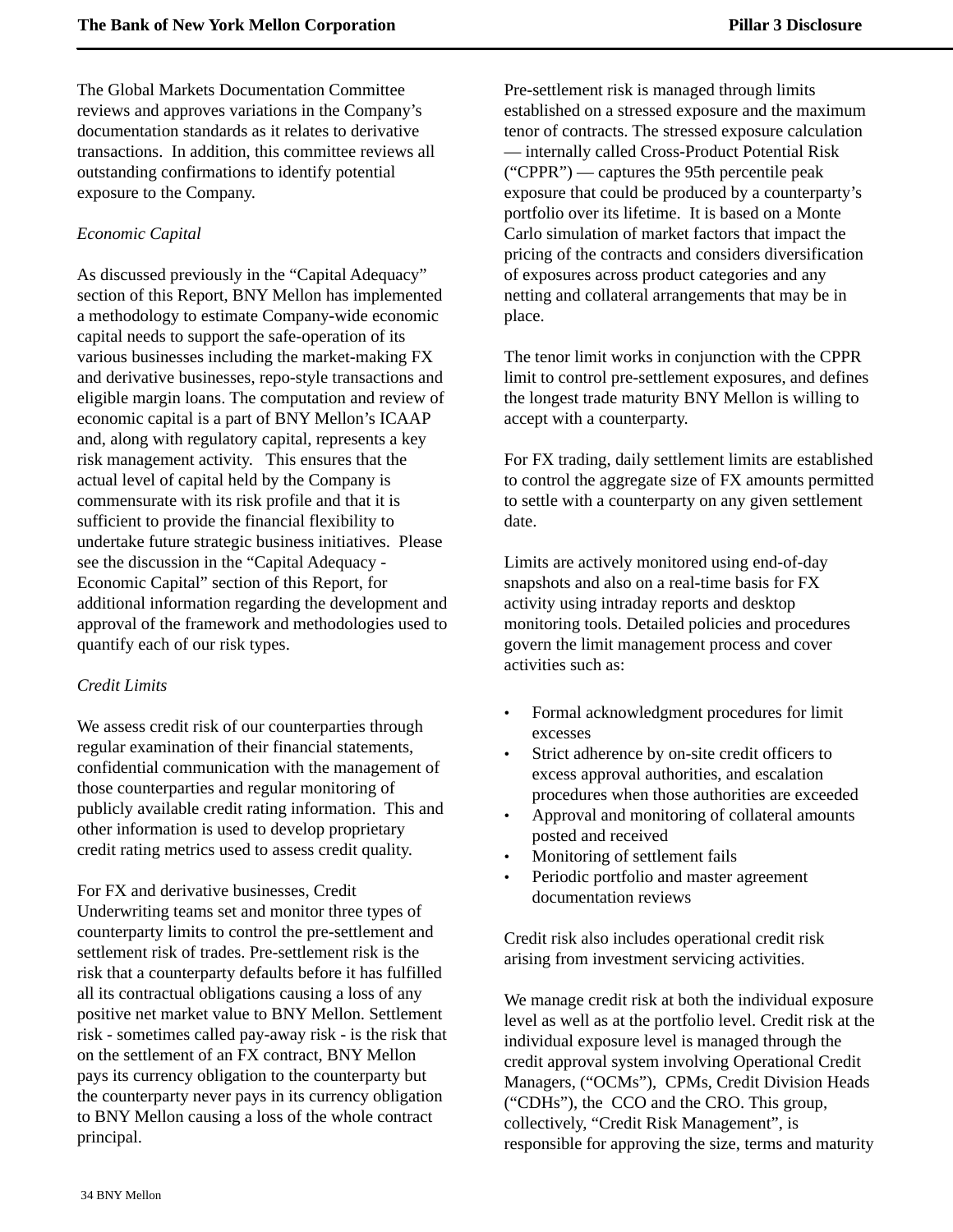of all credit exposures as well as the ongoing monitoring of the exposures. BNY Mellon employs a "Signature System" for all credit approvals. A minimum requirement of the "Signature System" is that a proposal must have the signature approval of an OCM or CPM, or higher (unless delegated per policy). In addition, OCMs and CPMs are responsible for assigning and maintaining the risk ratings on each exposure.

### *Risk Appetite and Tolerance*

BNY Mellon's appetite for credit risk is consistent with its overall strategy to maintain at least an "A" agency rating. We have well defined tolerances for credit risk and provide credit to investment grade names to largely support the generation of noncredit, fee-based revenue. BNY Mellon maintains a highgrade granular portfolio of loans and leases, avoids single name/industry concentrations, may hedge certain assets, and eliminates exposures that are unaligned with its overall strategy.

BNY Mellon will assume credit risk to the extent that it can maintain Tier 1 capital in excess of economic capital at a 99.90% confidence interval. Credit risk is also managed by annually setting guideline limits on economic capital for certain industries and various portfolio groups. The Risk Policy Manual, to which changes are reviewed annually by the Risk Committee of the Board of Directors, contains these guideline limits. In effect, internal credit guidelines are set and monitored for those activities that generate credit risk typically based on the size of the exposure and the maximum tenor of the extended credit.

### *Credit Valuation Adjustment*

Under our mark-to-market methodology for FX and derivative contracts, an initial "risk-neutral" valuation is performed on each position assuming timediscounting based on a AA credit curve. In addition, we consider credit risk in arriving at the fair value of our derivatives.

We reflect external credit ratings as well as observable credit default swap spreads for both ourselves as well as our counterparties when measuring the fair value of our derivative positions. Accordingly, the valuation of our derivative positions is sensitive to the current changes in our own credit spreads, as well as those of our counterparties. In addition, in cases where a counterparty is deemed

impaired, further analyses are performed to value such positions.

### *Credit Rating Downgrade*

Certain OTC derivative contracts and/or collateral agreements of The Bank of New York Mellon, our largest banking subsidiary and the subsidiary through which BNY Mellon enters into the substantial majority of all of its OTC derivative contracts and/or collateral agreements, contain provisions that may require us to take certain actions if The Bank of New York Mellon's public debt rating fell to a certain level. Early termination provisions, or "close-out" agreements, in those contracts could trigger immediate payment of outstanding contracts that are in net liability positions. Certain collateral agreements would require The Bank of New York Mellon to immediately post additional collateral to cover some or all of The Bank of New York Mellon's liabilities to a counterparty.

The following table shows the fair value of contracts falling under early termination provisions that were in net liability positions as of March 31, 2015 for three key ratings triggers:

| If The Bank of New York<br>Mellon's rating was changed to<br>$(Moodv's/S\&P)$ |   | <b>Potential close-out</b><br>exposures (fair value) $(a)$ |
|-------------------------------------------------------------------------------|---|------------------------------------------------------------|
| $A^3/A$                                                                       | S | 146 million                                                |
| Baa2/BBB                                                                      |   | 1,338 million                                              |
| $Ba1/BB+$                                                                     |   | 3,014 million                                              |

*(a) The amounts represent potential total close-out values if The Bank of New York Mellon's rating were to immediately drop to the indicated levels.*

The aggregated fair value of contracts impacting potential trade close-out amounts and collateral obligations can fluctuate from quarter to quarter due to changes in market conditions, changes in the composition of counterparty trades, new business, or changes to the agreement definitions establishing close-out or collateral obligations.

Additionally, if The Bank of New York Mellon's debt rating had fallen below investment grade on March 31, 2015, existing collateral arrangements would have required us to have posted an additional \$354 million of collateral.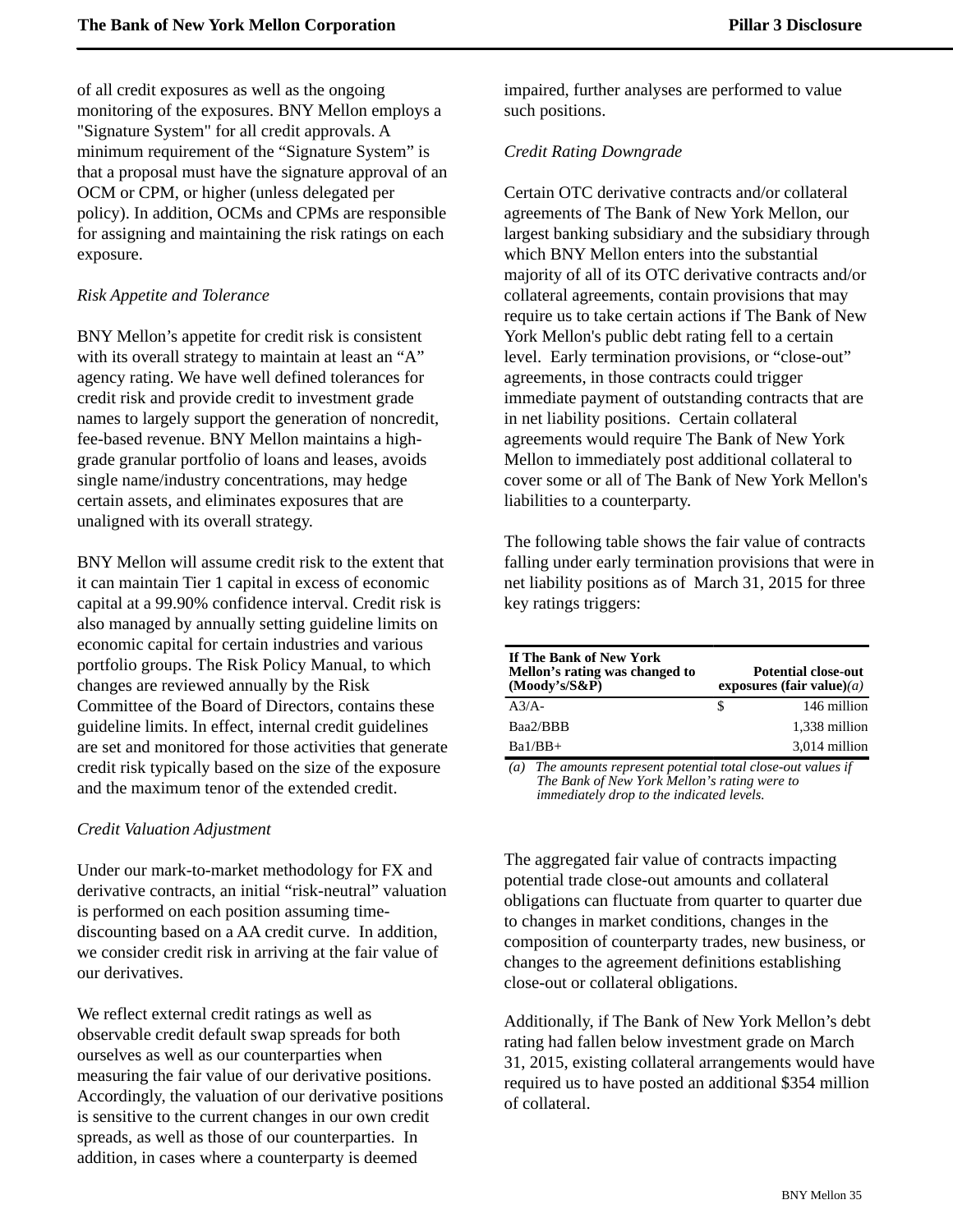### *Derivatives*

The Capital Rules allow banks to use the Current Exposure Method ("CEM") or the Internal Models Method ("IMM"), after receiving prior written

approval from the regulators, for estimating EAD associated with counterparty trades. BNY Mellon currently uses the CEM approach for estimating EAD. The table below presents BNY Mellon's derivative exposure.

| <b>Derivatives</b>                    |                                                |                        |              | March 31, 2015                                        |             |             |                  |
|---------------------------------------|------------------------------------------------|------------------------|--------------|-------------------------------------------------------|-------------|-------------|------------------|
| ( <i>in millions</i> )                |                                                | <b>OTC</b> Derivatives |              | <b>Cleared Derivatives</b>                            |             |             |                  |
|                                       | <b>Positive</b><br>Fair<br>Value<br><b>EAD</b> | <b>PFE</b>             | <b>EAD</b>   | <b>Positive</b><br>Fair<br><b>Value</b><br><b>EAD</b> | <b>PFE</b>  | <b>EAD</b>  | <b>Total EAD</b> |
| Interest rate contracts               | \$<br>13,534                                   | \$<br>2,534            | \$<br>16,068 | \$<br>3,705                                           | \$<br>1,761 | \$<br>5,466 | \$<br>21,534     |
| Foreign exchange contracts            | 7,559                                          | 6,034                  | 13,593       |                                                       |             |             | 13,593           |
| Equity derivative contracts           | 1,018                                          | 2,666                  | 3,684        | 68                                                    | 79          | 147         | 3,831            |
| <b>Default Fund Contributions</b>     |                                                |                        |              | 124                                                   |             | 124         | 124              |
| Other                                 | 14                                             | 6                      | 20           | 979                                                   |             | 979         | 999              |
| Total                                 | \$<br>22,125                                   | \$<br>11,240           | \$<br>33,365 | \$<br>4,876                                           | \$<br>1,840 | \$<br>6,716 | \$<br>40,081     |
| Netting                               |                                                |                        |              |                                                       |             |             | (21, 194)        |
| Netted EAD pre Collateral             |                                                |                        |              |                                                       |             |             | \$<br>18,887     |
| Collateral applied                    |                                                |                        |              |                                                       |             |             | (3,747)          |
| Total after netting and<br>collateral |                                                |                        |              |                                                       |             |             | \$<br>15,140     |

Total EAD on derivatives was approximately \$15.1 billion at March 31, 2015, consisting of exposure to OTC derivatives and exposures to cleared derivatives. OTC and cleared derivatives exposures primarily consisted of interest rate contracts, foreign exchange contracts and equity derivative contracts, partially offset by the effect of netting agreements and collateral applied. Collateral applied consists primarily of cash.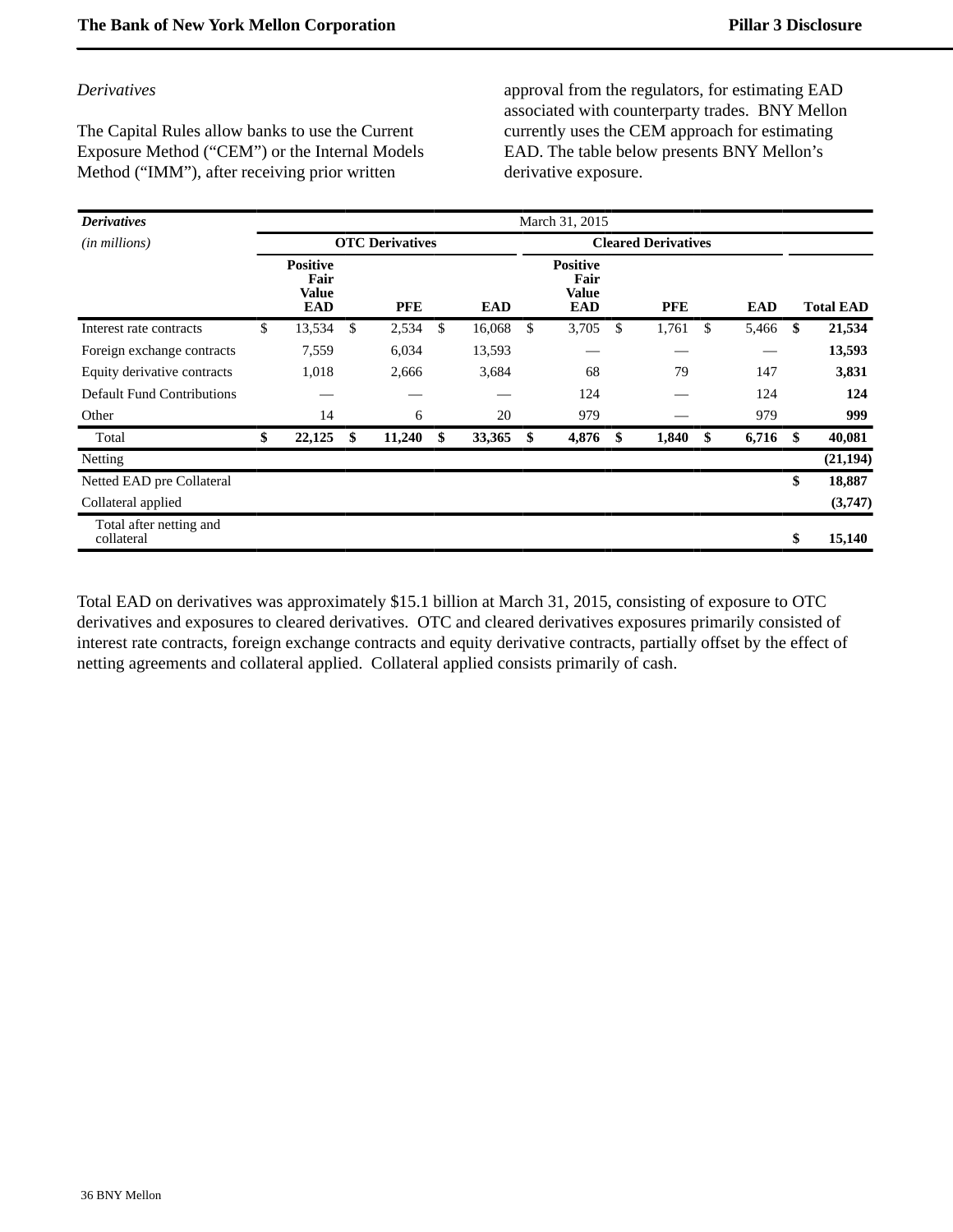# *Repo Style Transactions*

A securities lending transaction is a fully collateralized transaction in which the owner of a security agrees to lend the security (typically through an agent, in our case, The Bank of New York Mellon), to a borrower, usually a broker-dealer or bank, on an open, overnight or term basis, under the terms of a prearranged contract, which normally matures in less than 90 days.

We typically lend securities with indemnification against borrower default. We generally require the borrower to provide collateral with a minimum value of 102% of the fair value of the securities borrowed, which is monitored on a daily basis, thus reducing credit risk. Market risk can also arise in securities lending transactions. These risks are controlled through policies limiting the level of risk that can be undertaken. Securities lending transactions are generally entered into only with highly-rated counterparties. BNY Mellon has indemnified activity of \$310 billion as of March 31, 2015. Securities lending indemnifications were secured by collateral of \$323 billion at March 31, 2015.

CIBC Mellon, a joint venture between BNY Mellon and the Canadian Imperial Bank of Commerce ("CIBC"), engages in securities lending activities. CIBC Mellon, BNY Mellon, and CIBC jointly and severally indemnify securities lenders against specific types of borrower default. At March 31, 2015, \$68 billion of borrowings at CIBC Mellon for which BNY Mellon acts as agent on behalf of CIBC Mellon clients, were secured by collateral of \$72 billion. If, upon a default, a borrower's collateral was not sufficient to cover its related obligations, certain losses related to the indemnification could be covered by the indemnitors.

Under the Capital Rules, all indemnified securities lending activities, including securities lent with cash collateral received and all indemnified cash reinvestments into reverse repos are included in our RWA calculation.

For the above mentioned repo-style transactions, the Capital Rules allow banks to adjust EAD by using the collateral haircut approach or, after receiving prior written approval from the regulators, the simple VaR or IMM. As an alternative to mitigating credit risk through an EAD adjustment, banks can apply an LGD adjustment used in calculating the risk weight and expected credit loss. BNY Mellon is currently either applying the collateral haircut approach or adjusting the LGD for repo-style transactions.

The following table provides EAD for all counterparty credit risk of repo-style transactions, by credit risk mitigation method and product type.

| Counterparty credit risk exposure – analysis by product at March 31, 2015 |  |
|---------------------------------------------------------------------------|--|
|---------------------------------------------------------------------------|--|

| ( <i>in millions</i> )           |   | <b>EAD</b><br>Adjustment<br><b>Method</b> |      | <b>LGD</b><br>Adjustment<br><b>Method</b> |      | <b>Total</b> |
|----------------------------------|---|-------------------------------------------|------|-------------------------------------------|------|--------------|
| Securities lending               | Φ | 30,482                                    | - \$ |                                           | - \$ | 30,482       |
| Repo/Reverse Repo                |   | 6,518                                     |      | 73                                        |      | 6,591        |
| Securities/Broker/Margin lending |   | 2.717                                     |      | 1.255                                     |      | 3,972        |
| Total                            | Œ | 39,717                                    | - \$ | 1,328                                     | - \$ | 41,045       |

Total counterparty credit risk exposure for repo-style transactions at March 31, 2015 was \$41.0 billion, primarily consisting of securities lending transactions.

Periodically, we purchase single name credit default swaps ("CDS"), index credit default protection or other forms of credit protection to reduce our exposure to certain institutions or industries. All proposed CDS transactions are reviewed by our Risk Management's Portfolio Monitoring & Hedging

Group. Approvals from the Chief Risk Policy Officer and the Head of Enterprise-Wide Market Risk are required for all CDS transactions.

As of March 31, 2015, BNY Mellon had no CDS and index credit default protection exposures.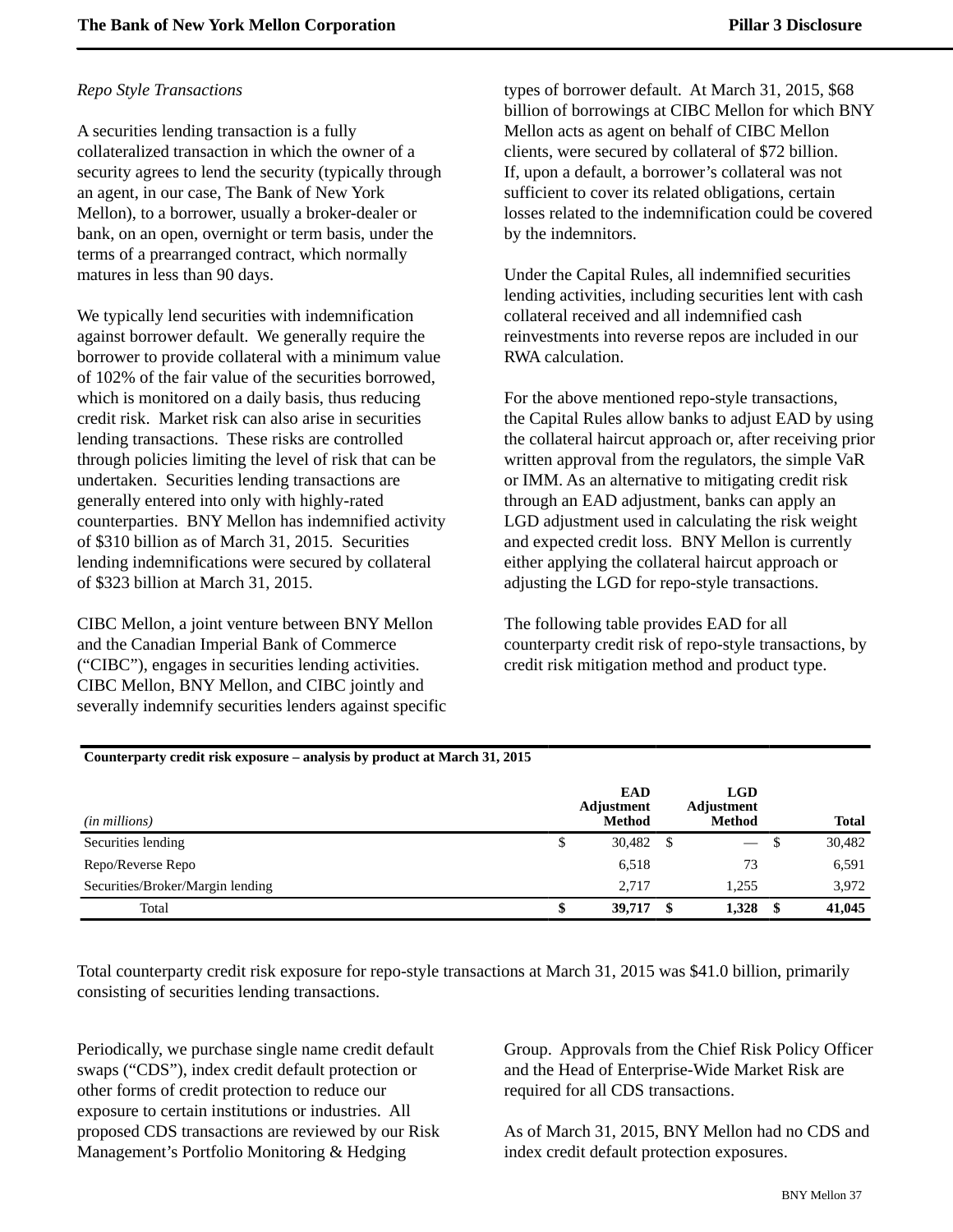# <span id="page-39-0"></span>**Credit Risk Mitigation**

BNY Mellon manages credit risk through a variety of credit risk mitigation strategies including the following (each of which is discussed in additional detail below):

- Asset Sales (for traditional loan products);
- Active collateralization (for repo-style transactions and derivative transactions); and
- Master agreements/netting arrangements (for derivative transactions).

Credit Risk arises from several sources, including traditional lending activities and credit products, operational credit exposures, Securities Lending activities and "Global Markets exposures." Each of these items is discussed below.

Traditional lending activities and credit products, include:

- Loans, lease commitments, advised and committed lines of credit (used or unused) and guidance lines for commercial transactions, whether secured or unsecured;
- Facilities to issue or confirm letters of credit;
- Acceptances;
- Overnight overdraft lines;
- Interbank money market/placement and federal funds with maturity greater than or equal to two business days;
- Federal funds purchased and segregated offset finance products;
- Receivables purchases without recourse to the seller;
- Secured overnight exposure to broker/dealers (including margin loans); and
- Repurchase agreements/reverse repurchase agreements.

Operational credit exposure consists of extensions of intraday credit provided as part of our investment servicing businesses, which include principally Asset Servicing, Cash Management, Corporate Trust and, to a lesser extent, Depositary Receipts, Treasury Services and Broker/Dealer Services. This type of credit exposure is associated with products with low historical credit losses. Operational credit exposures are also short-term in nature and normally require the occurrence of two separate events to generate a loss (e.g. the transaction fails causing an extension of credit and then the counter-party defaults).

Examples of operational credit exposures include:

- Daylight and overnight lending facilities, including daylight overdrafts, day loans to broker/dealers; and
- Securities-related facilities, including tri-party target limits, custody and clearing facilities, margin deposit limits, guidance lines for corporate trust, depositary receipts and government securities clearance.

Securities Lending activities consist of the temporary exchange of lendable securities for acceptable collateral between a lender and an approved borrower. The transaction is facilitated by a lending agent, as either agent or principal that stands between the lender and the ultimate borrower.

Credit risk arises for Securities Lending activities when:

- The borrower fails to return the securities on loan and BNY Mellon is forced to replace them, either by purchasing or borrowing the securities which may have appreciated or depreciated, in value. The credit risk is limited to the difference between the market value of the collateral held and the cost of the replacement securities.
- BNY Mellon, acting as an agent, indemnifies its institutional lenders against loss on the cash or other collateral received.
- BNY Mellon, acting as a principal to the trades, in the event of a counterparty default, assumes the risk of both any difference between the market value of collateral held and the cost of replacement of securities, and the need to post an additional amount for margin posted when borrowing the securities.

"Global Markets exposure" consists of derivative exposure used for trading and interest rate management purposes. BNY Mellon will be exiting the derivatives sales and trading business over the next several years. This will result in a reduction of exposure to OTC interest rate derivatives and OTC equity derivatives over time. In providing derivative products to our clients, we are assuming counterparty credit risk. BNY Mellon will incur a loss on a derivative contract if rates move in our favor vis-à-vis the transaction and if the counterparty defaults. Certain OTC derivatives are centrally cleared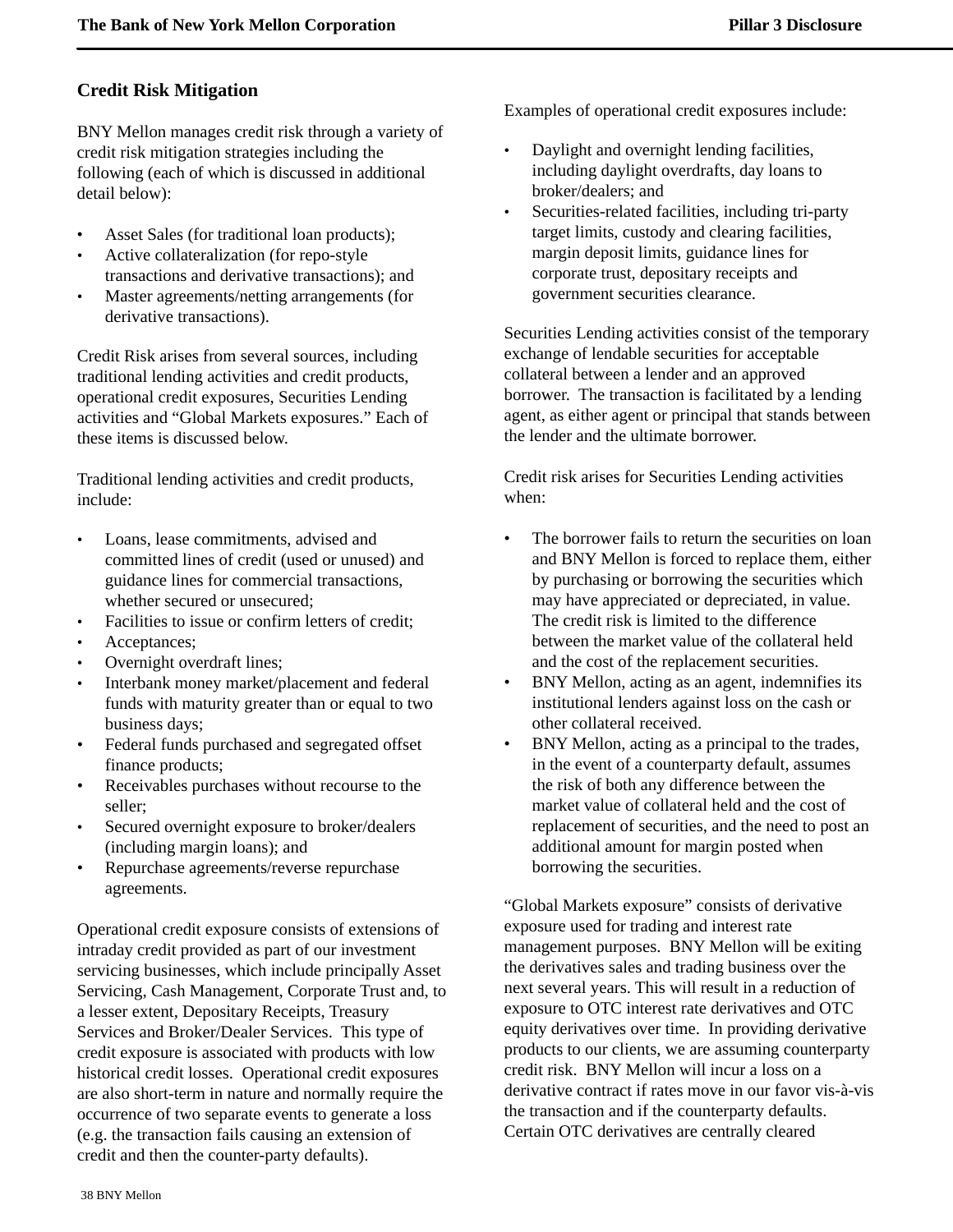whereby BNY Mellon does not face the original counterparty but instead the central counterparty (CCP). As a clearing member of a CCP, we have the potential for loss if one of the CCP's counterparties were to default and the loss experienced by the CCP is larger than the collateral posted to the CCP by the defaulting counterparty.

Examples of "Global Markets exposures" include:

- Foreign currency contracts;
- Foreign currency option contracts;
- Interest rate swaps, options, caps and floors;
- Futures and forward contracts;
- Equity options; and
- Total return swaps.

### *Asset Sales*

In certain instances, we may also decide to sell part of our credit exposure. This type of mitigation is used primarily for traditional lending exposure. The decision to sell or hedge an asset is based on relative cost as well as the potential impact to the client. Under the terms of credit agreements, we are typically required to seek the client's approval before selling part of our exposure.

### *Active Collateralization*

The acceptance of collateral with at least daily margining is used for various exposure types. In Securities Lending, for example, the borrower is required to post collateral for lending activity with additional margins that can range from 102% to 110%. The collateral received from the borrower falls within the acceptable collateral types defined under the Final Capital Rules, including cash collateral and other types of security collateral including sovereign bonds, both U.S. and non-U.S., and equity security collateral. The collateral amounts with the borrowers are adjusted at the beginning of every day to reflect the prior days' market activity and the collateral amounts are adjusted through-out the day for loan activity with the borrower.

Collateral is also used to mitigate the counterparty credit risk associated with derivative transactions. In negotiating a collateral agreement, the parties must agree upon an unsecured threshold. Exceeding this threshold triggers a collateral call from the exposed counterparty to cover the mark-to-market exposure above the threshold. The unsecured threshold must

be approved through appropriate credit channels and can range from zero to any positive amount. Some collateral agreements may feature downgrade provisions that reduce the unsecured threshold if a counterparty were to be downgraded by a major rating agency such as Standard & Poor's, Moody's, and Fitch.

Acceptable collateral includes cash, U.S. Treasury securities, and/or U.S. government agency securities plus any other collateral that Credit Risk Management may approve occasionally. The collateral must be marked-to-market daily, and any haircuts applied to these securities to determine the effective total amount posted must follow our internal policies. These haircuts are intended to protect BNY Mellon in case the value of the collateral suddenly falls under changing market conditions.

Credit Risk Management takes particular care to ensure that the wrong-way risk between collateral and exposures does not exist. Wrong-way risk results when the exposure to the counterparty increases when the counterparty's credit quality deteriorates. That is, it arises when default risk and credit exposure increase together.

There are two types of wrong-way risk. Specific wrong way risk arises when the relationship between credit quality and exposure is explicit and direct. For example, if exposure is collateralized by a counterparty's own equity, it produces an obvious specific wrong-way risk situation. General wrong way risk arises where the relationship is not explicit, but statistically material. For instance, if exposure is collateralized by a security that is strongly correlated with the counterparty's credit quality (i.e., security value tends to fall when credit quality falls), a general wrong-way risk situation may exist.

### *Master Agreements and Netting*

Master agreements and netting are used to mitigate counterparty credit risk as a result of global markets exposure. All counterparties that trade term exposures are expected to sign a master agreement containing netting provisions and clauses that seek to minimize credit exposures. The principal Master Agreements used are based on the following form agreements: the Master Repurchase Agreement ("MRA"), the Global Master Repurchase Agreement ("GMRA"), the Master Securities Loan Agreement ("MSLA"), the Global Master Securities Lending Agreement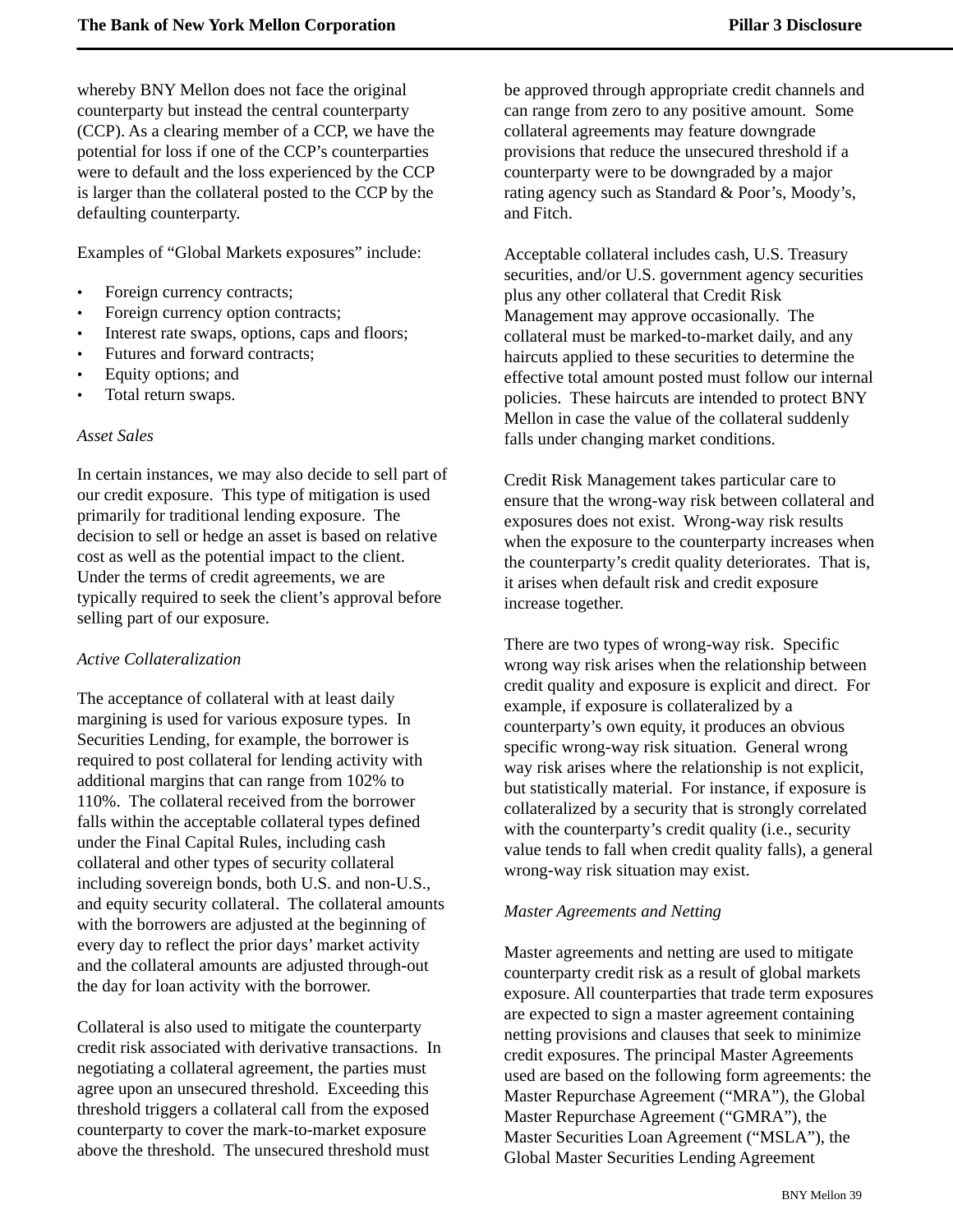("GMSLA"), ISDA Master Agreement and the International Foreign Exchange and Currency Option ("IFXCO") Master Agreement.

The MRA and MSLA are standardized agreements offered by the Securities Industry and Financial Markets Association ("SIFMA"). The MRA is used for transactions where one party (Seller) transfers to the other party (Buyer) securities against the transfer of funds by the Buyer, with a simultaneous agreement by the Buyer to transfer to the Seller such securities at a date certain (which may be the following business day), against the transfer of funds (the "Repurchase Price") by the Seller ("Repo Transactions"). The MRA is governed by New York law, but the parties may agree to modify the governing law. We generally use the MRA for (i) reinvesting (as agent for our clients) the cash collateral of our clients, and (ii) in our principal capacity, engaging in term reverse repo transactions with counterparties.

The GMRA is a standard form agreement offered by the International Capital Markets Association and SIFMA, and is generally used to document Repo Transactions between one or more of non-U.S. entities, or foreign branches of U.S. entities. The GMRA is governed by English law. We (generally acting through our London Branch) generally use the GMRA for the same purposes as those described for the MRA above.

The MSLA is used for transactions where one party lends to the other party certain securities against the grant of a security interest and the pledge of collateral to the lender by the borrower of the securities. The MSLA is governed by New York law, but the parties may agree to modify the governing law. We generally use the MSLA (i) to lend, as agent, securities on behalf of its clients and (ii) as a principal.

The GMSLA is a standardized agreement offered by the International Securities Lending Association used for securities lending transactions in the cross-border market. The GMSLA is governed by English law. We (generally acting through our London Branch) generally use the GMSLA to lend, as agent, securities on behalf of our clients.

Since 1987, ISDA has offered its Master Agreement as a standardized contract that provides terms for trading and settling a broad range of derivative transactions. It incorporates schedules that allow contracting parties to customize the terms and

conditions to their mutual satisfaction to cover termination events, netting arrangements, security and other matters. BNY Mellon uses either the 1992 revised ISDA Master Agreement or the 2002 ISDA Master Agreement as the foundation for bilateral netting agreements with our counterparties regarding derivative products such as interest rate swaps. If the ISDA agreement covers multiple products (e.g. interest rate swaps currency and equity derivatives), it may serve as a "Master Netting Agreement."

Netting provisions are contained in the Master Agreements described above. Netting may take two different forms: close-out netting and settlement netting. Close-out netting refers to an agreement between BNY Mellon and a counterparty so that upon specified events of default, the non-defaulting party can require that:

- All open transactions be marked-to-market (present valued) and summed;
- A single net payment be made as final settlement to whichever party holds the overall profit from those transactions; and
- Collateral be liquidated (if held).

Settlement netting (also called payment netting) requires that all payment obligations between us and a counterparty, that are payable on the same settlement date, be netted to produce a single payment obligation for each currency traded.

### *Concentration Risk*

While traditionally concentration risk is associated with credit risk, we have taken a broader view of concentration risk. We define concentration risk as the risk of loss not only associated with outsized credit granted to individual or interrelated borrowers but also to any significant interrelated risk exposures that may produce large losses or may threaten the safety and soundness of BNY Mellon. Concentration risk may arise from connected factors which are not readily apparent and identifiable. It can take the form of intra-risk concentrations and cross-risk concentrations. Intra-risk credit concentrations may arise from outsized credit (default) risk exposures to one or more exposure characteristics, such as a single obligor or interconnected obligors, economic sector, geographic location and/or financial instrument/ product type. Cross-risk concentrations arise from outsized exposures to one or more common exposure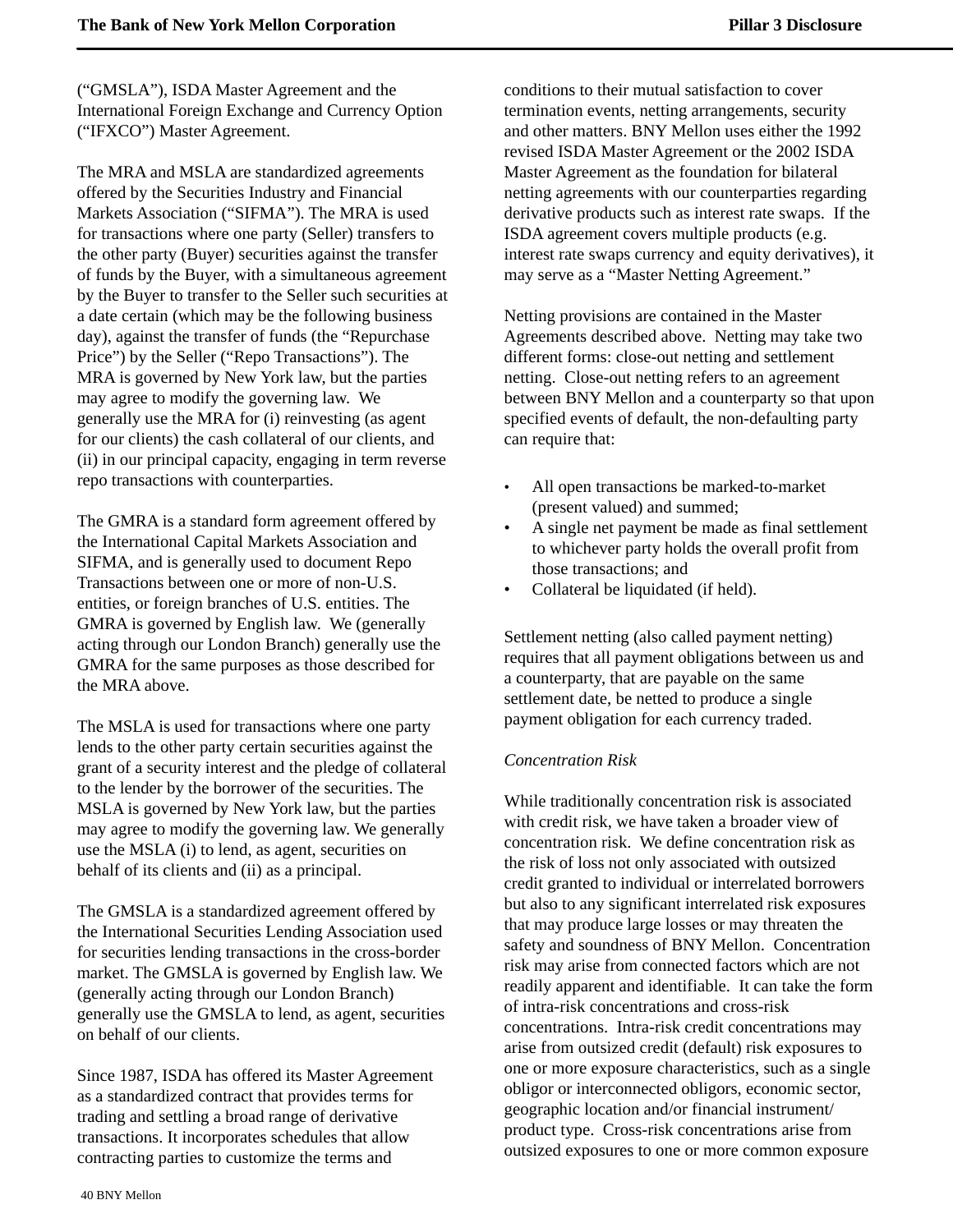characteristics when viewed across multiple risk types.

We have well-established policies and procedures to identify, manage and measure credit risk concentrations. We manage credit risk concentrations at the individual exposure level as well as at the portfolio level, through the use of the following specific limits and underwriting guidelines:

- Target portfolio values should not exceed industry or country notional exposure portfolio limits;
- Target portfolio values should not exceed industry economic capital portfolio limits; and
- In addition to the credit underwriting approval process, all new committed transactions for counterparties with aggregate traditional lending exposure greater than \$75 million are presented and reviewed for appropriate relationship revenue to risk exposure at a weekly meeting chaired by the Chief Corporate Lending Officer. For complex or unusual transactions, the traditional lending exposure review criteria lowers to \$15 million. Global Client Management, Lines of Business and Credit Risk Management functions participate in the weekly meeting.

<span id="page-42-0"></span>Additionally, BNY Mellon's Portfolio Management Committees identify and manage credit risk concentrations by periodically reviewing exposures to identify "Pools of Risk." Pools of Risk are delineated by either:

- An entity where BNY Mellon is deemed to have an ownership interest having exposure to BNY Mellon that exceeds \$500 million;
- Exposures administered under a special industries lending group;
- Individual country exposures administered by the Global Banks Credit Group;
- Any industry which has an industry lending guideline; and
- Any group of exposures or customers within an industry which, as a group, pose significant credit or operational risks to the Company due to the nature of our business in that industry or due to the financial condition of the industry.

Each Portfolio Management Committee recommends specific Pools of Risk that warrant a more comprehensive review. The reviews are conducted by the appropriate CDH, one or more Credit Risk Managers, one or more representatives from Basel & Capital Adequacy Group and may include one or more representatives from the appropriate Global Client Management or Business Division. This group produces a report identifying the quantity, quality, and liquidity of the credit exposure to the Pools of Risk by calculating the total exposure, exposure composition and the weighted average borrower and facility ratings. The report and its conclusions are presented to the appropriate Portfolio Management Committee.

Finally, BNY Mellon also accounts for credit risk concentrations in its capital estimates through its credit risk economic capital model.

Additionally, we use enterprise-wide stress testing to evaluate cross-risk concentrations. One of the goals of enterprise-wide stress testing is to assess the worst impact resulting from a stressed scenario on one or more interrelated exposure characteristics across all risk types so that potentially significant cross-risk concentrations can be understood.

For more detail regarding our credit risk management practices, see the "Credit Risk: General Disclosures" and "Credit Risk: Disclosures for Portfolios Subject to IRB Risk-based Capital Formulas" sections of this Report.

### **Securitization Exposures**

### *Overview*

As of March 31, 2015 , BNY Mellon had sold commercial mortgage loans it had originated into one third-party issued commercial mortgage-backed securities transaction, in respect of which we served as the "sponsor" for SEC purposes. We are also exposed to securitization products as a result of either purchasing securitizations originated by others into our investment portfolio, as a derivatives counterparty to securitization transactions, or through extending credit to Special Purpose Vehicles ("SPVs") or non-operating companies defined as securitization exposures under the Capital Rules. The exposure amount and RWA for securitization exposures found in the banking book, and noncovered positions from the trading book are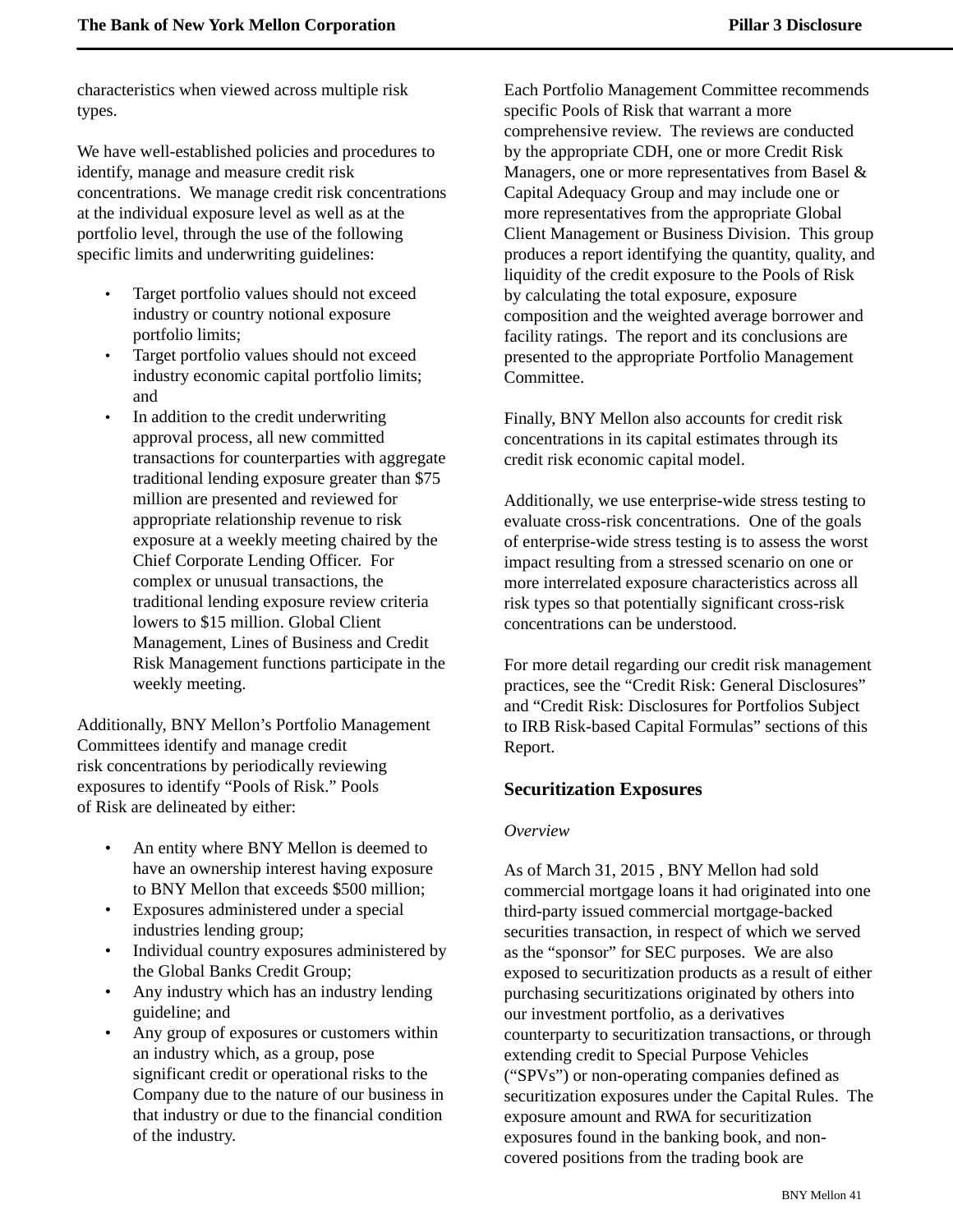calculated in accordance with the Capital Rules hierarchy of approaches. At March 31, 2015, BNY Mellon was primarily utilizing Simplified Supervisory Formula Approach ("SSFA"). Currently we do not hedge our securitization portfolio.

### *Risk Governance*

Our ALCO, which reports to the SRMC, has several responsibilities related to balance sheet management, including providing oversight of the investment portfolio, monitoring interest rate sensitivity, monitoring balance sheet and capital ratios and ensuring adequate liquidity. The SRMC is the most senior management body responsible for evaluating emerging risks and for reviewing any material breaches to our risk appetite and approves action plans required to remediate any issues. The SRMC provides oversight for the risk management, compliance and ethics framework.

### *Objectives of the Company's Securitization Activity*

BNY Mellon is exposed to securitization exposures primarily from five activities: loan seller, investment portfolio exposures, resecuritization exposures, as a derivatives counterparty to securitization transactions and as an investor in Variable Funding Notes ("VFNs"). These securitization activities are described in more detail in the following paragraphs.

As an originator, sponsor, and seller of loans into commercial mortgage-backed securities ("CMBS") transactions—

Under the SEC's Regulation AB, BNY Mellon has served as loan seller and sponsor of one commercial mortgage-backed securitization transaction, and expects to do so again in the future. For these purposes a sponsor is a party that organizes and initiates a securitization transaction by selling or transferring assets, either directly or indirectly, including through an affiliate, to the issuing entity. In many commercial mortgage-backed securitizations there are multiple sponsors, each of which sells loans that it has originated or acquired to a trust depositor on the closing date of the securitization. The sponsor also indemnifies the trust depositor and the underwriters for material misstatements or omissions in the offering documents related to itself or its loans and for any failure of that disclosure to satisfy SEC requirements.

The Dodd Frank Act's final credit risk retention rules will not apply to BNY Mellon's CMBS activities until 2016. In the case of CMBS transactions, these final rules allow purchases by unrelated third-party B-piece buyers to satisfy a CMBS sponsor's risk retention obligation once such rules become effective in 2016.

BNY Mellon is currently originating commercial mortgage loans designed for transfer into the secondary commercial mortgage-backed securities market, and has retained the services of a third-party consultant to assist with this process. After origination but prior to securitization, these commercial mortgage loans are held on BNY Mellon's balance sheet and are accounted for at fair value under the Fair Value Option. BNY Mellon intends to hold these loans on balance sheet for a period of up to 180 days pending transfer into a thirdparty issued CMBS securitization. When the commercial mortgage loans are sold into a third-party securitization, a realized gain or loss will be recorded. The gain/loss is equal to the difference between the net proceeds from the sale and the FMV of the loans sold. All gains or losses will be recorded as Noninterest income.

After a commercial mortgage loan is sold by BNY Mellon either to a third-party or into a third-party issued CMBS securitization, BNY Mellon is not subject to direct recourse and does not have any direct credit risk associated with that loan's performance; however the firm does retain incidental recourse in the form of a repurchase obligation arising in the case of certain breaches of representations and warranties associated with the loan at the time it was transferred or the origination process.

Securitization exposures in the investment portfolio—

BNY Mellon is an investor in securities that qualify as securitization exposures under Basel III. These are composed mostly of highly rated, investment grade securities and include, among other types, investments in residential mortgage backed securities ("RMBS"), commercial MBS and other asset backed securities ("ABS"). The investment portfolio in its entirety is managed by our Corporate Treasury function and the portfolio's direction, composition, and riskiness is monitored on a daily basis.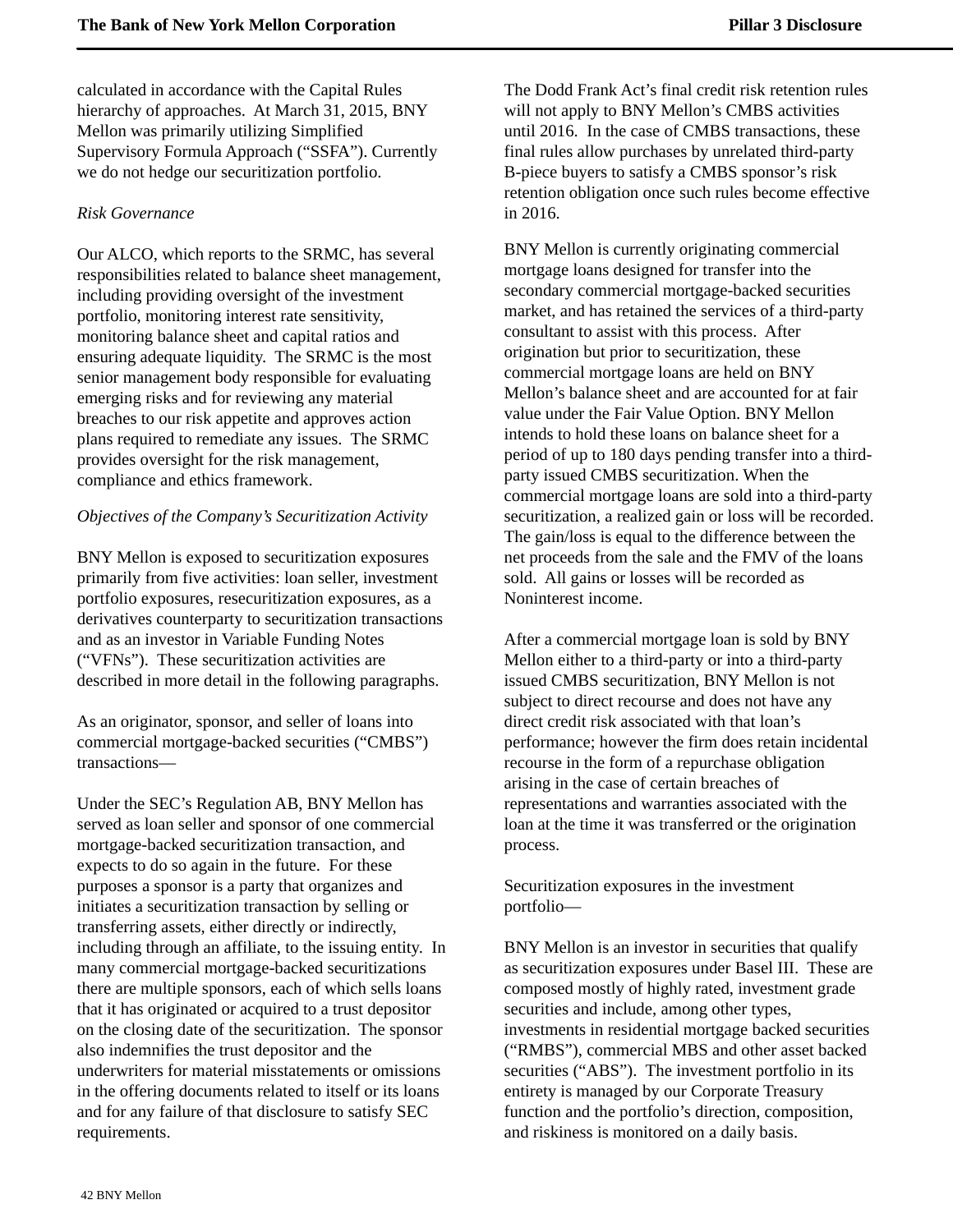As discussed in additional detail below, RWA for securitization exposures are calculated using either the Supervisory Formula Approach ("SFA"), SSFA, a 100% risk weight (for OTC derivatives) or the 1250% risk weighting approach depending on the appropriate treatment for the exposure.

Resecuritization exposures—

BNY Mellon's investment portfolio includes some resecuritization exposures, almost all of which are senior tranches from seasoned, pre-crisis CLO transactions. The underlying securitization content within each of these CLOs is typically composed of debt tranches issued by other CLOs.

As a derivatives counterparty to securitization transactions—

BNY Mellon has derivative exposures, primarily Interest Rate Potential Risk exposures and Foreign Exchange Potential Risk, that support securitization transactions and are considered securitization exposures under the Capital Rules. These exposures generally receive a 100% risk-weight.

### VFNs—

BNY Mellon extends a limited number of VFNs to specific securitization vehicles. Typically, these exposures are subject to the SFA treatment, although certain VFNs are subject to the SSFA if the SFA can not be applied.

### *Accounting Policies*

Due to BNY Mellon's minimal origination and sponsorship role related to these securitization vehicles, these activities and their accounting policy, with the exception of the securitization activities discussed above, are not disclosed in this Report, but would be disclosed separately when material in our Annual Report.

### *Calculation of RWA for Securitization Exposures*

Consistent with section 939A of the Dodd-Frank Act, the Final Capital Rules remove the Advanced Approaches risk-based capital rule's ratings-based approach ("RBA") and internal assessment approach ("IAA") for securitization exposures. Under the Capital Rules, the hierarchy for securitization exposures is as follows:

- Banking organizations are required to deduct from CET1 any after-tax gain-on-sale resulting from a securitization and application of a 1250% risk weight to the portion of credit-enhancing interest-only strip that does not constitute after-tax gain-on-sale. BNY Mellon currently does not have any securitization exposure that is subject to this deduction.
- For those securitization exposures not subject to capital deduction, a banking organization is required to assign a risk weight to the securitization exposure using the SFA where data to calculate the SFA is available. In view of data availability issues, BNY Mellon has adopted the SFA treatment only for its securitization exposures that are VFNs and is moving toward a wider use of the SFA over time as it develops the ability to obtain the required data.
- Banking organizations not adopting SFA are permitted to apply the SSFA under certain situations. The SSFA does not rely on credit ratings when determining the amount of risk that securitization exposures represent.
- Banking organizations may assign a risk weight of 100% to certain derivatives that have a first priority claim on cash flows from the underlying exposures of a securitization exposure under the Capital Rules.
- Securitization exposures that do not fall under any of the foregoing categories are assigned a 1250% risk weight. In addition, a banking organization must assign a 1250% risk weight to any securitization exposures with respect to which it fails to satisfy applicable due diligence requirements.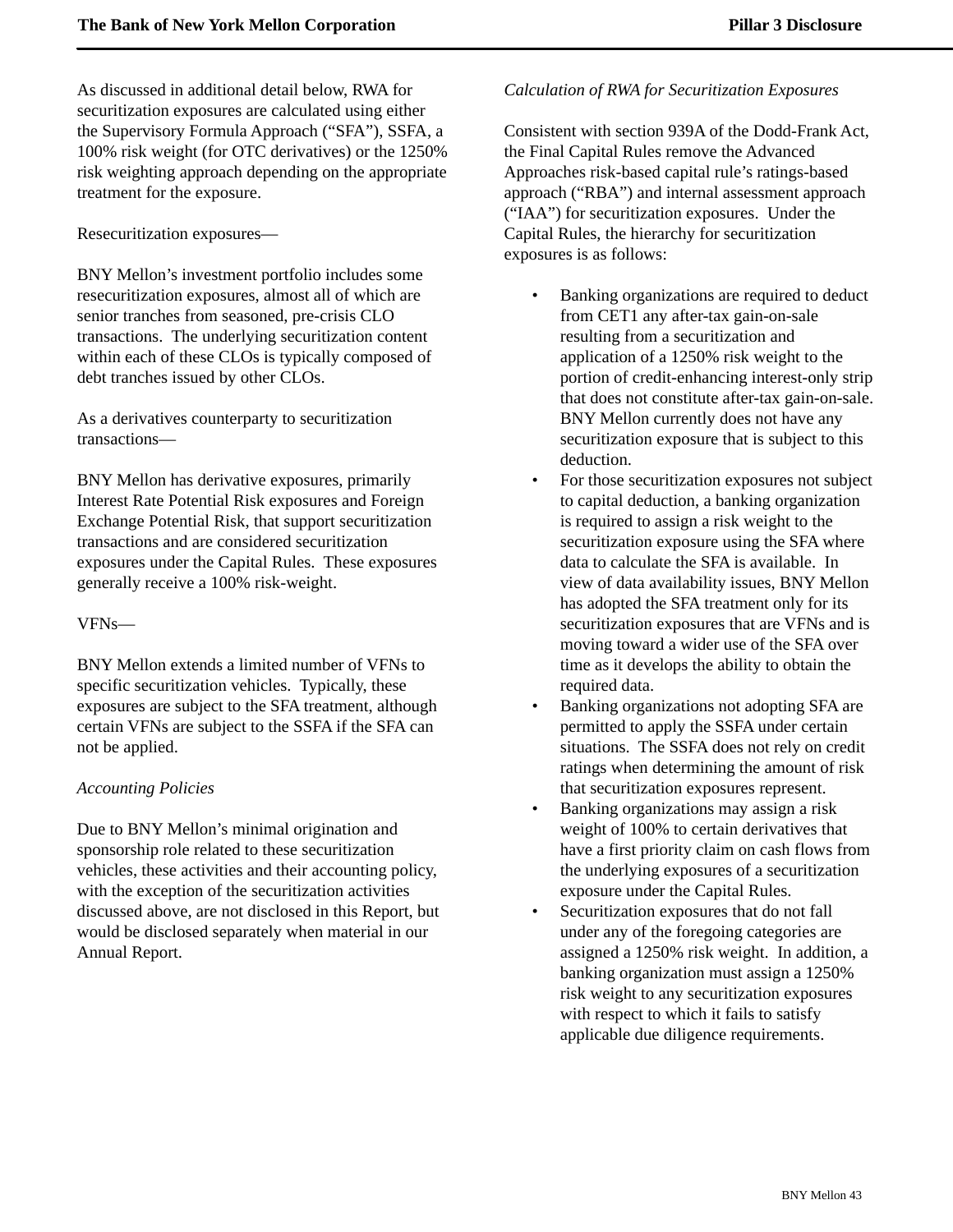*(in millions)*

The following table presents securitization exposures determined under the Capital Rules segmented by the risk weight methodology. The RWA for most securitization exposures is calculated using the SSFA. RWA for VFNs is computed using the SFA treatment. OTC derivatives that support securitization exposures, with the exception of those that do not have first priority on the cash flow waterfall from the underlying exposure, receive a 100% risk weighting. All other securitization exposures without available treatment, or with respect to which a banking organization failed to satisfy applicable due diligence requirements receive a 1250% risk weight.

### **Outstanding traditional securitization exposures by exposure type at March 31, 2015**

| <i>un muuons)</i>               |                                                                    | Securitization exposure amount |                |     |                 |    |        | <b>Securitization RWA</b> |                |    |                 |     |        |  |
|---------------------------------|--------------------------------------------------------------------|--------------------------------|----------------|-----|-----------------|----|--------|---------------------------|----------------|----|-----------------|-----|--------|--|
| <b>Risk</b><br>weight<br>method | <b>Exposure Category</b>                                           |                                | On-<br>balance |     | Off-<br>balance |    | Total  |                           | On-<br>balance |    | Off-<br>balance |     | Total  |  |
| <b>SSFA</b>                     | <b>RMBS</b>                                                        | \$                             | 4,862          | \$. |                 | \$ | 4,862  | \$                        | 6,115          | \$ |                 | \$  | 6,115  |  |
| SSFA                            | ABS                                                                |                                | 3,403          |     |                 |    | 3,403  |                           | 1,075          |    |                 |     | 1,075  |  |
| <b>SSFA</b>                     | <b>Commercial MBS</b>                                              |                                | 1,869          |     |                 |    | 1,869  |                           | 774            |    |                 |     | 774    |  |
| <b>SSFA</b>                     | CDO/CLO                                                            |                                | 1,934          |     |                 |    | 1,934  |                           | 507            |    |                 |     | 507    |  |
| <b>SSFA</b>                     | Resecuritizations                                                  |                                | 360            |     |                 |    | 360    |                           | 340            |    |                 |     | 340    |  |
| <b>SSFA</b>                     | Other                                                              |                                |                |     | 121             |    | 121    |                           |                |    | 24              |     | 24     |  |
|                                 | <b>Subtotal SSFA exposures</b>                                     |                                | 12,428         |     | 121             |    | 12,549 |                           | 8,811          |    | 24              |     | 8,835  |  |
| <b>SFA</b>                      | <b>VFNs</b>                                                        |                                |                |     | 320             |    | 320    |                           |                |    | 64              |     | 64     |  |
| 100%                            | OTC derivatives                                                    |                                |                |     | 220             |    | 220    |                           |                |    | 220             |     | 220    |  |
| 1250%                           | Securitization exposure without<br>available data or due diligence |                                | 65             |     | 15              |    | 80     |                           | 811            |    | 189             |     | 1,000  |  |
|                                 | <b>Total outstanding securitization exposures</b>                  | \$                             | 12,493         | S   | 676             | S  | 13,169 | S                         | 9,622          | S  | 497             | \$. | 10,119 |  |

The total amount of outstanding securitization exposures and RWA at March 31, 2015 was \$13.2 billion and \$10.1 billion, respectively. BNY Mellon did not have any synthetic securitization exposures as of March 31, 2015.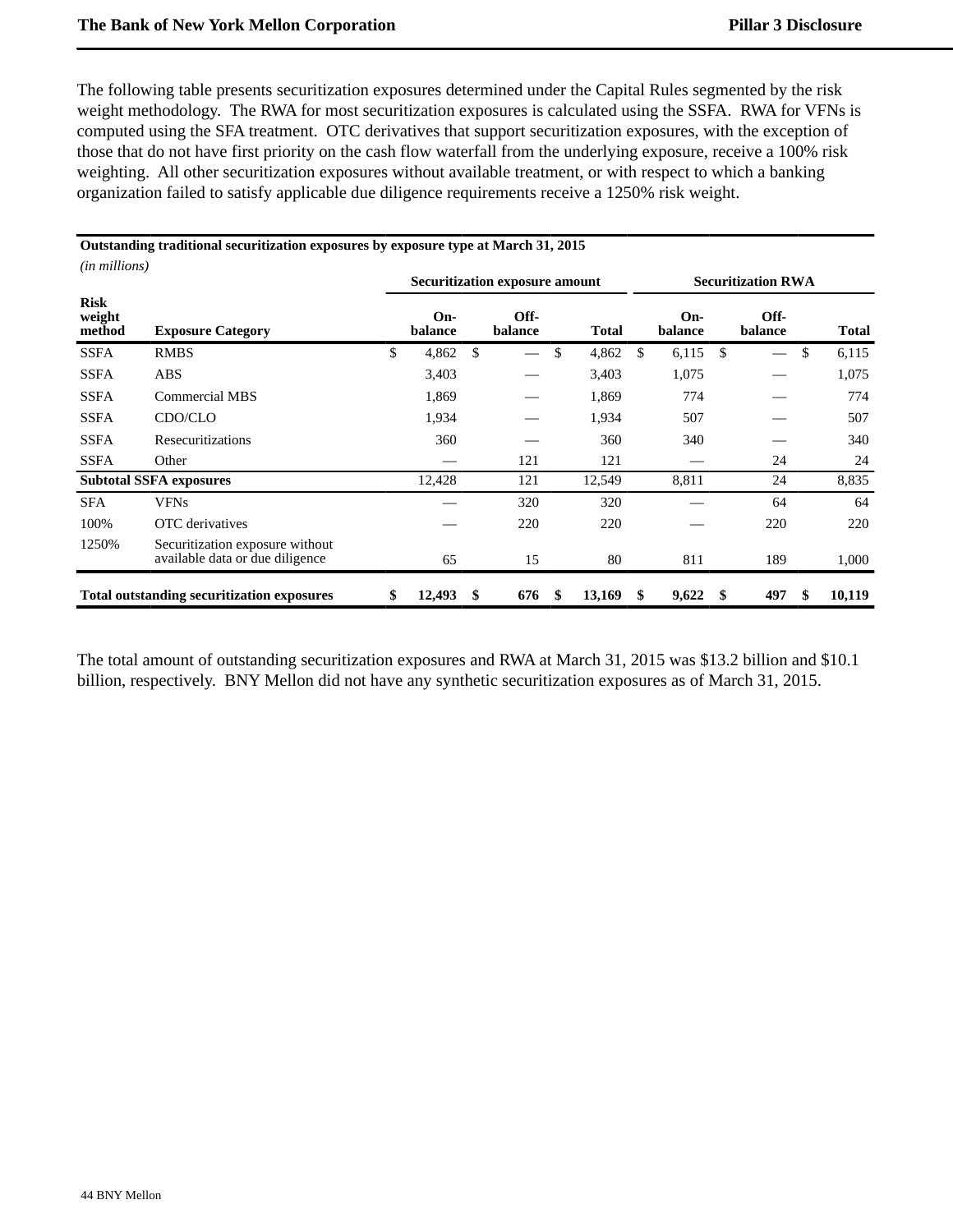| Securitization positions retained or purchased by risk weight bands at March 31, 2015 |    |                       |              |                         |              |    |                       |                    |                             |              |              |
|---------------------------------------------------------------------------------------|----|-----------------------|--------------|-------------------------|--------------|----|-----------------------|--------------------|-----------------------------|--------------|--------------|
| ( <i>in millions</i> )                                                                |    |                       |              | <b>Exposure amount</b>  |              |    |                       |                    | <b>Capital requirements</b> |              |              |
| <b>Risk weight band</b>                                                               |    | <b>Securitization</b> |              | <b>Resecuritization</b> | <b>Total</b> |    | <b>Securitization</b> |                    | <b>Resecuritization</b>     |              | <b>Total</b> |
| Subject to SSFA Approach:                                                             |    |                       |              |                         |              |    |                       |                    |                             |              |              |
| 20\% to $\epsilon$ = 25\%                                                             | \$ | 8,065                 | $\mathbb{S}$ | 105                     | \$<br>8,170  | -S | 130                   | $\mathbf{\hat{S}}$ | $\overline{c}$              | $\mathbb{S}$ | 132          |
| $>25\%$ to $\lt$ = 35%                                                                |    | 531                   |              | 28                      | 559          |    | 13                    |                    |                             |              | 13           |
| $>35\%$ to $\lt$ = 75%                                                                |    | 940                   |              | 116                     | 1,056        |    | 41                    |                    | 5                           |              | 46           |
| $>75\%$ to $\lt$ = 250%                                                               |    | 1,852                 |              | 94                      | 1,946        |    | 268                   |                    | 8                           |              | 276          |
| $>250\%$ to $\lt$ = 650%                                                              |    | 765                   |              | 5                       | 770          |    | 197                   |                    | $\overline{2}$              |              | 199          |
| $>650\%$ to $\lt$ = 1250\%                                                            |    | 36                    |              | 12                      | 48           |    | 31                    |                    | 10                          |              | 41           |
| <b>Total SSFA approach</b>                                                            |    | 12,189                |              | 360                     | 12,549       |    | 680                   |                    | 27                          |              | 707          |
| Subject to 100% OTC, SFA or<br>exposures without available<br>treatment:              |    |                       |              |                         |              |    |                       |                    |                             |              |              |
| 20\% to $\epsilon$ = 25\%                                                             |    | 320                   |              |                         | 320          |    | 5                     |                    |                             |              | 5            |
| $>75\%$ to $\lt$ = 250%                                                               |    | 220                   |              |                         | 220          |    | 18                    |                    |                             |              | 18           |
| $>650\%$ to $\lt$ = 1250\%                                                            |    | 80                    |              |                         | 80           |    | 80                    |                    |                             |              | 80           |
| <b>Total other methods</b>                                                            |    | 620                   |              |                         | 620          |    | 103                   |                    |                             |              | 103          |
| <b>Total securitization positions</b><br>retained or purchased                        | S  | 12,809                | \$           | 360                     | \$<br>13,169 | \$ | 783                   | \$                 | 27                          | \$.          | 810          |

The following table presents securitization exposures by risk weight bands.

The total amount of outstanding securitization exposures subject to risk weighting were \$13.2 billion at March 31, 2015. Capital requirements for those securitization exposures was \$0.8 billion at March 31, 2015.

The following table details resecuritization positions by exposure type.

| Resecuritization positions within the banking book- by exposure type | March 31, 2015                                                         |
|----------------------------------------------------------------------|------------------------------------------------------------------------|
| ( <i>in millions</i> )                                               | Exposures<br>before/after credit<br>mitigation and<br>guarantees $(a)$ |
| Structured products                                                  | 356                                                                    |
| Other $(b)$                                                          | $\overline{4}$                                                         |
| <b>Total resecuritization positions</b>                              | 360                                                                    |

*(a) The credit mitigation and guarantees related to resecuritization positions are not significant.*

*(b) Other resecuritization exposures primarily consists of non pass through MBS.*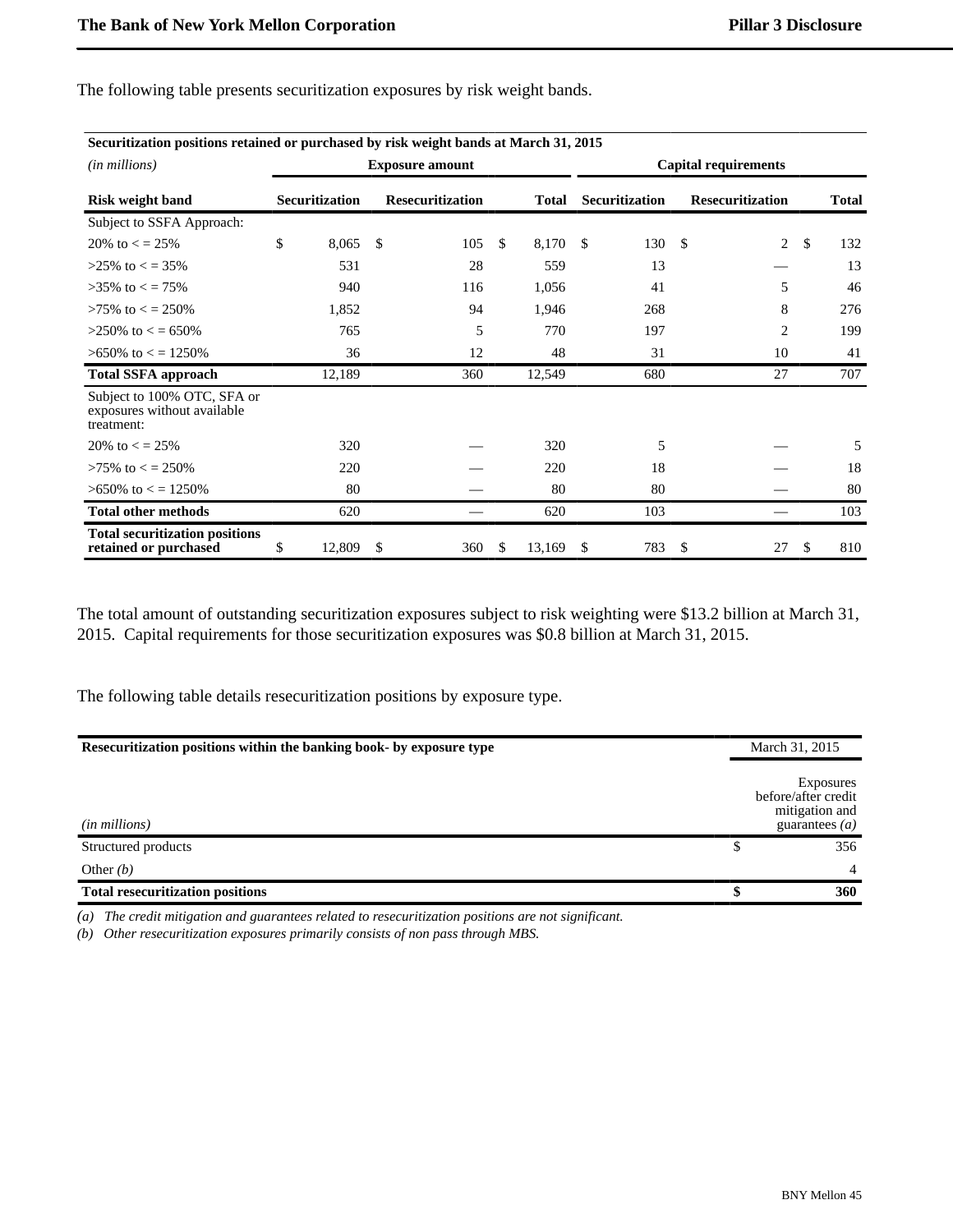The following table presents assets pending securitization (i.e., assets held with the intent to securitize) and year-todate activity for assets securitized. All instruments sold into a third party asset securitization during the first quarter of 2015 were measured at fair value using the fair value option. As such, changes in fair value were recorded in investment and other income.

| Securitization activity at March 31, 2015<br>$(in\, millions)$ | <b>Carry Value</b>                      |     |    | Original principal amount                                 |     |                                                                 |      |                     |
|----------------------------------------------------------------|-----------------------------------------|-----|----|-----------------------------------------------------------|-----|-----------------------------------------------------------------|------|---------------------|
|                                                                | <b>Assets pending</b><br>securitization |     |    | <b>Assets</b><br>securitized<br>with retained<br>exposure |     | <b>Assets</b><br>securitized<br>without<br>retained<br>exposure |      | <b>Gain on Sale</b> |
| Exposure type:                                                 |                                         |     |    |                                                           |     |                                                                 |      |                     |
| Commercial real estate                                         | \$                                      | 140 | -S |                                                           | - S | 100                                                             | - \$ | $\mathcal{F}$       |

# <span id="page-47-0"></span>**Operational Risk**

In providing a comprehensive array of products and services, we may be exposed to operational/business risk. Operational/business risk may result from, but is not limited to, errors related to transaction processing, breaches of internal control systems and compliance requirements, fraud by employees or persons outside BNY Mellon or business interruption due to system failures or other events. Operational/ business risk may also include breaches of our technology and information systems resulting from unauthorized access to confidential information or from internal or external threats, such as cyber attacks. Operational/business risk also includes potential legal or regulatory actions that could arise as a result of noncompliance with applicable laws and/or regulatory requirements. In the case of an operational event, we could suffer a financial loss as well as damage to our reputation.

To address these risks, we maintain comprehensive policies and procedures and an internal control framework designed to provide a sound operational environment. These controls have been designed to manage operational/business risk at appropriate levels given our financial strength, the business environment and markets in which we operate, the nature of our businesses, and considering factors such as competition and regulation. Our internal auditors and internal control group monitor and test the overall effectiveness of our internal controls and financial reporting systems on an ongoing basis.

We have also established procedures that are designed to ensure compliance with generally accepted

conduct, ethics and business practices which are defined in our corporate policies. These include training programs such as for our "Code of Conduct," and "Know Your Customer" programs, and compliance training programs such as those regarding information protection, suspicious activity reporting, and operational risk.

Advanced Measurement Approach ("AMA") Methodology

BNY Mellon's AMA methodology for calculating the capital requirement for operational risk is based on a Loss Distribution Approach ("LDA"). Under the LDA, loss frequency distribution and loss severity distribution are separately estimated from historical loss data, and then combined using Monte Carlo simulations to generate a loss distribution. The loss distribution is used to derive the EL, unexpected loss ("UL") and capital.

BNY Mellon's LDA model uses internal and external loss data as inputs and estimates an annual loss distribution for each unit of measure, and an aggregate annual loss distribution for the corporation with a bottom-up approach. External losses, including fines and penalties levied against institutions in the financial services industry, particularly those that relate to businesses in which we operate, could impact the amount of capital that we are required to hold. The model calculates capital without dependence assumption (i.e., without diversification benefit) and capital with assumption of dependence across units of measure (i.e., with diversification benefit). The dependence is modeled with a copula method using the correlations of annual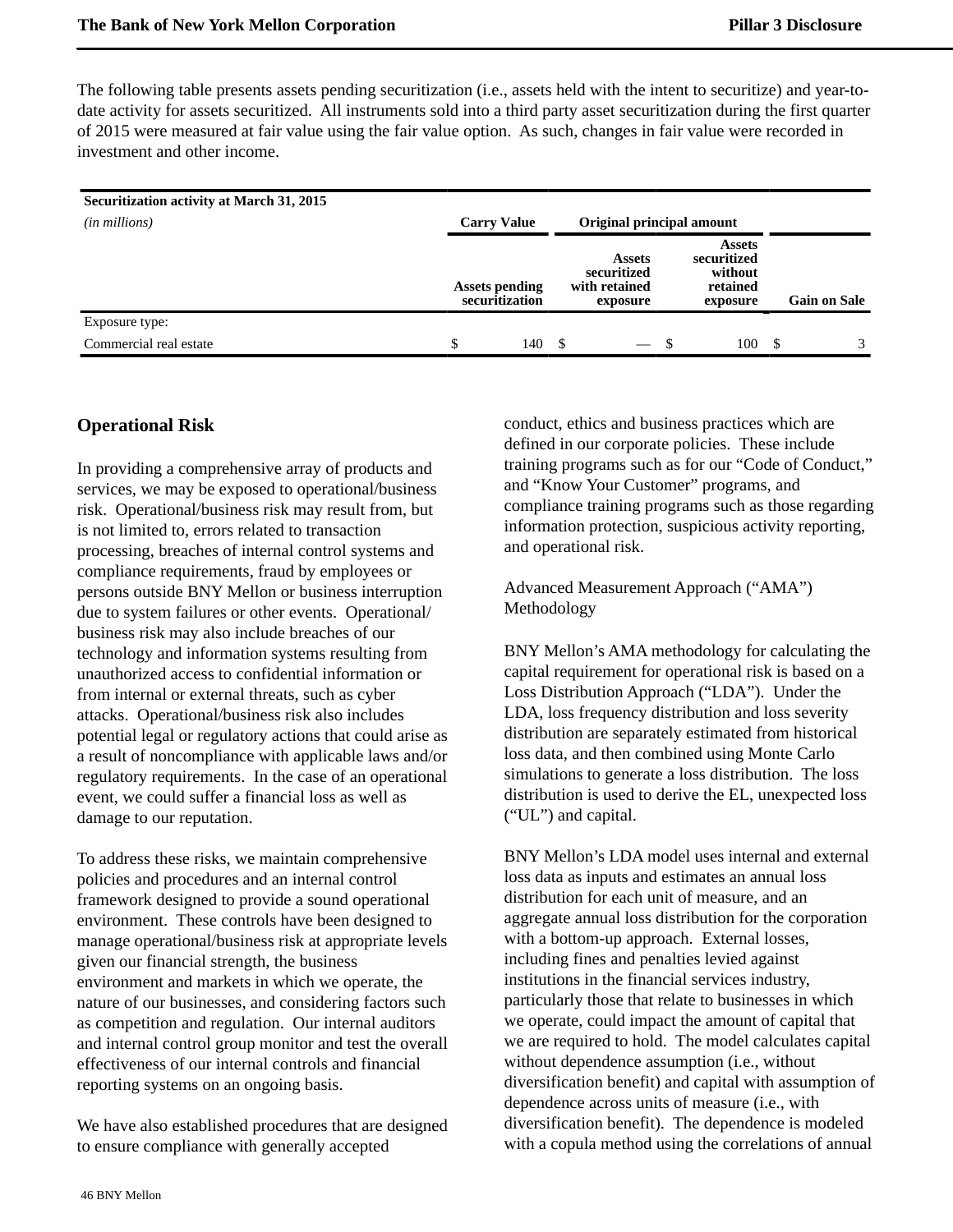losses between units of measure, with the correlations being estimated from historical internal loss data. The regulatory capital and economic capital over a one-year time horizon are the diversified capital, and are derived from the annual loss distribution with a confidence level of 99.9%. The capital includes UL and EL without any offsets to the EL.

The Credit and Operational Risk Measurement Committee is responsible for reviewing and approving changes to the operational risk model. The model is run quarterly based on updated parameters. Independent validation of the model is performed annually by the Model Risk Management Group. The Model Validation Review Committee is responsible for reviewing and approving the validation.

The majority of operational risk at BNY Mellon is in our Asset Servicing business lines, Global Collateral Services, and Corporate Trust.

### *Operational/Business Risk Management*

BNY Mellon's appetite for operational risk is consistent with its desire to maintain a target longterm debt rating of no less than "A" at a 99.9% confidence interval. Our Operational Risk Appetite loss target (which is the amount of losses related to operational risk that we are willing to bear) is less than 0.6% of the line of business revenues.

We have established operational/business risk management as an independent risk discipline.

The organizational framework for operational/ business risk is based upon a strong risk culture that incorporates both governance and risk management activities. These activities include Board oversight and governance, accountability of businesses, operational risk management, and information risk management. Each of these activities are described in more detail in the following paragraphs.

### *Board Oversight and Governance—*

The Risk Committee of the Board approves and oversees our operational/business risk management strategy in addition to credit and market risk. The Risk Committee meets regularly to review operational/business risk management initiatives, discuss key risk issues, and review the effectiveness of the risk management systems. It is composed entirely of independent directors and meets on a

regular basis to review and assesses the control processes with respect to the Company's inherent risks. It also reviews and assesses the Company's fiduciary risk policies and activities, and at least annually, reviews the effectiveness and approves the Company's risk-based capital assessment report which includes the Company's capital ratios calculated under the Capital Rules. Policy formulation and day-to-day oversight of the Risk Management Framework is delegated to the CRO, who, together with the Chief Auditor and the CCO, helps ensure an effective risk management governance structure.

Reporting to both the Risk Committee and the Audit Committee of the Board is the SRMC. The SRMC is responsible for evaluating emerging risks issues to ensure they are weighted against our risk appetite. The SRMC also ensures that any material amendments to the risk appetite and the risk appetite statement are properly vetted and recommended to the Executive Committee and the Board for approval. The roles and responsibilities of the SRMC are more fully detailed in the "Credit Risk: General Disclosures" section of this Report.

The Risk Committee oversees all risk management activities while the SRMC provides senior management oversight. Reporting to SRMC are four risk managing committees including the Technology and Information Risk Committee, the Operational Risk Committee, Strategic Risk Committee and the Fiduciary Risk Management Committee.

The Technology and Information Risk Committee oversees enterprise information and technology risk management activities. The Operational Risk Committee provides oversight of operational risk and executive guidance on the operational risk framework, policy design, and implementation/ adherence tracking. The Strategic Risk Committee oversees the Company's strategic risk profile and monitors and manages the associated risks. The Fiduciary Risk Management Committee oversees the Company's fiduciary risk profile and monitors and manages fiduciary risk. Senior line of business operations managers (and investment officers for the Fiduciary Risk Committee), Senior Technology Managers, Business Chief Risk Officers, and representatives from Legal, Compliance and Audit serve on these committees.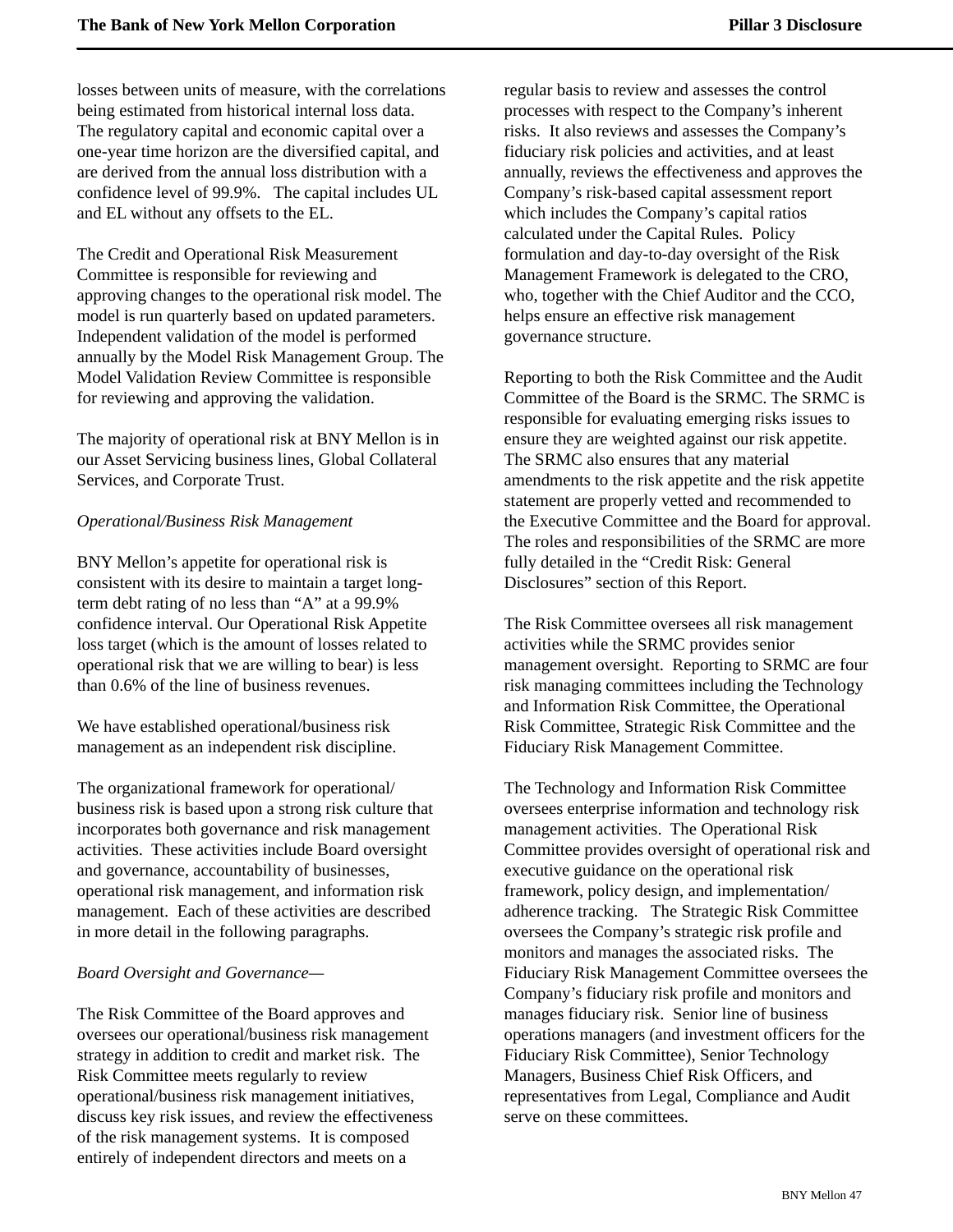The operational risk committees, organization structure, tools and controlling policies are designed to execute the risk management framework effectively mitigating the risk of loss and damage to our reputation.

Internal Audit is an independent, objective assurance function. Internal Audit assists the Company in accomplishing its objectives by bringing a systematic, disciplined risk-based approach to evaluate and improve the effectiveness of the Company's risk management, control, and governance processes. In order to perform this function, Internal Audit will maintain a professional staff with sufficient knowledge, skills, and experience to meet the requirements of their Charter. If external experts are needed, Internal Audit will arrange co-sourcing according to company policy with concurrence of the Chief Auditor.

### *Accountability of Businesses—*

Business managers are responsible for maintaining an effective system of internal controls commensurate with their risk profiles and in accordance with BNY Mellon policies and procedures. Co-chaired by the heads of the relevant lines of business and the Business Chief Risk Officer, the Business Risk Committee meetings are a key aspect of the operational risk management process and are designed to enhance transparency of the key risk and control issues facing the respective businesses. Designees of the Business Chief Risk Officer may serve as deputy chairs. Other meeting attendees include representatives of our Operations, Compliance, Technology, Finance, Legal and Internal Audit functions.

### *Operation Risk Management ("ORM Group")—*

The ORM Group is responsible for developing risk management policies and tools for assessing, measuring, monitoring and managing operational risk for BNY Mellon. The tools include a business environment and internal control factor selfassessment, key risk indicators and internal operational event data capture (losses).

The ORM Group also coordinates reporting of operational risk data to various risk committees.

The primary objectives of the ORM Group are to promote effective risk management, identify

emerging risks, create incentives for generating continuous improvement in controls, and to optimize capital.

The ORM function reports to the CRO and includes a Chief Operational Risk Officer, (who also manages the Corporate Operational Risk Management group) as well as Business Chief Risk Officers and their staff of Business Senior Operational Risk Managers. These individuals are independent of the business lines. The Senior Operational Risk Managers work closely with the business lines to provide support for all aspects of operational risk.

### *Information Risk Management ("IRM Group")—*

The IRM Group is responsible for developing policies, methods and tools for identifying, assessing, measuring, monitoring and governing information and technology risk for BNY Mellon. The IRM Group partners with the businesses to help maintain and protect the confidentiality, integrity, and availability of the firm's information and technology assets from internal and external threats such as cyber attacks.

### Operational Risk Tools and Framework

We have developed several enterprise-wide tools to aid in understanding and monitoring operational risk. The tools are on a common reporting platform and have been developed for capture of internal losses and business environment self-assessments. Key Risk Indicators are also used to monitor operational effectiveness and to monitor trends in operational risk.

### Reporting of Losses

Operational losses are captured in general ledger accounts that are mapped to the seven operational risk event categories specified in the Capital Rules. Information on operational losses that exceed \$10,000 must be entered into a central database. By policy, business managers must elevate loss information within five calendar days of discovering an event where the most likely outcome based on available information is a financial impact of \$50,000 or greater. Notification is required from the business area where the event occurred. This notification is sent to senior line of business managers, the Business Chief Risk Officer, the Chief Operational Risk Officer, and for higher threshold amounts, the CRO,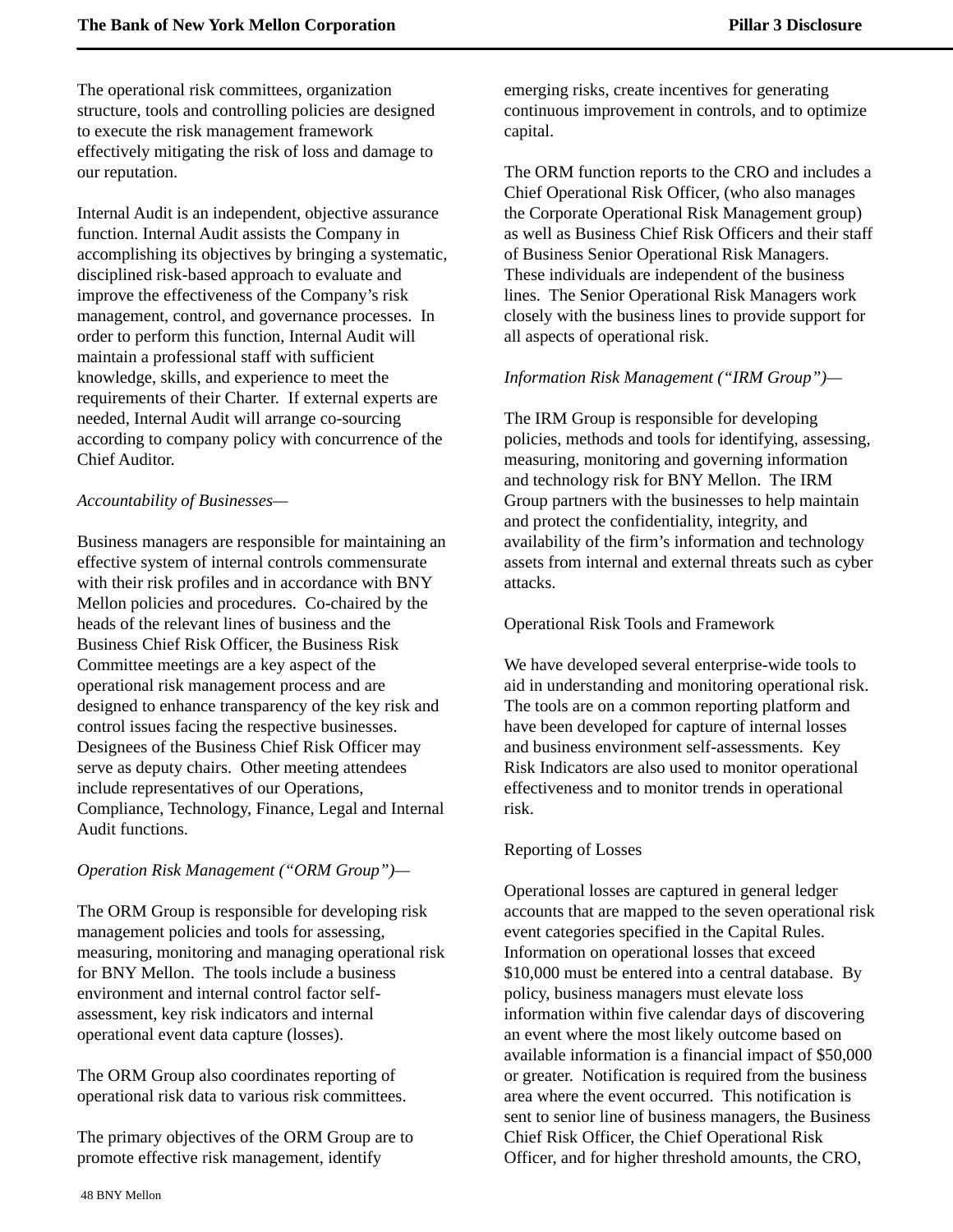the CFO and General Counsel. The event information from the central database is input to the operational risk capital model along with external loss data.

Business Environment Self-Assessments

Business environment self-assessments are captured at the business unit and process levels. Business unit "High Level Assessments" are completed by the Business Chief Risk Officers or their designee for major businesses and other selected businesses. A High Level Assessment requires assessment of inherent risk, the control environment, residual risk and the direction of risk for a series of standard risks. Commentary is required on current risks including loss experience, emerging risks, business process changes, new product development and risk management initiatives. Other information may include Key Risk Indicators data and audit and SOX findings or issues. The High Level Assessments are updated quarterly and reviewed with the Chief Operational Risk Officer, the CCO and CRO.

Risk and Control Self Assessments ("RCSAs") are completed by line of business managers to identify inherent risk associated with their key business processes. The RCSA policy includes a matrix which is a qualitative guideline to assist the risk owner when assessing inherent risk, quality of controls, residual risk and direction of risk. The lines of business RCSA owner must attest to the accuracy of the document at least annually.

Key Risk Indicators ("KRIs")

KRIs are metrics captured on a corporate risk managed database. KRIs are used to monitor essential/critical aspects of the health of business processes. Results are measured against predetermined standards or thresholds.

### Operational Loss Review

The monthly Operational Loss Review is a form of operational risk reporting that highlights operational losses and provides commentary on trends or drivers of losses, total losses by sector and losses expressed as a percentage of revenue. To allow for comparison and to permit focus on problem areas, the report includes information across multiple time horizons. It also provides loss commentary for business lines where losses exceed tolerances and identifies

individual losses in excess of \$250,000 for each sector.

Client & Product Risk Oversight

The BNY Mellon Client and Product Risks Oversight provides oversight of the BNY Mellon risk framework related to governance over client relationships and products.

### Business Continuity

We regularly assess and monitor operational risk in our business and provide for disaster and business recovery planning, including geographical diversification of our facilities. We are prepared for events that could damage our physical facilities, cause delay or disruptions to operational functions, including telecommunications networks, or impair our employees, clients, vendors and counterparties. Key elements of our business continuity strategies are extensive planning and testing, and diversity of business operations, data centers and telecommunications infrastructure. For a further discussion on this topic, see "Business Continuity" in the MD&A - Results of Operations section of the 2014 BNY Mellon Annual Report on Form 10-K.

# *Use of Insurance for the Purpose of Mitigating Operational Risk*

BNY Mellon mitigates operational risk with a broad range of insurance policies that cover operational events. The insurance policies that BNY Mellon holds include Financial Institutions Bond, Bankers Professional Liability, Directors' and Officers' Liability, All Risk Property policies, and Enterprise Cyber / Privacy Liability. Operational loss data are provided to our Corporate Insurance Division in order to raise awareness of significant operational risk issues to ensure appropriate insurance coverage is in place or to enhance existing insurance policies. An operational risk management policy is in place that describes the process for reporting operational loss data to the Corporate Insurance Division. Although we maintain insurance policies to mitigate operational events, insurance recoveries are not included in the loss information used in our operational risk capital model.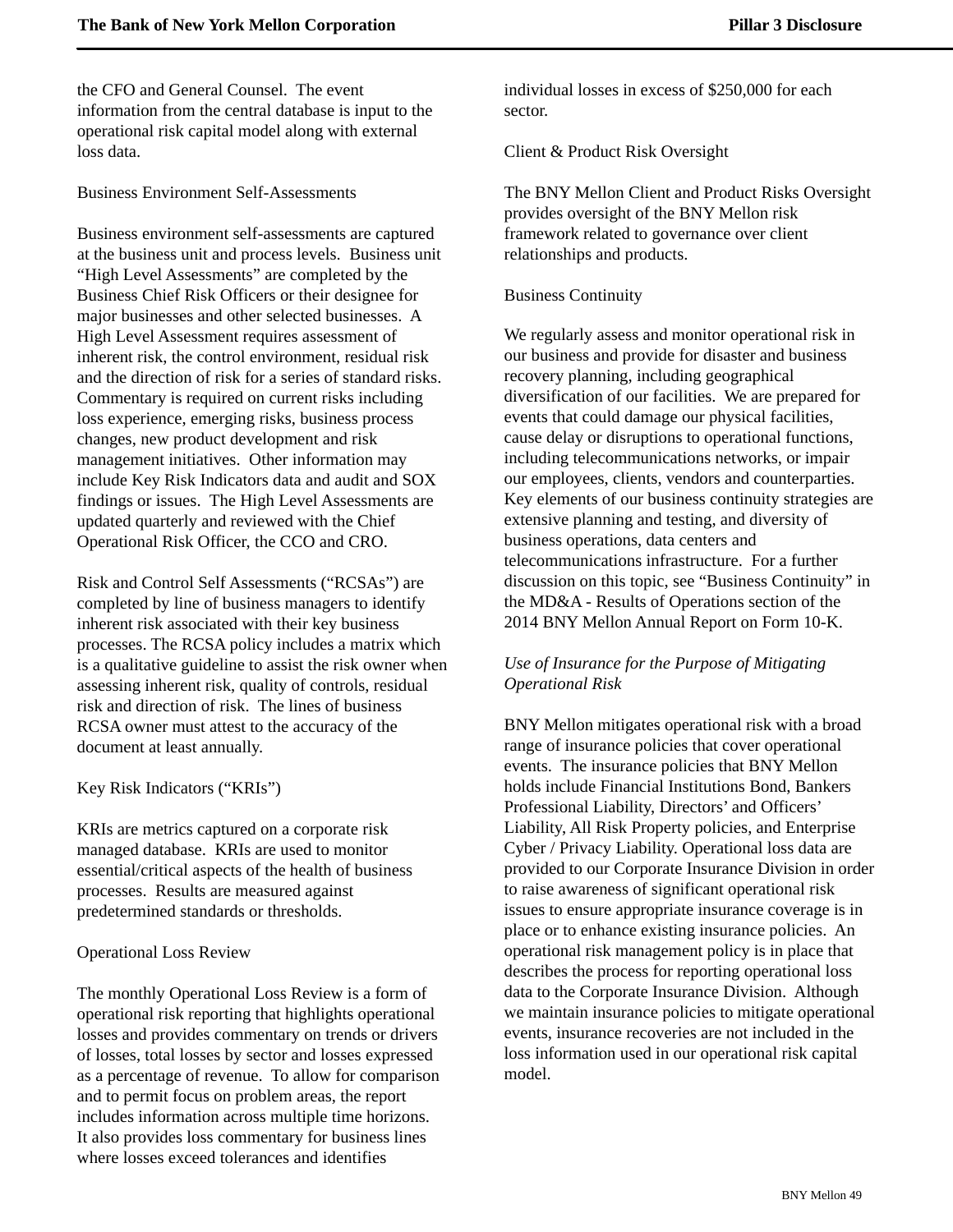# <span id="page-51-0"></span>**Equities Not Subject to Market Risk Rule**

The principal functions of the securities portfolios are to generate net interest revenue or capital gains over time, to adjust the interest rate sensitivity gapping position of the Company, to support the liquidity management and funding of the Company, to satisfy deposit pledging requirements, and to meet requirements of certain agencies with which the Company does business. In recognition of these different functions, the Company's securities portfolio is divided into three portfolios: Trading securities (which are not included in "Equities Not Subject to Market Risk Rule" because they are included in the VaR calculation for market risk), Available-for-Sale ("AFS") securities, and Held-to-Maturity ("HTM") securities.

### *Accounting and Valuation Methodologies*

Equity securities are generally classified as AFS securities or other assets when they are purchased. Securities are classified as AFS securities when we intend to hold the securities for an indefinite period of time or when the securities may be used for tactical asset/liability purposes and may be sold from time to time to effectively manage interest rate exposure, prepayment risk and liquidity needs. Our investments in mutual funds and other equity securities with readily determinable fair values are reported as AFS investment securities for regulatory reporting purposes.

Other securities held for other than profit or yield enhancement purposes include securities held for merger and acquisition objectives and securities of certain government corporations held to conduct certain forms of business, including FRB and Depository Trust Company ("DTC") stock. These investments are valued on a lower of cost or impaired value basis, depending on the nature of the investment. For example, FRB stock and DTC stock are recorded in other assets at the lower of cost or impaired value.

Equity securities (other than trading) are accounted for using one of four methods:

• Cost Method **-** The investment is recorded as other assets at acquisition cost and dividends received by the Company are recorded as noninterest income. The carrying value of the investment is written down if considered to be

Other-Than-Temporary-Impaired ("OTTI"). The cost method of accounting is used when either BNY Mellon's share in the voting stock or equity of the investee is less than 20% or it has little influence over management of the investee.

- Equity Method The investment is initially recorded as other assets at acquisition cost and is subsequently adjusted to recognize the Company's proportionate share of the investee's earnings or losses. Distributions and dividends received from the investee are recorded as a reduction in the investment. The carrying value of the investment is written down if considered to be OTTI. The equity method of accounting is used when BNY Mellon's share in the voting stock or equity of the investee is between 20% and 50%, and it does not otherwise effectively control the investee, but has significant influence over operating and financial policies of the investee. This influence can be indicated in several ways, such as, representation on the investee's board of directors, participation in policy-making processes, material intercompany transactions, interchange of key managers/ personnel, or technological dependency.
- Consolidation Method **-** The financial statements of the investee and BNY Mellon are combined line-by-line as if they were one entity, with a noncontrolling ownership shown if less than 100% of the investee is owned. Certain VIEs may be required to be consolidated in accordance with Financial Accounting Standards Board ("FASB") ASC 810**,** Consolidation and ASU 2009-17, Consolidation. VIEs evaluated under ASC 810 are consolidated when BNY Mellon absorbs a majority of the VIEs expected losses, receives a majority of the VIEs expected gains or both. VIEs evaluated under ASU 2009-17 are consolidated when BNY Mellon is determined to have a controlling financial interest in the VIE.
- Fair Value Method **-** Equities such as seed capital and venture capital investments are accounted for at fair value. Seed capital investments in funds that are non-listed, which generally include limited partnerships, limited liability or offshore/ overseas structured hedge funds and hedge fund of funds, are not within the scope of ASC 320 and are recorded as other assets. New investment funds may require an investment of seed capital by the Company which will allow the fund to begin purchasing assets in accordance with the fund's objectives. We apply the fair value option under ASC 825 to all seed capital investments.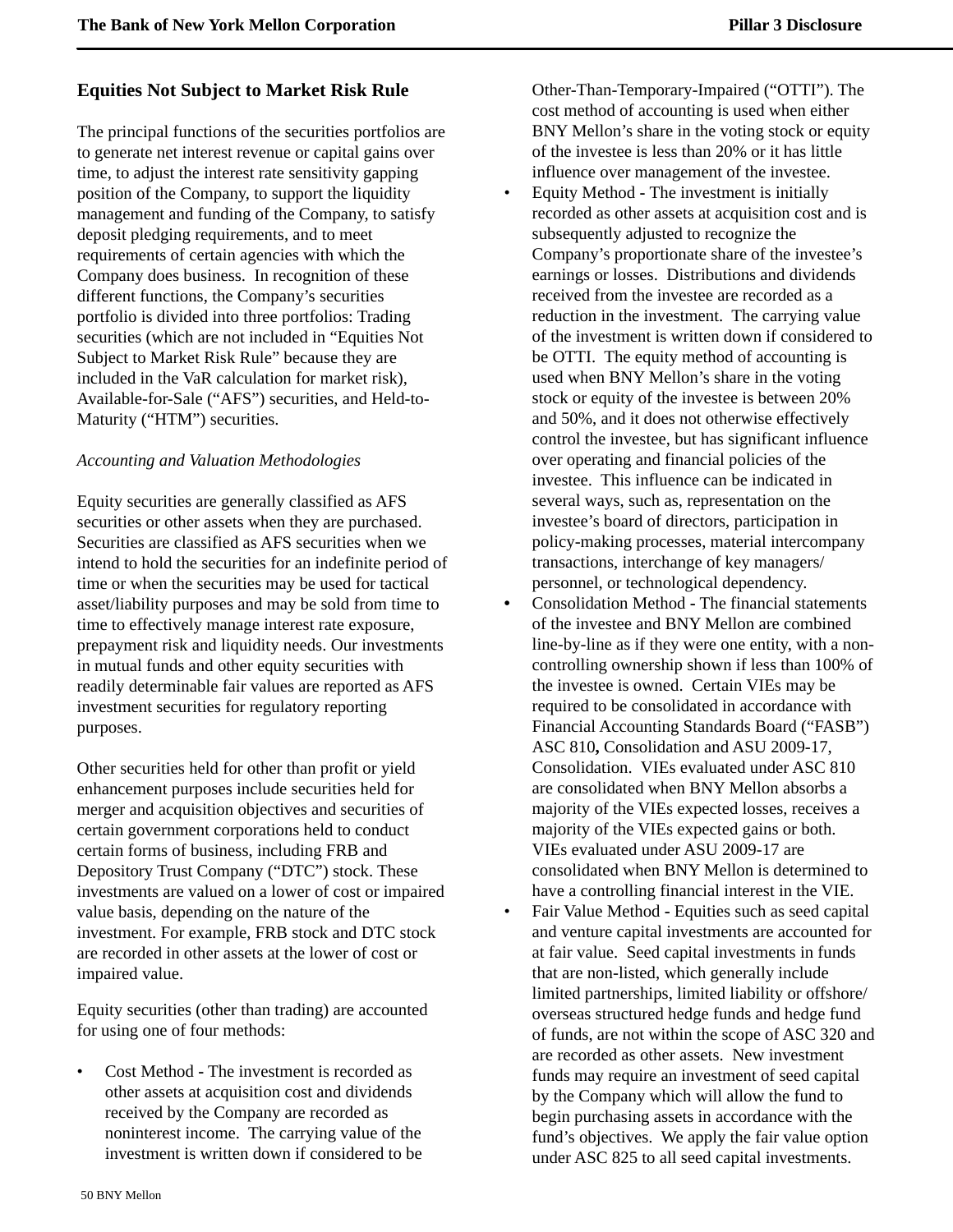All mark-to-market gains and losses related to these investments, which are classified as other assets, are recorded as investment income. Dividend and interest income is recorded as investment income. Venture capital activities consist of investments in private equity funds, mezzanine financings, leveraged bond funds and direct equity investments. As part of its venture capital investments, the Company may enter into commitments to provide additional equity or financing. Fair values for private equity funds are generally based upon information provided by fund sponsors and our knowledge of the underlying portfolio while mezzanine financing and direct equity investments are based upon our internal models.

Purchases of equities classified as AFS are recorded at cost and carried at fair value with the difference between fair value and amortized cost being recognized as unrealized gain (loss) in AOCI within shareholders' equity, unless a security is OTTI, as described below. Realized gains and losses for equities classified as AFS securities are recorded as gains or losses.

Changes in fair value for AFS equities are recorded monthly. The fair value is the price that would be received to sell a security or paid to transfer a liability (e.g., short positions) between market participants on the measurement date. Quoted prices (unadjusted) in active markets for identical securities are used to the extent possible. Fair values based on modeled cash flow estimates are used in inactive markets.

An equity security is considered impaired whenever its fair value is lower than its amortized cost. In such cases, a determination must be made as to whether there is OTTI. Periodic reviews must be performed for these securities in order to determine if there is OTTI. For a cost method equity investment which is not recorded at fair value, an evaluation of whether any events or changes in circumstances have occurred that may have a significant adverse effect on the investment's fair value is performed. If such an event has occurred, a fair value for the equity investment is estimated. If the fair value of the investment is less than its cost, an evaluation as to whether or not the impairment is OTTI must be performed.

### *Risk Weighting Approaches*

As described below, we use three approaches to risk weight our equity exposures that are not subject to the market risk capital rules: Simple Risk Weight Approach ("SRWA"), Simple Modified Look Through Approach ("SMLT"), and Full Look Through Approach ("FLTA").

### SRWA

BNY Mellon determines the RWA amount for equity exposures, except for equity exposures to investment funds, by multiplying the adjusted carrying value of the equity exposure by the lowest applicable risk weight. Under SRWA:

- Equity investments in sovereigns, certain political subdivisions, the Federal Home Loan Bank or Farmer Mac may be risk weighted below 100 percent.
- A "non-significant equity exposure", equity exposures (excluding significant investments in the capital of an unconsolidated financial institution in the form of common stock and exposures to certain investment firms) with an aggregate adjusted carrying value of 10% or less of a bank's total capital, is risk weighted at 100 percent.
- An investment in the same equity instrument that exceeds 10 percent of total capital will be risk weighted at 300 (publicly traded equities) or 400 (non-publicly traded) percent.
- Equity exposures to qualified community development investments are risk-weighted at 100 percent.
- Significant investments in unconsolidated financial institutions in the form of common stock that are not deducted from regulatory capital are weighted at 250 percent, while investments in certain firms with securitization features are risk weighted at 600 percent.

# SMLT

The SMLT approach is used to calculate the RWA amount of equity exposure to investment funds. Under the SMLT approach, the RWA amount for this type of equity exposure is equal to the adjusted carrying value of the equity exposure multiplied by the highest risk weight that applies to any exposure within the fund allowed by the prospectus to be held.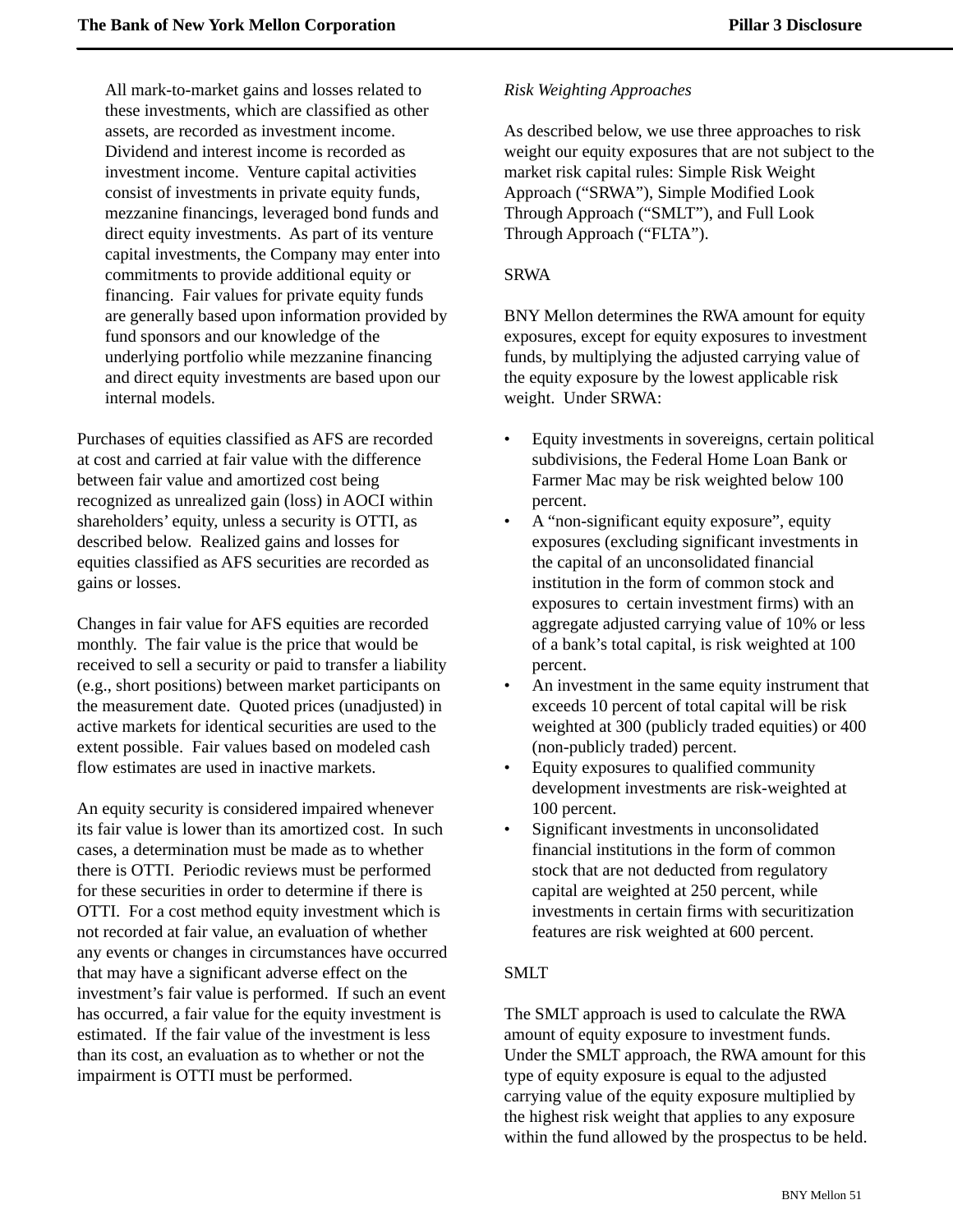### FLTA

The FLTA is used to calculate the RWA amount of the equity exposure to investment funds for which we are able to compute a risk-weighted asset for each of the exposures held by the investment fund. Under the Capital Rules, a bank is required to calculate the RWA for each of the exposures held by the investment fund as if the exposures were held directly by us based on our proportional interest. Depending

on whether the exposures were wholesale, retail, securitization, or equity exposures, a bank would apply the appropriate IRB risk-based capital treatment.

The table below details BNY Mellon's equity exposures.

| <b>Equity Exposures</b>                                         |             | March 31, 2015 |            |                            |
|-----------------------------------------------------------------|-------------|----------------|------------|----------------------------|
| ( <i>in millions</i> )                                          | <b>EAD</b>  | $RW\%$         | <b>RWA</b> | Capital<br><b>Required</b> |
| Simple Risk Weight Approach:                                    |             |                |            |                            |
| <b>Federal Reserve Bank stock</b>                               | \$<br>448   | 0%<br>-\$      | - \$       |                            |
| Community development                                           | 1,242       | 100            | 1,242      | 99                         |
| Non-significant equity treatment:                               |             |                |            |                            |
| Publicly traded                                                 | 313         | 100            | 313        | 25                         |
| Non-publicly traded                                             | 233         | 100            | 233        | 19                         |
| Pension fund assets                                             | 258         | 100            | 258        | 21                         |
| Significant investment in unconsolidated subs and covered funds | 591         | 100            | 591        | 47                         |
| Funds with greater than material leverage                       | 38          | 600            | 228        | 18                         |
| Subtotal- Simple Risk Weight Approach                           | 3,123       |                | 2,865      | 229                        |
| Simple Modified Look-through Approach:                          |             |                |            |                            |
| Money market funds                                              | 749         | 20             | 150        | 12                         |
| Funds subject to 1250% RW                                       | 13          | 1,250          | 167        | 13                         |
| Other                                                           | 306         | 113            | 347        | 28                         |
| Subtotal- Simple Modified Look-through Approach                 | 1,068       |                | 664        | 53                         |
| Full Look-through Approach:                                     |             |                |            |                            |
| Company owned life insurance                                    | 2,749       | 71             | 1,939      | 155                        |
| Subtotal- Full Look-through Approach                            | 2,749       |                | 1,939      | 155                        |
| Total                                                           | \$<br>6,940 | \$             | 5,468 \$   | 437                        |

The table below presents equity exposure gains and losses.

| <b>Equity Exposure - Gains / (Losses)</b> | <b>Quarter Ended</b>  |
|-------------------------------------------|-----------------------|
| (in millions)                             | <b>March 31, 2015</b> |
| Realized Gains / (Losses) (a) (b)         | (1.0)                 |
| Unrealized Gains / (Losses) (b) $(c)$     | 0.4                   |

*(a) Realized gains/(losses) through a sale or liquidation.*

*(b) Amounts are included in CET1, Tier 1 and total capital.*

*(c) Unrealized gains/(losses) recognized through equity.*

Net realized losses of \$1 million for the first quarter of 2015 were primarily due to a sale of venture capital, partially offset by gains due to the liquidation of seed capital investments. Net unrealized gains of \$0.4 million for the first quarter of 2015 were primarily due to an increase in market value in trade or clearing associations and mutual funds.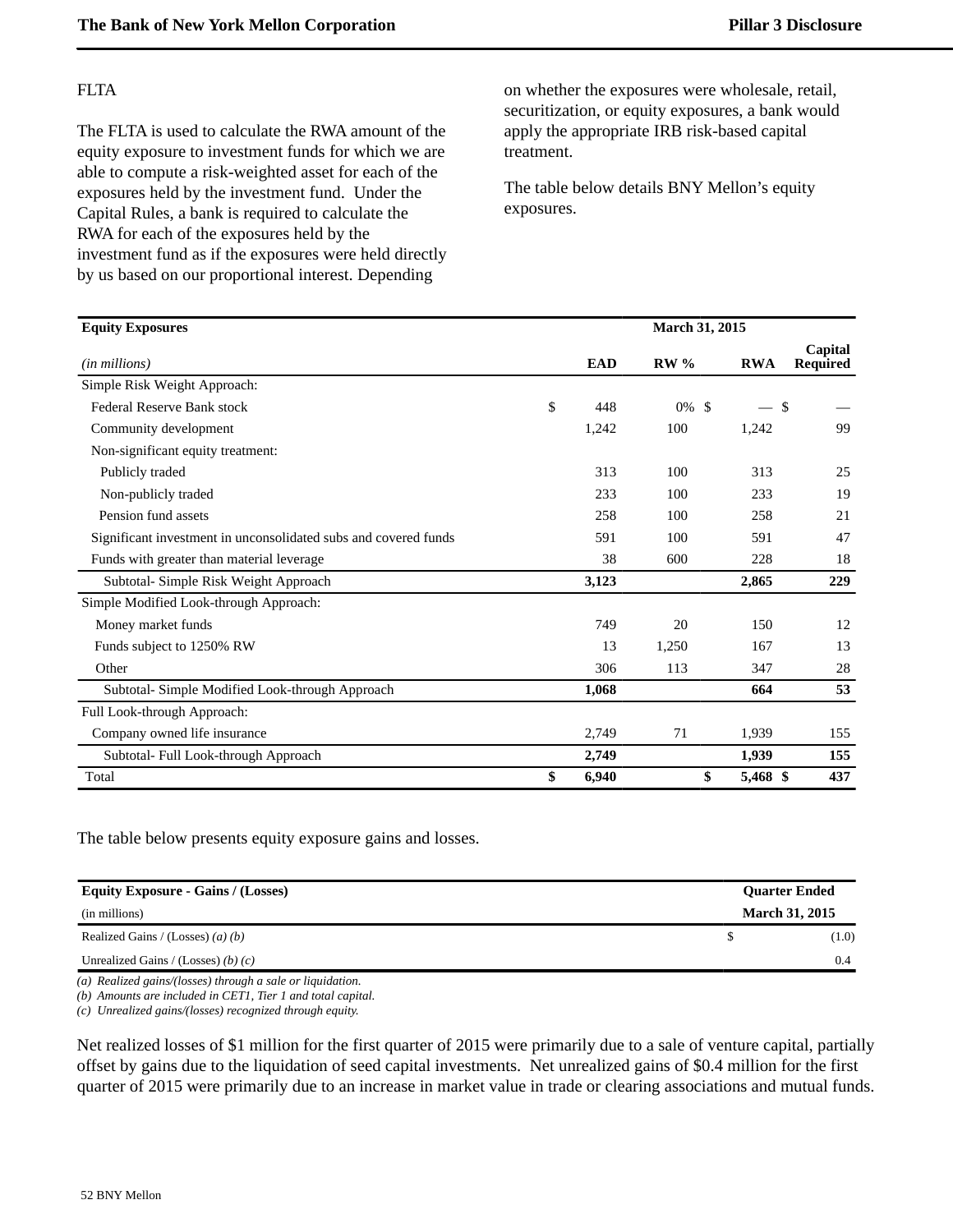# <span id="page-54-0"></span>**Market Risk**

The Company operates under the revised risk-based capital guidelines for market risk. In June 2012, the OCC, the Federal Reserve, and FDIC issued market risk capital rules as an enhancement to the market risk capital framework adopted by the Basel Committee (commonly referred to as "Basel II.5"). As discussed above, in July 2013, the U.S. federal banking agencies approved the Final Capital Rules, which included certain conforming changes to the market risk rule, which became effective January 1, 2014 (together, the "Final Market Risk Capital Rule").

The Final Market Risk Capital Rule requires us to make publicly available quantitative disclosures at least quarterly. Specifically, we are required to disclose among other items, certain quantitative information on the following measures as applicable to the Company, including for example:

• VaR based measures:

VaR is a measure of the dollar amount of potential loss at a specified confidence level from adverse market movements in an ordinary market environment.

Stressed VaR based measures:

Stressed VaR is a measure of the dollar amount of potential loss at a specified confidence level from adverse market movements in an environment of significant market stress.

• Incremental risk capital ("IRC") requirements:

IRC is a measure of the dollar amount of potential loss from the exposure to default and migration risks for fixed income positions in trading books.

• Comprehensive risk measure ("CRM") capital requirements:

CRM is a measure of the dollar amount of potential loss from the exposure to all price risks in correlation trading portfolios.

The quantitative and qualitative information included in this quarterly disclosure is provided at the Company consolidated level.

# *Covered Positions*

The Final Market Risk Capital Rule requires us to calculate the market risk regulatory capital based on the population of covered positions. Covered positions include all foreign exchange and commodity positions as well as assets and liabilities in our trading book that meet minimum regulatory requirements making them subject to market risk regulatory capital requirements in the Final Market Risk Capital Rule.

Due to the regulatory requirements for covered positions, the population of positions included in our regulatory VaR is different from the population of positions in management VaR we disclose in our 10- Q and Annual Reports. Management VaR includes positions subject to internal management VaR limits. The population of covered positions in our regulatory VaR is a subset of the population of positions included in our management VaR.

# *Securitizations*

As of the end of the first quarter of 2015, the Company's population of covered positions does not include any positions that meet the definition of a securitization position in the Final Market Risk Capital Rule.

# *Correlation Trading Positions*

During the first quarter of 2015, the Company's population of covered positions did not include any correlation trading positions.

# *Measurement and Monitoring*

The following table summarizes the minimum capital requirement and RWA for market risk as of the end of the first quarter of 2015 calculated in accordance with the Final Market Risk Capital Rule.

| Component                            | March 31, 2015 |                    |  |         |  |  |
|--------------------------------------|----------------|--------------------|--|---------|--|--|
| (dollars in millions)                |                | Capital            |  | RWA     |  |  |
| VaR $(a)$                            | \$             | $37.4 \text{ } $s$ |  | 467.0   |  |  |
| Stressed VaR (b)                     |                | 86.0               |  | 1,075.3 |  |  |
| Specific Risk Standard Charge        |                | 148.3              |  | 1,854.0 |  |  |
| Total Market Risk Capital and RWA \$ |                | 271.7              |  | 3,396.3 |  |  |

*(a) Represents the daily average of the previous 60 business days from the period end-date.*

*(b) Represents the weekly average of the previous 12 weeks from the period end-date.*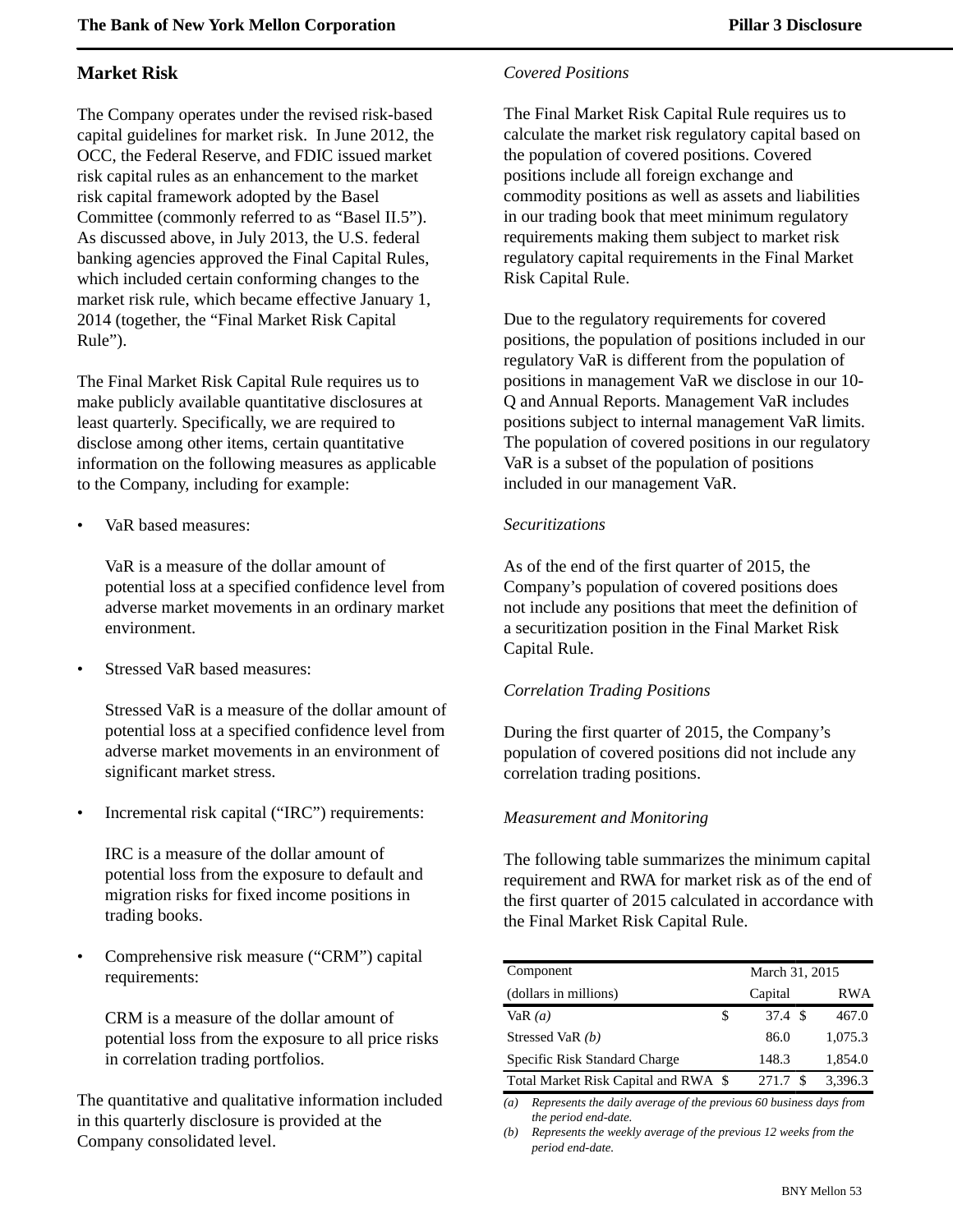### *VaR Based Measures*

VaR is a measure of the dollar amount of potential loss at a specified confidence level from adverse market movements in an ordinary market environment. Our VaR methodology is based on a Monte Carlo simulation. The calculation of our regulatory VaR assumes a ten-day holding period, utilizes a 99% confidence level, a 500 day look-back with a weighting scheme, and incorporates the nonlinear characteristics of options. The ten-day regulatory VaR is derived by scaling one-day VaR to a ten-day holding period.

The following table indicates the calculated regulatory VaR amounts for the overall portfolio of covered positions as well as separate measures for interest rate, foreign exchange, equity and credit components of VaR for the first quarter of 2015.

| VaR(a)                 | O <sub>1</sub> 2015 |           |      |                 |  |  |  |  |  |  |
|------------------------|---------------------|-----------|------|-----------------|--|--|--|--|--|--|
| (dollars in millions)  | Mean                | Low       | High | March 31<br>(b) |  |  |  |  |  |  |
| Interest rate          | \$<br>- \$<br>11.4  | 5.1<br>\$ | 20.4 | 14.2<br>\$.     |  |  |  |  |  |  |
| FX                     | 2.7                 | 2.0       | 3.5  | 2.2             |  |  |  |  |  |  |
| Equity                 | 4.2                 | 2.3       | 5.9  | 3.7             |  |  |  |  |  |  |
| Diversification        | (5.9)               | N/M       | N/M  | (6.7)           |  |  |  |  |  |  |
| <b>Total Portfolio</b> | \$<br>S<br>12.4     | \$<br>5.4 | 19.8 | 13.4<br>S       |  |  |  |  |  |  |

*(a) The ten-day, 99% confidence regulatory VaR metrics in this table are calculated over the entire calendar quarter and therefore may differ from the period used when calculating capital.*

*(b) VaR is calculated on last business day of quarter.*

*N/M - Because the minimum and maximum may occur on different days for different risk components, it is not meaningful to compute a portfolio diversification effect.*

The following section provides additional information regarding the specific components of VaR set forth in the table above.

# *Composition of material portfolios of covered positions*

The interest rate component of VaR represents instruments whose values predominantly vary with the level or volatility of interest rates. These instruments include, but are not limited to: debt securities, mortgage-backed securities, swaps, swaptions, forward rate agreements, exchange traded futures and options, and other interest rate derivative products.

The foreign exchange component of VaR represents instruments whose values predominantly vary with the level or volatility of currency exchange rates or interest rates. These instruments include, but are not limited to: currency balances, spot and forward transactions, currency options, and exchange traded futures and options, and other currency derivative products.

The equity component of VaR consists of instruments that represent an ownership interest in the form of domestic and foreign common stock or other equitylinked instruments. These instruments include, but are not limited to: common stock, exchange traded funds, American Depositary Receipts, listed equity options (puts and calls), OTC equity options, equity total return swaps, equity index futures and other equity derivative products.

The diversification component of VaR is the risk reduction benefit that occurs when combining portfolios and offsetting positions, and from the correlated behavior of risk factor movements.

During the first quarter of 2015, interest rate risk generated 62% of average VaR, equity risk generated 23% of average VaR and foreign exchange risk accounted for 15% of average VaR.

### *Stressed VaR Based Measures*

Stressed VaR is a measure of the dollar amount of potential loss at a specified confidence level from adverse market movements in an environment of significant market stress. Stressed VaR uses the same model as our regulatory VaR, but incorporating inputs calibrated to historical data from a continuous one year stress period selected based on empirical studies. The calculation of our regulatory Stressed VaR assumes a ten-day holding period, utilizes a 99% confidence level, a 250 day look-back with a weighting scheme, and incorporates the non-linear characteristics of options. The ten-day regulatory Stressed VaR is derived by scaling one-day Stressed VaR to a ten-day holding period.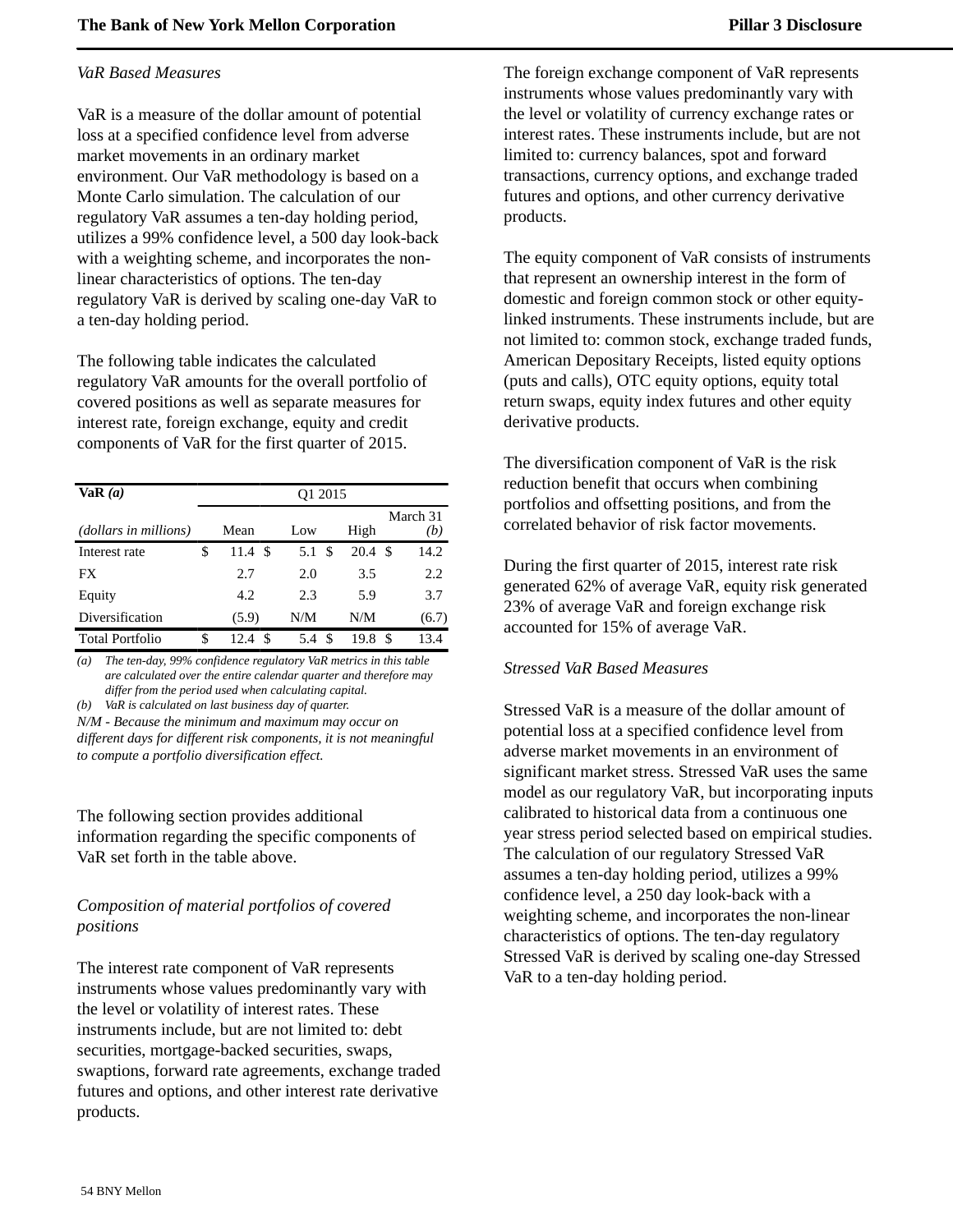The following table indicates the calculated regulatory Stressed VaR amounts for the overall portfolio of covered positions as well as separate measures for interest rate, foreign exchange, equity and credit components of Stressed VaR for the first quarter of 2015.

| Stressed VaR $(a)$     |   | O <sub>1</sub> 2015         |                    |   |      |     |          |  |  |  |  |
|------------------------|---|-----------------------------|--------------------|---|------|-----|----------|--|--|--|--|
| (dollars in millions)  |   | Mean                        | Low                |   | High |     | March 31 |  |  |  |  |
| Interest rate          | S | $27.5 \text{ \textdegree }$ | $21.5 \text{ } $s$ |   | 34.4 | -\$ | 33.9     |  |  |  |  |
| FX                     |   | 5.8                         | 4.0                |   | 11.7 |     | 11.7     |  |  |  |  |
| Equity                 |   | 9.1                         | 6.3                |   | 11.8 |     | 8.3      |  |  |  |  |
| Diversification        |   | (13.7)                      | N/M                |   | N/M  |     | (16.8)   |  |  |  |  |
| <b>Total Portfolio</b> | S | S.<br>28.7                  | 20.8               | S | 37.1 |     | 37.1     |  |  |  |  |

*(a) The ten-day, 99% confidence, regulatory Stressed VaR metrics in this table are calculated over the entire calendar quarter and therefore may differ from the period used when calculating capital.*

*N/M - Because the minimum and maximum may occur on different days for different risk components, it is not meaningful to compute a portfolio diversification effect.*

During the first quarter of 2015, interest rate risk generated 65% of average Stressed VaR, equity risk generated 22% of average Stressed VaR and foreign exchange risk accounted for 13% of average Stressed VaR.

### *Specific Risk Measures*

Specific risk means the risk of loss on a position that could result from factors other than broad market movements and include event risk, default risk, and idiosyncratic risk. The Final Market Risk Capital Rule requires us to measure the specific risk for debt, equity and securitization positions using either our internal models (e.g., VaR, IRC, CRM) provided our regulators approve the use of these models to measure specific risk, or the standardized measurement method. The following three sections describe our specific risk measures.

We calculate the specific risk standard charge on a quarterly basis under the standardized measurement method. It measures specific risk pursuant to fixed risk weights, which are prescribed by the Final Market Risk Capital Rule.

### *IRC Requirements*

We do not use an IRC model for the calculation of our market risk regulatory capital.

### *CRM Requirements*

The CRM model is not applicable because we do not have correlation trading positions in our population of covered positions.

### *Regulatory VaR Back-testing*

On a daily basis, we compare one-day 99% regulatory VaR to trading profits and losses excluding fees, commissions, reserves, net interest income, and intraday trading to determine the back test multiplier for VaR and Stressed VaR for purposes of calculating the market risk regulatory capital. This daily backtesting is also done at a sub-portfolio level and facilitates the assessment of the performance of our VaR model.

During the first quarter of 2015, for the Company, the daily trading loss excluding fees, commissions, reserves, net interest income, and intraday trading did not exceed the calculated regulatory VaR of the overall portfolio of covered positions on any given day. For the portfolio of covered positions held by The Bank of New York Mellon (the "Bank"), the Company's principal banking subsidiary, there were five occurrences during the first quarter of 2015 where the daily trading loss (as described above) exceeded its calculated regulatory VaR. In the third and fourth quarters of 2014 there were six additional Bank-level VaR back test breaks. These eleven Banklevel VaR back-test breaks required an increase to the Bank market risk regulatory back-test multiplier from 3.5 to 4. The impact of the increased Bank-level back test multiplier and combined with modeling enhancements implemented during the fourth quarter increased the Bank-level RWA 47% in the first quarter 2015 when compared to fourth quarter 2014.

For further information on market risk governance and risk appetite, see "Risk management overview" in the Company's 2014 Annual Report.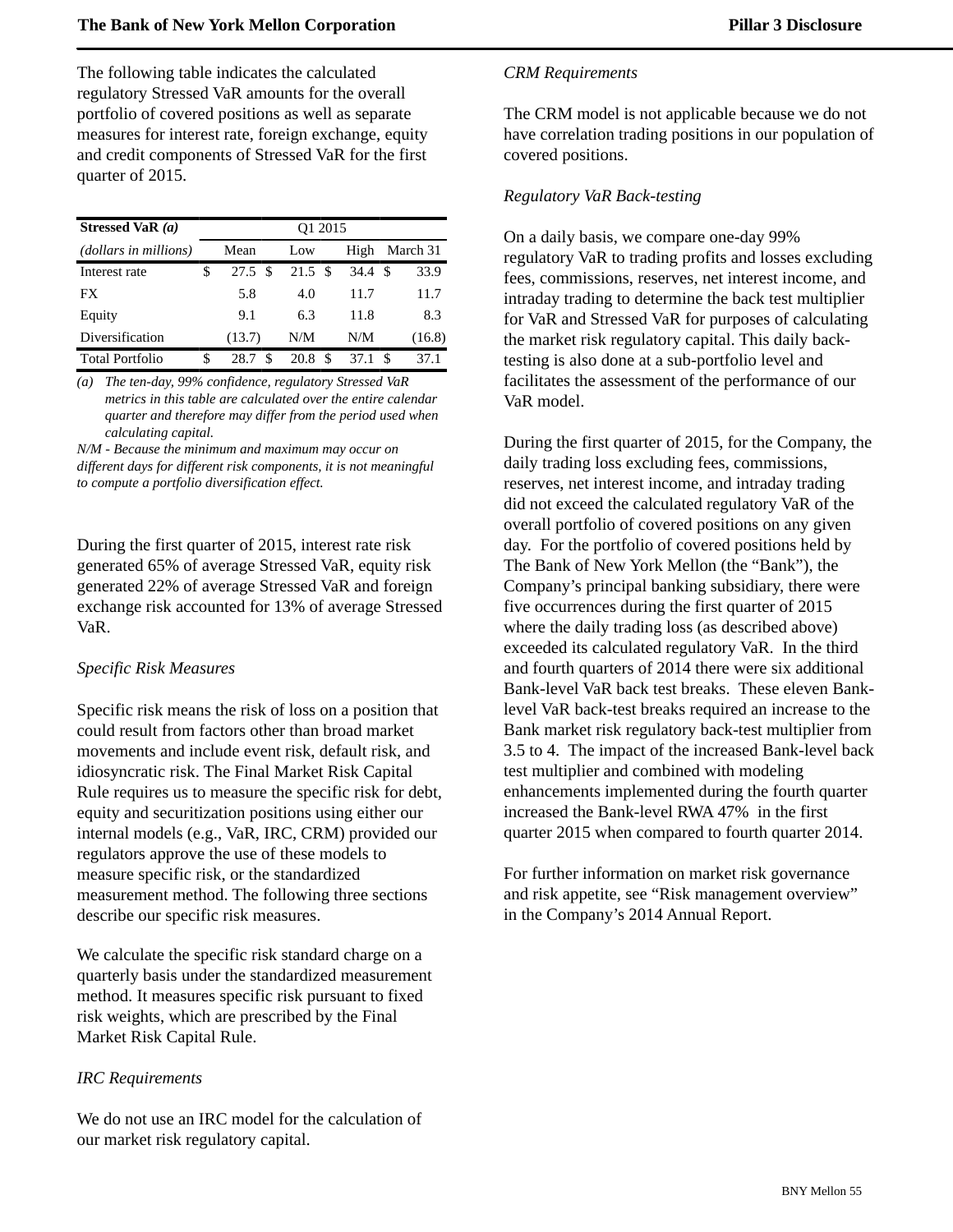# <span id="page-57-0"></span>**Interest Rate Risk for Non-Trading Activities**

The Bank of New York Mellon Corporation is committed to implementing and maintaining sound practices for managing interest rate risk ("IRR"). Our IRR management structure ensures that we meet and maintain this objective.

IRR is inherent in the business of banking. BNY Mellon's policy is to manage IRR exposures using processes and systems commensurate with our earnings and capital levels, complexity, business model, risk profile, and scope of operations.

The Board of Directors and its designees oversee risk management processes, including Policy oversight and annual approval. It also sets the overall tolerance for IRR, and delegates to the ALCO a mandate to oversee the management of these risks. It also delegates to the ALCO responsibility for devising and executing IRR strategies and policies consistent with BNY Mellon's defined risk appetite. The Corporate Treasurer is required to report to the Board of Directors or its delegated committee at least quarterly regarding BNY Mellon's IRR exposure, along with a review of any significant strategies undertaken to monitor and control such risks.

Our diversified business activities include processing securities, accepting deposits, investing in securities, lending, raising money as needed to fund assets, and other transactions. The market risks from these activities are interest rate risk and foreign exchange risk. Our primary market risk is exposure to movements in U.S. dollar interest rates and certain foreign currency interest rates. We actively manage interest rate sensitivity and use earnings simulation and discounted cash flow models to identify interest rate exposures.

An earnings simulation model is the primary tool used to assess changes in pre-tax net interest revenue. The model incorporates management's assumptions regarding interest rates, balance changes on core deposits, market spreads, changes in the prepayment behavior of loans and securities and the impact of derivative financial instruments used for interest rate risk management purposes. These assumptions have been developed through a combination of historical analysis and future expected pricing behavior and are inherently uncertain. As a result, the earnings simulation model cannot precisely estimate net interest revenue or the impact of higher or lower

interest rates on net interest revenue. Actual results may differ from projected results due to timing, magnitude and frequency of interest rate changes, and changes in market conditions and management's strategies, among other factors.

These scenarios do not reflect strategies that management could employ to limit the impact as interest rate expectations change. The table below relies on certain critical assumptions regarding the balance sheet and depositors' behavior related to interest rate fluctuations and the prepayment and extension risk in certain of our assets. To the extent that actual behavior is different from that assumed in the models, there could be a change in interest rate sensitivity.

We evaluate the effect on earnings by running various interest rate ramp scenarios from a baseline scenario. These scenarios are reviewed to examine the impact of large interest rate movements. Interest rate sensitivity is quantified by calculating the change in pre-tax net interest revenue between the scenarios over a 12-month measurement period.

The following table shows net interest revenue sensitivity for BNY Mellon:

| Estimated change in net interest revenue<br>(dollars in millions) | March 31,<br>2015 |
|-------------------------------------------------------------------|-------------------|
| up 200 bps parallel rate ramp vs. baseline $(a)$                  | 210               |
| up 100 bps parallel rate ramp vs. baseline $(a)$                  | 262               |
| Long-term up 50 bps, short-term unchanged $(b)$                   | 14                |
| Long-term down 50 bps, short-term unchanged $(b)$                 | (69)              |

*(a) In the parallel rate ramp, both short-term and long-term rates move in four equal quarterly increments.*

*(b) Long-term is equal to or greater than one year. bps - basis points.*

Incremental investment in fixed rate assets has resulted in higher net interest revenue projections in the baseline scenario, however, it has lowered net interest revenue sensitivity. Further, increased deposit run-off assumptions in our scenarios also reduced net interest revenue sensitivity. These assumptions are highly sensitive to the future course of monetary policy.

The 100 basis point ramp scenario assumes rates increase 25 basis points in each of the next four quarters and the 200 basis point ramp scenario assumes a 50 basis point per quarter increase.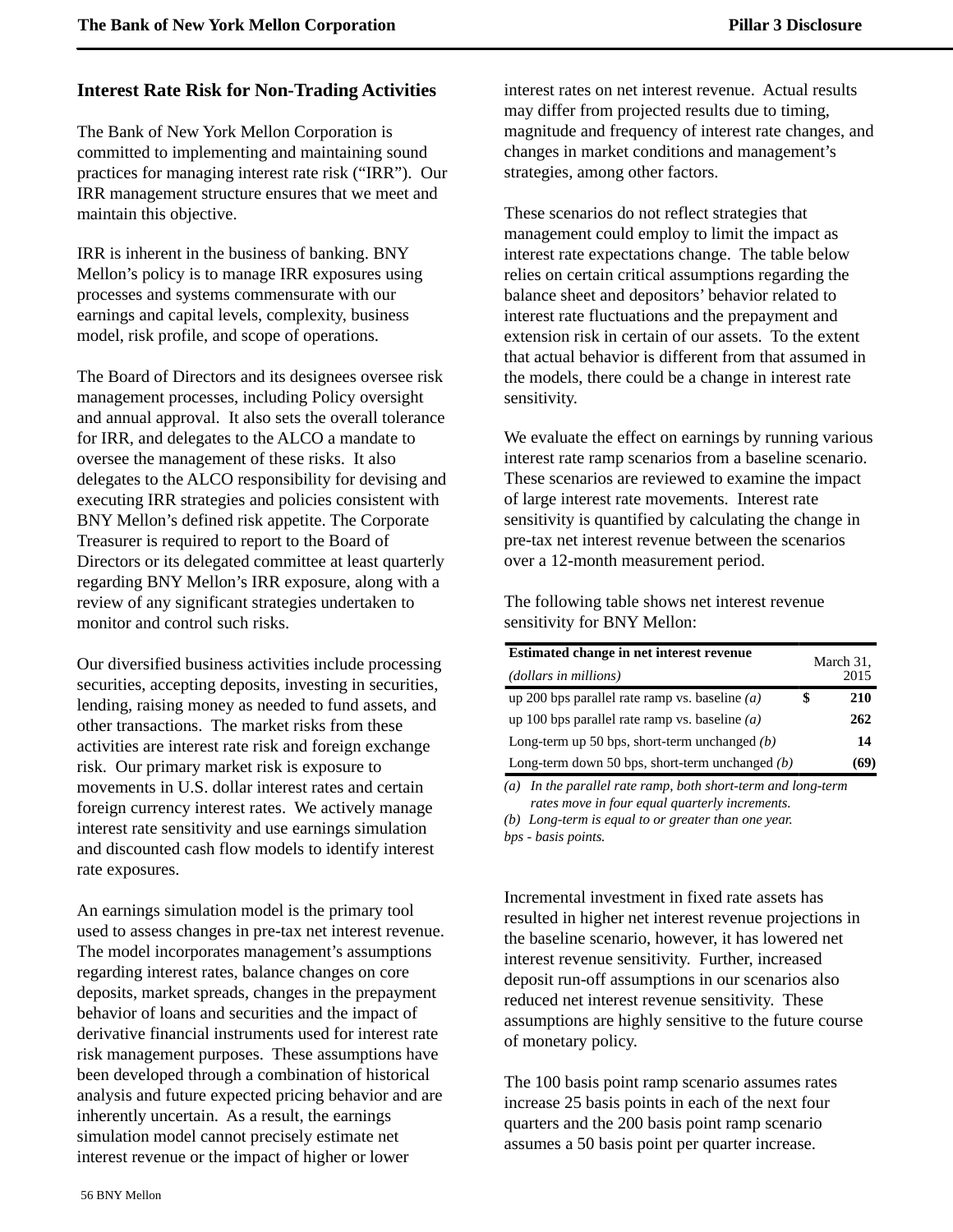Our net interest revenue sensitivity table above incorporates assumptions about the impact of changes in interest rates on depositor behavior based on historical experience. Given the current historically low interest rate environment and the potential change to implementation of monetary policy, the impact of depositor behavior is highly uncertain.

Growth or contraction of deposits could also be affected by the following factors:

- Monetary policy;
- Global economic uncertainty;
- Our ratings relative to other financial institutions' ratings; and
- Money market mutual fund and other regulatory reform.

Any of these events could change our assumptions about depositor behavior and have a significant impact on our balance sheet and net interest revenue.

### <span id="page-58-0"></span>**Supplementary Leverage Ratio**

Beginning on Jan. 1, 2015 the Advanced Approaches banking organizations are required to disclose their SLR although they are not required to comply with a minimum supplementary leverage ratio requirement until Jan. 1, 2018.

The following table shows BNY Mellon's summary of accounting assets and total leverage exposure.

| Part 1: Summary comparison of accounting assets and total leverage exposure<br>(dollars in millions) | March 31, 2015 |
|------------------------------------------------------------------------------------------------------|----------------|
| Total consolidated quarterly average assets                                                          | 374,891        |
| Adjustment for derivative exposures                                                                  | 9,295          |
| Adjustment for repo-style transactions                                                               | 6,474          |
| Adjustment for off-balance sheet exposures $(a)$                                                     | 22,046         |
| Other adjustments                                                                                    | (17, 876)      |
| Total leverage exposure                                                                              | 394,830        |

*(a) Conversion to credit equivalent amounts of off-balance sheet exposures.*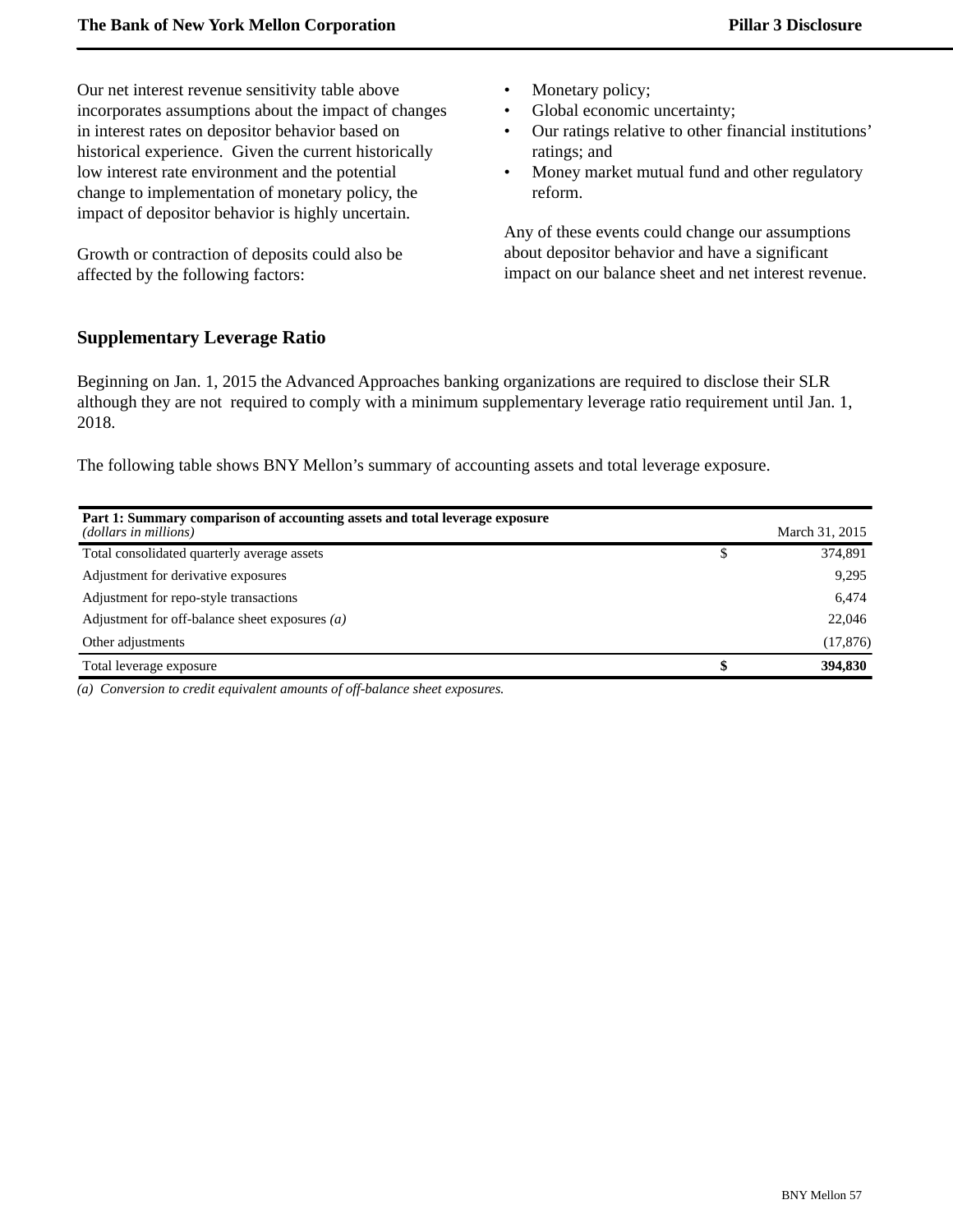The following table details BNY Mellon's estimated SLR calculated using the Transitional Approach.

| Part 2: Supplementary leverage ratio<br>(dollars in millions)                        |    | March 31, 2015 |
|--------------------------------------------------------------------------------------|----|----------------|
| On-balance sheet exposure:                                                           |    |                |
| On-balance sheet assets $(a)$<br>\$                                                  |    | 347.198        |
| Less: Amounts deducted from Tier 1 capital                                           |    | (17, 876)      |
| Total on-balance sheet exposures $(a)$                                               |    | 329,322        |
| <b>Derivative exposures:</b>                                                         |    |                |
| Replacement cost for derivative exposures, net of cash variation margin              |    | 7,345          |
| Add-on amounts for PFE for derivative exposures                                      |    | 9.295          |
| Total derivative exposures                                                           |    | 16,640         |
| <b>Repo-style transactions:</b>                                                      |    |                |
| On-balance sheet assets for repo-style transactions $(b)$                            |    | 21.001         |
| Less: Reduction of the gross value of receivables in reverse repurchase transactions |    | (653)          |
| Counterparty credit risk for all repo-style transactions                             |    | 6,474          |
| Total exposures for repo-style transactions                                          |    | 26,822         |
| Other off-balance sheet exposures:                                                   |    |                |
| Off-balance sheet exposures at gross notional amounts                                |    | 52,509         |
| Less: Adjustments for conversion to credit equivalent amounts                        |    | (30, 463)      |
| Total off-balance sheet exposures                                                    |    | 22,046         |
| Capital and total leverage exposure:                                                 |    |                |
| Tier 1 capital                                                                       |    | 19,852         |
| Total leverage exposure                                                              | \$ | 394,830        |
| <b>Estimated SLR</b>                                                                 |    | 5.03%          |

*(a) Excluding on-balance sheet assets for repo-style transactions and derivative exposures, but including cash collateral received.*

*(b) Including the gross value of receivables for reverse repurchase transactions and the value of securities that qualified for sales treatment that must be reversed, but excluding the value of securities received in a security-for-security repo-style transaction where the securities lender has not sold or re-hypothecated the securities received.*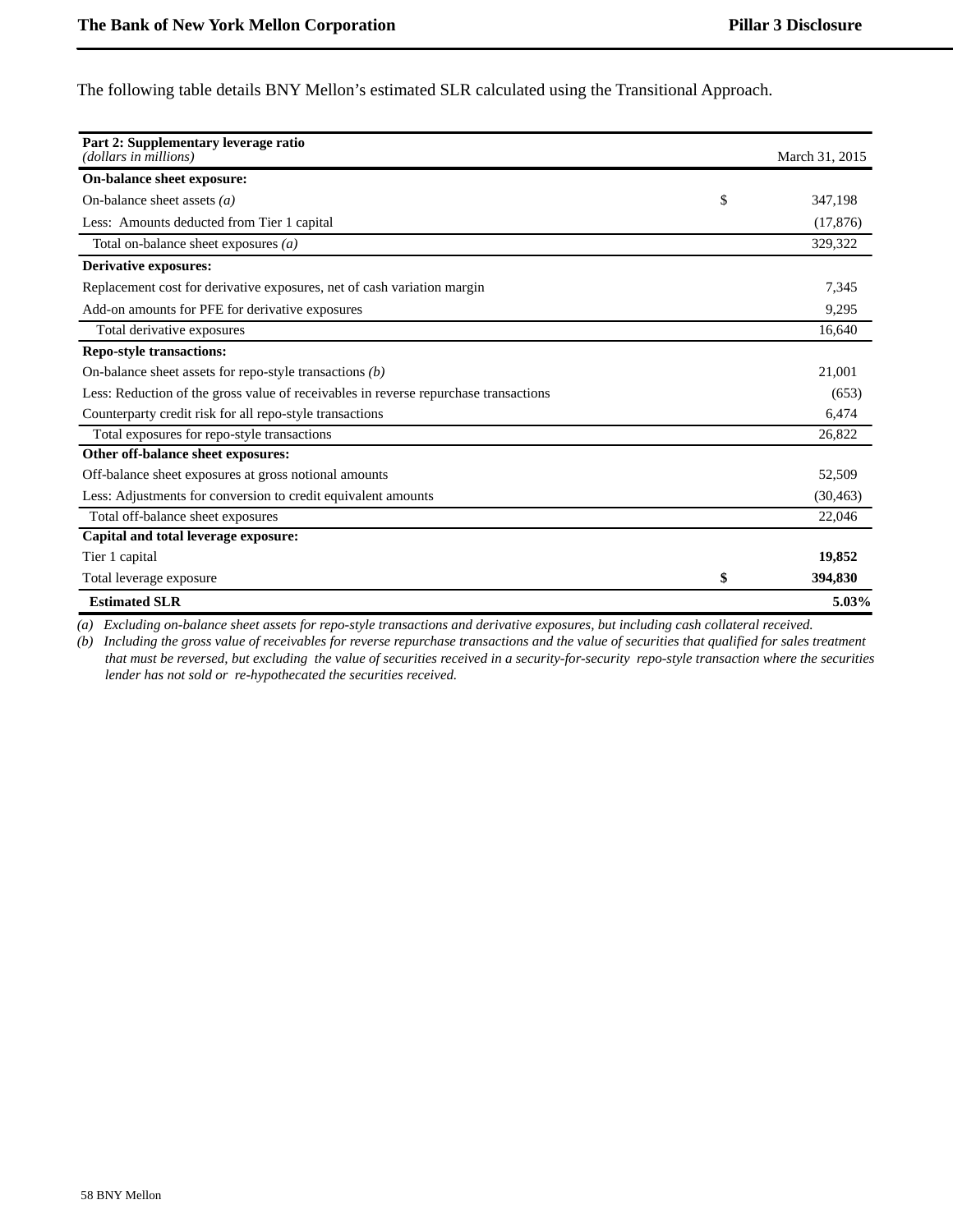### <span id="page-60-0"></span>**Forward-looking Statements**

Additional information related to the Company is contained in the Company's reports filed with the SEC, including the Annual Report on Form 10-K for the year ended December 31, 2014 (including the Annual Report to Shareholders (the "Annual Report") included with the 10-K) (the "2014 Form 10-K"), Quarterly Reports on Form 10-Q for the quarter ended March 31, 2015, and Current Reports on Form 8-K (each, a "'34 Act Report"). These periodic '34 Act Reports can be viewed, as they become available, on the SEC's website at www.sec.gov and at www.bnymellon.com. Information contained in '34 Act Reports that the Company makes with the SEC subsequent to the date of the Form 10-Q for the quarter ended March 31, 2015 may modify, update and supersede the information contained in this Report.

This Report and the Company's '34 Act Reports referred to above contain forward-looking statements within the meaning of the Private Securities Litigation Reform Act of 1995. These statements, which may be expressed in a variety of ways, including the use of future or present tense language, relate to, among other things: all statements about the future results of BNY Mellon, statements with respect to the expected outcome and impact of regulatory actions, the implementation of regulations and any projections or estimates of revenue, losses, default rates or recovery rates. In addition, these statements are based on the Company's current beliefs and expectations and are subject to significant risks and uncertainties that are subject to change based on various important factors (some of which are beyond the Company's control), including those factors described in our Annual Report under "Management's Discussion and Analysis of Financial Condition and Results of Operations ("MD&A") - Risk Factors." Actual results may differ materially from those expressed or implied as a result of a number of factors, including those discussed in the "Risk Factors" section of our Annual Report, such as government regulation and supervision, and recent legislative and regulatory actions; regulatory actions or litigation; failure to satisfy regulatory standards, including capital adequacy rules; operational risk; the failure or instability of any of our significant counterparties, and our assumption of credit and counterparty risk; and changes in accounting standards.

In this Report and the '34 Act Reports, words such as "estimate," "forecast," "project," "anticipate," "confident," "target," "expect," "intend,""seek," "believe," "plan," "goal," "could," "should," "may," "will," "strategy," "opportunities," "trends" and words of similar meaning, signify forward-looking statements.

All forward-looking statements speak only as of the date on which such statements are made, and BNY Mellon undertakes no obligation to update any statement to reflect events or circumstances after the date on which such forward-looking statement is made or to reflect the occurrence of unanticipated events. The contents of BNY Mellon's website or any other websites referenced herein are not part of this Report.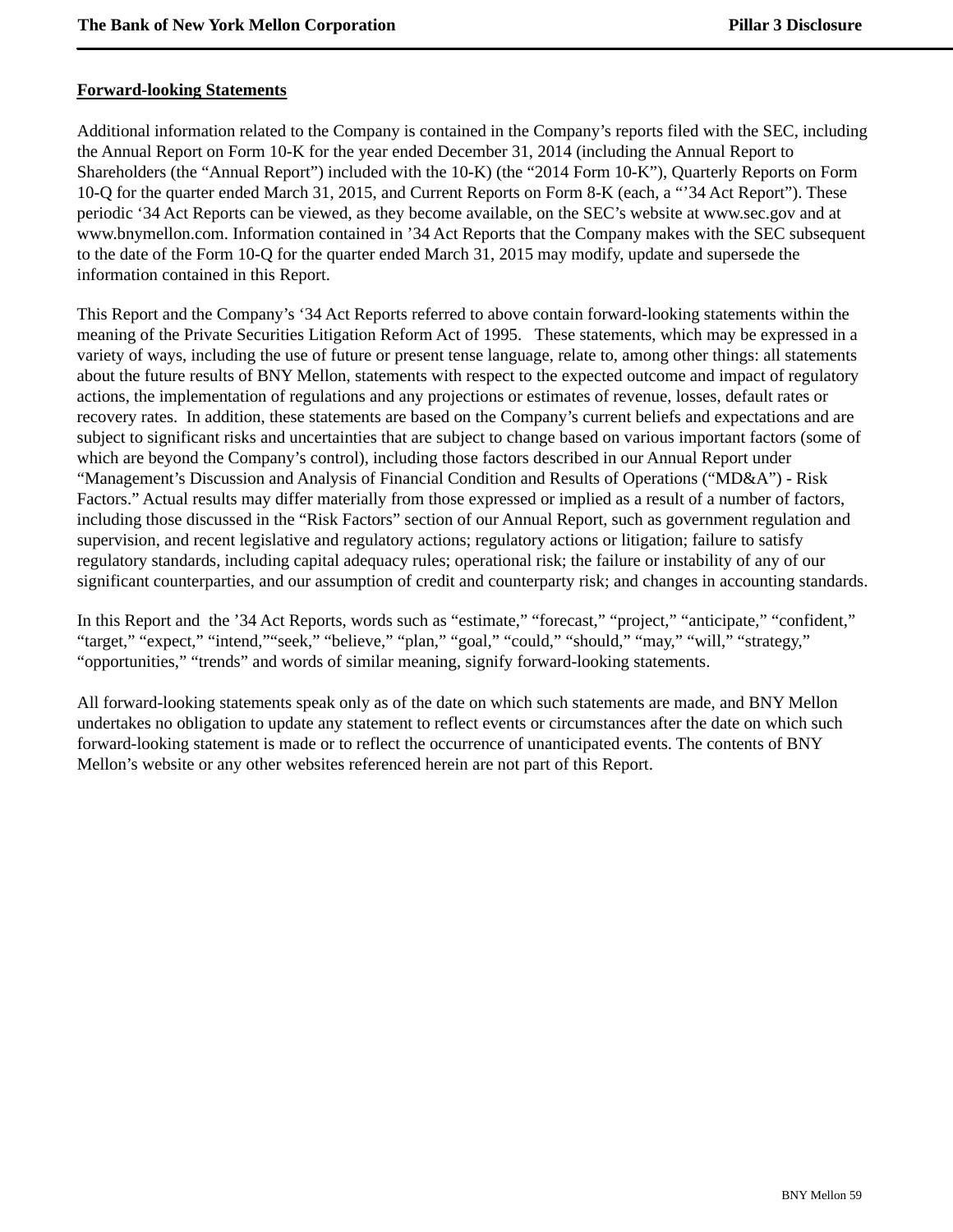# <span id="page-61-0"></span>**Acronyms**

| ABS            | Asset-backed security                                          |
|----------------|----------------------------------------------------------------|
| <b>ALCO</b>    | Asset liability committee                                      |
| <b>AMA</b>     | Advanced measurement approach                                  |
| <b>AOCI</b>    | <b>Accumulated OCI</b>                                         |
| <b>APAC</b>    | Asia-Pacific region                                            |
| <b>ASC</b>     | <b>Accounting Standards Codification</b>                       |
| ASU            | <b>Accounting Standards Update</b>                             |
| <b>BHC</b>     | Bank holding companies                                         |
| bps            | basis points                                                   |
| <b>CCAR</b>    | Comprehensive Capital Analysis and Review                      |
| CCO            | <b>Chief Credit Officer</b>                                    |
| CDH            | Credit Division Head                                           |
| <b>CDO</b>     | Collateralized debt obligations                                |
| <b>CEM</b>     | <b>Current Exposure Method</b>                                 |
| <b>CET1</b>    | Common Equity Tier 1 capital                                   |
| <b>CLO</b>     | Collateralized loan obligation                                 |
| <b>CPM</b>     | Credit portfolio managers                                      |
| <b>CPPR</b>    | <b>Cross-Product Potential Risk</b>                            |
| <b>CSA</b>     | <b>Credit Support Annex</b>                                    |
| <b>CVA</b>     | Credit valuation adjustment                                    |
| <b>DBRS</b>    | <b>Dominion Bond Rating Service</b>                            |
| <b>DFAST</b>   | Dodd-Frank Act stress tests                                    |
| <b>DVA</b>     | Debit valuation adjustment                                     |
| EAD            | <b>Exposure at Default</b>                                     |
| EL             | <b>Expected</b> loss                                           |
| <b>EMEA</b>    | Europe, the Middle East and Africa                             |
| <b>FASB</b>    | Financial Accounting Standards Board                           |
| <b>FDI</b> Act | Federal Deposit Insurance Act                                  |
| <b>FDIC</b>    | Federal Deposit Insurance Corporation                          |
| <b>FLTA</b>    | Full Look Through Approach                                     |
| <b>FRB</b>     | <b>Federal Reserve Bank</b>                                    |
| FX             | Foreign exchange                                               |
| GAAP<br>GDP    | <b>Generally Accepted Accounting Principles</b>                |
|                | Gross domestic product                                         |
| G-SIBs         | <b>Global Systemically Important Banks</b>                     |
| <b>G-SIFIs</b> | Global Systemically Important Financial<br><b>Institutions</b> |
| <b>HVCRE</b>   | High-Volatility Commercial Real Estate                         |
| <b>TAA</b>     | Internal assessment approach                                   |
| <b>ICAAP</b>   | <b>Internal Capital Adequacy Assessment</b><br>Process         |
| <b>IPRE</b>    | <b>Income Producing Real Estate</b>                            |
| <b>IMM</b>     | <b>Internal Models Method</b>                                  |
| <b>IRB</b>     | <b>Internal Ratings Based</b>                                  |
| IRM            | <b>Information Risk Management</b>                             |
| <b>IRR</b>     | Interest rate risk                                             |
| <b>ISDA</b>    |                                                                |
|                | <b>International Swaps and Derivatives</b><br>Association      |
| <b>KRI</b>     | Key risk indicators                                            |

**LDA** Loss distribution approach

| <b>LGD</b>   | Loss given default                                        |
|--------------|-----------------------------------------------------------|
| <b>LIBOR</b> | London Interbank Offered Rate                             |
| <b>MBS</b>   | Mortgage-backed security                                  |
| $\bf{O}CC$   | Office of the Comptroller of the Currency                 |
| OCI          | Other comprehensive income                                |
| <b>OCM</b>   | <b>Operational Credit Managers</b>                        |
| <b>OECD</b>  | Organization for economic co-operation and<br>development |
| <b>ORM</b>   | Operational risk management                               |
| <b>OTC</b>   | Over-the-counter                                          |
| <b>OTTI</b>  | Other-than-temporary impairment                           |
| PD           | Probability of default                                    |
| QRE          | <b>Qualified Revolving Exposures</b>                      |
| <b>RBA</b>   | Ratings-based approach                                    |
| <b>RCSA</b>  | <b>Risk and Control Self Assessment</b>                   |
| <b>RMBS</b>  | Residential mortgage-backed security                      |
| <b>RWA</b>   | Risk-weighted assets                                      |
| S&P          | Standard & Poor's                                         |
| SBLC         | Standby letters of credit                                 |
| <b>SEC</b>   | Securities and Exchange Commission                        |
| <b>SFA</b>   | Supervisory Formula Approach                              |
| <b>SLR</b>   | Supplementary leverage ratio                              |
| <b>SMLT</b>  | Simple Modified Look Through Approach                     |
| <b>SOX</b>   | Sarbanes-Oxley Act                                        |
| <b>SRMC</b>  | Senior Risk Management Committee                          |
| <b>SRWA</b>  | Simple Risk Weight Approach                               |
| <b>SSFA</b>  | Simplified Supervisory Formula Approach                   |
| <b>UGD</b>   | Usage given default                                       |
| UL           | Unexpected loss                                           |
| VaR          | Value-at-risk                                             |
| VFN          | Variable funding note                                     |
| VIE          | Variable interest entity                                  |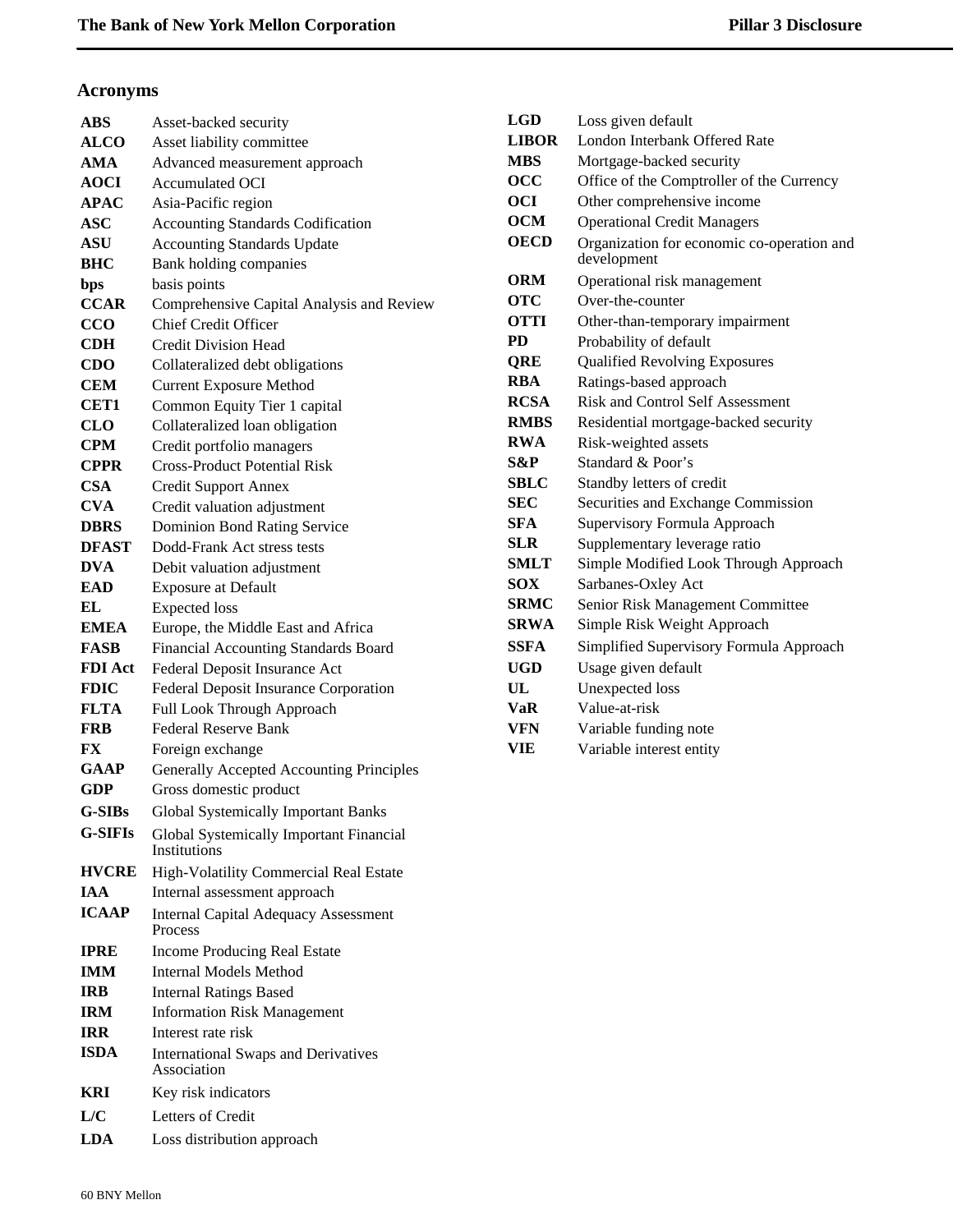### <span id="page-62-0"></span>**Glossary**

**Americas**—Includes locations in North and South America.

**ASC 810, Consolidation**—Consolidation of assets and liabilities is required whenever one entity has a controlling financial interest in another entity.

**Asset-backed security ("ABS")**—A financial security backed by a loan, lease or receivables against assets other than real estate and mortgage-backed securities.

**Asset Liability Committee ("ALCO")**—A riskmanagement committee in a bank or other lending institution that generally comprises the seniormanagement levels of the institution. The ALCO's primary goal is to evaluate, monitor and approve practices relating to risk due to imbalances in the capital structure.

**Bank exposure**—An exposure to the following entities: (1) "Banks, U.S. and Foreign" and "Depository Institutions in the U.S." as those terms are defined in the Glossary of the Federal Financial Institutions Examination Council's Consolidated Reports of Condition and Income; (2) securities firms; and (3) multi-lateral development banks that do not have full faith and credit backing of sovereign entities.

**Cleared transaction**—An exposure associated with an outstanding derivative contract or repo-style transaction that a banking organization or clearing member has entered into with a central counterparty (that is, a transaction that a central counterparty has accepted).

**Collateral haircut approach**—An approach used to recognize the credit risk mitigation benefits of financial collateral that secures an eligible margin loan, repo-style transaction, collateralized derivative contract or single-product netting of such transactions. Generally a banking organization determines the exposure amount by applying standard supervisory haircuts or, with regulatory approval, its own estimates of haircuts, and multiplies the exposure amount by the risk weight associated with the counterparty or guarantor.

**Collateralized Debt Obligations ("CDOs")**—A type of asset-backed security and structured credit product constructed from a portfolio of fixed-income assets.

**Collateralized loan obligation ("CLO")**—A debt security backed by a pool of commercial loans.

**Common Equity Tier 1 capital ("CET1")**—The sum of surplus (net of treasury stock), retained earnings, accumulated other comprehensive income (loss), and CET1 minority interest subject to certain limitations, minus certain regulatory adjustments and deductions.

**Corporate exposure**—An exposure to a company that is not: (1) An exposure to a sovereign, the Bank for International Settlements, the European Central Bank, the European Commission, the International Monetary Fund, a multi-lateral development bank, a depository institution, a foreign bank, a credit union, or a public sector entity; (2) An exposure to a government sponsored entity; (3) A residential mortgage exposure; (4) A pre-sold construction loan; (5) A statutory multifamily mortgage; (6) A high volatility commercial real estate exposure; (7) A cleared transaction; (8) A default fund contribution; (9) A securitization exposure; (10) An equity exposure; or (11) An unsettled transaction.

**Counterparty risk (default risk)**—The risk that a counterparty will not pay as obligated on a contract, trade or transaction.

**Covered funds**—Generally, any issuer that would be, among other entities, an investment company as defined in the Investment Company Act of 1940 but for section  $3(c)(1)$  or  $3(c)(7)$  of that Act with a number of express exclusions and additions as determined by the agencies.

**Credit conversion factor ("CCF")**—Converts the amount of a free credit line and other off-balancesheet transactions (with the exception of derivatives) to an EAD amount.

**Credit default swaps ("CDS")**—A financial contract executed under standard industry documentation that allows one party (the protection purchaser) to transfer the credit risk of one or more exposures (reference exposure(s)) to another party (the protection provider) for a certain period of time.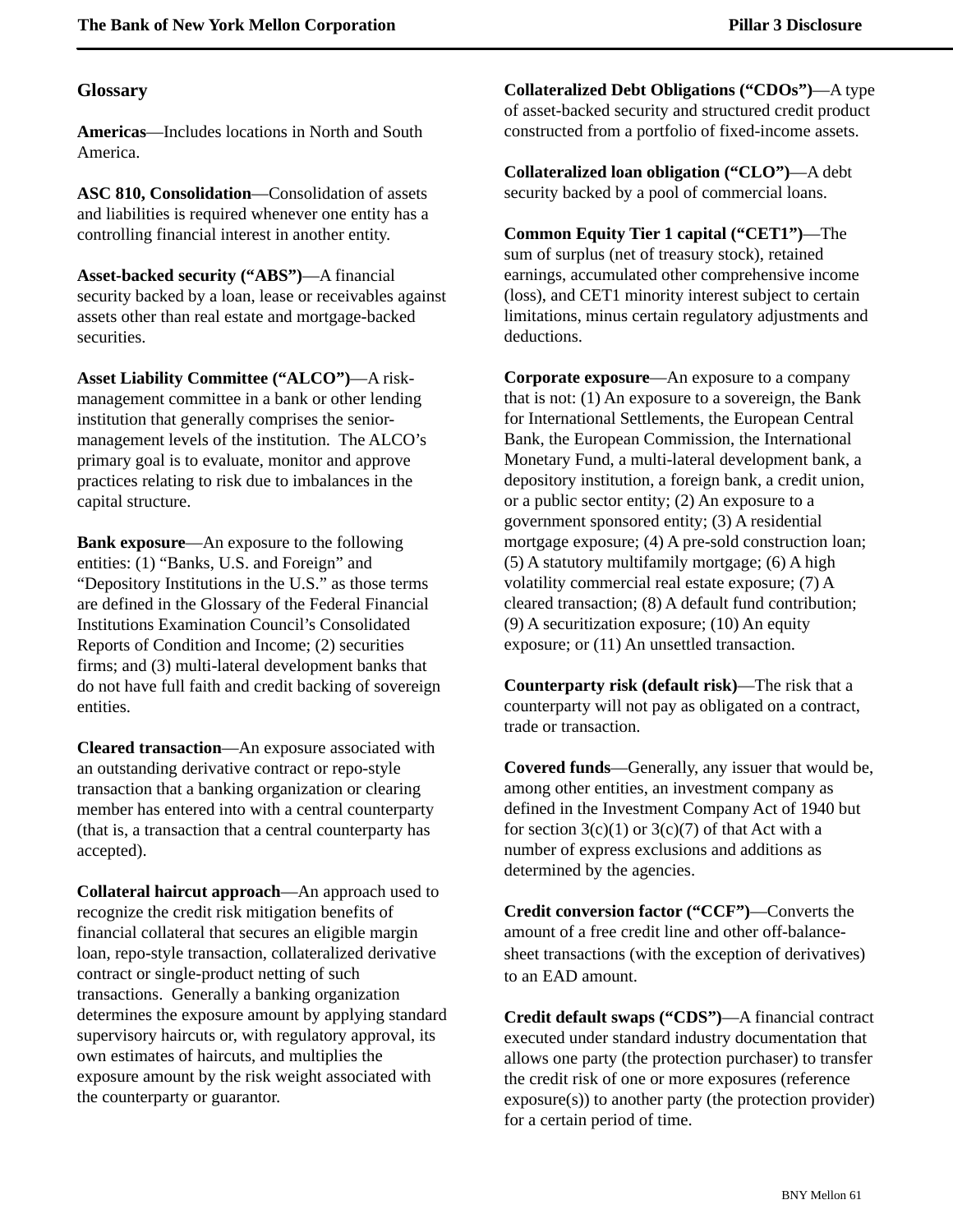**Credit derivatives**—Contractual agreements that provide insurance against a credit event of one or more referenced credits. Such events include bankruptcy, insolvency and failure to meet payment obligations when due.

**Credit-enhancing interest-only strip**—An onbalance sheet asset that, in form or substance, (i) represents the contractual right to receive some or all of the interest and no more than a minimal amount of the principal due on the underlying exposure; and (ii) exposes the banking organization to credit risk directly or indirectly associated with the underlying exposures that exceeds the pro rata share of its claim on the underlying assets whether through subordination provisions or other credit enhancing techniques.

**Credit exposure**—The total amount of credit extended to a borrower by a lender. The magnitude of credit exposure indicates the extent to which the lender is exposed to the risk of loss in the event of the borrower's default.

**Credit risk**—The risk of loss due to borrower or counterparty default.

**Credit risk mitigation**—A technique to reduce the credit risk associated with an exposure by application of credit risk mitigants such as collateral, guarantees and credit protection.

**Credit valuation adjustment ("CVA")**—The fair value adjustment to reflect counterparty credit risk in valuation of OTC derivative transactions.

**Credit support annex ("CSA")**—A legal document which regulates credit support (collateral) for derivative transactions. The trade is documented under a standard contract called a master agreement, developed by the ISDA. The two parties must sign the ISDA master agreement and execute a CSA before they trade derivatives with each other.

**Current exposure method ("CEM")**—A system used by financial institutions to measure the credit risk of losing anticipated cash flows from forwards, swaps, options and other derivatives contracts they are party to, in the event the counterparty to the contract should default. An investor's total exposure, under the current exposure method, is equal to the replacement cost of all marked to market contracts currently in the money, plus the credit exposure risk

of potential changes in future prices or volatility of the underlying asset.

**Debit valuation adjustment ("DVA")**—The unrealized gain or loss related to changes in the fair value of liabilities that are due to changes in own credit risk.

**Derivative—A** contract or agreement whose value is derived from changes in interest rates, foreign exchange rates, prices of securities or commodities, credit worthiness for CDS or financial or commodity indices.

**Dodd-Frank Wall Street Reform and Consumer Protection Act (the "Dodd-Frank Act")**—

Regulatory reform legislation signed into law on July 21, 2010. This new law broadly affects the financial services industry and contains numerous provisions aimed at strengthening the sound operation of financial services sector.

**ECAI**—External Credit Assessment Institution, such as Moody's Investors Service, Standard & Poor's Ratings Group or Fitch Group.

**Economic capital**—The amount of capital required to absorb potential losses and reflects the probability of remaining solvent over a one-year time horizon.

**Eligible margin loans**—An extension of credit that is collateralized exclusively by liquid and readily marketable debt or equity securities, or conforming residential mortgages. The collateral is marked-tofair value daily, and the transaction is subject to daily margin maintenance requirements.

**Expected loss ("EL")**—A regulatory calculation of the amount expected to be lost on an exposure using a 12-month time horizon and downturn loss estimates. EL is calculated by multiplying the PD (a percentage) by the EAD (an amount) and LGD (a percentage).

**Exposure**—A claim, contingent claim or position which carries a risk of financial loss.

**Exposure at default ("EAD")**—The amount expected to be outstanding after any credit risk mitigation, if and when a counterparty defaults. EAD reflects drawn balances as well as the expected future draws on undrawn amounts of commitments and contingent exposures over a one-year horizon.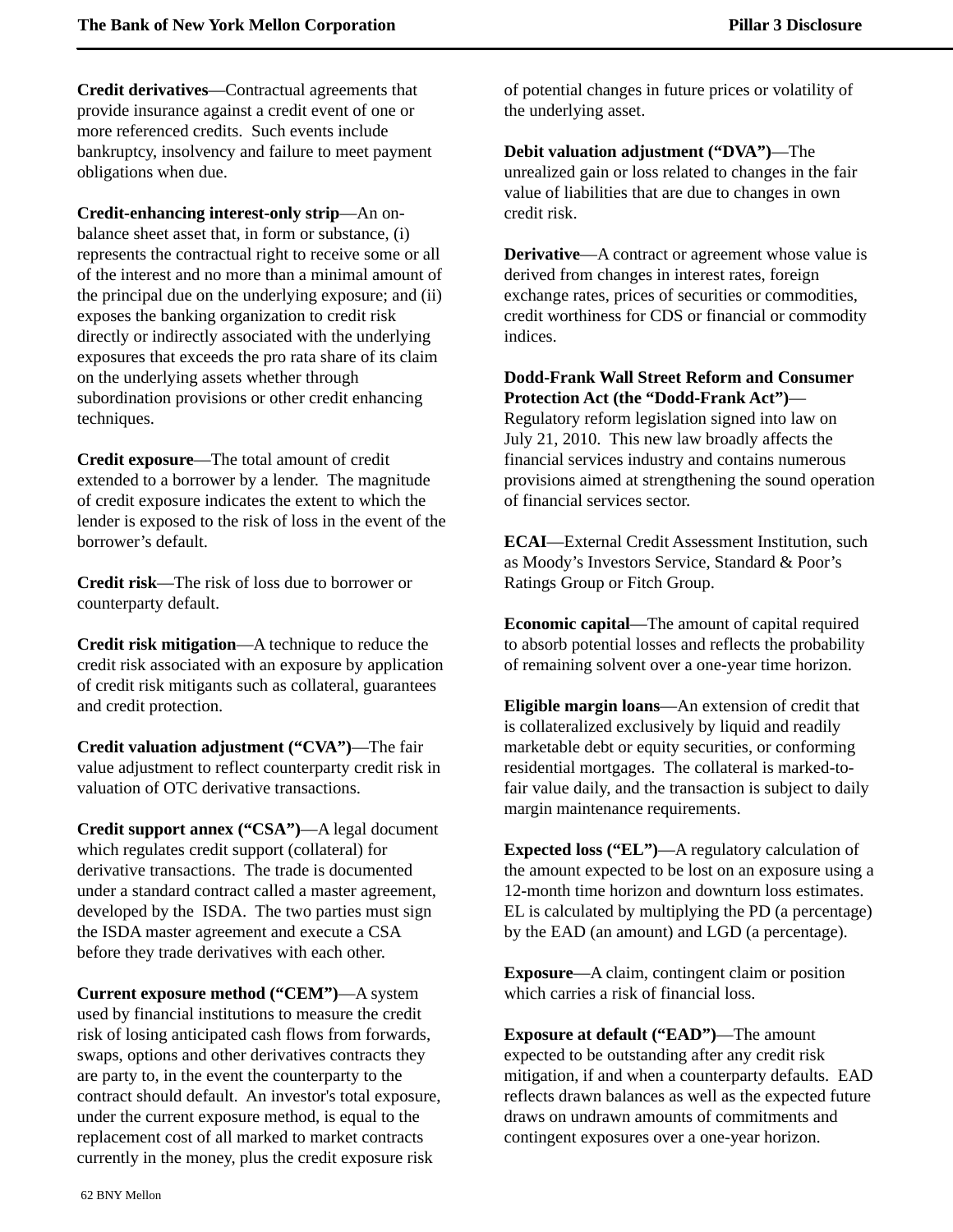**Foreign currency options**—Similar to interest rate options except they are based on foreign exchange rates. Also, see interest rate options in this glossary.

**Foreign exchange contracts**—Contracts that provide for the future receipt or delivery of foreign currency at previously agreed-upon terms.

**Foreign exchange potential risk ("FXPR")**—An

estimate of the reasonable maximum positive exposure a contract may present to the Bank over the contract's remaining life. Potential Risk depends on the size of the trade, term remaining to the settlement date, volatility of the currency, current replacement cost of the contract and the collateral agreement. The formula for a contract's potential risk consists of the replacement cost of the contract plus an "add-on" to cover future changes in market conditions. FXPR is computed based on a currency or multiple currencies versus the U.S. Dollar using the same dollar rate used for recording dollar transactions when the trade was made.

### **Generally Accepted Accounting Principles**

**("GAAP")**—Accounting rules and conventions defining acceptable practices in preparing financial statements in the U.S. The FASB is the primary source of accounting rules.

**Hedge fund**—A fund which is allowed to use diverse strategies that are unavailable to mutual funds, including selling short, leverage, program trading, swaps, arbitrage, and derivatives.

**Home equity line of credit ("HELOC")**—A line of credit extended to a homeowner who uses the borrower's home as collateral.

### **High volatility commercial real estate ("HVCRE")**

—A credit facility that finances or has financed the acquisition, development, or construction of real property, prior to conversion to permanent financing.

**Impairment**—When an asset's market value is less than its carrying value.

### **Interest rate options, including caps and floors**—

Contracts to modify interest rate risk in exchange for the payment of a premium when the contract is initiated. As a writer of interest rate options, we receive a premium in exchange for bearing the risk of unfavorable changes in interest rates. Conversely, as a purchaser of an option, we pay a premium for the

right, but not the obligation, to buy or sell a financial instrument or currency at predetermined terms in the future.

**Interest rate potential risk ("IRPR")**—An estimate of the reasonable maximum positive exposure a contract may present to the Bank related to the interest rate risk over the contract's remaining life. Potential risk depends on the size of the trade, term remaining to expiration or settlement date, volatility of interest rates, current replacement cost of the contract and the collateral agreements or credit put dates attached to the contract. The formula for a contract's IRPR consists of the replacement cost of the contract plus an "add-on" to cover future changes in market conditions.

**Interest rate risk**—Exposure of a bank's financial condition to adverse movements in interest rates.

**Interest rate sensitivity**—The exposure of net interest income to interest rate movements.

**Interest rate swaps**—Contracts in which a series of interest rate flows in a single currency are exchanged over a prescribed period. Interest rate swaps are the most common type of derivative contract that we use in our asset/liability management activities.

#### **Internal Capital Adequacy Assessment Process**

**("ICAAP")**—The Company's own assessment of the levels of capital that it needs to hold through an examination of its risk profile from regulatory and economic capital viewpoints.

**Internal Models Method ("IMM")**—One of three approaches defined by Basel III to determine exposure values for counterparty credit risk.

#### **Internal ratings-based ("IRB") advanced**

**approach**—A method of calculating credit risk capital requirements using internal PD, LGD and EAD models.

**Investment grade**—Represents Moody's long-term rating of Baa3 or better; and/or a Standard & Poor's, Fitch or DBRS long-term rating of BBB- or better; or if unrated, an equivalent rating using our internal risk ratings. Instruments that fall below these levels are considered to be non-investment grade.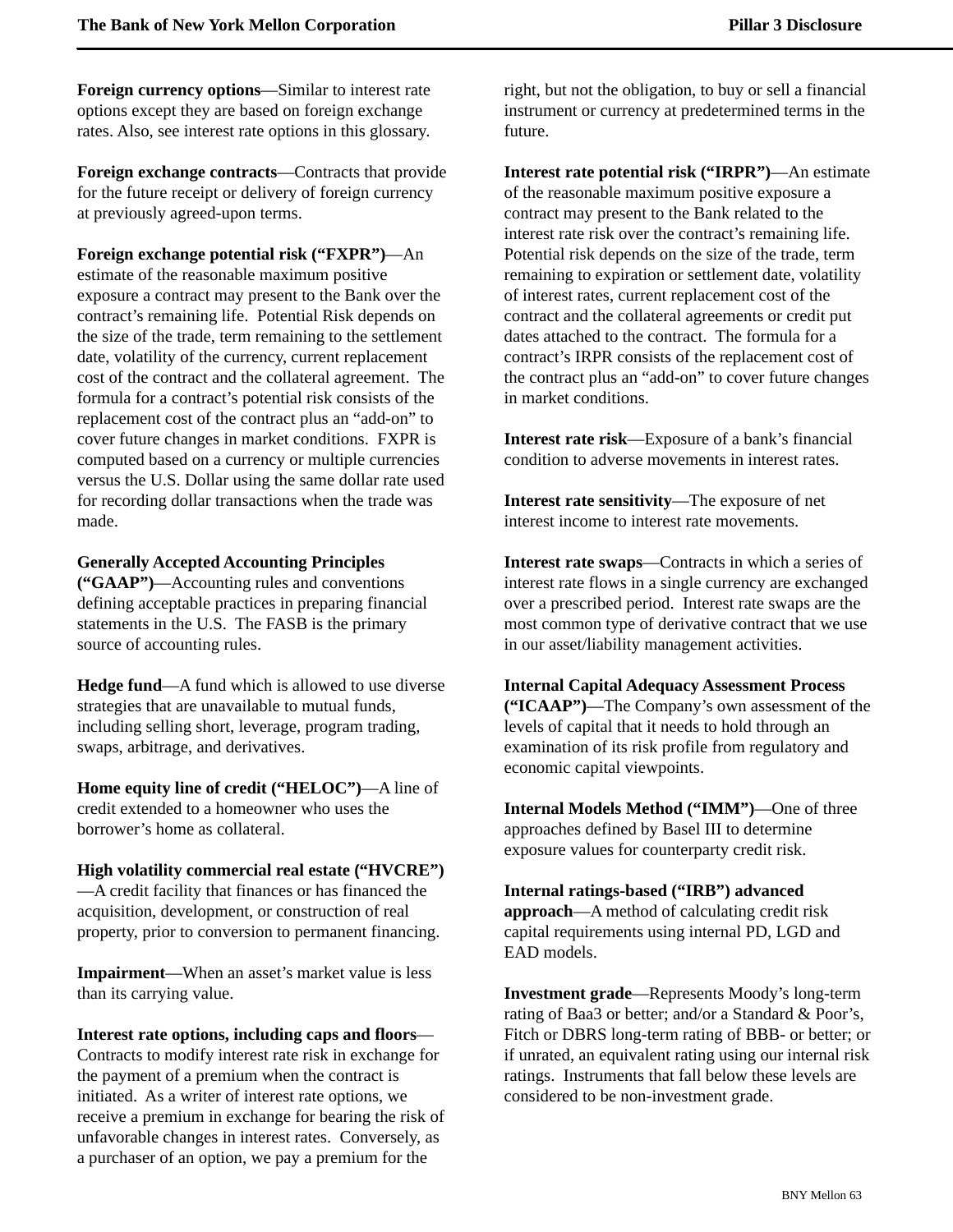**Income Producing Real Estate ("IPRE")**—A method of providing funding to real estate (such as, office buildings to let, retail space, multifamily residential buildings, industrial or warehouse space, and hotels) where the prospects for repayment and recovery on the exposure depend primarily on the cash flows generated by the asset.

**ISDA master agreement**—A standard agreement used in OTC derivatives transactions. The ISDA Master Agreement is a document that outlines the terms applied to a derivatives transaction between two parties. Once the two parties agree to the standard terms, they do not have to renegotiate each time a new transaction is entered into.

**Joint venture—A** company or entity owned and operated by a group of companies for a specific business purpose, no one of which has a majority interest.

**Leverage ratio (Basel I rules)**—Tier 1 capital divided by quarterly average total assets, as defined by the regulators.

**Liquidity risk**—The risk of being unable to fund our portfolio of assets at appropriate maturities and rates, and the risk of being unable to liquidate a position in a timely manner at a reasonable price.

**London Interbank Offered Rate ("LIBOR")**—An interest rate at which banks can borrow funds, in marketable size, from other banks in the London interbank market. The LIBOR is fixed on a daily basis by the British Bankers'Association. The LIBOR is derived from a filtered average of the worlds largest banks interbank deposit rates for larger loans with maturities between overnight and one full year.

**Loss given default ("LGD")**—The estimated percentage of the loss on an exposure to the amount outstanding at default (i.e., EAD) upon default of a counterparty.

**Market risk**—The potential loss in value of portfolios and financial instruments caused by movements in market variables, such as interest and foreign exchange rates, credit spreads, and equity and commodity prices.

**Master netting agreement**—An agreement between two counterparties that have multiple contracts with

each other that provides for the net settlement of all contracts through a single payment in the event of default or termination of any one contract.

**Monte Carlo simulation**—A problem solving technique used to approximate the probability of certain outcomes by running multiple trial runs, called simulations, using random variables.

**Mortgage-Backed Security ("MBS")**—An assetbacked security whose cash flows are backed by the principal and interest payments of a set of mortgage loans.

**Netting**—The ability of a bank to reduce its credit risk exposures, by offsetting the value of any company exposure to counterparty exposure to the same counterparty, or under ISDA Master Netting Agreement for derivative contracts.

**Operational risk**—The risk of loss resulting from inadequate or failed processes or systems, human factors, or external events.

**Organization for economic co-operation and development ("OECD")**—An international economic organization of 34 countries founded in 1961 to stimulate economic progress and world trade.

# **Other-than-temporary impairment ("OTTI")**—

An impairment charge taken on a security whose fair value has fallen below the carrying value on the balance sheet and its value is not expected to recover through the holding period of the security.

**Over-the-counter ("OTC") derivative**—A derivative contract that is not a cleared transaction. An OTC derivative includes a transaction: (1) Between a bank that is a clearing member and a counterparty where the bank is acting as a financial intermediary and enters into a cleared transaction with a central counter party ("CCP") that offsets the transaction with the counterparty; or (2) In which a bank that is a clearing member provides a CCP a guarantee on the performance of the counterparty to the transaction.

**Potential future exposure ("PFE")**—An estimate of the bank's maximum expected credit exposure over a fixed time horizon with a high level of confidence.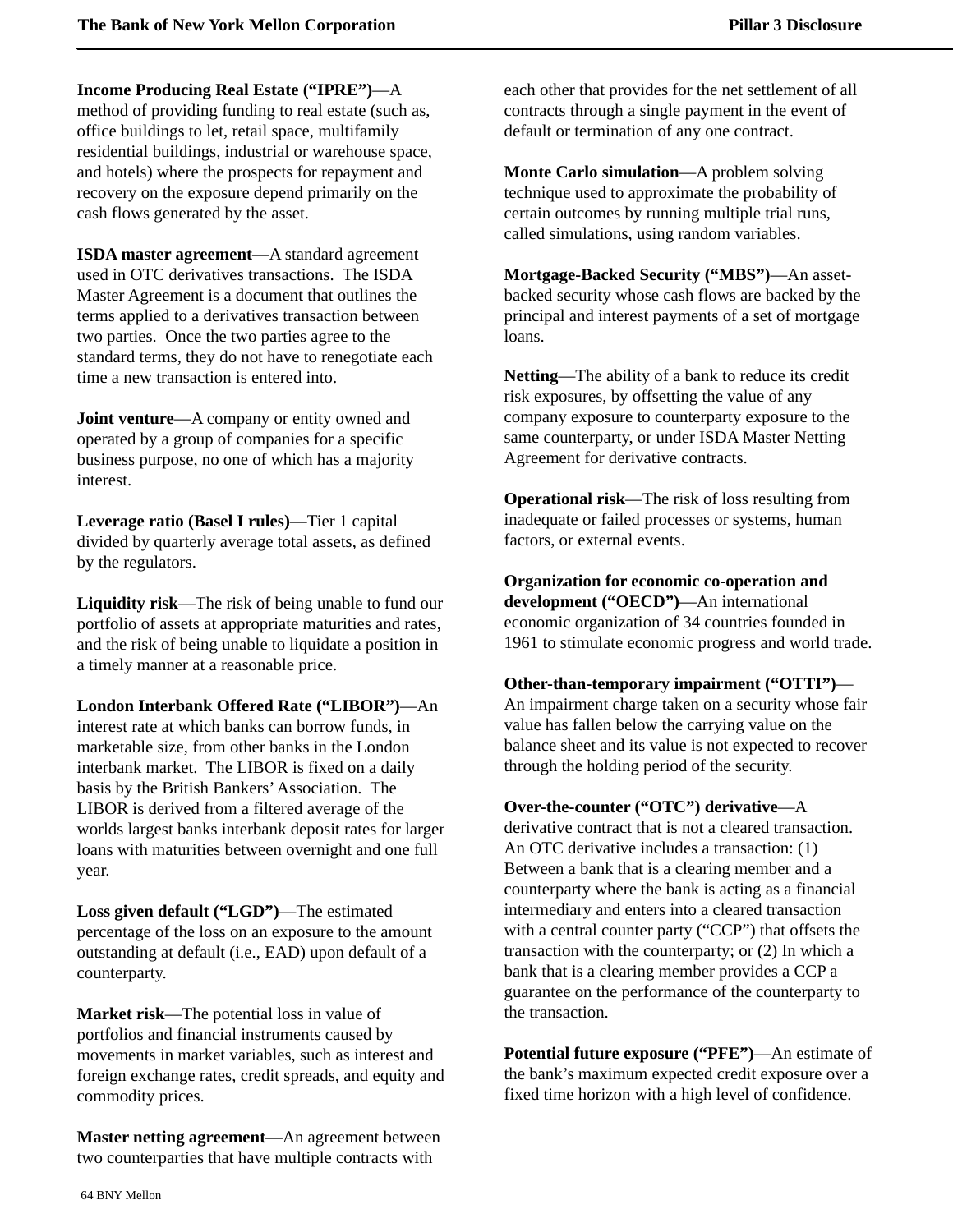**Probability of default ("PD")—The probability that** an obligor will default within a one-year time horizon.

**Qualifying revolving exposure ("QRE")**—An exposure (other than a securitization exposure or equity exposure) to an individual that is managed as part of a segment of exposures with homogeneous risk characteristics, not on an individual-exposure basis, and is (1) revolving, (2) unsecured and unconditionally cancelable by the bank to the fullest extent permitted by Federal law and (3) has a maximum exposure amount (drawn plus undrawn) of up to \$100,000.

**Ratings based approach ("RBA")**—One of three calculation methods defined under the IRB approach to securitizations. The approach uses risk weightings based on ECAI ratings, the granularity of the underlying pool and the seniority of the position.

**Regulatory capital**—The minimum capital that a financial institution is expected to hold against the risk it faces. This minimum is determined by the financial institutions calculations for credit, market and operational risk, plus any additional capital deemed appropriate under applicable regulatory capital rules.

**Repurchase agreement ("Repo")**—An instrument used to raise short term funds whereby securities are sold with an agreement for the seller to buy back the securities at a later date.

**Repo-style transactions**—includes securities lending, securities borrowing, repurchase or reverserepurchase transactions that are based solely on liquid securities and are marked-to-market daily.

**Resecuritization**—A securitization that has more than one underlying exposure and in which one or more of the underlying exposures is a securitization exposure.

**Residential Mortgage-Backed Security ("RMBS")** —An asset-backed security whose cash flows are backed by principal and interest payments of a set of

residential mortgage loans.

**Reverse repurchase agreement ("Reverse repo")**— A purchase of securities with an agreement to resell them at a higher price at a specific future date. This is

essentially a loan of the security at a specific rate.

**Risk-weighted assets ("RWA")**—Calculated by assigning a degree of risk expressed as a percentage (risk weight) to an exposure in accordance with the applicable standardized or IRB approach rules.

**Securities lending transaction**—A fully collateralized transaction in which the owner of a security agrees to lend the security through an agent (such as The Bank of New York Mellon) to a borrower, usually a broker/dealer or bank, on an open, overnight or term basis, under the terms of a prearranged contract, which generally matures in less than 90 days.

**Securitization**—Includes transactions whereby the credit risk associated with an exposure, or pool of exposures, is tranched and where payments to investors in the transaction are dependent upon the performance of the underlying exposures. A traditional securitization involves the transfer of the exposures being securitized to a special purpose entity which issues securities. In a synthetic securitization, the tranching is achieved by the use of credit derivatives and the exposures are not removed from the balance sheet of the originator.

# **Simplified Supervisory Formula Approach**

**("SSFA")**—A formula that starts with a baseline derived from the capital requirements that apply to all exposures underlying a securitization and then assigns risk weights based on the subordination level of an exposure. SSFA was designed to apply relatively higher capital requirements to the more risky junior tranches of a securitization that are the first to absorb losses, and relatively lower requirements to the most senior exposures.

**Sovereign**—A central government (including the U.S. government) or an agency, department, ministry, or central bank of a central government. A sovereign exposure is a direct exposure to a sovereign; or an exposure directly and unconditionally backed by the full faith and credit of a sovereign.

**Special purpose vehicle ("SPV")**—A corporation, trust or other non-bank entity, established for a narrowly defined purpose, including for carrying on securitization activities. The structure of the entity and activities are intended to isolate the obligations of the SPV from those of the originator and the holders of the beneficial interests in the securitization.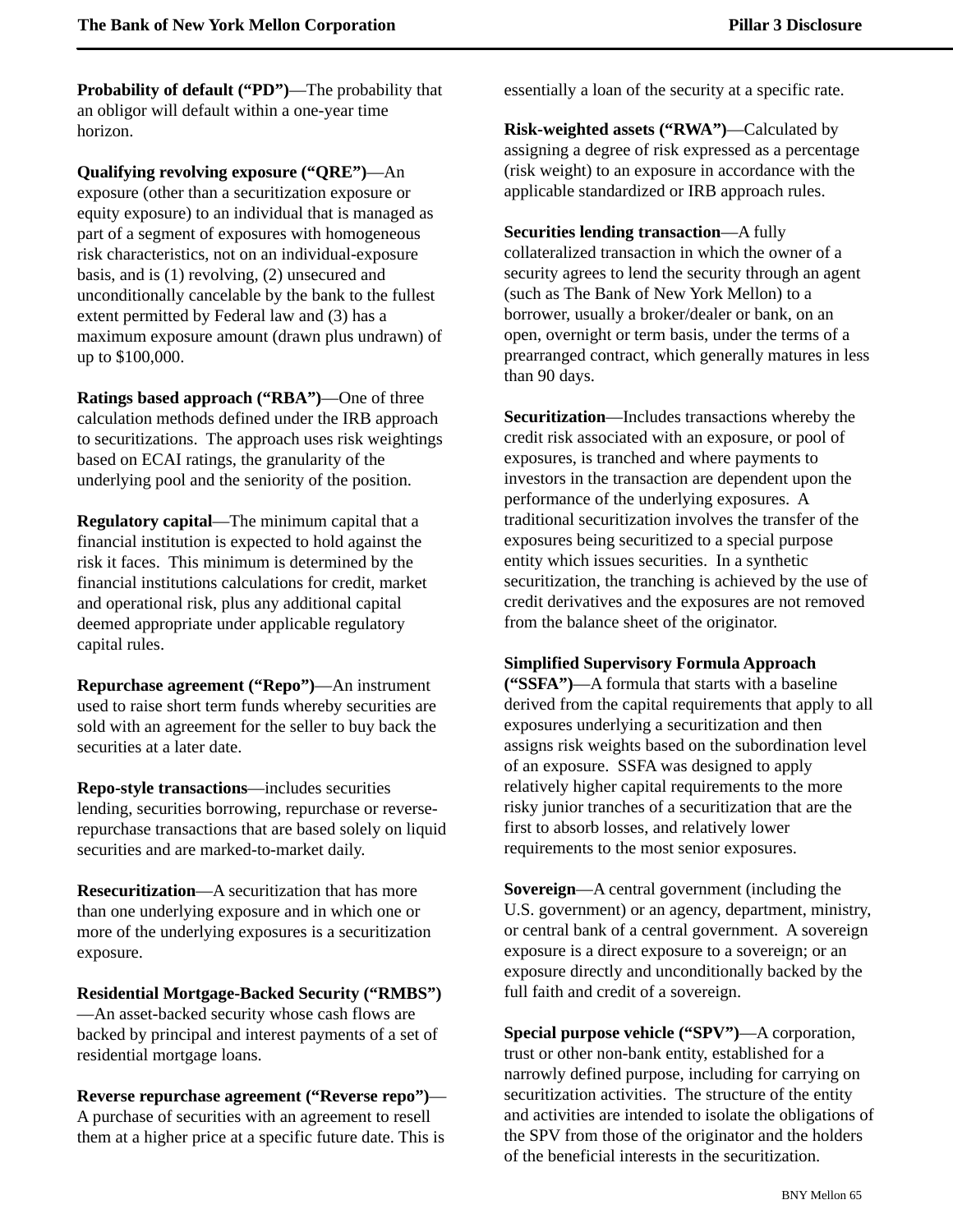**Standardized Approach**—In relation to credit risk, a method for calculating credit risk capital requirements using supervisory risk weights.

**Subordinated debt**—Debt which, in the event of insolvency or liquidation of the issuer, is subordinated to the claims of depositors and other creditors of the issuer.

**Supplementary leverage ratio ("SLR")**—An

Advanced Approaches banking organization's Basel III supplementary leverage ratio is the simple arithmetic mean of the ratio of its Tier 1 capital to total leverage exposure (which is broadly defined to capture both on- and off-balance sheet exposures.)

**Supervisory formula approach ("SFA")**—SFA is one of several approaches available to a banking organization when calculating RWA for securitization exposures. To implement the SFA for a given securitization exposure, a banking organization must calculate several input parameters: the exposure's credit enhancement level and thickness; the exposureweighted average loss given default for the underlying exposures to the securitization transaction; and the effective number of underlying exposures.

**Total return swaps**—A swap agreement in which one party makes payments based on a set rate, either fixed or variable, while the other party makes payments based on the return of the underlying asset, which includes both the income it generates and any capital gains. In total return swaps, the underlying asset, also referred to as the reference asset, is usually an equity index, loans or bonds. This is owned by the party receiving the set rate payment.

**Unfunded commitments**—Legally binding agreements to provide a defined level of financing until a specified future date.

**Usage given default ("UGD")**—The expected percent of the commitment that is likely to be drawn in the event of default.

**Value-at-Risk ("VaR")**—A measure of the dollar amount of potential loss at a specified confidence level from adverse market movements in an ordinary market environment.

**Variable Funding Notes ("VFN")**—An arrangement that allows for drawings on a revolving basis and have been issued pursuant to the Variable Funding Note Purchase Agreement.

**Variable Interest Entity ("VIE")**—An entity that: (1) lacks enough equity investment at risk to permit the entity to finance its activities without additional financial support from other parties; (2) has equity owners that lack the right to make significant decisions affecting the entity's operations; and/or (3) has equity owners that do not have an obligation to absorb or the right to receive the entity's losses or return.

**Wrong-way risk**—The risk that arises when an exposure to a particular counterparty is positively correlated with the probability of default of such counterparty itself.